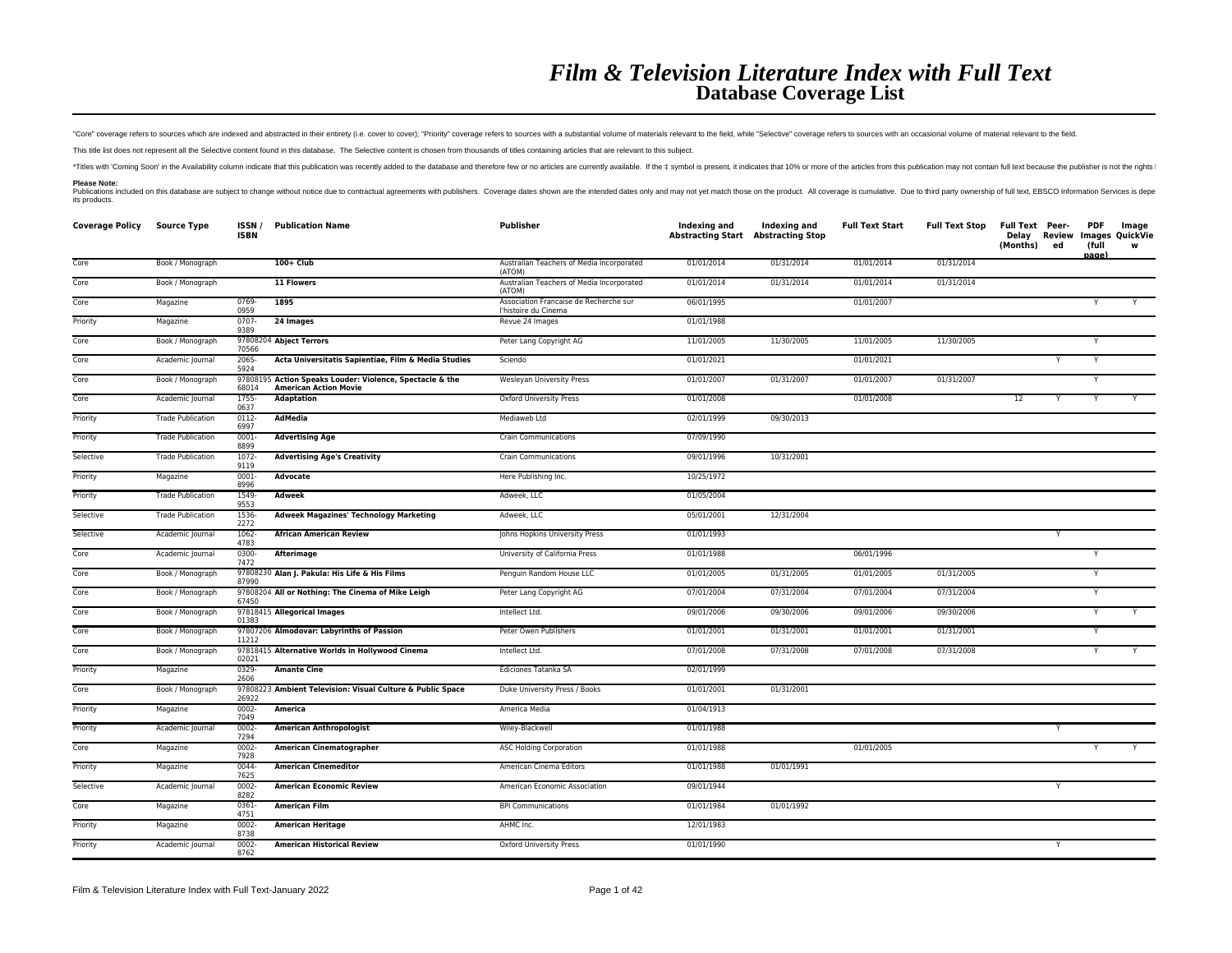| <b>Coverage Policy</b> | Source Type              | ISSN/<br><b>ISBN</b> | <b>Publication Name</b>                                                      | <b>Publisher</b>                                          | Indexing and Indexing and<br>Abstracting Start Abstracting Stop |            | <b>Full Text Start</b> | <b>Full Text Stop</b> | Full Text Peer-<br>Delay<br>(Months)<br>ed | <b>PDF</b><br>(full | Image<br>Review Images QuickVie<br>w |
|------------------------|--------------------------|----------------------|------------------------------------------------------------------------------|-----------------------------------------------------------|-----------------------------------------------------------------|------------|------------------------|-----------------------|--------------------------------------------|---------------------|--------------------------------------|
| Selective              | Academic Journal         | 0002-<br>9602        | <b>American Journal of Sociology</b>                                         | University of Chicago Press                               | 09/01/1935                                                      |            |                        |                       | Y                                          |                     |                                      |
| Priority               | Magazine                 | 1067-<br>8654        | <b>American Journalism Review</b>                                            | University of Maryland                                    | 01/01/1993                                                      |            |                        |                       |                                            |                     |                                      |
| Selective              | Academic Journal         | 0003<br>0678         | <b>American Quarterly</b>                                                    | Johns Hopkins University Press                            | 01/01/1986                                                      |            |                        |                       | Y                                          |                     |                                      |
| Core                   | Book / Monograph         | 67383                | 97808195 American Science Fiction TV: Star Trek, Stargate &<br><b>Bevond</b> | Wesleyan University Press                                 | 01/01/2005                                                      | 01/31/2005 | 01/01/2005             | 01/31/2005            |                                            |                     |                                      |
| Priority               | Magazine                 | 0148-<br>8414        | <b>American Spectator</b>                                                    | American Spectator                                        | 02/01/1990                                                      | 09/30/2014 |                        |                       |                                            |                     |                                      |
| Core                   | Book / Monograph         |                      | Anatomy 3                                                                    | Australian Teachers of Media Incorporated<br>(ATOM)       | 01/01/2014                                                      | 01/31/2014 | 01/01/2014             | 01/31/2014            |                                            |                     |                                      |
| Priority               | Magazine                 | 0773<br>5855         | <b>Andere Sinema</b>                                                         | De Andere Film                                            | 11/01/1987                                                      | 05/01/1997 |                        |                       |                                            |                     |                                      |
| Core                   | <b>Trade Publication</b> | 1041<br>617X         | Animation                                                                    | Animation Magazine                                        | 01/01/2005                                                      |            | 01/01/2005             |                       |                                            |                     | Y                                    |
| Core                   | Academic Journal         | 1061-<br>0308        | <b>Animation Journal</b>                                                     | AJ Press                                                  | 01/01/1992                                                      | 09/30/2014 |                        |                       |                                            |                     |                                      |
| Core                   | Academic Journal         | 2042<br>7875         | <b>Animation Practice, Process &amp; Production</b>                          | Intellect Ltd.                                            | 03/01/2011                                                      |            | 03/01/2011             |                       |                                            |                     |                                      |
| Core                   | Magazine                 | 1069-<br>2088        | Animatrix: A Journal of the UCLA Animation Workshop                          | Animatrix                                                 | 12/01/1984                                                      |            | 01/01/2006             |                       |                                            |                     |                                      |
| Core                   | Book / Monograph         | 09243                | 97884703 Apocalypse Show. Intelectuales, Televisión y Fin de<br>Milenio      | Digitalia, Inc.                                           | 01/01/2001                                                      | 01/31/2001 | 01/01/2001             | 01/31/2001            |                                            | Y                   |                                      |
| Selective              | Magazine                 | 0003<br>8520         | <b>Architectural Digest</b>                                                  | <b>Conde Nast Publications</b>                            | 04/01/1990                                                      |            |                        |                       |                                            |                     |                                      |
| Selective              | <b>Trade Publication</b> | 0003<br>858X         | <b>Architectural Record</b>                                                  | <b>BNP Media</b>                                          | 02/01/1995                                                      |            |                        |                       |                                            |                     |                                      |
| Priority               | Magazine                 | 0985-<br>2395        | Archives: Institut Jean Vigo                                                 | Institut Jean Vigo de Perpignan                           | 09/01/1987                                                      |            |                        |                       |                                            |                     |                                      |
| Priority               | Magazine                 | 0214<br>6606         | Archivos de la Filmoteca                                                     | Institut Valencia de Cinematografia Ricardo<br>Munoz Suav | 06/01/1993                                                      | 06/01/2003 |                        |                       |                                            |                     |                                      |
| Core                   | Book / Monograph         | 00607                | 97818415 Aristotle in Hollywood                                              | Intellect Ltd.                                            | 01/01/2002                                                      | 01/31/2002 | 01/01/2002             | 01/31/2002            |                                            | $\checkmark$        |                                      |
| Core                   | Book / Monograph         | 09655                | 97818415 Art & Science of Screenwriting                                      | Intellect Ltd.                                            | 02/01/2006                                                      | 02/28/2006 | 02/01/2006             | 02/28/2006            |                                            |                     |                                      |
| Priority               | Academic Journal         | 1262-<br>0424        | Art du Cinema                                                                | Association Cinema Art Nouveau                            | 09/01/1998                                                      |            |                        |                       |                                            |                     |                                      |
| Priority               | Magazine                 | 0004<br>3214         | <b>Art in America</b>                                                        | Penske Business Media, LLC                                | 01/01/1988                                                      |            |                        |                       |                                            |                     |                                      |
| Core                   | Book / Monograph         | 32703                | 97815555 Art of Film Music                                                   | University Press of New England                           | 01/01/1994                                                      | 01/31/1994 | 01/01/1994             | 01/31/1994            |                                            |                     |                                      |
| Priority               | <b>Trade Publication</b> | 0004-<br>3532        | Artforum                                                                     | Artforum International Corporation                        | 01/01/1988                                                      | 12/01/2003 |                        |                       |                                            |                     |                                      |
| Priority               | Magazine                 | 1086<br>7058         | <b>Artforum International</b>                                                | Artforum International Corporation                        | 11/01/1985                                                      |            |                        |                       |                                            |                     |                                      |
| Priority               | Magazine                 | 0004-<br>3273        | <b>ARTnews</b>                                                               | Penske Business Media, LLC                                | 11/01/1993                                                      | 12/31/2021 |                        |                       |                                            |                     |                                      |
| Core                   | Academic Journal         | 1059<br>440X         | <b>Asian Cinema</b>                                                          | Intellect Ltd.                                            | 01/01/1987                                                      |            | 04/02/2012             |                       |                                            |                     |                                      |
| Priority               | Magazine                 | 1072<br>7825         | <b>Atlantic</b>                                                              | Atlantic Media Group, LLC                                 | 05/01/1988                                                      |            |                        |                       |                                            |                     |                                      |
| Priority               | Magazine                 | 0004<br>7503         | Audience                                                                     | <b>Wilson Associates</b>                                  | 10/01/1992                                                      | 10/01/1998 |                        |                       |                                            |                     |                                      |
| Priority               | Magazine                 | 0179<br>2555         | Augen-Blick                                                                  | Schueren Verlag GmbH                                      | 08/01/1996                                                      | 10/01/2000 |                        |                       |                                            |                     |                                      |
| Core                   | Book / Monograph         |                      | <b>Australia On Trial</b>                                                    | Australian Teachers of Media Incorporated<br>(ATOM)       | 01/01/2014                                                      | 01/31/2014 | 01/01/2014             | 01/31/2014            |                                            |                     |                                      |
| Core                   | Book / Monograph         |                      | Australia: The Time Traveller's Guide - Episode 1                            | Australian Teachers of Media Incorporated<br>(ATOM)       | 01/01/2014                                                      | 01/31/2014 | 01/01/2014             | 01/31/2014            |                                            |                     |                                      |
| Core                   | Book / Monograph         |                      | Australia: The Time Traveller's Guide - Episode 1<br>Worksheets              | Australian Teachers of Media Incorporated<br>(ATOM)       | 01/01/2014                                                      | 01/31/2014 | 01/01/2014             | 01/31/2014            |                                            |                     |                                      |
| Core                   | Book / Monograph         |                      | Australia: The Time Traveller's Guide - Episode 2                            | Australian Teachers of Media Incorporated<br>(ATOM)       | 01/01/2014                                                      | 01/31/2014 | 01/01/2014             | 01/31/2014            |                                            |                     |                                      |
| Core                   | Book / Monograph         |                      | Australia: The Time Traveller's Guide - Episode 2<br><b>Worksheets</b>       | Australian Teachers of Media Incorporated<br>(ATOM)       | 01/01/2014                                                      | 01/31/2014 | 01/01/2014             | 01/31/2014            |                                            |                     |                                      |
| Core                   | Book / Monograph         |                      | Australia: The Time Traveller's Guide - Episode 3                            | Australian Teachers of Media Incorporated<br>(ATOM)       | 01/01/2014                                                      | 01/31/2014 | 01/01/2014             | 01/31/2014            |                                            |                     |                                      |
| Core                   | Book / Monograph         |                      | Australia: The Time Traveller's Guide - Episode 3<br>Worksheets              | Australian Teachers of Media Incorporated<br>(ATOM)       | 01/01/2014                                                      | 01/31/2014 | 01/01/2014             | 01/31/2014            |                                            |                     |                                      |
| Core                   | Book / Monograph         |                      | Australia: The Time Traveller's Guide - Episode 4                            | Australian Teachers of Media Incorporated<br>(ATOM)       | 01/01/2014                                                      | 01/31/2014 | 01/01/2014             | 01/31/2014            |                                            |                     |                                      |
| Core                   | Book / Monograph         |                      | Australia: The Time Traveller's Guide - Episode 4<br>Worksheets              | Australian Teachers of Media Incorporated<br>(ATOM)       | 01/01/2014                                                      | 01/31/2014 | 01/01/2014             | 01/31/2014            |                                            |                     |                                      |
| Core                   | Magazine                 | 1440-<br>978X        | Australian Cinematographer                                                   | Australian Cinematographers Society                       | 03/01/2001                                                      | 12/31/2019 |                        |                       |                                            |                     |                                      |
| Selective              | Academic Journal         | 0816<br>4649         | <b>Australian Feminist Studies</b>                                           | Routledge                                                 | 03/01/2000                                                      |            |                        |                       |                                            |                     |                                      |
| Core                   | Book / Monograph         | 02106                | 97818415 Australian Post-War Documentary Film                                | Intellect Ltd.                                            | 11/01/2008                                                      | 11/30/2008 | 11/01/2008             | 11/30/2008            |                                            |                     | Y                                    |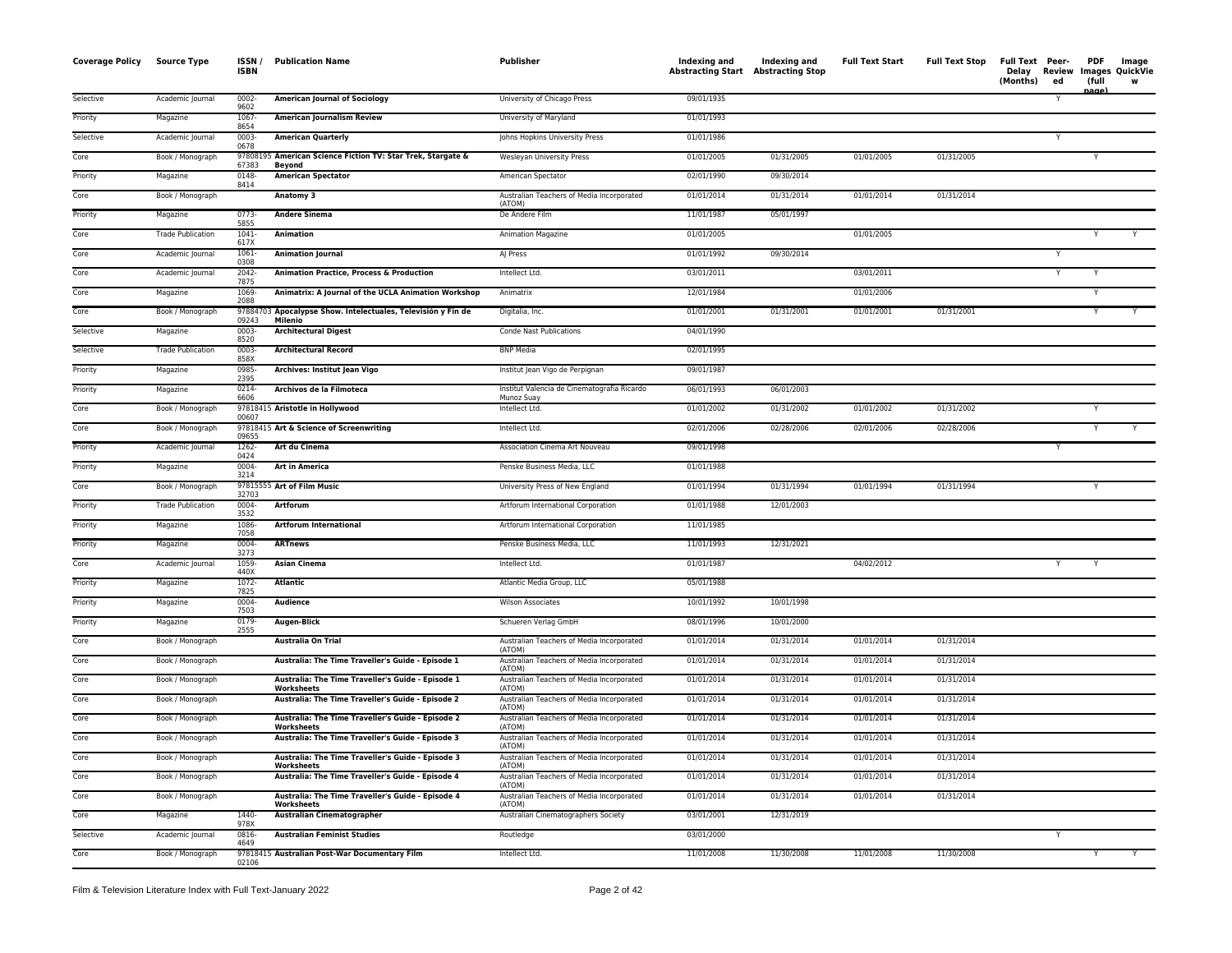| <b>Coverage Policy</b> | <b>Source Type</b>       | ISSN/<br>ISBN    | <b>Publication Name</b>                                                                                                                                                    | <b>Publisher</b>                                                | Indexing and<br><b>Abstracting Start Abstracting Stop</b> | Indexing and | <b>Full Text Start</b> | <b>Full Text Stop</b> | Full Text Peer-<br>Delay Review<br>(Months) | ed | <b>PDF</b><br>(full<br>nage) | Image<br>Images QuickVie |
|------------------------|--------------------------|------------------|----------------------------------------------------------------------------------------------------------------------------------------------------------------------------|-----------------------------------------------------------------|-----------------------------------------------------------|--------------|------------------------|-----------------------|---------------------------------------------|----|------------------------------|--------------------------|
| Core                   | Academic Journal         | 1443-<br>1629    | <b>Australian Screen Education</b>                                                                                                                                         | Australian Teachers of Media Incorporated<br>(ATOM)             | 06/01/1999                                                | 08/31/2004   |                        |                       |                                             |    |                              |                          |
| Priority               | Magazine                 | $0045 -$<br>1150 | Avant-Scène Cinéma                                                                                                                                                         | Avant Scene Cinema                                              | 11/01/1987                                                |              |                        |                       |                                             |    |                              |                          |
| Priority               | <b>Trade Publication</b> | 1836-<br>7259    | <b>B&amp;T Magazine</b>                                                                                                                                                    | Misfits Media Company                                           | 05/02/2008                                                | 03/03/2020   |                        |                       |                                             |    |                              |                          |
| Priority               | <b>Trade Publication</b> | 1325-<br>9210    | <b>B&amp;T Weekly</b>                                                                                                                                                      | Misfits Media Company                                           | 05/21/2004                                                | 12/31/2007   |                        |                       |                                             |    |                              |                          |
| Priority               | <b>Trade Publication</b> | $0005 -$<br>3635 | <b>Back Stage</b>                                                                                                                                                          | Backstage, LLC                                                  | 02/14/2003                                                | 10/26/2005   |                        |                       |                                             |    |                              |                          |
| Priority               | <b>Trade Publication</b> | 1946-<br>5440    | <b>Back Stage (1946-5440)</b>                                                                                                                                              | Backstage, LLC                                                  | 10/16/2008                                                |              |                        |                       |                                             |    |                              |                          |
| Priority               | <b>Trade Publication</b> | 1930-<br>5966    | <b>Back Stage East</b>                                                                                                                                                     | Backstage, LLC                                                  | 10/27/2005                                                | 10/15/2008   |                        |                       |                                             |    |                              |                          |
| Priority               | Magazine                 | $1531 -$<br>572X | <b>Back Stage West</b>                                                                                                                                                     | Backstage, LLC                                                  | 05/27/2004                                                |              |                        |                       |                                             |    |                              |                          |
| Priority               | Magazine                 | 0861-<br>5047    | <b>Balkanmedia</b>                                                                                                                                                         | Balkanmedia Association                                         | 01/01/1996                                                | 01/01/2002   |                        |                       |                                             |    |                              |                          |
| Priority               | Magazine                 | $1541 -$<br>3004 | <b>Baseline</b>                                                                                                                                                            | QuinStreet, Inc.                                                | 03/01/2004                                                | 10/11/2017   |                        |                       |                                             |    |                              |                          |
| Priority               | Magazine                 | 0265-<br>3656    | <b>BBC Wildlife</b>                                                                                                                                                        | Immediate Media London Company Limited                          | 01/01/1995                                                |              |                        |                       |                                             |    |                              |                          |
| Core                   | Book / Monograph         |                  | <b>Beaconsfield</b>                                                                                                                                                        | Australian Teachers of Media Incorporated<br>(ATOM)             | 01/01/2014                                                | 01/31/2014   | 01/01/2014             | 01/31/2014            |                                             |    |                              |                          |
| Core                   | Book / Monograph         | 02441            | 97818415 Beauty & the Beast (9781841502441)                                                                                                                                | Intellect Ltd.                                                  | 06/01/2009                                                | 06/30/2009   | 06/01/2009             | 06/30/2009            |                                             |    |                              |                          |
| Core                   | Book / Monograph         | 93404            | 97809744 Before the Fall: Soviet Cinema in the Gorbachev Years                                                                                                             | New Academia Publishing LLC                                     | 08/01/2004                                                | 08/31/2004   | 08/01/2004             | 08/31/2004            |                                             |    | Y                            |                          |
| Priority               | Magazine                 | 1000-<br>9140    | <b>Beijing Review</b>                                                                                                                                                      | <b>Beijing Review</b>                                           | 08/02/1993                                                |              |                        |                       |                                             |    |                              |                          |
| Core                   | Book / Monograph         | 64011            | 97818876 Bela Lugosi: Midnight Marquee Actors Series                                                                                                                       | Midnight Marquee Press, Inc.                                    | 10/01/1995                                                | 10/31/1995   | 10/01/1995             | 10/31/1995            |                                             |    | Y                            |                          |
| Core                   | Book / Monograph         | 52104            | 97808204 Best-Sellers & Their Film Adaptations in Postwar America: Peter Lang Copyright AG<br>From Here to Eternity, Sayonara, Giant, Auntie Mame &<br><b>Peyton Place</b> |                                                                 | 11/01/2001                                                | 11/30/2001   | 11/01/2001             | 11/30/2001            |                                             |    | Y                            |                          |
| Core                   | Book / Monograph         | 02045            | 97818415 Beyond Auteurism: New Directions in Authorial Film<br><b>Practices</b>                                                                                            | Intellect Ltd.                                                  | 07/01/2008                                                | 07/31/2008   | 07/01/2008             | 07/31/2008            |                                             |    | Y                            |                          |
| Core                   | Book / Monograph         | 62906            | 97808195 Beyond Document: Essays on Nonfiction Film                                                                                                                        | Wesleyan University Press                                       | 01/01/1996                                                | 01/31/1996   | 01/01/1996             | 01/31/1996            |                                             |    | Ÿ                            |                          |
| Priority               | Magazine                 | $0006 -$<br>0577 | <b>Bianco e Nero</b>                                                                                                                                                       | ERI Edizioni RAI                                                | 10/01/1987                                                | 01/01/2002   |                        |                       |                                             |    |                              |                          |
| Core                   | Book / Monograph         | 20403            | 97808232 Big Bird & Beyond: The New Media & the Markle<br><b>Foundation</b>                                                                                                | Fordham University Press                                        | 09/01/2000                                                | 09/30/2000   | 09/01/2000             | 09/30/2000            |                                             |    | Υ                            |                          |
| Core                   | Book / Monograph         |                  | <b>Big Boss</b>                                                                                                                                                            | Australian Teachers of Media Incorporated<br>(ATOM)             | 01/01/2014                                                | 01/31/2014   | 01/01/2014             | 01/31/2014            |                                             |    |                              |                          |
| Core                   | Magazine                 | 1759-<br>0922    | <b>Big Picture Magazine</b>                                                                                                                                                | Intellect Ltd.                                                  | 02/01/2010                                                |              | 02/01/2010             |                       |                                             |    | Y                            | $\overline{\mathsf{v}}$  |
| Priority               | <b>Trade Publication</b> | 0006-<br>2510    | <b>Billboard</b>                                                                                                                                                           | <b>MRC Media, LLC</b>                                           | 07/24/1993                                                |              |                        |                       |                                             |    |                              |                          |
| Priority               | Magazine                 | 1092-<br>7891    | <b>Biography</b>                                                                                                                                                           | A&E Television Networks                                         | 01/01/1997                                                | 12/31/2003   |                        |                       |                                             |    |                              |                          |
| Priority               | Magazine                 |                  | <b>Biography Today (Omnigraphics, Inc.)</b>                                                                                                                                | Omnigraphics, Inc.                                              | 04/01/1998                                                |              |                        |                       |                                             |    |                              |                          |
| Core                   | Academic Journal         | 0974-<br>9276    | <b>Bioscope: South Asian Screen Studies</b>                                                                                                                                | Sage Publications                                               | 01/01/2019                                                |              | 01/01/2019             |                       |                                             |    |                              |                          |
| Selective              | Magazine                 | 1524-<br>5314    | <b>Bitch Magazine: Feminist Response to Pop Culture</b>                                                                                                                    | <b>Bitch Media</b>                                              | 10/01/2005                                                |              |                        |                       |                                             |    |                              |                          |
| Core                   | <b>Trade Publication</b> | 0305-<br>6996    | <b>BKSTS Journal</b>                                                                                                                                                       | British Kinematograph, Sound & Television<br>Society            | 01/01/1974                                                | 06/30/1986   | 01/01/1974             | 06/30/1986            |                                             |    |                              |                          |
| Core                   | Academic Journal         |                  | <b>Black Camera</b>                                                                                                                                                        | Indiana University                                              | 01/01/1990                                                | 03/31/2008   |                        |                       |                                             | Υ  |                              |                          |
| Core                   | Academic Journal         | 1536-<br>3155    | <b>Black Camera: The New Series</b>                                                                                                                                        | Indiana University Press                                        | 11/01/2009                                                |              | 11/01/2014             |                       |                                             | Υ  |                              |                          |
| Priority               | Magazine                 | 0006-<br>4165    | <b>Black Enterprise</b>                                                                                                                                                    | Earl G. Graves Publishing Co.                                   | 11/01/1985                                                |              |                        |                       |                                             |    |                              |                          |
| Priority               | Magazine                 | 1465-<br>3230    | <b>Black Film Bulletin</b>                                                                                                                                                 | Middlesex University School of Humanities &<br>Cultural Studies | 01/01/1995                                                | 01/01/2000   |                        |                       |                                             |    |                              |                          |
| Core                   | Magazine                 | 0887-<br>5723    | <b>Black Film Review</b>                                                                                                                                                   | One Media, Inc.                                                 | 01/01/1987                                                | 06/30/1994   | 01/01/1992             | 06/30/1994            |                                             |    |                              |                          |
| Priority               | Magazine                 | $1027 -$<br>5991 | <b>Blimp. Film magazine</b>                                                                                                                                                | <b>Edition Blimp</b>                                            | 03/01/1985                                                | 01/01/2001   |                        |                       |                                             |    |                              |                          |
| Priority               | Magazine                 | $0007 -$<br>7135 | <b>Bloomberg Businessweek</b>                                                                                                                                              | Bloomberg, L.P.                                                 | 04/26/2010                                                |              |                        |                       |                                             |    |                              |                          |
| Core                   | Book / Monograph         | 23747            | 97808223 Bold! Daring! Shocking! True!                                                                                                                                     | Duke University Press / Books                                   | 01/01/1999                                                | 01/31/1999   |                        |                       |                                             |    |                              |                          |
| Priority               | Magazine                 | 0743-<br>3204    | <b>Bomb</b>                                                                                                                                                                | New Art Publications                                            | 06/01/1993                                                | 12/18/2019   |                        |                       |                                             |    |                              |                          |
| Core                   | Book / Monograph         |                  | Bombing of Darwin: An Awkward Truth                                                                                                                                        | Australian Teachers of Media Incorporated<br>(ATOM)             | 01/01/2014                                                | 01/31/2014   | 01/01/2014             | 01/31/2014            |                                             |    |                              |                          |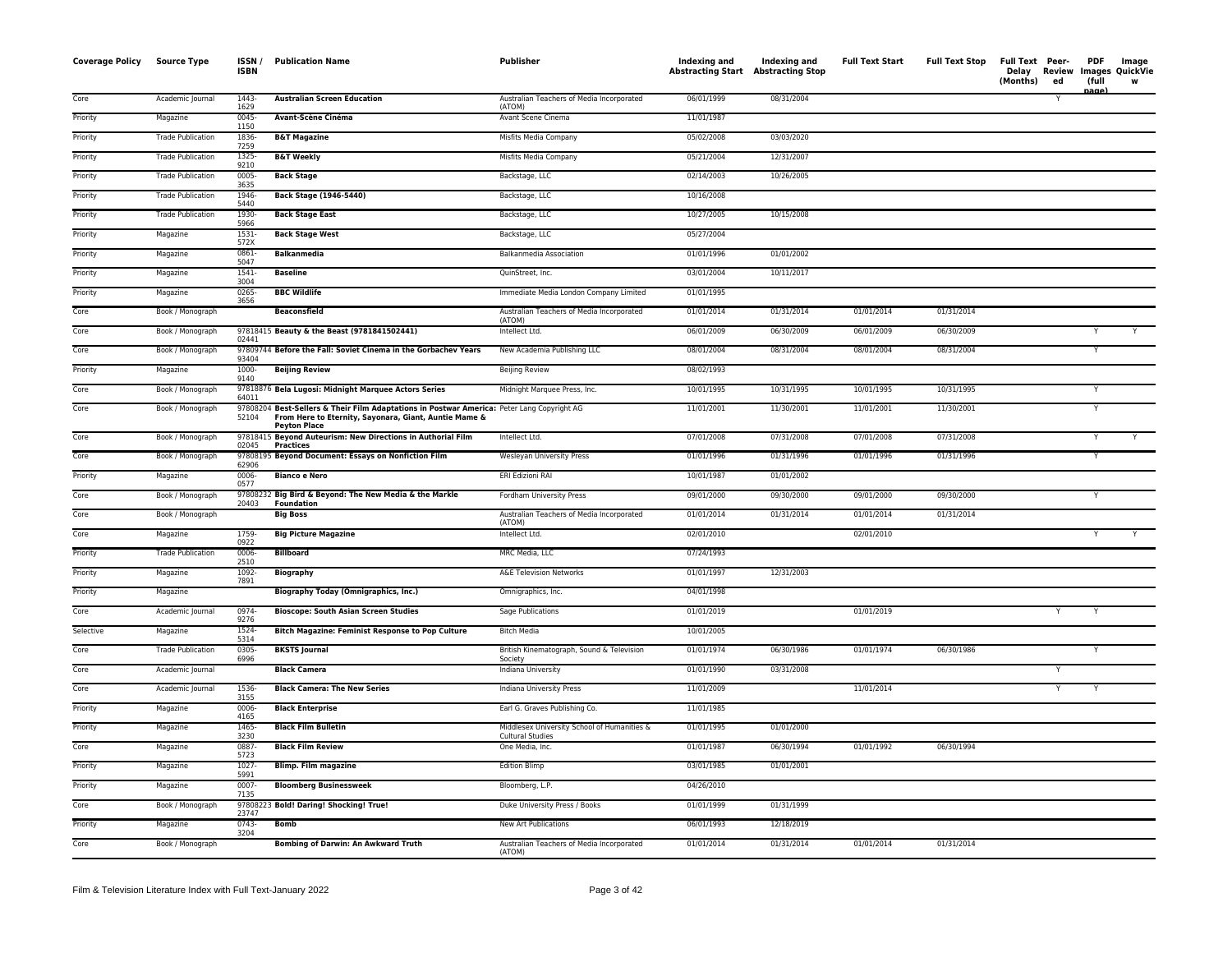| <b>Coverage Policy</b> | <b>Source Type</b>       | ISSN/<br>ISBN   | <b>Publication Name</b>                                                                                         | Publisher                                                                     | Indexing and<br><b>Abstracting Start Abstracting Stop</b> | Indexing and | <b>Full Text Start</b> | <b>Full Text Stop</b> | <b>Full Text Peer-</b><br>(Months)<br>ed | <b>PDF</b><br>(full<br>nage | Image<br>Delay Review Images QuickVie<br>w |
|------------------------|--------------------------|-----------------|-----------------------------------------------------------------------------------------------------------------|-------------------------------------------------------------------------------|-----------------------------------------------------------|--------------|------------------------|-----------------------|------------------------------------------|-----------------------------|--------------------------------------------|
| Core                   | <b>Trade Publication</b> | 0006-<br>8527   | <b>Boxoffice</b>                                                                                                | Box Office Media LLC                                                          | 07/01/1987                                                |              | 01/01/2006             |                       |                                          |                             |                                            |
| Priority               | <b>Trade Publication</b> | 1064<br>4318    | <b>Brandweek</b>                                                                                                | Adweek, LLC                                                                   | 07/19/1993                                                | 04/12/2011   |                        |                       |                                          |                             |                                            |
| Priority               | Academic Journal         | 0759-<br>6898   | Bref: le Magazine du Court Metrage                                                                              | Agence du Court Metrage                                                       | 01/01/1991                                                | 12/01/2003   |                        |                       | Υ                                        |                             |                                            |
| Core                   | Book / Monograph         |                 | <b>Bringing Uncle Home</b>                                                                                      | Australian Teachers of Media Incorporated<br>(ATOM)                           | 01/01/2014                                                | 01/31/2014   | 01/01/2014             | 01/31/2014            |                                          |                             |                                            |
| Core                   | <b>Trade Publication</b> | 0007<br>1358    | <b>British Kinematography</b>                                                                                   | British Kinematograph, Sound & Television                                     | 07/01/1947                                                | 12/31/1965   | 07/01/1947             | 12/31/1965            |                                          | Y                           |                                            |
| Core                   | <b>Trade Publication</b> | 0373-<br>109X   | British Kinematography, Sound & Television                                                                      | Society<br>British Kinematograph, Sound & Television<br>Society               | 01/01/1966                                                | 12/31/1973   | 01/01/1966             | 12/31/1973            |                                          | Y                           |                                            |
| Core                   | Book / Monograph         |                 | 97818415 British TV & Film Culture of the 1950's                                                                | Intellect Ltd.                                                                | 01/01/2005                                                | 01/31/2005   | 01/01/2005             | 01/31/2005            |                                          | Y                           |                                            |
| Core                   | <b>Trade Publication</b> | 01215<br>0007-  | <b>Broadcast Engineering</b>                                                                                    | Endeavor Business Media                                                       | 01/01/1997                                                | 10/31/2013   | 01/01/1997             | 12/31/2011            |                                          | Y                           |                                            |
| Core                   | Book / Monograph         | 1994<br>978082  | 04 Broadcast Television                                                                                         | Peter Lang Copyright AG                                                       | 01/01/2006                                                | 01/31/2006   | 01/01/2006             | 01/31/2006            |                                          |                             |                                            |
| Core                   | <b>Trade Publication</b> | 74854<br>1068   | <b>Broadcasting &amp; Cable</b>                                                                                 | Future Publishing Ltd.                                                        | 03/01/1993                                                |              |                        |                       |                                          |                             |                                            |
| Core                   | Industry Report          | 6827            | Broadcasting & Cable TV Industry Profile: Asia-Pacific                                                          | MarketLine, a Progressive Digital Media                                       | 01/01/2003                                                |              | 01/01/2003             |                       |                                          | Y                           | Y                                          |
| Core                   | Industry Report          |                 | Broadcasting & Cable TV Industry Profile: Belgium                                                               | business<br>MarketLine, a Progressive Digital Media                           | 01/01/2003                                                | 04/30/2014   | 01/01/2003             | 04/30/2014            |                                          | Y                           |                                            |
| Core                   | Industry Report          |                 | Broadcasting & Cable TV Industry Profile: Canada                                                                | business<br>MarketLine, a Progressive Digital Media                           | 01/01/2003                                                |              | 01/01/2003             |                       |                                          | Y                           |                                            |
| Core                   | Industry Report          |                 | <b>Broadcasting &amp; Cable TV Industry Profile: China</b>                                                      | business<br>MarketLine, a Progressive Digital Media                           | 01/01/2003                                                |              | 01/01/2003             |                       |                                          | Y                           | Y                                          |
| Core                   | Industry Report          |                 | Broadcasting & Cable TV Industry Profile: Europe                                                                | business<br>MarketLine, a Progressive Digital Media                           | 01/01/2003                                                |              | 01/01/2003             |                       |                                          | Y                           |                                            |
| Core                   | Industry Report          |                 | Broadcasting & Cable TV Industry Profile: France                                                                | business<br>MarketLine, a Progressive Digital Media                           | 01/01/2003                                                |              | 01/01/2003             |                       |                                          |                             |                                            |
| Core                   | Industry Report          |                 | Broadcasting & Cable TV Industry Profile: Germany                                                               | business<br>MarketLine, a Progressive Digital Media                           | 01/01/2003                                                |              | 01/01/2003             |                       |                                          | Y                           | Y                                          |
| Core                   | Industry Report          |                 | Broadcasting & Cable TV Industry Profile: Global                                                                | business<br>MarketLine, a Progressive Digital Media                           | 01/01/2003                                                |              | 01/01/2003             |                       |                                          | Y                           | Y                                          |
| Core                   | Industry Report          |                 | Broadcasting & Cable TV Industry Profile: Italy                                                                 | business<br>MarketLine, a Progressive Digital Media                           | 01/01/2003                                                |              | 01/01/2003             |                       |                                          | Y                           | Y                                          |
| Core                   | Industry Report          |                 | Broadcasting & Cable TV Industry Profile: Japan                                                                 | business<br>MarketLine, a Progressive Digital Media                           | 01/01/2003                                                |              | 01/01/2003             |                       |                                          | Y                           | Y                                          |
| Core                   | Industry Report          |                 | Broadcasting & Cable TV Industry Profile: Spain                                                                 | business<br>MarketLine, a Progressive Digital Media                           | 01/01/2003                                                |              | 01/01/2003             |                       |                                          | Y                           |                                            |
| Core                   | Industry Report          |                 | Broadcasting & Cable TV Industry Profile: the Netherlands MarketLine, a Progressive Digital Media               | business                                                                      | 01/01/2003                                                | 09/30/2019   | 01/01/2003             | 09/30/2019            |                                          | Y                           |                                            |
| Core                   | Industry Report          |                 | Broadcasting & Cable TV Industry Profile: United Kingdom MarketLine, a Progressive Digital Media                | business<br>business                                                          | 01/01/2003                                                |              | 01/01/2003             |                       |                                          | Y                           | Y                                          |
| Core                   | Industry Report          |                 | Broadcasting & Cable TV Industry Profile: United States                                                         | MarketLine, a Progressive Digital Media<br>business                           | 01/01/2003                                                |              | 01/01/2003             |                       |                                          | Υ                           | Y                                          |
| Core                   | Magazine                 | 0161-<br>5823   | <b>Broadcasting &amp; the Law</b>                                                                               | Broadcasting & the Law                                                        | 07/01/1996                                                | 07/31/2001   |                        |                       |                                          |                             |                                            |
| Core                   | Book / Monograph         | 978082<br>16759 | 64 Brown Sugar: Over One Hundred Years of America's Black Bloomsbury Publishing Plc<br><b>Female Superstars</b> |                                                                               | 01/01/2007                                                | 01/31/2007   | 01/01/2007             | 01/31/2007            |                                          | Y                           |                                            |
| Priority               | <b>Trade Publication</b> | 0727<br>758X    | <b>BRW</b>                                                                                                      | Nine Publishing, successor in interest to Fairfax<br>Media Management Pty Ltd | 09/12/1994                                                | 02/26/2016   |                        |                       |                                          |                             |                                            |
| Priority               | Magazine                 | 0204<br>8884    | <b>Bulgarian Films</b>                                                                                          | <b>Bulgarian Film Industry</b>                                                | 01/01/1987                                                | 01/01/1990   |                        |                       |                                          |                             |                                            |
| Core                   | Book / Monograph         |                 | <b>Bully</b>                                                                                                    | Australian Teachers of Media Incorporated<br>(ATOM)                           | 01/01/2014                                                | 01/31/2014   | 01/01/2014             | 01/31/2014            |                                          |                             |                                            |
| Priority               | Magazine                 | 0007<br>7135    | <b>BusinessWeek</b>                                                                                             | Bloomberg, L.P.                                                               | 06/22/1935                                                |              |                        |                       |                                          |                             |                                            |
| Priority               | Magazine                 |                 | <b>BusinessWeek Online</b>                                                                                      | Bloomberg, L.P.                                                               | 05/25/2004                                                | 11/30/2009   |                        |                       |                                          |                             |                                            |
| Core                   | <b>Trade Publication</b> | 1931-<br>7697   | <b>Cable World</b>                                                                                              | Access Intelligence LLC                                                       | 03/06/2006                                                | 12/31/2007   |                        |                       |                                          |                             |                                            |
| Core                   | <b>Trade Publication</b> | 1042-<br>7228   | Cable World (10427228)                                                                                          | Access Intelligence LLC                                                       | 01/01/2002                                                | 11/16/2003   |                        |                       |                                          |                             |                                            |
| Core                   | <b>Trade Publication</b> | 1547<br>7223    | <b>CableFAX's CableWORLD</b>                                                                                    | Access Intelligence LLC                                                       | 11/17/2003                                                | 03/05/2006   |                        |                       |                                          |                             |                                            |
| Priority               | Magazine                 | 0764-<br>8499   | <b>Cahiers de la Cinematheque</b>                                                                               | Institut Jean Vigo de Perpignan                                               | 01/01/1987                                                | 10/01/2003   |                        |                       |                                          |                             |                                            |
| Core                   | Magazine                 | 0008-<br>011X   | Cahiers du Cinema                                                                                               | Cahiers du Cinema                                                             | 01/01/1987                                                |              |                        |                       |                                          |                             |                                            |
| Core                   | Academic Journal         | 0008<br>199X    | <b>Cambridge Quarterly</b>                                                                                      | <b>Oxford University Press</b>                                                | 01/01/1996                                                |              |                        |                       | Y                                        |                             |                                            |
| Core                   | Academic Journal         | 0270<br>5346    | Camera Obscura                                                                                                  | Duke University Press                                                         | 01/01/1976                                                |              |                        |                       | Y                                        |                             |                                            |
| Priority               | Magazine                 | 0008-<br>3100   | <b>Canadian Business</b>                                                                                        | St. Joseph Communications                                                     | 05/01/1990                                                | 01/31/2017   |                        |                       |                                          |                             |                                            |
| Selective              | Magazine                 | 0008<br>3631    | <b>Canadian Forum</b>                                                                                           | Canadian Forum Inc.                                                           | 01/01/1992                                                | 07/31/2000   |                        |                       |                                          |                             |                                            |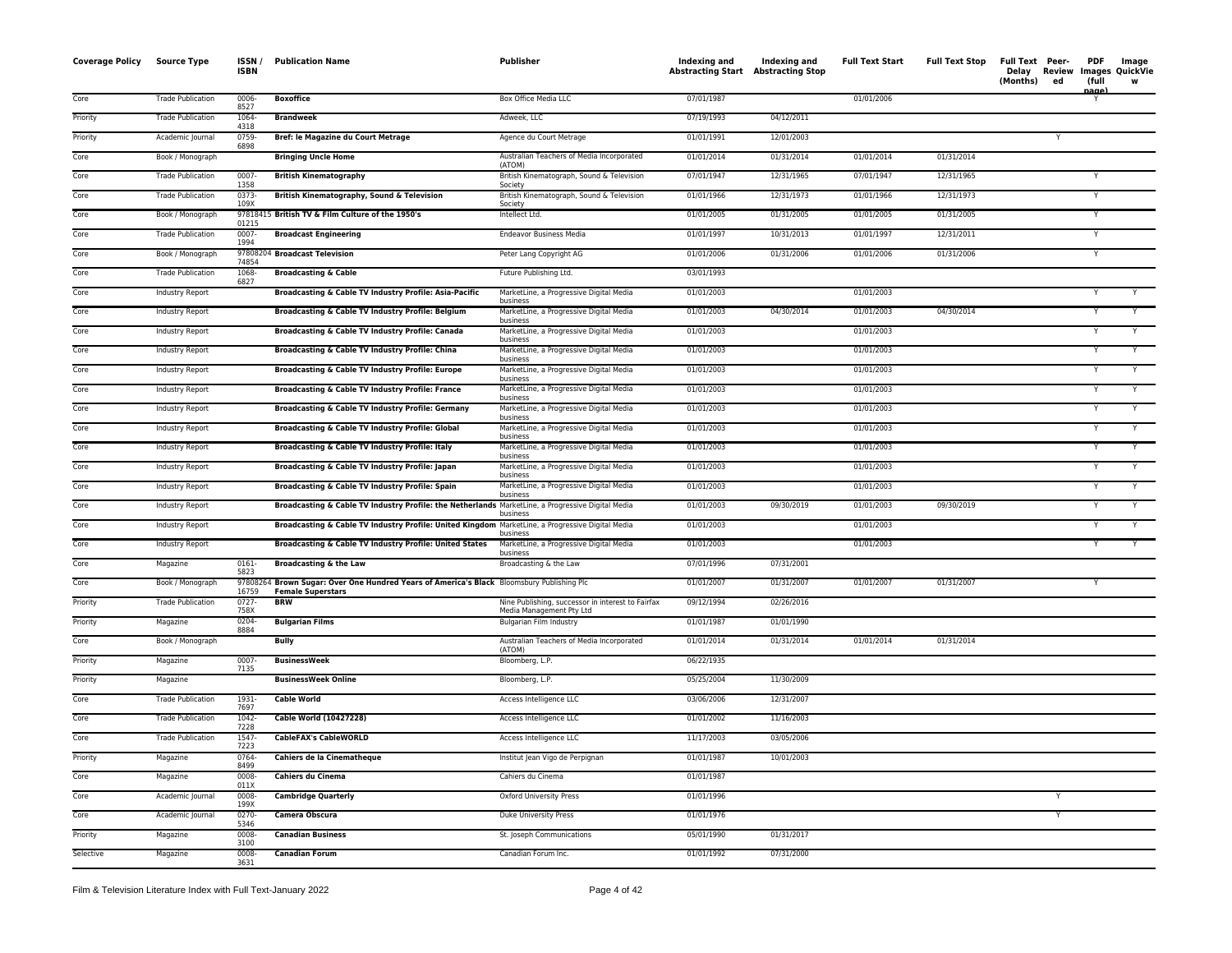| <b>Coverage Policy</b> | Source Type              | ISSN/<br><b>ISBN</b> | <b>Publication Name</b>                                                                          | Publisher                                                  | Indexing and<br><b>Abstracting Start Abstracting Stop</b> | Indexing and | <b>Full Text Start</b> | <b>Full Text Stop</b> | Full Text Peer-<br>Delay Review Images QuickVie<br>(Months)<br>ed | <b>PDF</b><br>(full<br>nage) | Image<br>w |
|------------------------|--------------------------|----------------------|--------------------------------------------------------------------------------------------------|------------------------------------------------------------|-----------------------------------------------------------|--------------|------------------------|-----------------------|-------------------------------------------------------------------|------------------------------|------------|
| Selective              | Academic Journal         | 0705-<br>3657        | <b>Canadian Journal of Communication</b>                                                         | Canadian Journal of Communication                          | 01/01/1987                                                |              |                        |                       | Y                                                                 |                              |            |
| Core                   | Academic Journal         | 0847-<br>5911        | <b>Canadian Journal of Film Studies</b>                                                          | University of Toronto Press                                | 01/01/1990                                                |              | 05/01/2006             |                       |                                                                   |                              |            |
| Core                   | Magazine                 | 1481-<br>6253        | <b>Canadian Screenwriter</b>                                                                     | Writers Guild of Canada                                    | 01/01/2001                                                | 04/30/2020   | 10/01/2011             | 04/30/2020            |                                                                   | Y                            |            |
| Priority               | Magazine                 | 0158-<br>4154        | <b>Cantrill's Filmnotes</b>                                                                      | Arthur & Corinne Cantrill Eds. & Pubs.                     | 09/01/1987                                                | 12/01/1998   |                        |                       |                                                                   |                              |            |
| Core                   | Academic Journal         | 0736-<br>7694        | Cardozo Arts & Entertainment Law Journal                                                         | Benjamin N. Cardozo School of Law of Yeshiva<br>University | 01/01/1986                                                |              | 07/01/2007             |                       |                                                                   | Y                            |            |
| Priority               | Magazine                 | $0392 -$<br>4440     | <b>Castoro Cinema</b>                                                                            | La Nuova Italia Editrice S.p.A                             | 09/01/1975                                                | 07/01/2002   |                        |                       |                                                                   |                              |            |
| Core                   | Book / Monograph         | 41378                | 97808133 Celebrity-in-Chief: How Show Business Took Over the<br><b>White House</b>               | Perseus Books, LLC                                         | 01/01/2004                                                | 01/31/2004   | 01/01/2004             | 01/31/2004            |                                                                   |                              | Y          |
| Core                   | Magazine                 | 0895-<br>643X        | <b>Channels</b>                                                                                  | North American Publishing Co.                              | 09/01/1984                                                | 12/31/1990   |                        |                       |                                                                   |                              |            |
| Priority               | <b>Trade Publication</b> | 0045-<br>6349        | Chaplin                                                                                          | FilmhusFoerlaget AB                                        | 01/01/1988                                                | 01/01/1997   |                        |                       |                                                                   |                              |            |
| Core                   | Book / Monograph         | 22797                | 97808232 Charms that Soothe: Classical Music & the Narrative Film Fordham University Press       |                                                            | 10/01/2003                                                | 10/31/2003   | 10/01/2003             | 10/31/2003            |                                                                   | Y                            |            |
| Priority               | Academic Journal         | 1390-<br>1079        | Chasqui (13901079)                                                                               | Ciespal                                                    | 12/01/2001                                                |              |                        |                       |                                                                   |                              |            |
| Core                   | Book / Monograph         | 23527                | 97808232 Check It Out!                                                                           | Fordham University Press                                   | 09/01/2004                                                | 09/30/2004   | 09/01/2004             | 09/30/2004            |                                                                   | Υ                            |            |
| Core                   | Book / Monograph         | 21217                | 97808223 Chick Flicks: Theories & Memories of the Feminist Film<br>Movement                      | Duke University Press / Books                              | 01/01/1998                                                | 01/31/1998   |                        |                       |                                                                   |                              |            |
| Priority               | <b>Trade Publication</b> | 0578-<br>1922        | <b>China Screen</b>                                                                              | Zhongguo Yinmu                                             | 01/01/1991                                                | 01/01/1994   |                        |                       |                                                                   |                              |            |
| Priority               | Magazine                 | 1003-<br>0905        | <b>China Today</b>                                                                               | China Today                                                | 05/01/1995                                                |              |                        |                       |                                                                   |                              |            |
| Priority               | Magazine                 | 0009<br>5281         | <b>Christian Century</b>                                                                         | Christian Century Foundation                               | 03/18/1987                                                |              |                        |                       |                                                                   |                              |            |
| Priority               | Newspaper                | 0882-<br>7729        | <b>Christian Science Monitor</b>                                                                 | Christian Science Publishing Society                       | 05/16/1995                                                |              |                        |                       |                                                                   |                              |            |
| Priority               | Magazine                 | 0009<br>5753         | <b>Christianity Today</b>                                                                        | Christianity Today International                           | 09/13/1993                                                |              |                        |                       |                                                                   |                              |            |
| Priority               | Newspaper                | 0009-<br>5982        | <b>Chronicle of Higher Education</b>                                                             | Chronicle of Higher Education                              | 02/11/1974                                                |              |                        |                       |                                                                   |                              |            |
| Priority               | Magazine                 | $0777-$<br>9860      | Cine & Media                                                                                     | Centre Culturel d'Animation CinEmatographique              | 01/01/1989                                                | 01/01/2001   |                        |                       |                                                                   |                              |            |
| Priority               | Magazine                 | 0009<br>6946         | <b>Cine Cubano</b>                                                                               | Instituto Cubano del Arte e Industria<br>Cinematograficos  | 01/01/1985                                                | 01/01/2001   |                        |                       |                                                                   |                              |            |
| Priority               | Academic Journal         | 0820-<br>8921        | <b>Cine-Bulles</b>                                                                               | Association des Cinemas Paralleles du Quebec               | 01/01/1987                                                | 01/01/2003   |                        |                       | Y                                                                 |                              |            |
| Priority               | Magazine                 | 1018-<br>2098        | <b>Cine-Bulletin</b>                                                                             | Schweizerisches Filmzentrum                                | 01/01/1993                                                | 01/01/2003   |                        |                       |                                                                   |                              |            |
| Priority               | Magazine                 | 0773-<br>2279        | <b>Cine-Fiches de Grand Angle</b>                                                                | A.S.B.L. Grand Angle-Opvac                                 | 01/01/1988                                                | 12/01/1999   |                        |                       |                                                                   |                              |            |
| Priority               | <b>Trade Publication</b> | $0778-$<br>5526      | Cine-Tele-Revue                                                                                  | Editions Cine Revue S.A.                                   | 01/01/1987                                                | 02/01/1990   |                        |                       |                                                                   |                              |            |
| Core                   | Magazine                 | 0826-<br>9866        | Cineaction                                                                                       | CineAction                                                 | 01/01/1985                                                | 07/31/2016   | 08/01/2006             | 07/31/2016            |                                                                   | Y                            |            |
| Core                   | Magazine                 | 0009-<br>7004        | <b>Cineaste</b>                                                                                  | Cineaste                                                   | 01/01/1972                                                |              | 01/01/1990             |                       |                                                                   |                              |            |
| Core                   | Magazine                 | 0957-<br>6290        | <b>Cineblitz International</b>                                                                   | Cine Asia Publications, Ltd.                               | 01/01/1995                                                | 09/01/1997   |                        |                       |                                                                   |                              |            |
| Core                   | Magazine                 | 0145-<br>6032        | Cinefantastique                                                                                  | CFQ Media, LLC                                             | 01/01/1988                                                | 05/31/2006   | 08/01/1996             | 05/31/2006            |                                                                   | Y                            |            |
| Core                   | Magazine                 | 0198-<br>1056        | Cinefex                                                                                          | Cinefex                                                    | 01/01/1980                                                | 02/29/2020   |                        |                       |                                                                   |                              |            |
| Core                   | Magazine                 | 0009-<br>7039        | Cineforum                                                                                        | Federazione Italiana dei Cineforum                         | 09/01/1987                                                | 09/30/2003   |                        |                       |                                                                   |                              |            |
| Priority               | Magazine                 | 1723-<br>3534        | Cinegrafie                                                                                       | Le Mani Microart's Edizioni.                               | 01/01/1991                                                | 01/01/2001   |                        |                       |                                                                   |                              |            |
| Core                   | Academic Journal         | 2159-<br>2411        | <b>CINEJ Cinema Journal</b>                                                                      | University of Pittsburgh, University Library<br>System     | 09/01/2015                                                |              | 09/01/2015             |                       | Y                                                                 |                              |            |
| Core                   | Academic Journal         | 1010-<br>3627        | Cinema                                                                                           | Schueren Verlag                                            | 01/01/1987                                                |              | 01/01/2008             |                       |                                                                   |                              |            |
| Priority               | Magazine                 | 0390-<br>1556        | Cinema & Cinema                                                                                  | Casa Editrice CLUEB                                        | 12/01/1987                                                | 09/01/1993   |                        |                       |                                                                   |                              |            |
| Core                   | Book / Monograph         | 978082<br>52173      | 04 Cinema & Culture: Independent Film in the United States, Peter Lang Copyright AG<br>1980-2001 |                                                            | 01/01/2002                                                | 01/31/2002   | 01/01/2002             | 01/31/2002            |                                                                   |                              |            |
| Priority               | Magazine                 | 0009-<br>7071        | Cinema Canada                                                                                    | Cinema Canada                                              | 01/01/1987                                                | 10/01/1989   |                        |                       |                                                                   |                              |            |
| Priority               | Magazine                 | 0970-<br>3276        | Cinema in India                                                                                  | National Film Development Corp. Ltd.                       | 01/01/1988                                                | 01/01/1993   |                        |                       |                                                                   |                              |            |
| Priority               | Magazine                 | 0970-<br>7832        | Cinema India - International                                                                     | T.M. Ramachandran Ed. & Pub.                               | 01/01/1987                                                | 01/01/1990   |                        |                       |                                                                   |                              |            |
| Core                   | Academic Journal         | 0009-<br>7101        | Cinema Journal                                                                                   | Society of Cinema & Media Studies                          | 01/01/1971                                                | 07/31/2018   | 09/01/1996             | 07/31/2018            |                                                                   |                              |            |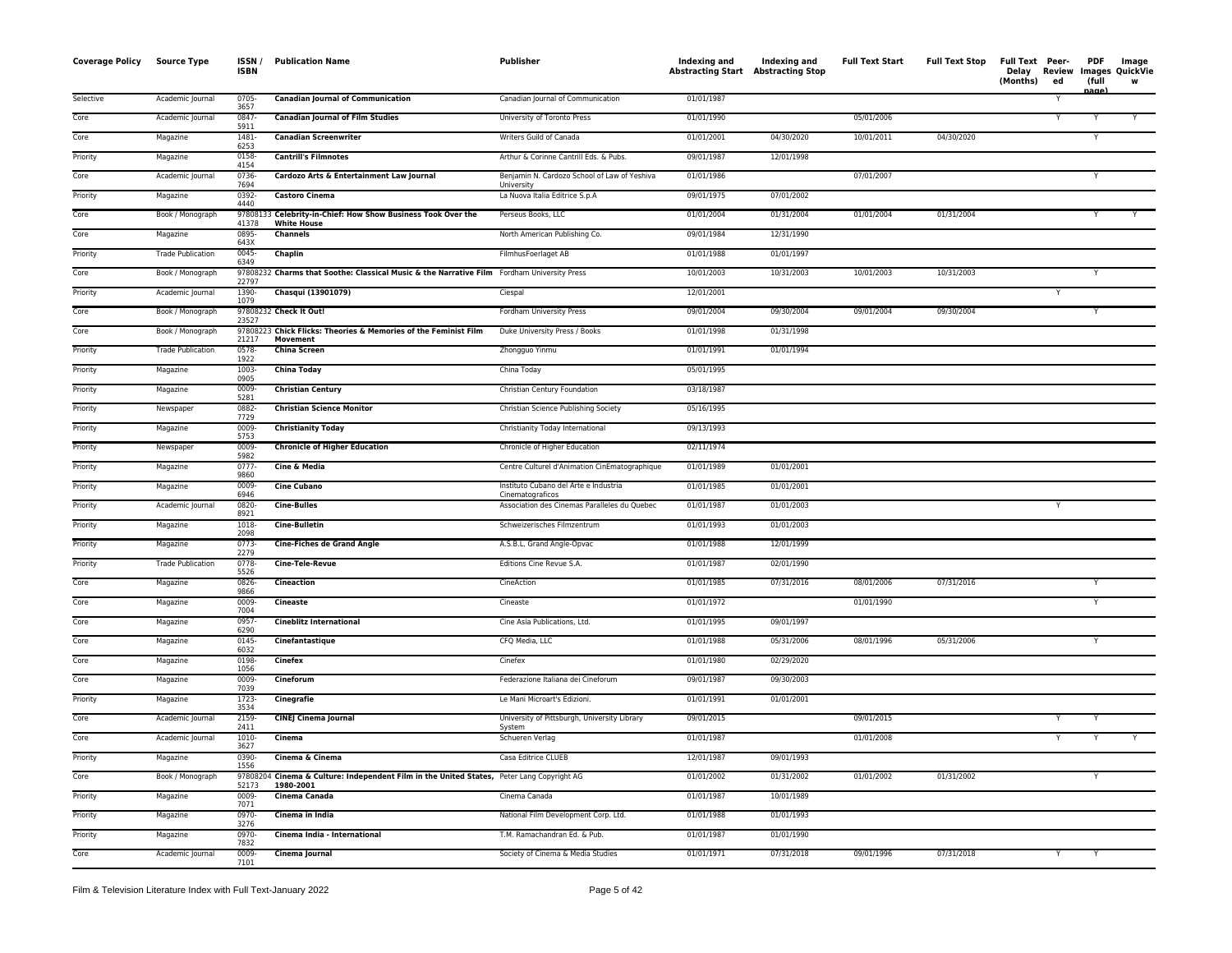| <b>Coverage Policy</b> | Source Type              | ISSN/<br><b>ISBN</b> | <b>Publication Name</b>                                                                                                           | Publisher                                                              | Indexing and<br>Abstracting Start Abstracting Stop | Indexing and | <b>Full Text Start</b> | <b>Full Text Stop</b> | Full Text Peer-<br>(Months) | ed | PDF<br>(full<br>nage) | Image<br>Delay Review Images QuickVie<br>w |
|------------------------|--------------------------|----------------------|-----------------------------------------------------------------------------------------------------------------------------------|------------------------------------------------------------------------|----------------------------------------------------|--------------|------------------------|-----------------------|-----------------------------|----|-----------------------|--------------------------------------------|
| Priority               | Magazine                 | 0009-<br>711X        | Cinema Nuovo                                                                                                                      | Edizioni Dedalo                                                        | 08/01/1987                                         | 07/01/1995   |                        |                       |                             |    |                       |                                            |
| Core                   | Book / Monograph         | 27998                | 97808223 Cinema of Economic Miracles: Visuality & Modernization<br>in the Italian Art Film                                        | Duke University Press / Books                                          | 01/01/2002                                         | 01/31/2002   |                        |                       |                             |    |                       |                                            |
| Core                   | Magazine                 | 0311-<br>3639        | <b>Cinema Papers</b>                                                                                                              | MTV Publishing Ltd                                                     | 11/01/1987                                         | 08/31/1998   |                        |                       |                             |    |                       |                                            |
| Core                   | Magazine                 | 1488-<br>7002        | <b>Cinema Scope</b>                                                                                                               | Cinema Scope Publishing                                                | 09/01/1999                                         |              | 06/01/2006             |                       |                             |    |                       | Y                                          |
| Priority               | Magazine                 | 0392-<br>3428        | Cinema Sessanta                                                                                                                   | Editori Riuniti                                                        | 01/01/1995                                         | 01/01/1999   |                        |                       |                             |    |                       |                                            |
| Core                   | Book / Monograph         | 27407                | 97804152 Cinema Studies: The Key Concepts                                                                                         | Routledge                                                              | 06/29/2000                                         | 06/30/2000   |                        |                       |                             |    |                       |                                            |
| Priority               | Magazine                 | 0009-<br>7160        | <b>Cinema Sud</b>                                                                                                                 | Cinemasud                                                              | 07/01/1988                                         | 08/01/1998   |                        |                       |                             |    |                       |                                            |
| Core                   | <b>Trade Publication</b> | 0955<br>2251         | <b>Cinema Technology</b>                                                                                                          | British Kinematograph, Sound & Television<br>Society                   | 10/01/1987                                         |              | 10/01/1987             |                       |                             |    |                       |                                            |
| Priority               | Academic Journal         | $0243 -$<br>4504     | <b>CinemAction</b>                                                                                                                | Editions Corlet S.A.                                                   | 01/01/1982                                         |              |                        |                       |                             | Y  |                       |                                            |
| Core                   | Magazine                 | 2691-<br>3062        | CinemaEditor                                                                                                                      | American Cinema Editors                                                | 12/01/2007                                         |              | 12/01/2007             |                       |                             |    |                       |                                            |
| Core                   | Magazine                 | 1181-<br>6945        | <b>Cinemas</b>                                                                                                                    | Revue Cinemas                                                          | 01/01/1993                                         | 09/30/2015   |                        |                       |                             |    |                       |                                            |
| Core                   | Book / Monograph         | 978184<br>01437      | Cinemas of the Other: A Personal Journey with Film-<br>Makers from the Middle East & Central Asia                                 | Intellect Ltd.                                                         | 04/01/2006                                         | 04/30/2006   | 04/01/2006             | 04/30/2006            |                             |    | Y                     | Y                                          |
| Priority               | Magazine                 | 0761-<br>5620        | Cinematheque                                                                                                                      | Cinematheque Francaise                                                 | 03/01/1999                                         | 03/01/2003   |                        |                       |                             |    |                       |                                            |
| Core                   | Academic Journal         | 2473-<br>3385        | <b>Cinematic Codes Review</b>                                                                                                     | <b>Cinematic Codes Review</b>                                          | 03/01/2016                                         |              | 03/01/2016             |                       |                             |    | Y                     |                                            |
| Core                   | Book / Monograph         | 55831                | 97815846 Cinematic Mode of Production: Attention Economy & the University Press of New England<br><b>Society of the Spectacle</b> |                                                                        | 01/01/2006                                         | 01/31/2006   | 01/01/2006             | 01/31/2006            |                             |    | Y                     |                                            |
| Core                   | Magazine                 | 0970-<br>8782        | Cinemaya                                                                                                                          | Aruna Vasudev                                                          | 03/01/1992                                         | 06/30/2005   |                        |                       |                             |    |                       |                                            |
| Core                   | Academic Journal         | 1712-<br>9265        | Cinephile                                                                                                                         | University of British Columbia, Department of<br>Theatre & Film        | 09/01/2012                                         |              | 09/01/2013             |                       |                             |    |                       |                                            |
| Priority               | Magazine                 | 1266<br>5355         | Cinergon                                                                                                                          | Cinergon                                                               | 01/01/1998                                         |              |                        |                       |                             |    |                       |                                            |
| Core                   | Magazine                 | 0275-<br>8423        | <b>Classic Images</b>                                                                                                             | Muscatine Journal                                                      | 01/01/1986                                         | 05/31/2020   |                        |                       |                             |    |                       |                                            |
| Core                   | Magazine                 | 1827-<br>4986        | <b>CLOSE UP: Storie della visione</b>                                                                                             | Sovera Edizione                                                        | 12/01/2007                                         |              | 12/01/2007             | 11/30/2012            |                             |    |                       |                                            |
| Core                   | Book / Monograph         | 978081<br>37689      | Coining for Capital: Movies, Marketing & the<br><b>Transformation of Childhood</b>                                                | <b>Rutgers University Press</b>                                        | 08/01/2005                                         | 08/31/2005   | 08/01/2005             | 08/31/2005            |                             |    |                       |                                            |
| Priority               | Academic Journal         | 1544-<br>4848        | Columbia Journal of Law & the Arts                                                                                                | Columbia Journal of Law & the Arts                                     | 02/01/2006                                         |              |                        |                       |                             | Y  |                       |                                            |
| Priority               | Magazine                 | 0010-<br>194X        | <b>Columbia Journalism Review</b>                                                                                                 | Columbia Journalism Review                                             | 05/01/1962                                         |              |                        |                       |                             |    |                       |                                            |
| Priority               | Magazine                 | 0010-<br>3330        | Commonweal                                                                                                                        | Commonweal Foundation                                                  | 01/15/1988                                         |              |                        |                       |                             |    |                       |                                            |
| Priority               | Magazine                 | 0010<br>3519         | <b>Communication Arts</b>                                                                                                         | Coyne & Blanchard Inc.                                                 | 12/01/2000                                         |              |                        |                       |                             |    |                       |                                            |
| Priority               | Magazine                 | 1094-<br>8007        | <b>Communication Booknotes Quarterly</b>                                                                                          | Taylor & Francis Ltd                                                   | 01/01/1999                                         |              |                        |                       |                             |    |                       |                                            |
| Selective              | Academic Journal         | 1081<br>1680         | <b>Communication Law &amp; Policy</b>                                                                                             | Taylor & Francis Ltd                                                   | 01/01/1996                                         |              |                        |                       |                             |    |                       |                                            |
| Selective              | Academic Journal         | 0146-<br>3373        | <b>Communication Quarterly</b>                                                                                                    | Eastern Communication Association                                      | 06/01/1976                                         |              |                        |                       |                             | Y  |                       |                                            |
| Priority               | Academic Journal         | 0093-<br>6502        | <b>Communication Research</b>                                                                                                     | Sage Publications                                                      | 01/01/1989                                         |              |                        |                       |                             | Y  |                       |                                            |
| Selective              | <b>Trade Publication</b> | 0744<br>7612         | <b>Communication World</b>                                                                                                        | International Association of Business<br>Communicators                 | 03/01/1995                                         |              |                        |                       |                             |    |                       |                                            |
| Core                   | Book / Monograph         | 87039                | 97804151 Companion Encyclopedia of Middle Eastern & North<br><b>African Film</b>                                                  | Taylor & Francis Ltd / Books                                           | 08/23/2001                                         | 09/22/2001   | 08/23/2001             | 09/22/2001            |                             |    | Y                     |                                            |
| Priority               | <b>Trade Publication</b> | 0271<br>4159         | <b>Computer Graphics World</b>                                                                                                    | Computer Graphics World, LLC                                           | 01/01/1995                                         |              |                        |                       |                             |    |                       |                                            |
| Priority               | Newspaper                | 1936-<br>6132        | CongressDaily                                                                                                                     | National Journal Group LLC                                             | 01/24/2000                                         | 10/25/2010   |                        |                       |                             |    |                       |                                            |
| Selective              | Magazine                 | 0010-<br>7174        | <b>Consumer Reports</b>                                                                                                           | Consumer Reports, Inc.                                                 | 03/01/1988                                         |              |                        |                       |                             |    |                       |                                            |
| Selective              | Magazine                 | 0095-<br>2222        | <b>Consumers' Research Magazine</b>                                                                                               | Consumers Research Magazine                                            | 02/01/1987                                         |              |                        |                       |                             |    |                       |                                            |
| Core                   | Book / Monograph         | 55174                | 97808204 Contemporary African American Cinema                                                                                     | Peter Lang Copyright AG                                                | 01/01/2002                                         | 01/31/2002   | 01/01/2002             | 01/31/2002            |                             |    | Υ                     |                                            |
| Core                   | Academic Journal         | 1572-<br>3070        | <b>Contemporary Cinema</b>                                                                                                        | Brill / Rodopi                                                         | 01/01/2009                                         |              | 01/01/2009             | 06/28/2019            |                             | Υ  | Y                     |                                            |
| Core                   | Academic Journal         | 1030-<br>4312        | Continuum: Journal of Media & Cultural Studies                                                                                    | Routledge                                                              | 07/01/1998                                         |              |                        |                       |                             | Y  |                       |                                            |
| Priority               | Academic Journal         | 1265-<br>1664        | <b>Contre Bande</b>                                                                                                               | Universite de Paris, Institut d'Esthetique et des<br>Sciences de l'art | 01/01/1999                                         | 01/01/2003   |                        |                       |                             | Y  |                       |                                            |
| Core                   | Academic Journal         | 1354<br>8565         | Convergence: The Journal of Research into New Media<br><b>Technologies</b>                                                        | Sage Publications                                                      | 01/01/2003                                         |              |                        |                       |                             | Y  |                       |                                            |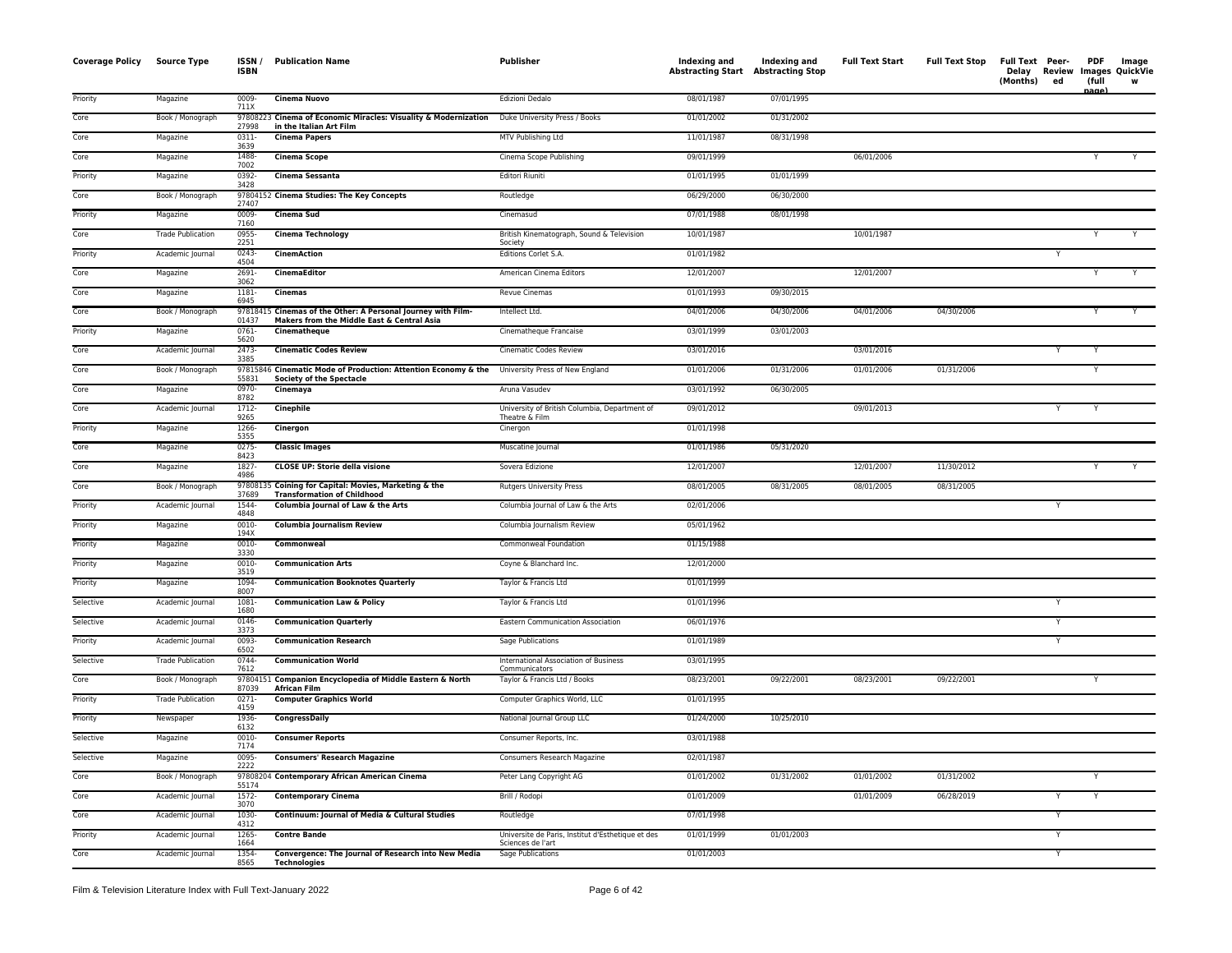| Core<br>01/01/2014<br>01/31/2014<br>01/01/2014<br>01/31/2014<br>Book / Monograph<br><b>Country Town Rescue</b><br>Australian Teachers of Media Incorporated<br>(ATOM)<br>Core<br>Magazine<br>1084-<br><b>Creative Screenwriting</b><br><b>Creative Screenwriting</b><br>01/01/1994<br>06/30/2011<br>8665<br>Priority<br>Academic Journal<br>0739-<br><b>Critical Studies in Mass Communication</b><br>Taylor & Francis Ltd<br>01/01/1988<br>3180<br>Priority<br><b>Critical Studies in Media Communication</b><br>03/01/2000<br>Academic Journal<br>1529-<br>Taylor & Francis Ltd<br>5036<br>Core<br>1749-<br><b>Critical Studies in Television</b><br>01/01/2006<br>01/01/2006<br>12/31/2015<br>Academic Journal<br>Sage Publications Inc.<br>Y<br>Y<br>6020<br>0888-<br>Cue Sheet: Newsletter of the Society for the Preservation Film Music Society<br>01/01/1988<br>04/30/2005<br>Core<br>Magazine<br>9015<br>of Film Music<br>0888-<br>Cue Sheet: Quarterly Journal of the Film Music Society<br>01/01/1984<br>Core<br>Magazine<br>Film Music Society<br>9015<br>Priority<br>07/01/1990<br>Magazine<br>0011-<br><b>Current Biography</b><br>H W Wilson Company<br>3344<br>Core<br><b>Trade Publication</b><br>0011-<br><b>Daily Variety</b><br>Penske Business Media, LLC<br>01/01/2000<br>03/26/2013<br>01/01/2000<br>03/26/2013<br>Υ<br>5509<br>$0011 -$<br>12/01/1986<br>Priority<br>Magazine<br><b>Dance Magazine</b><br>Dance Media Publications, LLC<br>6009<br>Core<br>Magazine<br>1098-<br>Dance on Camera Journal<br>Dance Films Association, Inc.<br>03/01/2005<br>05/31/2011<br>09/01/2007<br>05/31/2011<br>8084<br>Core<br>01/01/2001<br>01/31/2001<br>01/01/2001<br>01/31/2001<br>Book / Monograph<br>97818415 Danish Directors<br>Intellect Ltd.<br>08412<br>10/01/2007<br>97818415 David Cronenberg: Author or Film-Maker?<br>Intellect Ltd.<br>10/31/2007<br>10/01/2007<br>10/31/2007<br>Core<br>Book / Monograph<br>01734<br>03/01/2008<br>03/31/2008<br>Core<br>Book / Monograph<br>97818415 Declarations of Independence<br>Intellect Ltd.<br>03/01/2008<br>03/31/2008<br>Y<br>Y<br>01857<br>Core<br><b>Deep Focus</b><br><b>Bangalore Film Society</b><br>01/01/1990<br>12/31/2002<br>Magazine<br>Core<br><b>Deeper Shade of Blue</b><br>01/31/2014<br>01/01/2014<br>01/31/2014<br>Book / Monograph<br>Australian Teachers of Media Incorporated<br>01/01/2014<br>(ATOM)<br>Core<br><b>Trade Publication</b><br>0950-<br><b>Design Week (Online Edition)</b><br><b>Centaur Communications</b><br>02/03/2011<br>3676<br>Core<br>Magazine<br>1083-<br><b>DGA Magazine</b><br>Directors Guild of America<br>01/01/1995<br>07/31/2004<br>5253<br>Core<br>97818415 Diasporas of Australian Cinema<br>Intellect Ltd.<br>05/01/2009<br>05/31/2009<br>05/01/2009<br>Book / Monograph<br>05/31/2009<br>01970<br>Dicine: Revista de Difusion e Investigacion<br>0188-<br>09/01/1987<br>07/01/1996<br>Priority<br><b>Trade Publication</b><br>Dicine A.C.<br>1485<br>Cinematograficas A.C.<br>Core<br><b>Trade Publication</b><br>1931-<br><b>Digital Content Producer</b><br>Future Publishing Ltd.<br>05/01/2006<br>03/31/2009<br>05/01/2006<br>03/31/2009<br>499X<br>Selective<br>Academic Journal<br>1462-<br><b>Digital Creativity</b><br>Routledge<br>09/01/1999<br>6268<br>Priority<br><b>Digital Media</b><br>09/13/1994<br>05/31/1997<br>Magazine<br>1056-<br>Joss Group<br>7038<br>Core<br><b>Digital Video</b><br>09/01/2011<br>01/31/2018<br>09/01/2011<br>Magazine<br>2164-<br>Future Publishing Ltd.<br>01/31/2018<br>0963<br>01/01/1997<br>Priority<br>0212-<br><b>Dirigido Por</b><br>Asociacion de Revistas Culturales de Espana<br>Magazine<br>7245<br>01/01/2005<br>Core<br>97815846 Disability & the Media: Prescriptions for Change<br>01/01/2005<br>01/31/2005<br>01/31/2005<br>Book / Monograph<br>University Press of New England<br>54735<br>Discourse: Journal for Theoretical Studies in Media &<br>Priority<br>Academic Journal<br>1522-<br>Wayne State University Press<br>03/01/2005<br>Y<br>5321<br>Culture<br>Core<br>Book / Monograph<br>97808223<br>Disintegrating the Musical: Black Performance &<br>Duke University Press / Books<br>01/01/2002<br>01/31/2002<br><b>American Musical Film</b><br>29633<br>Core<br>Book / Monograph<br>978081<br>Distant Technology: Science Fiction Film & the Machine<br><b>Wesleyan University Press</b><br>01/01/1999<br>01/31/1999<br>01/01/1999<br>01/31/1999<br>Y<br>63460<br>Age<br>Core<br>1646-<br>11/01/2013<br>Academic Journal<br>Doc On-Line: Revista Digital de Cinema Documentário<br>Doc On-Line: Revista Digital de Cinema<br>11/01/2013<br>Υ<br>Y<br>477X<br>Documentario<br>Core<br>1559-<br>International Documentary Association<br>12/01/2005<br>01/31/2020<br>Magazine<br><b>Documentary</b><br>1034<br>1340-<br>Core<br>Documentary Box (English ed.)<br>10/01/2003<br>09/30/2006<br>Magazine<br>Yamagata International Documentary Film<br>9832<br>Festival<br>97808745 Double Takes: Culture & Gender in French Films & Their<br>01/01/1998<br>01/31/1998<br>01/01/1998<br>Core<br>University Press of New England<br>01/31/1998<br>Book / Monograph<br>18740<br><b>American Remakes</b><br><b>DOX</b><br>01/01/1997<br>Core<br><b>Trade Publication</b><br>0929-<br>European Documentary Network<br>7529<br>Core<br>Book / Monograph<br>97884790 Dramaturgos en el Cine Español (1939-1975)<br>01/01/2003<br>01/31/2003<br>01/01/2003<br>01/31/2003<br>Digitalia, Inc.<br>87517<br>$1541 -$<br>08/31/2011<br>08/31/2011<br>Core<br>Magazine<br><b>DV: Digital Video</b><br>Future Publishing Ltd.<br>02/01/2004<br>06/01/2005<br>$\overline{Y}$<br>0943<br>Core<br>97808195 Dying for a Laugh: Disaster Movies & the Camp<br>01/01/2005<br>01/31/2005<br>01/01/2005<br>01/31/2005<br>Book / Monograph<br>Wesleyan University Press<br>Y<br>67925<br>Imagination<br>Core<br>1746-<br><b>Early Popular Visual Culture</b><br>01/01/2005<br>01/01/2005<br>18<br>Y<br>Academic Journal<br>Routledge<br>Y<br>0654<br>0891-<br><b>East-West Film Journal</b><br>East-West Center<br>01/01/1988<br>01/01/1994<br>Priority<br>Academic Journal<br>Υ<br>6780<br>1279-<br><b>Eclipses</b><br>01/01/1999<br>01/01/2003<br>Priority<br>Magazine<br>Eclipses<br>6395 | <b>Coverage Policy Source Type</b> | ISSN /<br><b>ISBN</b> | <b>Publication Name</b> | <b>Publisher</b> | Indexing and<br><b>Abstracting Start Abstracting Stop</b> | Indexing and | <b>Full Text Start</b> | <b>Full Text Stop</b> | Full Text Peer-<br>Delay Review<br>(Months) | ed | <b>PDF</b><br>(full<br>لعمدد | Image<br>Images QuickVie<br>w |
|-----------------------------------------------------------------------------------------------------------------------------------------------------------------------------------------------------------------------------------------------------------------------------------------------------------------------------------------------------------------------------------------------------------------------------------------------------------------------------------------------------------------------------------------------------------------------------------------------------------------------------------------------------------------------------------------------------------------------------------------------------------------------------------------------------------------------------------------------------------------------------------------------------------------------------------------------------------------------------------------------------------------------------------------------------------------------------------------------------------------------------------------------------------------------------------------------------------------------------------------------------------------------------------------------------------------------------------------------------------------------------------------------------------------------------------------------------------------------------------------------------------------------------------------------------------------------------------------------------------------------------------------------------------------------------------------------------------------------------------------------------------------------------------------------------------------------------------------------------------------------------------------------------------------------------------------------------------------------------------------------------------------------------------------------------------------------------------------------------------------------------------------------------------------------------------------------------------------------------------------------------------------------------------------------------------------------------------------------------------------------------------------------------------------------------------------------------------------------------------------------------------------------------------------------------------------------------------------------------------------------------------------------------------------------------------------------------------------------------------------------------------------------------------------------------------------------------------------------------------------------------------------------------------------------------------------------------------------------------------------------------------------------------------------------------------------------------------------------------------------------------------------------------------------------------------------------------------------------------------------------------------------------------------------------------------------------------------------------------------------------------------------------------------------------------------------------------------------------------------------------------------------------------------------------------------------------------------------------------------------------------------------------------------------------------------------------------------------------------------------------------------------------------------------------------------------------------------------------------------------------------------------------------------------------------------------------------------------------------------------------------------------------------------------------------------------------------------------------------------------------------------------------------------------------------------------------------------------------------------------------------------------------------------------------------------------------------------------------------------------------------------------------------------------------------------------------------------------------------------------------------------------------------------------------------------------------------------------------------------------------------------------------------------------------------------------------------------------------------------------------------------------------------------------------------------------------------------------------------------------------------------------------------------------------------------------------------------------------------------------------------------------------------------------------------------------------------------------------------------------------------------------------------------------------------------------------------------------------------------------------------------------------------------------------------------------------------------------------------------------------------------------------------------------------------------------------------------------------------------------------------------------------------------------------------------------------------------------------------------------------------------------------------------------------------------------------------------------------------------------------------------------------------------------------------------------------------------------------------------------------------------------------------------------------------------------------------------------------------------------------------------------------------------------------------------------------------------------------------------------------------------------------------------------------------------------------------------------------------------------------------------------------|------------------------------------|-----------------------|-------------------------|------------------|-----------------------------------------------------------|--------------|------------------------|-----------------------|---------------------------------------------|----|------------------------------|-------------------------------|
|                                                                                                                                                                                                                                                                                                                                                                                                                                                                                                                                                                                                                                                                                                                                                                                                                                                                                                                                                                                                                                                                                                                                                                                                                                                                                                                                                                                                                                                                                                                                                                                                                                                                                                                                                                                                                                                                                                                                                                                                                                                                                                                                                                                                                                                                                                                                                                                                                                                                                                                                                                                                                                                                                                                                                                                                                                                                                                                                                                                                                                                                                                                                                                                                                                                                                                                                                                                                                                                                                                                                                                                                                                                                                                                                                                                                                                                                                                                                                                                                                                                                                                                                                                                                                                                                                                                                                                                                                                                                                                                                                                                                                                                                                                                                                                                                                                                                                                                                                                                                                                                                                                                                                                                                                                                                                                                                                                                                                                                                                                                                                                                                                                                                                                                                                                                                                                                                                                                                                                                                                                                                                                                                                                                                                                                                       |                                    |                       |                         |                  |                                                           |              |                        |                       |                                             |    |                              |                               |
|                                                                                                                                                                                                                                                                                                                                                                                                                                                                                                                                                                                                                                                                                                                                                                                                                                                                                                                                                                                                                                                                                                                                                                                                                                                                                                                                                                                                                                                                                                                                                                                                                                                                                                                                                                                                                                                                                                                                                                                                                                                                                                                                                                                                                                                                                                                                                                                                                                                                                                                                                                                                                                                                                                                                                                                                                                                                                                                                                                                                                                                                                                                                                                                                                                                                                                                                                                                                                                                                                                                                                                                                                                                                                                                                                                                                                                                                                                                                                                                                                                                                                                                                                                                                                                                                                                                                                                                                                                                                                                                                                                                                                                                                                                                                                                                                                                                                                                                                                                                                                                                                                                                                                                                                                                                                                                                                                                                                                                                                                                                                                                                                                                                                                                                                                                                                                                                                                                                                                                                                                                                                                                                                                                                                                                                                       |                                    |                       |                         |                  |                                                           |              |                        |                       |                                             |    |                              |                               |
|                                                                                                                                                                                                                                                                                                                                                                                                                                                                                                                                                                                                                                                                                                                                                                                                                                                                                                                                                                                                                                                                                                                                                                                                                                                                                                                                                                                                                                                                                                                                                                                                                                                                                                                                                                                                                                                                                                                                                                                                                                                                                                                                                                                                                                                                                                                                                                                                                                                                                                                                                                                                                                                                                                                                                                                                                                                                                                                                                                                                                                                                                                                                                                                                                                                                                                                                                                                                                                                                                                                                                                                                                                                                                                                                                                                                                                                                                                                                                                                                                                                                                                                                                                                                                                                                                                                                                                                                                                                                                                                                                                                                                                                                                                                                                                                                                                                                                                                                                                                                                                                                                                                                                                                                                                                                                                                                                                                                                                                                                                                                                                                                                                                                                                                                                                                                                                                                                                                                                                                                                                                                                                                                                                                                                                                                       |                                    |                       |                         |                  |                                                           |              |                        |                       |                                             |    |                              |                               |
|                                                                                                                                                                                                                                                                                                                                                                                                                                                                                                                                                                                                                                                                                                                                                                                                                                                                                                                                                                                                                                                                                                                                                                                                                                                                                                                                                                                                                                                                                                                                                                                                                                                                                                                                                                                                                                                                                                                                                                                                                                                                                                                                                                                                                                                                                                                                                                                                                                                                                                                                                                                                                                                                                                                                                                                                                                                                                                                                                                                                                                                                                                                                                                                                                                                                                                                                                                                                                                                                                                                                                                                                                                                                                                                                                                                                                                                                                                                                                                                                                                                                                                                                                                                                                                                                                                                                                                                                                                                                                                                                                                                                                                                                                                                                                                                                                                                                                                                                                                                                                                                                                                                                                                                                                                                                                                                                                                                                                                                                                                                                                                                                                                                                                                                                                                                                                                                                                                                                                                                                                                                                                                                                                                                                                                                                       |                                    |                       |                         |                  |                                                           |              |                        |                       |                                             |    |                              |                               |
|                                                                                                                                                                                                                                                                                                                                                                                                                                                                                                                                                                                                                                                                                                                                                                                                                                                                                                                                                                                                                                                                                                                                                                                                                                                                                                                                                                                                                                                                                                                                                                                                                                                                                                                                                                                                                                                                                                                                                                                                                                                                                                                                                                                                                                                                                                                                                                                                                                                                                                                                                                                                                                                                                                                                                                                                                                                                                                                                                                                                                                                                                                                                                                                                                                                                                                                                                                                                                                                                                                                                                                                                                                                                                                                                                                                                                                                                                                                                                                                                                                                                                                                                                                                                                                                                                                                                                                                                                                                                                                                                                                                                                                                                                                                                                                                                                                                                                                                                                                                                                                                                                                                                                                                                                                                                                                                                                                                                                                                                                                                                                                                                                                                                                                                                                                                                                                                                                                                                                                                                                                                                                                                                                                                                                                                                       |                                    |                       |                         |                  |                                                           |              |                        |                       |                                             |    |                              |                               |
|                                                                                                                                                                                                                                                                                                                                                                                                                                                                                                                                                                                                                                                                                                                                                                                                                                                                                                                                                                                                                                                                                                                                                                                                                                                                                                                                                                                                                                                                                                                                                                                                                                                                                                                                                                                                                                                                                                                                                                                                                                                                                                                                                                                                                                                                                                                                                                                                                                                                                                                                                                                                                                                                                                                                                                                                                                                                                                                                                                                                                                                                                                                                                                                                                                                                                                                                                                                                                                                                                                                                                                                                                                                                                                                                                                                                                                                                                                                                                                                                                                                                                                                                                                                                                                                                                                                                                                                                                                                                                                                                                                                                                                                                                                                                                                                                                                                                                                                                                                                                                                                                                                                                                                                                                                                                                                                                                                                                                                                                                                                                                                                                                                                                                                                                                                                                                                                                                                                                                                                                                                                                                                                                                                                                                                                                       |                                    |                       |                         |                  |                                                           |              |                        |                       |                                             |    |                              |                               |
|                                                                                                                                                                                                                                                                                                                                                                                                                                                                                                                                                                                                                                                                                                                                                                                                                                                                                                                                                                                                                                                                                                                                                                                                                                                                                                                                                                                                                                                                                                                                                                                                                                                                                                                                                                                                                                                                                                                                                                                                                                                                                                                                                                                                                                                                                                                                                                                                                                                                                                                                                                                                                                                                                                                                                                                                                                                                                                                                                                                                                                                                                                                                                                                                                                                                                                                                                                                                                                                                                                                                                                                                                                                                                                                                                                                                                                                                                                                                                                                                                                                                                                                                                                                                                                                                                                                                                                                                                                                                                                                                                                                                                                                                                                                                                                                                                                                                                                                                                                                                                                                                                                                                                                                                                                                                                                                                                                                                                                                                                                                                                                                                                                                                                                                                                                                                                                                                                                                                                                                                                                                                                                                                                                                                                                                                       |                                    |                       |                         |                  |                                                           |              |                        |                       |                                             |    |                              |                               |
|                                                                                                                                                                                                                                                                                                                                                                                                                                                                                                                                                                                                                                                                                                                                                                                                                                                                                                                                                                                                                                                                                                                                                                                                                                                                                                                                                                                                                                                                                                                                                                                                                                                                                                                                                                                                                                                                                                                                                                                                                                                                                                                                                                                                                                                                                                                                                                                                                                                                                                                                                                                                                                                                                                                                                                                                                                                                                                                                                                                                                                                                                                                                                                                                                                                                                                                                                                                                                                                                                                                                                                                                                                                                                                                                                                                                                                                                                                                                                                                                                                                                                                                                                                                                                                                                                                                                                                                                                                                                                                                                                                                                                                                                                                                                                                                                                                                                                                                                                                                                                                                                                                                                                                                                                                                                                                                                                                                                                                                                                                                                                                                                                                                                                                                                                                                                                                                                                                                                                                                                                                                                                                                                                                                                                                                                       |                                    |                       |                         |                  |                                                           |              |                        |                       |                                             |    |                              |                               |
|                                                                                                                                                                                                                                                                                                                                                                                                                                                                                                                                                                                                                                                                                                                                                                                                                                                                                                                                                                                                                                                                                                                                                                                                                                                                                                                                                                                                                                                                                                                                                                                                                                                                                                                                                                                                                                                                                                                                                                                                                                                                                                                                                                                                                                                                                                                                                                                                                                                                                                                                                                                                                                                                                                                                                                                                                                                                                                                                                                                                                                                                                                                                                                                                                                                                                                                                                                                                                                                                                                                                                                                                                                                                                                                                                                                                                                                                                                                                                                                                                                                                                                                                                                                                                                                                                                                                                                                                                                                                                                                                                                                                                                                                                                                                                                                                                                                                                                                                                                                                                                                                                                                                                                                                                                                                                                                                                                                                                                                                                                                                                                                                                                                                                                                                                                                                                                                                                                                                                                                                                                                                                                                                                                                                                                                                       |                                    |                       |                         |                  |                                                           |              |                        |                       |                                             |    |                              |                               |
|                                                                                                                                                                                                                                                                                                                                                                                                                                                                                                                                                                                                                                                                                                                                                                                                                                                                                                                                                                                                                                                                                                                                                                                                                                                                                                                                                                                                                                                                                                                                                                                                                                                                                                                                                                                                                                                                                                                                                                                                                                                                                                                                                                                                                                                                                                                                                                                                                                                                                                                                                                                                                                                                                                                                                                                                                                                                                                                                                                                                                                                                                                                                                                                                                                                                                                                                                                                                                                                                                                                                                                                                                                                                                                                                                                                                                                                                                                                                                                                                                                                                                                                                                                                                                                                                                                                                                                                                                                                                                                                                                                                                                                                                                                                                                                                                                                                                                                                                                                                                                                                                                                                                                                                                                                                                                                                                                                                                                                                                                                                                                                                                                                                                                                                                                                                                                                                                                                                                                                                                                                                                                                                                                                                                                                                                       |                                    |                       |                         |                  |                                                           |              |                        |                       |                                             |    |                              |                               |
|                                                                                                                                                                                                                                                                                                                                                                                                                                                                                                                                                                                                                                                                                                                                                                                                                                                                                                                                                                                                                                                                                                                                                                                                                                                                                                                                                                                                                                                                                                                                                                                                                                                                                                                                                                                                                                                                                                                                                                                                                                                                                                                                                                                                                                                                                                                                                                                                                                                                                                                                                                                                                                                                                                                                                                                                                                                                                                                                                                                                                                                                                                                                                                                                                                                                                                                                                                                                                                                                                                                                                                                                                                                                                                                                                                                                                                                                                                                                                                                                                                                                                                                                                                                                                                                                                                                                                                                                                                                                                                                                                                                                                                                                                                                                                                                                                                                                                                                                                                                                                                                                                                                                                                                                                                                                                                                                                                                                                                                                                                                                                                                                                                                                                                                                                                                                                                                                                                                                                                                                                                                                                                                                                                                                                                                                       |                                    |                       |                         |                  |                                                           |              |                        |                       |                                             |    |                              |                               |
|                                                                                                                                                                                                                                                                                                                                                                                                                                                                                                                                                                                                                                                                                                                                                                                                                                                                                                                                                                                                                                                                                                                                                                                                                                                                                                                                                                                                                                                                                                                                                                                                                                                                                                                                                                                                                                                                                                                                                                                                                                                                                                                                                                                                                                                                                                                                                                                                                                                                                                                                                                                                                                                                                                                                                                                                                                                                                                                                                                                                                                                                                                                                                                                                                                                                                                                                                                                                                                                                                                                                                                                                                                                                                                                                                                                                                                                                                                                                                                                                                                                                                                                                                                                                                                                                                                                                                                                                                                                                                                                                                                                                                                                                                                                                                                                                                                                                                                                                                                                                                                                                                                                                                                                                                                                                                                                                                                                                                                                                                                                                                                                                                                                                                                                                                                                                                                                                                                                                                                                                                                                                                                                                                                                                                                                                       |                                    |                       |                         |                  |                                                           |              |                        |                       |                                             |    |                              |                               |
|                                                                                                                                                                                                                                                                                                                                                                                                                                                                                                                                                                                                                                                                                                                                                                                                                                                                                                                                                                                                                                                                                                                                                                                                                                                                                                                                                                                                                                                                                                                                                                                                                                                                                                                                                                                                                                                                                                                                                                                                                                                                                                                                                                                                                                                                                                                                                                                                                                                                                                                                                                                                                                                                                                                                                                                                                                                                                                                                                                                                                                                                                                                                                                                                                                                                                                                                                                                                                                                                                                                                                                                                                                                                                                                                                                                                                                                                                                                                                                                                                                                                                                                                                                                                                                                                                                                                                                                                                                                                                                                                                                                                                                                                                                                                                                                                                                                                                                                                                                                                                                                                                                                                                                                                                                                                                                                                                                                                                                                                                                                                                                                                                                                                                                                                                                                                                                                                                                                                                                                                                                                                                                                                                                                                                                                                       |                                    |                       |                         |                  |                                                           |              |                        |                       |                                             |    |                              |                               |
|                                                                                                                                                                                                                                                                                                                                                                                                                                                                                                                                                                                                                                                                                                                                                                                                                                                                                                                                                                                                                                                                                                                                                                                                                                                                                                                                                                                                                                                                                                                                                                                                                                                                                                                                                                                                                                                                                                                                                                                                                                                                                                                                                                                                                                                                                                                                                                                                                                                                                                                                                                                                                                                                                                                                                                                                                                                                                                                                                                                                                                                                                                                                                                                                                                                                                                                                                                                                                                                                                                                                                                                                                                                                                                                                                                                                                                                                                                                                                                                                                                                                                                                                                                                                                                                                                                                                                                                                                                                                                                                                                                                                                                                                                                                                                                                                                                                                                                                                                                                                                                                                                                                                                                                                                                                                                                                                                                                                                                                                                                                                                                                                                                                                                                                                                                                                                                                                                                                                                                                                                                                                                                                                                                                                                                                                       |                                    |                       |                         |                  |                                                           |              |                        |                       |                                             |    |                              |                               |
|                                                                                                                                                                                                                                                                                                                                                                                                                                                                                                                                                                                                                                                                                                                                                                                                                                                                                                                                                                                                                                                                                                                                                                                                                                                                                                                                                                                                                                                                                                                                                                                                                                                                                                                                                                                                                                                                                                                                                                                                                                                                                                                                                                                                                                                                                                                                                                                                                                                                                                                                                                                                                                                                                                                                                                                                                                                                                                                                                                                                                                                                                                                                                                                                                                                                                                                                                                                                                                                                                                                                                                                                                                                                                                                                                                                                                                                                                                                                                                                                                                                                                                                                                                                                                                                                                                                                                                                                                                                                                                                                                                                                                                                                                                                                                                                                                                                                                                                                                                                                                                                                                                                                                                                                                                                                                                                                                                                                                                                                                                                                                                                                                                                                                                                                                                                                                                                                                                                                                                                                                                                                                                                                                                                                                                                                       |                                    |                       |                         |                  |                                                           |              |                        |                       |                                             |    |                              |                               |
|                                                                                                                                                                                                                                                                                                                                                                                                                                                                                                                                                                                                                                                                                                                                                                                                                                                                                                                                                                                                                                                                                                                                                                                                                                                                                                                                                                                                                                                                                                                                                                                                                                                                                                                                                                                                                                                                                                                                                                                                                                                                                                                                                                                                                                                                                                                                                                                                                                                                                                                                                                                                                                                                                                                                                                                                                                                                                                                                                                                                                                                                                                                                                                                                                                                                                                                                                                                                                                                                                                                                                                                                                                                                                                                                                                                                                                                                                                                                                                                                                                                                                                                                                                                                                                                                                                                                                                                                                                                                                                                                                                                                                                                                                                                                                                                                                                                                                                                                                                                                                                                                                                                                                                                                                                                                                                                                                                                                                                                                                                                                                                                                                                                                                                                                                                                                                                                                                                                                                                                                                                                                                                                                                                                                                                                                       |                                    |                       |                         |                  |                                                           |              |                        |                       |                                             |    |                              |                               |
|                                                                                                                                                                                                                                                                                                                                                                                                                                                                                                                                                                                                                                                                                                                                                                                                                                                                                                                                                                                                                                                                                                                                                                                                                                                                                                                                                                                                                                                                                                                                                                                                                                                                                                                                                                                                                                                                                                                                                                                                                                                                                                                                                                                                                                                                                                                                                                                                                                                                                                                                                                                                                                                                                                                                                                                                                                                                                                                                                                                                                                                                                                                                                                                                                                                                                                                                                                                                                                                                                                                                                                                                                                                                                                                                                                                                                                                                                                                                                                                                                                                                                                                                                                                                                                                                                                                                                                                                                                                                                                                                                                                                                                                                                                                                                                                                                                                                                                                                                                                                                                                                                                                                                                                                                                                                                                                                                                                                                                                                                                                                                                                                                                                                                                                                                                                                                                                                                                                                                                                                                                                                                                                                                                                                                                                                       |                                    |                       |                         |                  |                                                           |              |                        |                       |                                             |    |                              |                               |
|                                                                                                                                                                                                                                                                                                                                                                                                                                                                                                                                                                                                                                                                                                                                                                                                                                                                                                                                                                                                                                                                                                                                                                                                                                                                                                                                                                                                                                                                                                                                                                                                                                                                                                                                                                                                                                                                                                                                                                                                                                                                                                                                                                                                                                                                                                                                                                                                                                                                                                                                                                                                                                                                                                                                                                                                                                                                                                                                                                                                                                                                                                                                                                                                                                                                                                                                                                                                                                                                                                                                                                                                                                                                                                                                                                                                                                                                                                                                                                                                                                                                                                                                                                                                                                                                                                                                                                                                                                                                                                                                                                                                                                                                                                                                                                                                                                                                                                                                                                                                                                                                                                                                                                                                                                                                                                                                                                                                                                                                                                                                                                                                                                                                                                                                                                                                                                                                                                                                                                                                                                                                                                                                                                                                                                                                       |                                    |                       |                         |                  |                                                           |              |                        |                       |                                             |    |                              |                               |
|                                                                                                                                                                                                                                                                                                                                                                                                                                                                                                                                                                                                                                                                                                                                                                                                                                                                                                                                                                                                                                                                                                                                                                                                                                                                                                                                                                                                                                                                                                                                                                                                                                                                                                                                                                                                                                                                                                                                                                                                                                                                                                                                                                                                                                                                                                                                                                                                                                                                                                                                                                                                                                                                                                                                                                                                                                                                                                                                                                                                                                                                                                                                                                                                                                                                                                                                                                                                                                                                                                                                                                                                                                                                                                                                                                                                                                                                                                                                                                                                                                                                                                                                                                                                                                                                                                                                                                                                                                                                                                                                                                                                                                                                                                                                                                                                                                                                                                                                                                                                                                                                                                                                                                                                                                                                                                                                                                                                                                                                                                                                                                                                                                                                                                                                                                                                                                                                                                                                                                                                                                                                                                                                                                                                                                                                       |                                    |                       |                         |                  |                                                           |              |                        |                       |                                             |    |                              |                               |
|                                                                                                                                                                                                                                                                                                                                                                                                                                                                                                                                                                                                                                                                                                                                                                                                                                                                                                                                                                                                                                                                                                                                                                                                                                                                                                                                                                                                                                                                                                                                                                                                                                                                                                                                                                                                                                                                                                                                                                                                                                                                                                                                                                                                                                                                                                                                                                                                                                                                                                                                                                                                                                                                                                                                                                                                                                                                                                                                                                                                                                                                                                                                                                                                                                                                                                                                                                                                                                                                                                                                                                                                                                                                                                                                                                                                                                                                                                                                                                                                                                                                                                                                                                                                                                                                                                                                                                                                                                                                                                                                                                                                                                                                                                                                                                                                                                                                                                                                                                                                                                                                                                                                                                                                                                                                                                                                                                                                                                                                                                                                                                                                                                                                                                                                                                                                                                                                                                                                                                                                                                                                                                                                                                                                                                                                       |                                    |                       |                         |                  |                                                           |              |                        |                       |                                             |    |                              |                               |
|                                                                                                                                                                                                                                                                                                                                                                                                                                                                                                                                                                                                                                                                                                                                                                                                                                                                                                                                                                                                                                                                                                                                                                                                                                                                                                                                                                                                                                                                                                                                                                                                                                                                                                                                                                                                                                                                                                                                                                                                                                                                                                                                                                                                                                                                                                                                                                                                                                                                                                                                                                                                                                                                                                                                                                                                                                                                                                                                                                                                                                                                                                                                                                                                                                                                                                                                                                                                                                                                                                                                                                                                                                                                                                                                                                                                                                                                                                                                                                                                                                                                                                                                                                                                                                                                                                                                                                                                                                                                                                                                                                                                                                                                                                                                                                                                                                                                                                                                                                                                                                                                                                                                                                                                                                                                                                                                                                                                                                                                                                                                                                                                                                                                                                                                                                                                                                                                                                                                                                                                                                                                                                                                                                                                                                                                       |                                    |                       |                         |                  |                                                           |              |                        |                       |                                             |    |                              |                               |
|                                                                                                                                                                                                                                                                                                                                                                                                                                                                                                                                                                                                                                                                                                                                                                                                                                                                                                                                                                                                                                                                                                                                                                                                                                                                                                                                                                                                                                                                                                                                                                                                                                                                                                                                                                                                                                                                                                                                                                                                                                                                                                                                                                                                                                                                                                                                                                                                                                                                                                                                                                                                                                                                                                                                                                                                                                                                                                                                                                                                                                                                                                                                                                                                                                                                                                                                                                                                                                                                                                                                                                                                                                                                                                                                                                                                                                                                                                                                                                                                                                                                                                                                                                                                                                                                                                                                                                                                                                                                                                                                                                                                                                                                                                                                                                                                                                                                                                                                                                                                                                                                                                                                                                                                                                                                                                                                                                                                                                                                                                                                                                                                                                                                                                                                                                                                                                                                                                                                                                                                                                                                                                                                                                                                                                                                       |                                    |                       |                         |                  |                                                           |              |                        |                       |                                             |    |                              |                               |
|                                                                                                                                                                                                                                                                                                                                                                                                                                                                                                                                                                                                                                                                                                                                                                                                                                                                                                                                                                                                                                                                                                                                                                                                                                                                                                                                                                                                                                                                                                                                                                                                                                                                                                                                                                                                                                                                                                                                                                                                                                                                                                                                                                                                                                                                                                                                                                                                                                                                                                                                                                                                                                                                                                                                                                                                                                                                                                                                                                                                                                                                                                                                                                                                                                                                                                                                                                                                                                                                                                                                                                                                                                                                                                                                                                                                                                                                                                                                                                                                                                                                                                                                                                                                                                                                                                                                                                                                                                                                                                                                                                                                                                                                                                                                                                                                                                                                                                                                                                                                                                                                                                                                                                                                                                                                                                                                                                                                                                                                                                                                                                                                                                                                                                                                                                                                                                                                                                                                                                                                                                                                                                                                                                                                                                                                       |                                    |                       |                         |                  |                                                           |              |                        |                       |                                             |    |                              |                               |
|                                                                                                                                                                                                                                                                                                                                                                                                                                                                                                                                                                                                                                                                                                                                                                                                                                                                                                                                                                                                                                                                                                                                                                                                                                                                                                                                                                                                                                                                                                                                                                                                                                                                                                                                                                                                                                                                                                                                                                                                                                                                                                                                                                                                                                                                                                                                                                                                                                                                                                                                                                                                                                                                                                                                                                                                                                                                                                                                                                                                                                                                                                                                                                                                                                                                                                                                                                                                                                                                                                                                                                                                                                                                                                                                                                                                                                                                                                                                                                                                                                                                                                                                                                                                                                                                                                                                                                                                                                                                                                                                                                                                                                                                                                                                                                                                                                                                                                                                                                                                                                                                                                                                                                                                                                                                                                                                                                                                                                                                                                                                                                                                                                                                                                                                                                                                                                                                                                                                                                                                                                                                                                                                                                                                                                                                       |                                    |                       |                         |                  |                                                           |              |                        |                       |                                             |    |                              |                               |
|                                                                                                                                                                                                                                                                                                                                                                                                                                                                                                                                                                                                                                                                                                                                                                                                                                                                                                                                                                                                                                                                                                                                                                                                                                                                                                                                                                                                                                                                                                                                                                                                                                                                                                                                                                                                                                                                                                                                                                                                                                                                                                                                                                                                                                                                                                                                                                                                                                                                                                                                                                                                                                                                                                                                                                                                                                                                                                                                                                                                                                                                                                                                                                                                                                                                                                                                                                                                                                                                                                                                                                                                                                                                                                                                                                                                                                                                                                                                                                                                                                                                                                                                                                                                                                                                                                                                                                                                                                                                                                                                                                                                                                                                                                                                                                                                                                                                                                                                                                                                                                                                                                                                                                                                                                                                                                                                                                                                                                                                                                                                                                                                                                                                                                                                                                                                                                                                                                                                                                                                                                                                                                                                                                                                                                                                       |                                    |                       |                         |                  |                                                           |              |                        |                       |                                             |    |                              |                               |
|                                                                                                                                                                                                                                                                                                                                                                                                                                                                                                                                                                                                                                                                                                                                                                                                                                                                                                                                                                                                                                                                                                                                                                                                                                                                                                                                                                                                                                                                                                                                                                                                                                                                                                                                                                                                                                                                                                                                                                                                                                                                                                                                                                                                                                                                                                                                                                                                                                                                                                                                                                                                                                                                                                                                                                                                                                                                                                                                                                                                                                                                                                                                                                                                                                                                                                                                                                                                                                                                                                                                                                                                                                                                                                                                                                                                                                                                                                                                                                                                                                                                                                                                                                                                                                                                                                                                                                                                                                                                                                                                                                                                                                                                                                                                                                                                                                                                                                                                                                                                                                                                                                                                                                                                                                                                                                                                                                                                                                                                                                                                                                                                                                                                                                                                                                                                                                                                                                                                                                                                                                                                                                                                                                                                                                                                       |                                    |                       |                         |                  |                                                           |              |                        |                       |                                             |    |                              |                               |
|                                                                                                                                                                                                                                                                                                                                                                                                                                                                                                                                                                                                                                                                                                                                                                                                                                                                                                                                                                                                                                                                                                                                                                                                                                                                                                                                                                                                                                                                                                                                                                                                                                                                                                                                                                                                                                                                                                                                                                                                                                                                                                                                                                                                                                                                                                                                                                                                                                                                                                                                                                                                                                                                                                                                                                                                                                                                                                                                                                                                                                                                                                                                                                                                                                                                                                                                                                                                                                                                                                                                                                                                                                                                                                                                                                                                                                                                                                                                                                                                                                                                                                                                                                                                                                                                                                                                                                                                                                                                                                                                                                                                                                                                                                                                                                                                                                                                                                                                                                                                                                                                                                                                                                                                                                                                                                                                                                                                                                                                                                                                                                                                                                                                                                                                                                                                                                                                                                                                                                                                                                                                                                                                                                                                                                                                       |                                    |                       |                         |                  |                                                           |              |                        |                       |                                             |    |                              |                               |
|                                                                                                                                                                                                                                                                                                                                                                                                                                                                                                                                                                                                                                                                                                                                                                                                                                                                                                                                                                                                                                                                                                                                                                                                                                                                                                                                                                                                                                                                                                                                                                                                                                                                                                                                                                                                                                                                                                                                                                                                                                                                                                                                                                                                                                                                                                                                                                                                                                                                                                                                                                                                                                                                                                                                                                                                                                                                                                                                                                                                                                                                                                                                                                                                                                                                                                                                                                                                                                                                                                                                                                                                                                                                                                                                                                                                                                                                                                                                                                                                                                                                                                                                                                                                                                                                                                                                                                                                                                                                                                                                                                                                                                                                                                                                                                                                                                                                                                                                                                                                                                                                                                                                                                                                                                                                                                                                                                                                                                                                                                                                                                                                                                                                                                                                                                                                                                                                                                                                                                                                                                                                                                                                                                                                                                                                       |                                    |                       |                         |                  |                                                           |              |                        |                       |                                             |    |                              |                               |
|                                                                                                                                                                                                                                                                                                                                                                                                                                                                                                                                                                                                                                                                                                                                                                                                                                                                                                                                                                                                                                                                                                                                                                                                                                                                                                                                                                                                                                                                                                                                                                                                                                                                                                                                                                                                                                                                                                                                                                                                                                                                                                                                                                                                                                                                                                                                                                                                                                                                                                                                                                                                                                                                                                                                                                                                                                                                                                                                                                                                                                                                                                                                                                                                                                                                                                                                                                                                                                                                                                                                                                                                                                                                                                                                                                                                                                                                                                                                                                                                                                                                                                                                                                                                                                                                                                                                                                                                                                                                                                                                                                                                                                                                                                                                                                                                                                                                                                                                                                                                                                                                                                                                                                                                                                                                                                                                                                                                                                                                                                                                                                                                                                                                                                                                                                                                                                                                                                                                                                                                                                                                                                                                                                                                                                                                       |                                    |                       |                         |                  |                                                           |              |                        |                       |                                             |    |                              |                               |
|                                                                                                                                                                                                                                                                                                                                                                                                                                                                                                                                                                                                                                                                                                                                                                                                                                                                                                                                                                                                                                                                                                                                                                                                                                                                                                                                                                                                                                                                                                                                                                                                                                                                                                                                                                                                                                                                                                                                                                                                                                                                                                                                                                                                                                                                                                                                                                                                                                                                                                                                                                                                                                                                                                                                                                                                                                                                                                                                                                                                                                                                                                                                                                                                                                                                                                                                                                                                                                                                                                                                                                                                                                                                                                                                                                                                                                                                                                                                                                                                                                                                                                                                                                                                                                                                                                                                                                                                                                                                                                                                                                                                                                                                                                                                                                                                                                                                                                                                                                                                                                                                                                                                                                                                                                                                                                                                                                                                                                                                                                                                                                                                                                                                                                                                                                                                                                                                                                                                                                                                                                                                                                                                                                                                                                                                       |                                    |                       |                         |                  |                                                           |              |                        |                       |                                             |    |                              |                               |
|                                                                                                                                                                                                                                                                                                                                                                                                                                                                                                                                                                                                                                                                                                                                                                                                                                                                                                                                                                                                                                                                                                                                                                                                                                                                                                                                                                                                                                                                                                                                                                                                                                                                                                                                                                                                                                                                                                                                                                                                                                                                                                                                                                                                                                                                                                                                                                                                                                                                                                                                                                                                                                                                                                                                                                                                                                                                                                                                                                                                                                                                                                                                                                                                                                                                                                                                                                                                                                                                                                                                                                                                                                                                                                                                                                                                                                                                                                                                                                                                                                                                                                                                                                                                                                                                                                                                                                                                                                                                                                                                                                                                                                                                                                                                                                                                                                                                                                                                                                                                                                                                                                                                                                                                                                                                                                                                                                                                                                                                                                                                                                                                                                                                                                                                                                                                                                                                                                                                                                                                                                                                                                                                                                                                                                                                       |                                    |                       |                         |                  |                                                           |              |                        |                       |                                             |    |                              |                               |
|                                                                                                                                                                                                                                                                                                                                                                                                                                                                                                                                                                                                                                                                                                                                                                                                                                                                                                                                                                                                                                                                                                                                                                                                                                                                                                                                                                                                                                                                                                                                                                                                                                                                                                                                                                                                                                                                                                                                                                                                                                                                                                                                                                                                                                                                                                                                                                                                                                                                                                                                                                                                                                                                                                                                                                                                                                                                                                                                                                                                                                                                                                                                                                                                                                                                                                                                                                                                                                                                                                                                                                                                                                                                                                                                                                                                                                                                                                                                                                                                                                                                                                                                                                                                                                                                                                                                                                                                                                                                                                                                                                                                                                                                                                                                                                                                                                                                                                                                                                                                                                                                                                                                                                                                                                                                                                                                                                                                                                                                                                                                                                                                                                                                                                                                                                                                                                                                                                                                                                                                                                                                                                                                                                                                                                                                       |                                    |                       |                         |                  |                                                           |              |                        |                       |                                             |    |                              |                               |
|                                                                                                                                                                                                                                                                                                                                                                                                                                                                                                                                                                                                                                                                                                                                                                                                                                                                                                                                                                                                                                                                                                                                                                                                                                                                                                                                                                                                                                                                                                                                                                                                                                                                                                                                                                                                                                                                                                                                                                                                                                                                                                                                                                                                                                                                                                                                                                                                                                                                                                                                                                                                                                                                                                                                                                                                                                                                                                                                                                                                                                                                                                                                                                                                                                                                                                                                                                                                                                                                                                                                                                                                                                                                                                                                                                                                                                                                                                                                                                                                                                                                                                                                                                                                                                                                                                                                                                                                                                                                                                                                                                                                                                                                                                                                                                                                                                                                                                                                                                                                                                                                                                                                                                                                                                                                                                                                                                                                                                                                                                                                                                                                                                                                                                                                                                                                                                                                                                                                                                                                                                                                                                                                                                                                                                                                       |                                    |                       |                         |                  |                                                           |              |                        |                       |                                             |    |                              |                               |
|                                                                                                                                                                                                                                                                                                                                                                                                                                                                                                                                                                                                                                                                                                                                                                                                                                                                                                                                                                                                                                                                                                                                                                                                                                                                                                                                                                                                                                                                                                                                                                                                                                                                                                                                                                                                                                                                                                                                                                                                                                                                                                                                                                                                                                                                                                                                                                                                                                                                                                                                                                                                                                                                                                                                                                                                                                                                                                                                                                                                                                                                                                                                                                                                                                                                                                                                                                                                                                                                                                                                                                                                                                                                                                                                                                                                                                                                                                                                                                                                                                                                                                                                                                                                                                                                                                                                                                                                                                                                                                                                                                                                                                                                                                                                                                                                                                                                                                                                                                                                                                                                                                                                                                                                                                                                                                                                                                                                                                                                                                                                                                                                                                                                                                                                                                                                                                                                                                                                                                                                                                                                                                                                                                                                                                                                       |                                    |                       |                         |                  |                                                           |              |                        |                       |                                             |    |                              |                               |
|                                                                                                                                                                                                                                                                                                                                                                                                                                                                                                                                                                                                                                                                                                                                                                                                                                                                                                                                                                                                                                                                                                                                                                                                                                                                                                                                                                                                                                                                                                                                                                                                                                                                                                                                                                                                                                                                                                                                                                                                                                                                                                                                                                                                                                                                                                                                                                                                                                                                                                                                                                                                                                                                                                                                                                                                                                                                                                                                                                                                                                                                                                                                                                                                                                                                                                                                                                                                                                                                                                                                                                                                                                                                                                                                                                                                                                                                                                                                                                                                                                                                                                                                                                                                                                                                                                                                                                                                                                                                                                                                                                                                                                                                                                                                                                                                                                                                                                                                                                                                                                                                                                                                                                                                                                                                                                                                                                                                                                                                                                                                                                                                                                                                                                                                                                                                                                                                                                                                                                                                                                                                                                                                                                                                                                                                       |                                    |                       |                         |                  |                                                           |              |                        |                       |                                             |    |                              |                               |
|                                                                                                                                                                                                                                                                                                                                                                                                                                                                                                                                                                                                                                                                                                                                                                                                                                                                                                                                                                                                                                                                                                                                                                                                                                                                                                                                                                                                                                                                                                                                                                                                                                                                                                                                                                                                                                                                                                                                                                                                                                                                                                                                                                                                                                                                                                                                                                                                                                                                                                                                                                                                                                                                                                                                                                                                                                                                                                                                                                                                                                                                                                                                                                                                                                                                                                                                                                                                                                                                                                                                                                                                                                                                                                                                                                                                                                                                                                                                                                                                                                                                                                                                                                                                                                                                                                                                                                                                                                                                                                                                                                                                                                                                                                                                                                                                                                                                                                                                                                                                                                                                                                                                                                                                                                                                                                                                                                                                                                                                                                                                                                                                                                                                                                                                                                                                                                                                                                                                                                                                                                                                                                                                                                                                                                                                       |                                    |                       |                         |                  |                                                           |              |                        |                       |                                             |    |                              |                               |
|                                                                                                                                                                                                                                                                                                                                                                                                                                                                                                                                                                                                                                                                                                                                                                                                                                                                                                                                                                                                                                                                                                                                                                                                                                                                                                                                                                                                                                                                                                                                                                                                                                                                                                                                                                                                                                                                                                                                                                                                                                                                                                                                                                                                                                                                                                                                                                                                                                                                                                                                                                                                                                                                                                                                                                                                                                                                                                                                                                                                                                                                                                                                                                                                                                                                                                                                                                                                                                                                                                                                                                                                                                                                                                                                                                                                                                                                                                                                                                                                                                                                                                                                                                                                                                                                                                                                                                                                                                                                                                                                                                                                                                                                                                                                                                                                                                                                                                                                                                                                                                                                                                                                                                                                                                                                                                                                                                                                                                                                                                                                                                                                                                                                                                                                                                                                                                                                                                                                                                                                                                                                                                                                                                                                                                                                       |                                    |                       |                         |                  |                                                           |              |                        |                       |                                             |    |                              |                               |
|                                                                                                                                                                                                                                                                                                                                                                                                                                                                                                                                                                                                                                                                                                                                                                                                                                                                                                                                                                                                                                                                                                                                                                                                                                                                                                                                                                                                                                                                                                                                                                                                                                                                                                                                                                                                                                                                                                                                                                                                                                                                                                                                                                                                                                                                                                                                                                                                                                                                                                                                                                                                                                                                                                                                                                                                                                                                                                                                                                                                                                                                                                                                                                                                                                                                                                                                                                                                                                                                                                                                                                                                                                                                                                                                                                                                                                                                                                                                                                                                                                                                                                                                                                                                                                                                                                                                                                                                                                                                                                                                                                                                                                                                                                                                                                                                                                                                                                                                                                                                                                                                                                                                                                                                                                                                                                                                                                                                                                                                                                                                                                                                                                                                                                                                                                                                                                                                                                                                                                                                                                                                                                                                                                                                                                                                       |                                    |                       |                         |                  |                                                           |              |                        |                       |                                             |    |                              |                               |
|                                                                                                                                                                                                                                                                                                                                                                                                                                                                                                                                                                                                                                                                                                                                                                                                                                                                                                                                                                                                                                                                                                                                                                                                                                                                                                                                                                                                                                                                                                                                                                                                                                                                                                                                                                                                                                                                                                                                                                                                                                                                                                                                                                                                                                                                                                                                                                                                                                                                                                                                                                                                                                                                                                                                                                                                                                                                                                                                                                                                                                                                                                                                                                                                                                                                                                                                                                                                                                                                                                                                                                                                                                                                                                                                                                                                                                                                                                                                                                                                                                                                                                                                                                                                                                                                                                                                                                                                                                                                                                                                                                                                                                                                                                                                                                                                                                                                                                                                                                                                                                                                                                                                                                                                                                                                                                                                                                                                                                                                                                                                                                                                                                                                                                                                                                                                                                                                                                                                                                                                                                                                                                                                                                                                                                                                       |                                    |                       |                         |                  |                                                           |              |                        |                       |                                             |    |                              |                               |
|                                                                                                                                                                                                                                                                                                                                                                                                                                                                                                                                                                                                                                                                                                                                                                                                                                                                                                                                                                                                                                                                                                                                                                                                                                                                                                                                                                                                                                                                                                                                                                                                                                                                                                                                                                                                                                                                                                                                                                                                                                                                                                                                                                                                                                                                                                                                                                                                                                                                                                                                                                                                                                                                                                                                                                                                                                                                                                                                                                                                                                                                                                                                                                                                                                                                                                                                                                                                                                                                                                                                                                                                                                                                                                                                                                                                                                                                                                                                                                                                                                                                                                                                                                                                                                                                                                                                                                                                                                                                                                                                                                                                                                                                                                                                                                                                                                                                                                                                                                                                                                                                                                                                                                                                                                                                                                                                                                                                                                                                                                                                                                                                                                                                                                                                                                                                                                                                                                                                                                                                                                                                                                                                                                                                                                                                       |                                    |                       |                         |                  |                                                           |              |                        |                       |                                             |    |                              |                               |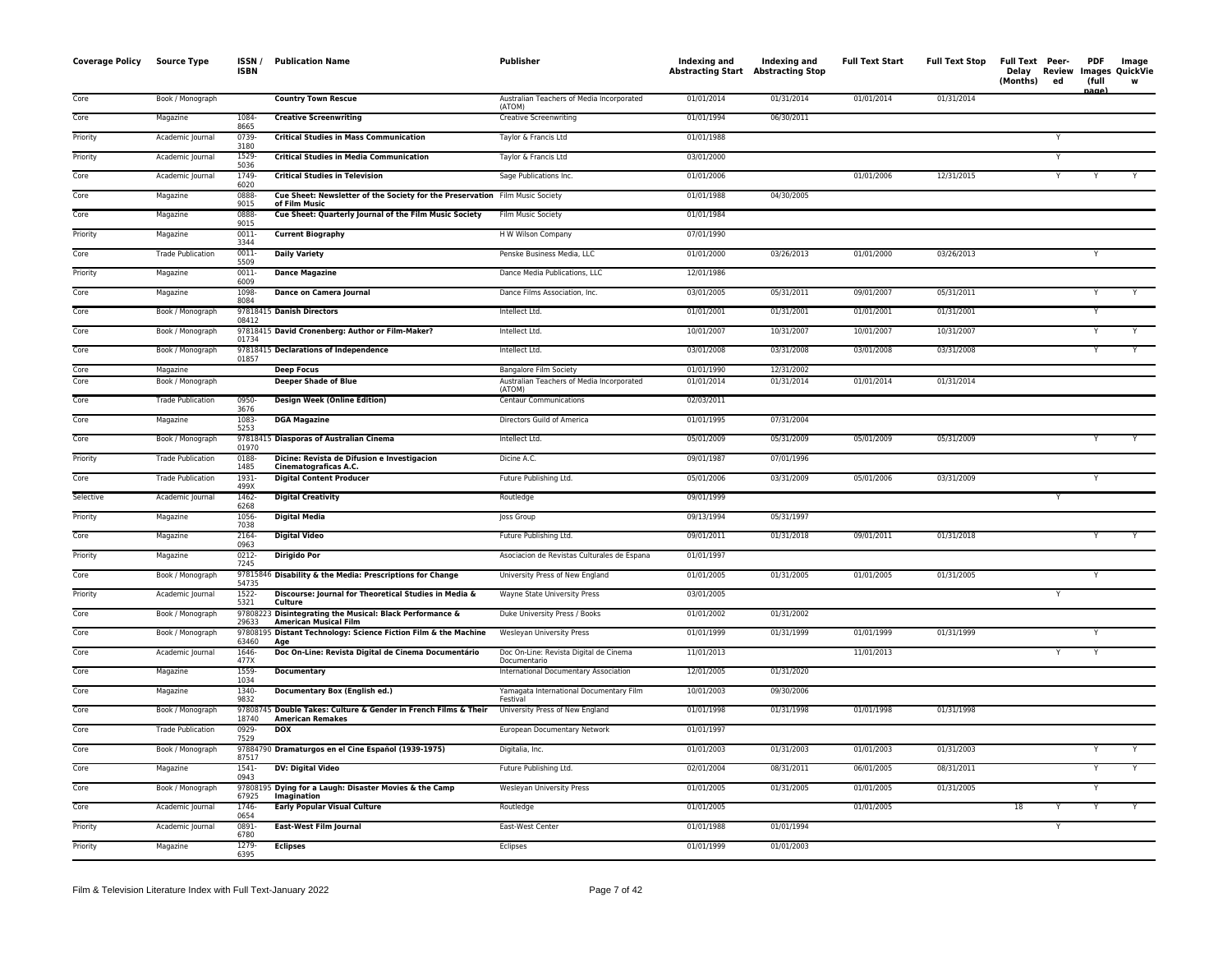| <b>Coverage Policy</b> | <b>Source Type</b>        | ISSN/<br><b>ISBN</b> | <b>Publication Name</b>                                                         | Publisher                                                      | Indexing and<br>Abstracting Start Abstracting Stop | Indexing and | <b>Full Text Start</b> | <b>Full Text Stop</b> | Full Text Peer-<br>(Months)<br>ed | <b>PDF</b><br>Image<br>Delay Review Images QuickVie<br>(full<br>nane |
|------------------------|---------------------------|----------------------|---------------------------------------------------------------------------------|----------------------------------------------------------------|----------------------------------------------------|--------------|------------------------|-----------------------|-----------------------------------|----------------------------------------------------------------------|
| Priority               | Magazine                  | $0013 -$<br>0613     | <b>Economist</b>                                                                | Economist Newspaper Limited                                    | 06/30/1990                                         |              |                        |                       |                                   |                                                                      |
| Priority               | Magazine                  | 0769-<br>1920        | <b>Ecran Fantastique</b>                                                        | L'Ecran Fantastique et les                                     | 01/01/1979                                         | 07/01/2003   |                        |                       |                                   |                                                                      |
| Priority               | Academic Journal          | 1240-<br>2001        | <b>Ecrans d'Afrique</b>                                                         | L'Harmattan Edition Diffusion                                  | 01/01/1993                                         | 01/01/1998   |                        |                       |                                   |                                                                      |
| Priority               | Magazine                  | $0013 -$<br>3302     | Ekran: revija za film in televizijo                                             | Slovenska Kinoteka                                             | 01/01/1986                                         | 01/01/2003   |                        |                       |                                   |                                                                      |
| Priority               | Magazine                  | $0745 -$<br>0311     | <b>Electronic Media</b>                                                         | <b>Crain Communications</b>                                    | 08/11/1997                                         |              |                        |                       |                                   |                                                                      |
| Core                   | Academic Journal          | 1525-<br>4658        | <b>EMedia</b>                                                                   | Information Today Inc.                                         | 09/01/1999                                         | 05/31/2000   | 09/01/1999             | 05/31/2000            |                                   |                                                                      |
| Core                   | <b>Trade Publication</b>  | 1525-<br>4658        | <b>EMedia -- The Digital Studio Magazine</b>                                    | Information Today Inc.                                         | 08/01/2002                                         | 12/31/2004   | 08/01/2002             | 12/31/2004            |                                   | Y                                                                    |
| Core                   | Academic Journal          | 1529-<br>7306        | <b>EMedia Magazine</b>                                                          | Information Today Inc.                                         | 06/01/2000                                         | 07/31/2002   | 06/01/2000             | 07/31/2002            |                                   |                                                                      |
| Core                   | Academic Journal          | 1090-<br>946X        | <b>EMedia Professional</b>                                                      | Information Today Inc.                                         | 01/01/1997                                         | 08/30/1999   | 01/01/1997             | 08/30/1999            |                                   |                                                                      |
| Core                   | Magazine                  | 0164-<br>3495        | Emmy                                                                            | Emmy Magazine                                                  | 07/01/2004                                         | 02/29/2020   |                        |                       |                                   |                                                                      |
| Core                   | Magazine                  | 0957-<br>4948        | <b>Empire (UK Edition)</b>                                                      | Bauer Consumer Media                                           | 02/01/1995                                         |              |                        |                       |                                   |                                                                      |
| Core                   | Book / Monograph          | 20906                | 97808223 Empty Moments: Cinema, Modernity & Drift                               | Duke University Press / Books                                  | 01/01/1998                                         | 01/31/1998   |                        |                       |                                   |                                                                      |
| Core                   | <b>Trade Publication</b>  | 0815-<br>2063        | <b>Encore</b>                                                                   | Cirrus Media                                                   | 05/01/2007                                         | 12/31/2012   | 05/01/2007             | 12/31/2012            |                                   |                                                                      |
| Core                   | Book / Monograph          | 51689                | 97804151 Encyclopedia of Chinese Film                                           | Taylor & Francis Ltd / Books                                   | 12/17/1998                                         | 01/16/1999   | 12/17/1998             | 01/16/1999            |                                   | v                                                                    |
| Core                   | Book / Monograph          | 18427                | 97807890 Encyclopedic Dictionary of Women in Early American<br>Films, 1895-1930 | Taylor & Francis Ltd                                           | 01/01/2005                                         | 01/31/2005   | 01/01/2005             | 01/31/2005            |                                   |                                                                      |
| Core                   | Book / Monograph          | 978082<br>18248      | 3 Entertaining the Third Reich: Illusions of Wholeness in<br>Nazi Cinema        | Duke University Press / Books                                  | 01/01/1996                                         | 01/31/1996   |                        |                       |                                   |                                                                      |
| Priority               | <b>Trade Publication</b>  | 1520-<br>5150        | <b>Entertainment Design</b>                                                     | <b>Endeavor Business Media</b>                                 | 01/01/1999                                         | 11/30/2005   |                        |                       |                                   |                                                                      |
| Core                   | Magazine                  | 0883-<br>2455        | <b>Entertainment Law &amp; Finance</b>                                          | Law Journal Newsletters                                        | 06/01/2004                                         | 09/03/2015   |                        |                       |                                   |                                                                      |
| Core                   | Magazine                  | 0270-<br>3831        | <b>Entertainment Law Reporter</b>                                               | Entertainment Law Reporter                                     | 05/01/2004                                         | 07/31/2011   |                        |                       |                                   |                                                                      |
| Core                   | Magazine                  | 1049-<br>0434        | <b>Entertainment Weekly</b>                                                     | Meredith Corporation                                           | 05/01/1973                                         |              | 12/31/1993             |                       |                                   |                                                                      |
| Core                   | Market Research<br>Report | 31068                | 97815778 Entertainment, Media & Advertising Market Research<br>Handbook         | Richard K. Miller & Associates                                 | 04/01/2005                                         | 04/30/2014   | 04/01/2005             | 04/30/2014            |                                   | Y                                                                    |
| Priority               | Magazine                  | 0176-<br>2044        | <b>EPD Film</b>                                                                 | Gemeinschaftswerk der Evangelischen<br>Publizistik e.V.        | 06/01/1987                                         | 09/01/2003   |                        |                       |                                   |                                                                      |
| Priority               | Magazine                  | 0194-<br>9535        | <b>Esquire</b>                                                                  | Hearst Magazines, a division of Hearst<br>Communications, Inc. | 10/01/1986                                         |              |                        |                       |                                   |                                                                      |
| Core                   | Book / Monograph          | 09167                | 97818415 European Identity in Cinema                                            | Intellect Ltd.                                                 | 07/01/2005                                         | 07/31/2005   | 07/01/2005             | 07/31/2005            |                                   |                                                                      |
| Priority               | Academic Journal          | 0267-<br>3231        | <b>European Journal of Communication</b>                                        | Sage Publications                                              | 03/01/1998                                         |              |                        |                       | Ÿ                                 |                                                                      |
| Priority               | Academic Journal          | 1367-<br>5494        | <b>European Journal of Cultural Studies</b>                                     | Sage Publications                                              | 01/01/1998                                         |              |                        |                       | Y                                 |                                                                      |
| Core                   | <b>Trade Publication</b>  | 1554-<br>2009        | EventDV                                                                         | Information Today Inc.                                         | 01/01/2005                                         | 02/28/2012   | 01/01/2005             | 02/28/2012            |                                   | Y                                                                    |
| Priority               | <b>Trade Publication</b>  | 0950-<br>737X        | <b>Eyepiece</b>                                                                 | Guild of British Camera Technicians                            | 01/01/1987                                         | 01/01/2001   |                        |                       |                                   |                                                                      |
| Core                   | Book / Monograph          |                      | <b>Face to Face</b>                                                             | Australian Teachers of Media Incorporated<br>(ATOM)            | 01/01/2014                                         | 01/31/2014   | 01/01/2014             | 01/31/2014            |                                   |                                                                      |
| Priority               | Magazine                  | 1533-<br>5194        | <b>FADER</b>                                                                    | Fader, Inc.                                                    | 09/01/2006                                         | 01/31/2020   |                        |                       |                                   |                                                                      |
| Priority               | Magazine                  | 1095-<br>8258        | <b>Fantasy &amp; Science Fiction</b>                                            | Spilogale, Inc.                                                | 01/01/1994                                         |              |                        |                       |                                   |                                                                      |
| Priority               | Magazine                  | 1035-<br>2740        | <b>Fatal Visions</b>                                                            | <b>Fatal Visions</b>                                           | 02/01/1990                                         | 01/01/1998   |                        |                       |                                   |                                                                      |
| Core                   | Academic Journal          | $0163 -$<br>7606     | <b>Federal Communications Law Journal</b>                                       | Federal Communications Law Journal                             | 06/01/1996                                         | 04/01/2018   |                        |                       |                                   |                                                                      |
| Core                   | Book / Monograph          | 29992                | 97808223 Feminist Reader in Early Cinema                                        | Duke University Press / Books                                  | 01/01/2002                                         | 01/31/2002   |                        |                       |                                   |                                                                      |
| Core                   | Magazine                  | 1074-<br>0880        | Fight Master: Journal of the Society of American Fight<br><b>Directors</b>      | Society of American Fight Directors                            | 09/01/2004                                         |              | 01/01/2009             |                       |                                   |                                                                      |
| Priority               | Magazine                  | 1399<br>2813         | Film                                                                            | Det Danske Filminstitut                                        | 01/01/1987                                         | 01/01/1998   |                        |                       |                                   |                                                                      |
| Priority               | <b>Trade Publication</b>  | 0934-<br>0378        | Film & Fakten                                                                   | Spitzenorganisation der Filmwirtschaft EV                      | 02/01/1987                                         | 07/01/1993   |                        |                       |                                   |                                                                      |
| Priority               | Academic Journal          | 0323-<br>3227        | Film & Fernsehen                                                                | Filmverband Brandenburg E.V.                                   | 01/01/1987                                         | 01/01/1999   |                        |                       |                                   |                                                                      |
| Core                   | Academic Journal          | 0360-<br>3695        | Film & History (03603695)                                                       | Film & History: An Interdisciplinary Journal                   | 03/01/1971                                         |              | 03/01/1971             |                       | Y                                 | Y<br>Y                                                               |
| Priority               | Magazine                  | 0015<br>1351         | Film & Kino                                                                     | Film & Kino                                                    | 01/01/1988                                         | 06/01/2003   |                        |                       |                                   |                                                                      |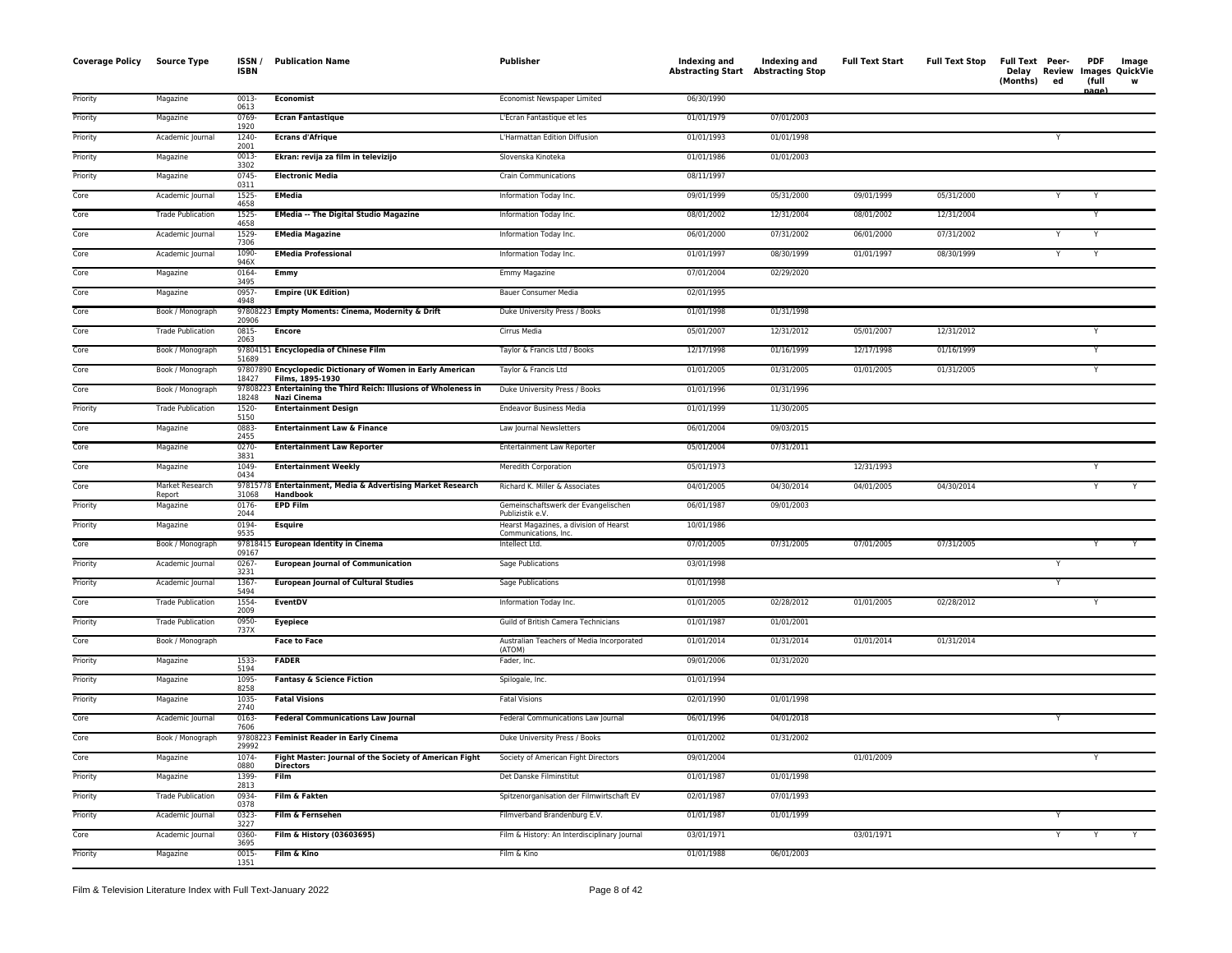| <b>Coverage Policy</b> | Source Type              | ISSN/<br>ISBN    | <b>Publication Name</b>                                                                     | Publisher                                                  | Indexing and Indexing and<br>Abstracting Start Abstracting Stop |            | <b>Full Text Start</b> | <b>Full Text Stop</b> | Full Text Peer-<br>Delay Review Images QuickVie<br>(Months) | ed             | <b>PDF</b><br>(full<br>nage) | Image<br>w |
|------------------------|--------------------------|------------------|---------------------------------------------------------------------------------------------|------------------------------------------------------------|-----------------------------------------------------------------|------------|------------------------|-----------------------|-------------------------------------------------------------|----------------|------------------------------|------------|
| Priority               | Magazine                 | 0345<br>3316     | Film & TV                                                                                   | Tidskriftsfoereningen Film & TV                            | 01/01/1995                                                      | 01/01/2002 |                        |                       |                                                             |                |                              |            |
| Priority               | <b>Trade Publication</b> | 0343-<br>5571    | Film & TV Kameramann                                                                        | I. Weber Verlag                                            | 09/01/1987                                                      | 07/01/2002 |                        |                       |                                                             |                |                              |            |
| Priority               | Magazine                 | $0015 -$<br>1068 | <b>Film a Doba</b>                                                                          | Sdruzeni Pratel Odborneho Filmoveho Tisku                  | 11/01/1987                                                      | 12/01/1990 |                        |                       |                                                             |                |                              |            |
| Core                   | <b>Trade Publication</b> | 0890-<br>5231    | <b>Film Arts</b>                                                                            | Film Arts Foundation                                       | 09/01/2007                                                      | 03/31/2008 |                        |                       |                                                             |                |                              |            |
| Core                   | Book / Monograph         | 978082<br>22060  | Film Chronicle: Critical Dispatches from a Forward<br><b>Observer 1987-1992</b>             | Peter Lang Copyright AG                                    | 08/01/1994                                                      | 08/31/1994 | 08/01/1994             | 08/31/1994            |                                                             |                | Y                            |            |
| Core                   | Magazine                 | $0015 -$<br>119X | <b>Film Comment</b>                                                                         | Film Society of Lincoln Center                             | 02/01/1984                                                      | 05/31/2020 | 11/01/2002             | 05/31/2020            |                                                             |                | Y                            |            |
| Core                   | Academic Journal         | 0163-<br>5069    | <b>Film Criticism</b>                                                                       | Film Criticism                                             | 01/01/1976                                                      |            | 01/01/1976             |                       |                                                             | Y              | Y                            |            |
| Core                   | Magazine                 | 0015<br>1211     | <b>Film Culture</b>                                                                         | Anthology Film Archives, Inc.                              | 06/01/1992                                                      | 12/31/1996 | 06/01/1992             | 12/31/1996            |                                                             |                |                              |            |
| Priority               | Magazine                 | 0305<br>1706     | <b>Film Dope</b>                                                                            | Potter's Bar: Film Dope                                    | 12/01/1987                                                      | 04/01/1994 |                        |                       |                                                             |                |                              |            |
| Core                   | Academic Journal         |                  | <b>Film Education Journal</b>                                                               | <b>UCL Press</b>                                           | 07/01/2021                                                      |            | 07/01/2021             |                       |                                                             | Y              |                              |            |
| Priority               | Magazine                 | 1373-<br>1459    | Film en Televisie + Video                                                                   | Katholieke Filmliga                                        | 09/01/1987                                                      | 12/01/2001 |                        |                       |                                                             |                |                              |            |
| Core                   | Academic Journal         | 0892-<br>2160    | <b>Film History</b>                                                                         | Indiana University Press                                   | 01/01/1987                                                      |            | 01/01/1987             |                       |                                                             |                |                              |            |
| Core                   | Magazine                 | $1021 -$<br>6510 | <b>Film International</b>                                                                   | Film International                                         | 01/01/1995                                                      | 12/31/2010 |                        |                       |                                                             |                |                              |            |
| Core                   | Academic Journal         | $1651 -$<br>6826 | Film International (16516826)                                                               | Intellect Ltd.                                             | 01/01/2003                                                      |            | 01/01/2006             |                       |                                                             | Y              |                              |            |
| Core                   | Magazine                 | 1526-<br>9884    | <b>Film Journal International</b>                                                           | Box Office Media LLC                                       | 04/01/2002                                                      | 12/31/2018 | 04/01/2002             | 12/31/2018            |                                                             |                |                              |            |
| Core                   | Academic Journal         | $2042 -$<br>1869 | <b>Film Matters</b>                                                                         | Intellect Ltd.                                             | 03/01/2010                                                      |            | 03/01/2010             |                       |                                                             | Y              |                              |            |
| Priority               | Magazine                 | 0956-<br>0890    | <b>Film Monthly</b>                                                                         | Film Monthly                                               | 01/01/1989                                                      | 09/01/1992 |                        |                       |                                                             |                |                              |            |
| Core                   | Magazine                 | 1520-<br>3891    | <b>Film Music Magazine</b>                                                                  | Film Music Media Group                                     | 06/01/2007                                                      | 06/01/2016 |                        |                       |                                                             |                |                              |            |
| Core                   | Magazine                 |                  | Film Music: The Professional Voice of Music for Film &<br>Television                        | Film Music Media Group                                     | 01/01/2006                                                      | 05/31/2007 |                        |                       |                                                             |                |                              |            |
| Core                   | Academic Journal         | $0015 -$<br>1386 | <b>Film Quarterly</b>                                                                       | University of California Press                             | 01/01/1988                                                      |            |                        |                       |                                                             | $\overline{Y}$ |                              |            |
| Core                   | Magazine                 | 0957<br>1809     | <b>Film Review</b>                                                                          | Visual Imagination                                         | 07/01/2004                                                      | 12/31/2008 |                        |                       |                                                             |                |                              |            |
| Core                   | Magazine                 | 0967-<br>8816    | <b>Film Review Special</b>                                                                  | Visual Imagination                                         | 07/01/2004                                                      | 02/28/2006 |                        |                       |                                                             |                |                              |            |
| Core                   | Magazine                 | 1077-<br>4289    | <b>Film Score Magazine</b>                                                                  | Film Score Monthly                                         | 01/01/2005                                                      | 12/31/2005 |                        |                       |                                                             |                |                              |            |
| Core                   | Magazine                 | 1077-<br>4289    | <b>Film Score Monthly</b>                                                                   | Film Score Monthly                                         | 01/01/1993                                                      | 12/31/2004 |                        |                       |                                                             |                |                              |            |
| Core                   | Magazine                 | 1939-<br>974X    | Film Score Monthly (FSM Online)                                                             | Film Score Monthly                                         | 01/01/2006                                                      |            | 01/01/2008             |                       |                                                             |                |                              |            |
| Core                   | Academic Journal         | 1469-<br>0314    | <b>Film Studies</b>                                                                         | Manchester University Press                                | 01/01/1999                                                      | 12/31/2007 | 01/01/1999             | 12/31/2007            |                                                             | Y              | Y                            | Y          |
| Core                   | Book / Monograph         | 52357            | 97808204 Film Studies: Women in Contemporary World Cinema                                   | Peter Lang Copyright AG                                    | 01/01/2002                                                      | 01/31/2002 | 01/01/2002             | 01/31/2002            |                                                             |                | Y                            |            |
| Core                   | Book / Monograph         | 01505            | 97818415 Film, Drama & the Break-Up of Britain                                              | Intellect Ltd.                                             | 04/01/2007                                                      | 04/30/2007 | 04/01/2007             | 04/30/2007            |                                                             |                | Y                            | Y          |
| Priority               | Magazine                 | 1136-<br>7385    | <b>Film-Historia</b>                                                                        | Universitat de Barcelona Servei de Publicacions            | 01/01/1992                                                      | 01/01/2000 |                        |                       |                                                             | Y              |                              |            |
| Core                   | Academic Journal         | 1466-<br>4615    | Film-Philosophy                                                                             | Film-Philosophy                                            | 01/01/2006                                                      |            | 01/01/2006             |                       |                                                             | $\mathsf{Y}$   | Y                            |            |
| Priority               | Magazine                 |                  | Film: Tutti i Film Della Stagione                                                           | Centro Studi Cinematografici                               | 01/01/1989                                                      | 01/01/2019 |                        |                       |                                                             |                |                              |            |
| Priority               | Magazine                 | $0257 -$<br>7852 | <b>Filmbulletin</b>                                                                         | Schueren Verlag GmbH                                       | 01/01/1988                                                      | 01/01/2003 |                        |                       |                                                             |                |                              |            |
| Priority               | Magazine                 | 0015-<br>1513    | <b>Filmcritica</b>                                                                          | Editrice Le Balze                                          | 09/01/1987                                                      |            |                        |                       |                                                             |                |                              |            |
| Priority               | Magazine                 | 1594-<br>350X    | Filmcronache                                                                                | Associazione Nazionale Circoli Cinematografici<br>Italiani | 11/01/1994                                                      | 07/01/2003 |                        |                       |                                                             |                |                              |            |
| Priority               | Magazine                 | 0176-<br>1110    | <b>Filmfaust</b>                                                                            | <b>Filmfaust Verlag</b>                                    | 12/01/1987                                                      | 01/01/1996 |                        |                       |                                                             |                |                              |            |
| Priority               | Magazine                 | 0895-<br>0393    | Filmfax: The Magazine of Unusual Film & Television                                          | Filmfax                                                    | 01/01/1988                                                      | 04/01/2003 |                        |                       |                                                             |                |                              |            |
| Core                   | Magazine                 | 0895-<br>0393    | FILMFAXplus: The Magazine of Unusual Film, Television & Filmfax<br><b>Retro Pop Culture</b> |                                                            | 01/01/2006                                                      |            |                        |                       |                                                             |                |                              |            |
| Priority               | Magazine                 | 0782-<br>3797    | Filmihullu                                                                                  | Filmihullu ry                                              | 01/01/1986                                                      | 01/01/2003 |                        |                       |                                                             |                |                              |            |
| Priority               | Magazine                 | 1235<br>4686     | Filmjournalen                                                                               | Finlandssvenskt Filmcentrum                                | 01/01/1995                                                      | 01/01/2003 |                        |                       |                                                             |                |                              |            |
| Priority               | Magazine                 | 0015-<br>1580    | Filmkultura                                                                                 | Motion Picture Foundation of Hungary                       | 01/01/1988                                                      | 12/01/1995 |                        |                       |                                                             |                |                              |            |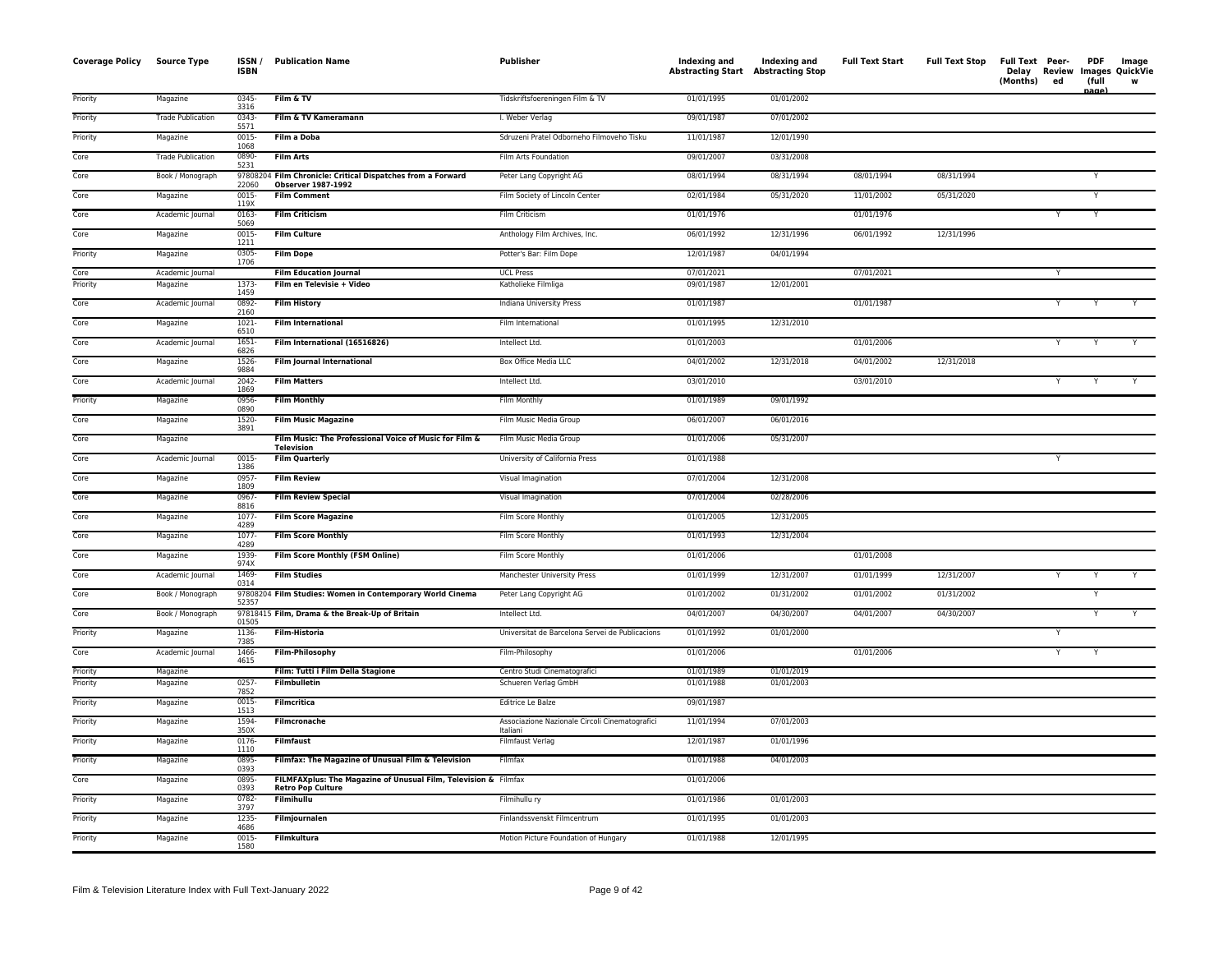| <b>Coverage Policy Source Type</b> |                          | ISSN/<br><b>ISBN</b> | <b>Publication Name</b>                                                                        | <b>Publisher</b>                                                                              | Indexing and<br><b>Abstracting Start Abstracting Stop</b> | Indexing and | <b>Full Text Start</b> | <b>Full Text Stop</b> | <b>Full Text Peer-</b><br>(Months) | Delay Review<br>ed | <b>PDF</b><br>(full<br>name | Image<br>Images QuickVie<br>W |
|------------------------------------|--------------------------|----------------------|------------------------------------------------------------------------------------------------|-----------------------------------------------------------------------------------------------|-----------------------------------------------------------|--------------|------------------------|-----------------------|------------------------------------|--------------------|-----------------------------|-------------------------------|
| Priority                           | <b>Trade Publication</b> | 0015-<br>1599        | <b>Filmkunst</b>                                                                               | Oesterreichische Gesellschaft fuer<br>Filmwissenschaft Kommunikations- und<br>Medienforschung | 10/01/1987                                                | 01/01/1997   |                        |                       |                                    |                    |                             |                               |
| Core                               | Magazine                 | 1063<br>8954         | Filmmaker: The Magazine of Independent Film                                                    | Filmmaker Magazine                                                                            | 01/01/1992                                                |              |                        |                       |                                    |                    |                             |                               |
| Priority                           | Magazine                 | 1036<br>8701         | <b>Filmnews</b>                                                                                | Sydney Filmmakers                                                                             | 01/01/1989                                                | 01/01/1995   |                        |                       |                                    |                    |                             |                               |
| Priority                           | Magazine                 | 0430-<br>4519        | <b>Filmowy Serwis Prasowy</b>                                                                  | Warsaw: Oficyna Wydawnicza Fundacji Sztuki<br>Filmowe                                         | 01/01/1987                                                | 01/01/1994   |                        |                       |                                    |                    |                             |                               |
| Priority                           | Magazine                 | 0015-<br>1661        | Filmrutan                                                                                      | Sveriges Foerenade Filmstudios                                                                | 01/01/1999                                                | 01/01/2003   |                        |                       |                                    |                    |                             |                               |
| Priority                           | Magazine                 | $0015 -$<br>167X     | Films & Filming                                                                                | London: Hansom Books                                                                          | 12/01/1987                                                | 01/01/1990   |                        |                       |                                    |                    |                             |                               |
| Core                               | Magazine                 | 0015<br>1688         | <b>Films in Review</b>                                                                         | National Board of Review of Motion Pictures Inc.                                              | 01/01/1990                                                | 10/31/1996   | 01/01/1990             | 10/31/1996            |                                    |                    |                             |                               |
| Core                               | Magazine                 | 1083<br>5369         | Films of the Golden Age                                                                        | Muscatine Journal                                                                             | 06/01/1996                                                | 03/31/2020   |                        |                       |                                    |                    |                             |                               |
| Priority                           | Magazine                 | $0428 -$<br>3872     | Filmvilag                                                                                      | Philosophical Committee of the Hungarian<br>Academy of Sciences                               | 01/01/1987                                                | 01/01/2001   |                        |                       |                                    |                    |                             |                               |
| Priority                           | Magazine                 | 0940-<br>2322        | <b>Filmwaerts</b>                                                                              | Schueren Verlag GmbH                                                                          | 05/01/1987                                                | 05/01/1995   |                        |                       |                                    |                    |                             |                               |
| Core                               | Book / Monograph         |                      | <b>First Position</b>                                                                          | Australian Teachers of Media Incorporated<br>(ATOM)                                           | 01/01/2014                                                | 01/31/2014   | 01/01/2014             | 01/31/2014            |                                    |                    |                             |                               |
| Core                               | Book / Monograph         | 29398                | 97808223 Flash of Capital: Film & Geopolitics in Japan                                         | Duke University Press / Books                                                                 | 10/01/2002                                                | 10/31/2002   | 10/01/2002             | 10/31/2002            |                                    |                    |                             |                               |
| Priority                           | Magazine                 | 0015-<br>6914        | <b>Forbes</b>                                                                                  | Forbes Inc.                                                                                   | 03/26/1984                                                |              |                        |                       |                                    |                    |                             |                               |
| Core                               | Book / Monograph         | 64240                | 97818876 Forbidden Fruit: The Golden Age of the Exploitation Film Midnight Marquee Press, Inc. |                                                                                               | 01/01/1999                                                | 01/31/1999   | 01/01/1999             | 01/31/1999            |                                    |                    | Y                           |                               |
| Core                               | Book / Monograph         | 01710                | 97818415 Frames of Mind: A Post-Jungian Look at Cinema,<br><b>Television &amp; Technology</b>  | Intellect Ltd.                                                                                | 10/01/2007                                                | 10/31/2007   | 10/01/2007             | 10/31/2007            |                                    |                    |                             |                               |
| Core                               | Academic Journal         | 0306-<br>7661        | Framework: The Journal of Cinema & Media                                                       | Wayne State University Press                                                                  | 01/01/1975                                                |              | 09/01/2006             |                       |                                    |                    |                             |                               |
| Priority                           | Academic Journal         | 0343-<br>7736        | Frauen & Film                                                                                  | Stroemfeld Verlag                                                                             | 12/01/1987                                                | 03/01/2000   |                        |                       |                                    | Y                  |                             |                               |
| Core                               | Book / Monograph         | 16001                | 97808264 French Cinema                                                                         | <b>Bloomsbury Publishing Plc</b>                                                              | 04/01/2002                                                | 04/30/2002   | 04/01/2002             | 04/30/2002            |                                    |                    | $\overline{Y}$              |                               |
| Priority                           | Magazine                 | 1358<br>3492         | <b>French Review</b>                                                                           | Philip Allan Publishers Ltd.                                                                  | 01/01/1988                                                | 01/01/2003   |                        |                       |                                    |                    |                             |                               |
| Core                               | Academic Journal         | 2643-<br>8941        | <b>French Screen Studies</b>                                                                   | Taylor & Francis Ltd                                                                          | 01/01/2020                                                |              | 01/01/2020             |                       |                                    |                    |                             |                               |
| Core                               | Book / Monograph         | 91999                | 97804713 Fundamentals of Digital Television Transmission                                       | John Wiley & Sons, Inc.                                                                       | 01/01/2001                                                | 01/02/2001   | 01/01/2001             | 01/02/2001            |                                    |                    |                             |                               |
| Core                               | Book / Monograph         | 02748                | 97818415 Futures of Chinese Cinema                                                             | Intellect Ltd.                                                                                | 09/01/2009                                                | 09/30/2009   | 09/01/2009             | 09/30/2009            |                                    |                    |                             |                               |
| Core                               | Book / Monograph         |                      | <b>Gallipoli From Above</b>                                                                    | Australian Teachers of Media Incorporated<br>(ATOM)                                           | 01/01/2014                                                | 01/31/2014   | 01/01/2014             | 01/31/2014            |                                    |                    |                             |                               |
| Selective                          | Magazine                 | 1532-<br>1118        | Gay & Lesbian Review Worldwide                                                                 | Gay & Lesbian Review                                                                          | 01/01/2000                                                |              |                        |                       |                                    |                    |                             |                               |
| Core                               | Book / Monograph         | 39324                | 97808135 Gay TV & Straight America                                                             | <b>Rutgers University Press</b>                                                               | 02/01/2006                                                | 02/28/2006   | 02/01/2006             | 02/28/2006            |                                    |                    |                             |                               |
| Core                               | Academic Journal         | 0016-<br>5492        | Gazette: International Journal for Communication Studies Sage Publications                     |                                                                                               | 07/01/1996                                                | 12/31/2005   |                        |                       |                                    |                    |                             |                               |
| Core                               | Book / Monograph         | 47520                | 97808204 Gender in Film & the Media                                                            | Peter Lang Copyright AG                                                                       | 01/01/2000                                                | 01/31/2000   | 01/01/2000             | 01/31/2000            |                                    |                    | Υ                           |                               |
| Core                               | Magazine                 | 1614-<br>6387        | <b>German Films Quarterly</b>                                                                  | German Films Service + Marketing GmbH                                                         | 04/01/2004                                                |              |                        |                       |                                    |                    |                             |                               |
| Core                               | Book / Monograph         | 10140                | 97818463 Ghosts of Songs: The Film Art of the Black Audio Film<br><b>Collective</b>            | Liverpool University Press 2004 Limited                                                       | 04/01/2007                                                | 04/30/2007   | 04/01/2007             | 04/30/2007            |                                    |                    | Y                           |                               |
| Core                               | Book / Monograph         | 19702                | 97808223 Gilles Deleuz's Time Machine                                                          | Duke University Press / Books                                                                 | 01/01/1997                                                | 01/31/1997   |                        |                       |                                    |                    |                             |                               |
| Core                               | Academic Journal         | 1742-<br>7665        | <b>Global Media &amp; Communication</b>                                                        | Sage Publications                                                                             | 04/01/2005                                                |              |                        |                       |                                    |                    |                             |                               |
| Core                               | Book / Monograph         |                      | <b>Grammar of Happiness</b>                                                                    | Australian Teachers of Media Incorporated<br>(ATOM)                                           | 01/01/2014                                                | 01/31/2014   | 01/01/2014             | 01/31/2014            |                                    |                    |                             |                               |
| Core                               | Academic Journal         | 0393-<br>3857        | Griffithiana: Journal of Film History                                                          | La Cineteca del Friuli                                                                        | 09/01/1988                                                | 10/31/2004   |                        |                       |                                    |                    |                             |                               |
| Core                               | Book / Monograph         | 26458                | 97808223 Groove Tube: Sixties Television & the Youth Rebellion                                 | Duke University Press / Books                                                                 | 01/01/2001                                                | 01/31/2001   | 01/01/2001             | 01/31/2001            |                                    |                    | Y                           |                               |
| Core                               | Book / Monograph         | 10607                | 97818463 H. G. Wells, Modernity & the Movies                                                   | Liverpool University Press 2004 Limited                                                       | 11/01/2007                                                | 11/30/2007   | 11/01/2007             | 11/30/2007            |                                    |                    |                             |                               |
| Priority                           | Magazine                 | $0017 -$<br>789X     | <b>Harper's Magazine</b>                                                                       | Harper's Magazine Foundation                                                                  | 07/01/1988                                                |              |                        |                       |                                    |                    |                             |                               |
| Core                               | Magazine                 | 1061<br>6578         | Hastings Communications & Entertainment Law Journal<br>(Comm/Ent)                              | Hastings College of Law                                                                       | 09/01/2002                                                | 01/01/2017   |                        |                       |                                    | Y                  |                             |                               |
| Core                               | Book / Monograph         | 25727                | 97808223 Haunted Media: Electronic Presence from Telegraphy to<br><b>Television</b>            | Duke University Press / Books                                                                 | 01/01/2000                                                | 01/31/2000   |                        |                       |                                    |                    |                             |                               |
| Core                               | Book / Monograph         | 70993                | 97808204 Here's Looking At You: Hollywood, Film & Politics                                     | Peter Lang Copyright AG                                                                       | 05/01/2005                                                | 05/31/2005   | 05/01/2005             | 05/31/2005            |                                    |                    |                             |                               |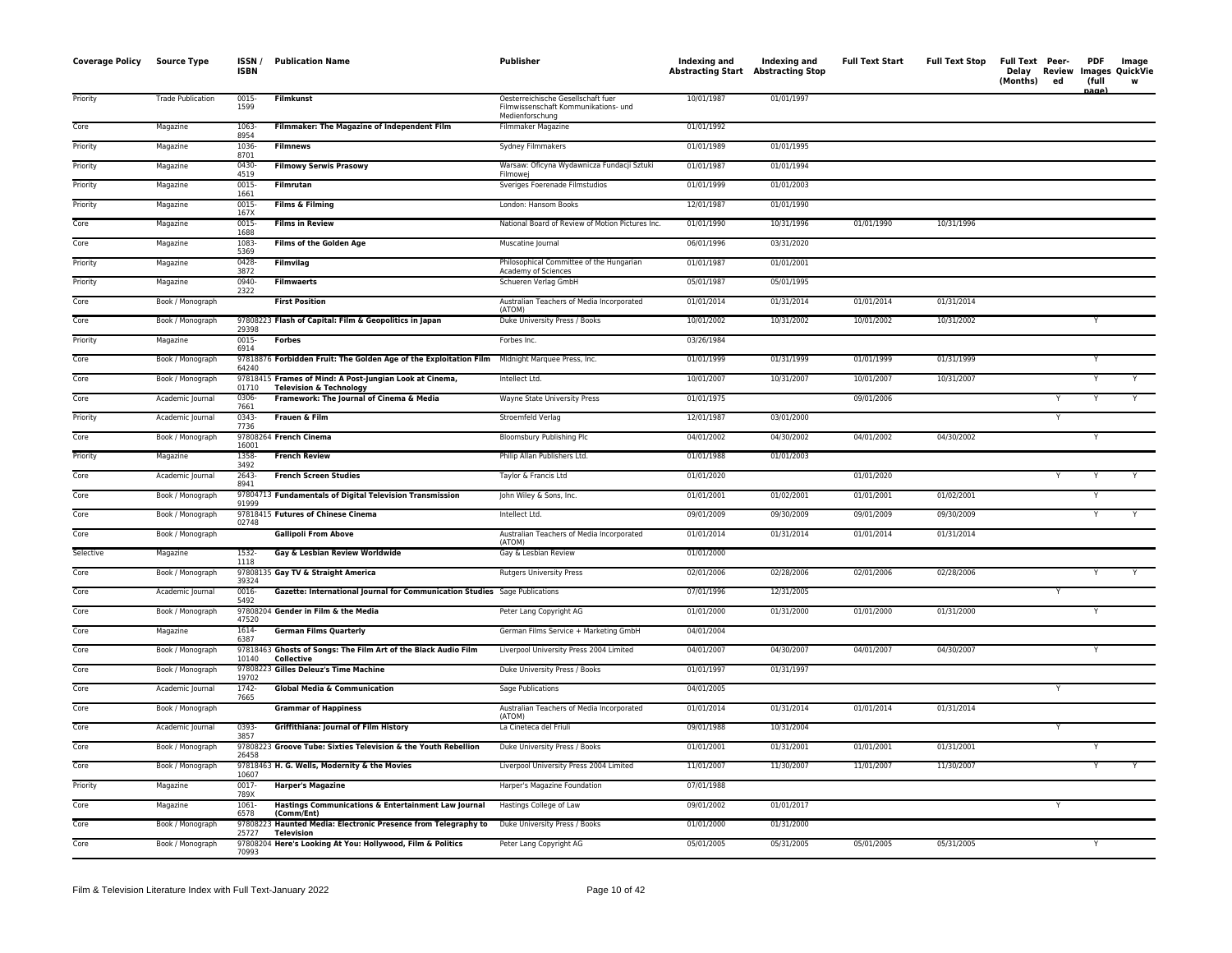| <b>Coverage Policy</b> | Source Type              | ISSN/<br><b>ISBN</b> | <b>Publication Name</b>                                                                                | <b>Publisher</b>                                              | Indexing and<br><b>Abstracting Start Abstracting Stop</b> | Indexing and | <b>Full Text Start</b> | <b>Full Text Stop</b> | Full Text Peer-<br>Delay Review<br>(Months) | ed | <b>PDF</b><br>(full | Image<br><b>Images QuickVie</b><br>W |
|------------------------|--------------------------|----------------------|--------------------------------------------------------------------------------------------------------|---------------------------------------------------------------|-----------------------------------------------------------|--------------|------------------------|-----------------------|---------------------------------------------|----|---------------------|--------------------------------------|
| Core                   | Book / Monograph         | 20418                | 97808223 High Contrast: Race & Gender in Contemporary Hollywood Duke University Press / Books<br>Films |                                                               | 01/01/1997                                                | 01/31/1997   |                        |                       |                                             |    |                     |                                      |
| Core                   | Academic Journal         | 0143-<br>9685        | Historical Journal of Film, Radio & Television                                                         | Routledge                                                     | 01/01/1988                                                |              | 03/01/1990             |                       | 18                                          |    | Y                   |                                      |
| Core                   | Academic Journal         | 0345-<br>469X        | <b>Historisk Tidskrift</b>                                                                             | Svenska Historiska Foereningen                                | 03/01/2005                                                |              |                        |                       |                                             |    |                     |                                      |
| Core                   | Academic Journal         | 1062-<br>5518        | <b>Hitchcock Annual</b>                                                                                | Columbia University Press                                     | 01/01/1992                                                |              |                        |                       |                                             | Y  |                     |                                      |
| Core                   | Magazine                 | 1557-<br>7228        | <b>Hollywood Life</b>                                                                                  | Penske Business Media, LLC                                    | 05/01/2003                                                | 09/30/2007   | 11/01/2005             | 09/30/2007            |                                             |    |                     |                                      |
| Core                   | <b>Trade Publication</b> | $0018 -$<br>3660     | <b>Hollywood Reporter</b>                                                                              | MRC Media, LLC                                                | 01/01/1995                                                |              | 04/01/2008             |                       |                                             |    | Υ                   |                                      |
| Core                   | Magazine                 |                      | Hollywood Reporter -- International Edition                                                            | MRC Media, LLC                                                | 01/01/2000                                                | 05/21/2009   | 01/01/2000             | 05/21/2009            |                                             |    |                     |                                      |
| Core                   | Magazine                 |                      | <b>Hollywood Reporter Weekend Edition</b>                                                              | MRC Media, LLC                                                | 05/22/2009                                                | 09/04/2010   | 05/22/2009             | 09/04/2010            |                                             |    |                     |                                      |
| Core                   | Magazine                 | 1097-<br>8577        | <b>Hollywood Scriptwriter</b>                                                                          | Hollywood Scriptwriter                                        | 05/01/2004                                                |              | 01/01/2005             |                       |                                             |    |                     |                                      |
| Priority               | Magazine                 | 0894-<br>2188        | <b>Hollywood Studio Magazine</b>                                                                       | Hollywood Movie Archives                                      | 01/01/1987                                                | 01/01/1990   |                        |                       |                                             |    |                     |                                      |
| Core                   | Magazine                 | 1096-<br>3065        | <b>Home Theater</b>                                                                                    | AVTech Media Americas, LLC                                    | 01/01/1997                                                | 09/30/2013   |                        |                       |                                             |    |                     |                                      |
| Core                   | Book / Monograph         | 01482                | 97818415 Hong Kong New Wave Cinema: 1978-2000                                                          | Intellect Ltd.                                                | 04/01/2008                                                | 04/30/2008   | 04/01/2008             | 04/30/2008            |                                             |    |                     |                                      |
| Core                   | Book / Monograph         | 42577                | 97808135 Horror Film                                                                                   | <b>Rutgers University Press</b>                               | 02/01/2004                                                | 02/28/2004   | 02/01/2004             | 02/28/2004            |                                             |    | Y                   |                                      |
| Core                   | Academic Journal         | $2040 -$<br>3275     | <b>Horror Studies</b>                                                                                  | Intellect Ltd.                                                | 01/01/2010                                                |              | 01/01/2010             |                       |                                             | Y  |                     |                                      |
| Selective              | Academic Journal         | 1217-<br>2545        | <b>Hungarian Quarterly</b>                                                                             | Hungarian Quarterly                                           | 01/01/1993                                                | 09/30/2014   |                        |                       |                                             | Y  |                     |                                      |
| Core                   | Book / Monograph         |                      | <b>Hunger Games</b>                                                                                    | Australian Teachers of Media Incorporated<br>(ATOM)           | 01/01/2014                                                | 01/31/2014   | 01/01/2014             | 01/31/2014            |                                             |    |                     |                                      |
| Core                   | Book / Monograph         |                      | I Can Change Your Mind About Climate                                                                   | Australian Teachers of Media Incorporated<br>(ATOM)           | 01/01/2014                                                | 01/31/2014   | 01/01/2014             | 01/31/2014            |                                             |    |                     |                                      |
| Core                   | Book / Monograph         | 25202                | 97808139 I'm No Angel: The Blonde in Fiction & Film                                                    | University of Virginia Press                                  | 03/01/2006                                                | 03/31/2006   | 03/01/2006             | 03/31/2006            |                                             |    |                     |                                      |
| Core                   | <b>Trade Publication</b> | $0020 -$<br>6229     | <b>IBE: International Broadcast Engineer</b>                                                           | BPL Business Media Ltd.                                       | 09/01/1999                                                | 04/30/2013   | 09/01/1999             | 04/30/2013            |                                             |    |                     |                                      |
| Core                   | Book / Monograph         |                      | Ice Age 4: Continental Drift                                                                           | Australian Teachers of Media Incorporated<br>(ATOM)           | 01/01/2014                                                | 01/31/2014   | 01/01/2014             | 01/31/2014            |                                             |    |                     |                                      |
| Core                   | Book / Monograph         | 29961                | 97808223 Identities in Motion: Asian American Film & Video                                             | Duke University Press / Books                                 | 01/01/2002                                                | 01/31/2002   |                        |                       |                                             |    |                     |                                      |
| Priority               | Academic Journal         | $0018 -$<br>9316     | <b>IEEE Transactions on Broadcasting</b>                                                               | <b>IEEE</b>                                                   | 03/01/1998                                                |              |                        |                       |                                             | Υ  |                     |                                      |
| Priority               | Magazine                 | 1442-<br>5246        | <b>IF Magazine</b>                                                                                     | Intermedia Group Pty Ltd                                      | 01/01/1998                                                | 10/01/2001   |                        |                       |                                             |    |                     |                                      |
| Core                   | Magazine                 | 0112-<br>9341        | <b>Illusions</b>                                                                                       | Illusions                                                     | 06/01/1988                                                |              |                        |                       |                                             |    |                     |                                      |
| Core                   | Academic Journal         | 0862-<br>397X        | Iluminace                                                                                              | Narodni Filmovy Archiv                                        | 08/01/2010                                                |              | 08/01/2010             |                       |                                             |    |                     |                                      |
| Core                   | <b>Trade Publication</b> | 0950-<br>2114        | <b>Image Technology</b>                                                                                | British Kinematograph, Sound & Television<br>Society          | 07/01/1986                                                | 12/31/2009   | 07/01/1986             | 12/31/2009            |                                             |    | Υ                   | Y                                    |
| Core                   | Book / Monograph         | 93428                | 97809744 Imaging Russia 2000: Film & Facts                                                             | New Academia Publishing LLC                                   | 01/01/2004                                                | 01/31/2004   | 01/01/2004             | 01/31/2004            |                                             |    |                     |                                      |
| Core                   | Academic Journal         | 2038-<br>5536        | IMAGO Studi di Cinema e Media                                                                          | IMAGO studi di cinema e media                                 | 06/01/2019                                                |              | 06/01/2019             |                       |                                             |    | Y                   |                                      |
| Core                   | Academic Journal         | 1852-<br>9550        | Imagofagia                                                                                             | Imagofagia - AsAECA                                           | 04/01/2018                                                |              | 04/01/2018             |                       |                                             |    | Y                   |                                      |
| Priority               | Magazine                 | 1128-<br>7101        | Immagine                                                                                               | Associazione Italiana per le Ricerche di Storia<br>del Cinema | 06/01/1987                                                | 01/01/1998   |                        |                       |                                             |    |                     |                                      |
| Core                   | Magazine                 | $1557 -$<br>5799     | <b>Independent (15575799)</b>                                                                          | <b>Independent Media Publications</b>                         | 01/01/2004                                                | 07/31/2006   |                        |                       |                                             |    |                     |                                      |
| Core                   | Book / Monograph         | 33435                | 97815602 Independent Queer Cinema, Reviews & Interviews                                                | Taylor & Francis Ltd                                          | 06/01/2006                                                | 06/30/2006   | 06/01/2006             | 06/30/2006            |                                             |    |                     |                                      |
| Core                   | <b>Trade Publication</b> | 1464-<br>603X        | <b>Inside Digital TV</b>                                                                               | Access Intelligence LLC                                       | 09/13/2005                                                | 05/31/2006   | 09/13/2005             | 05/31/2006            |                                             |    |                     |                                      |
| Core                   | Magazine                 | 1447-<br>2252        | <b>Inside Film</b>                                                                                     | Intermedia Group Pty Ltd                                      | 02/01/2001                                                | 02/25/2015   | 02/01/2009             | 02/25/2015            |                                             |    |                     |                                      |
| Core                   | Magazine                 | 1527-<br>6007        | <b>International Cinematographers Guild Magazine</b>                                                   | International Cinematographers Guild                          | 07/01/2004                                                | 04/30/2020   |                        |                       |                                             |    |                     |                                      |
| Core                   | Academic Journal         | 1748-<br>0485        | <b>International Communication Gazette</b>                                                             | <b>Sage Publications</b>                                      | 01/01/2006                                                |              |                        |                       |                                             |    |                     |                                      |
| Core                   | Magazine                 | 1077-<br>9361        | <b>International Documentary</b>                                                                       | International Documentary Association                         | 01/01/1989                                                | 11/30/2005   |                        |                       |                                             |    |                     |                                      |
| Core                   | Academic Journal         | 2040-<br>4182        | <b>International Journal of Digital Television</b>                                                     | Intellect Ltd.                                                | 01/01/2010                                                | 09/30/2018   | 01/01/2010             | 09/30/2018            |                                             |    |                     |                                      |
| Priority               | Academic Journal         | 1740-<br>8296        | International Journal of Media & Cultural Politics                                                     | Intellect Ltd.                                                | 01/01/2005                                                |              |                        |                       |                                             |    |                     |                                      |
| Core                   | Academic Journal         | 2154-<br>6878        | <b>International Journal of Screendance</b>                                                            | International Journal of Screendance                          | 01/01/2010                                                | 09/30/2013   | 01/01/2010             | 09/30/2013            |                                             | Y  |                     |                                      |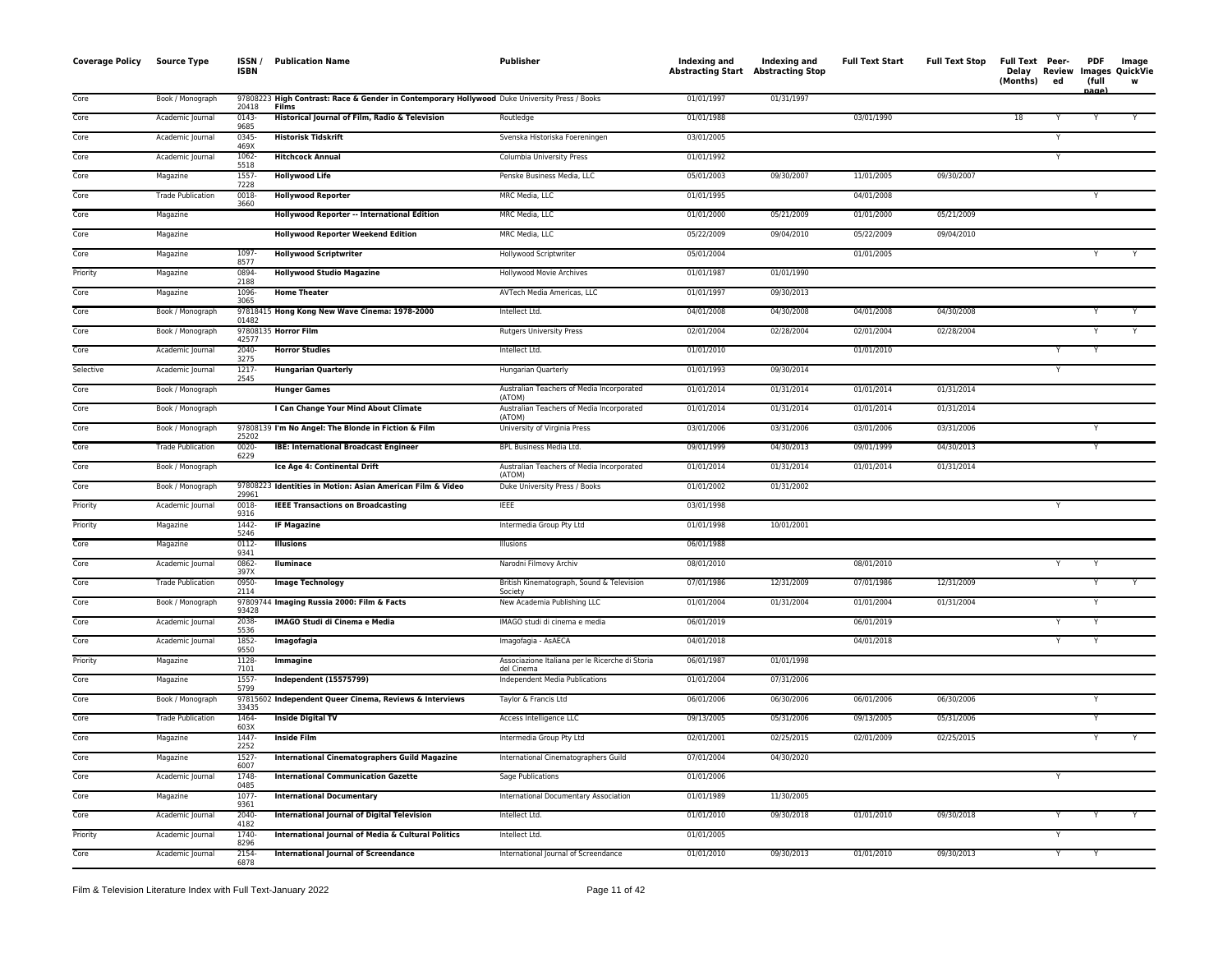| <b>Coverage Policy</b> | Source Type              | ISSN/<br><b>ISBN</b> | <b>Publication Name</b>                           | Publisher                                                                                                | Indexing and<br><b>Abstracting Start Abstracting Stop</b> | Indexing and | <b>Full Text Start</b> | <b>Full Text Stop</b> | Full Text Peer-<br>(Months) | ed                      | <b>PDF</b><br>(full<br>aage. | Image<br>Delay Review Images QuickVie<br>w |
|------------------------|--------------------------|----------------------|---------------------------------------------------|----------------------------------------------------------------------------------------------------------|-----------------------------------------------------------|--------------|------------------------|-----------------------|-----------------------------|-------------------------|------------------------------|--------------------------------------------|
| Priority               | Magazine                 | 0149<br>8932         | Interview                                         | Crystal Ball Media                                                                                       | 01/01/1988                                                |              |                        |                       |                             |                         |                              |                                            |
| Priority               | Magazine                 | $0751 -$<br>7033     | Iris (07517033)                                   | <b>Editions Analeph</b>                                                                                  | 01/01/1987                                                | 03/01/1988   |                        |                       |                             |                         |                              |                                            |
| Priority               | Magazine                 | 0130<br>6405         | <b>Iskusstvo Kino</b>                             | Soyuz Kinematografistov Rossii                                                                           | 01/01/1987                                                | 01/01/2003   |                        |                       |                             |                         |                              |                                            |
| Core                   | Academic Journal         | 0161-<br>4622        | Italian Culture (Michigan State University Press) | Michigan State University Press                                                                          | 01/01/2003                                                | 12/31/2008   | 01/01/2003             | 12/31/2008            |                             | Y                       |                              |                                            |
| Core                   | Academic Journal         | $0161 -$<br>4622     | Italian Culture (Taylor & Francis Ltd)            | Taylor & Francis Ltd                                                                                     | 01/01/2009                                                |              |                        |                       |                             |                         |                              |                                            |
| Core                   | Book / Monograph         |                      | Jack the Ripper: Australia's Killer               | Australian Teachers of Media Incorporated<br>(ATOM)                                                      | 01/01/2014                                                | 01/31/2014   | 01/01/2014             | 01/31/2014            |                             |                         |                              |                                            |
| Core                   | Academic Journal         | 2578-<br>4900        | JCMS: Journal of Cinema & Media Studies           | Society of Cinema & Media Studies                                                                        | 10/01/2018                                                |              | 10/01/2018             |                       |                             |                         |                              |                                            |
| Priority               | Magazine                 | 0758-<br>4202        | Jeune Cinema                                      | Association des Amis de Jeune Cinema                                                                     | 11/01/1987                                                |              |                        |                       |                             |                         |                              |                                            |
| Core                   | Book / Monograph         | 52342                | 97815846 Jews of Prime Time                       | University Press of New England                                                                          | 01/01/2003                                                | 01/31/2003   | 01/01/2003             | 01/31/2003            |                             |                         | Y                            |                                            |
| Priority               | Magazine                 | 0043-<br>9533        | Journal (00439533)                                | Writers Guild of America                                                                                 | 01/01/1994                                                | 11/01/1996   |                        |                       |                             |                         |                              |                                            |
| Core                   | Academic Journal         | $2414 -$<br>0201     | Journal for Religion, Film & Media                | Institut für Fundamentaltheologie der<br>Katholisch-Theologischen Fakultät Graz &<br>Schüren Verlag GmbH | 01/01/2016                                                |              | 01/01/2016             |                       |                             |                         |                              |                                            |
| Core                   | Academic Journal         | 1753-<br>6421        | Journal of Adaptation in Film & Performance       | Intellect Ltd.                                                                                           | 03/01/2008                                                |              | 03/01/2008             |                       |                             |                         |                              |                                            |
| Priority               | Academic Journal         | 0021-<br>8529        | Journal of Aesthetics & Art Criticism             | <b>Oxford University Press</b>                                                                           | 09/01/1974                                                |              |                        |                       |                             | Y                       |                              |                                            |
| Core                   | Academic Journal         | 1754-<br>9221        | <b>Journal of African Cinemas</b>                 | Intellect Ltd.                                                                                           | 01/01/2009                                                |              | 01/01/2009             |                       |                             | Y                       |                              |                                            |
| Priority               | Academic Journal         | 1537-<br>4726        | Journal of American & Comparative Cultures        | Wiley-Blackwell                                                                                          | 01/01/2000                                                | 01/01/2000   |                        |                       |                             | Y                       |                              |                                            |
| Priority               | Academic Journal         | $1542 -$<br>7331     | Journal of American Culture                       | Wiley-Blackwell                                                                                          | 03/01/2003                                                |              |                        |                       |                             | Y                       |                              |                                            |
| Priority               | Academic Journal         | $0191 -$<br>1813     | Journal of American Culture (01911813)            | Wiley-Blackwell                                                                                          | 01/01/1987                                                | 01/01/1999   |                        |                       |                             | Y                       |                              |                                            |
| Core                   | Academic Journal         | 1743-<br>4521        | Journal of British Cinema & Television            | Edinburgh University Press                                                                               | 07/01/2004                                                |              | 07/01/2004             |                       | 12                          | Y                       |                              | Y                                          |
| Priority               | Academic Journal         | 0883-<br>8151        | Journal of Broadcasting & Electronic Media        | <b>Broadcast Education Association</b>                                                                   | 09/01/1986                                                |              |                        |                       |                             | $\overline{Y}$          |                              |                                            |
| Core                   | Academic Journal         | 1750-<br>8061        | <b>Journal of Chinese Cinemas</b>                 | Taylor & Francis Ltd                                                                                     | 01/01/2007                                                |              | 09/01/2010             |                       |                             |                         |                              |                                            |
| Priority               | Academic Journal         | $0021 -$<br>9916     | <b>Journal of Communication</b>                   | <b>Oxford University Press</b>                                                                           | 01/01/1987                                                |              |                        |                       |                             | Y                       |                              |                                            |
| Core                   | Academic Journal         | 1986-<br>1575        | Journal of Critical Studies in Business & Society | Cyprus College                                                                                           | 03/01/2010                                                | 03/31/2013   | 03/01/2010             | 03/31/2013            |                             |                         |                              |                                            |
| Core                   | Academic Journal         | 2516<br>3523         | Journal of Digital Media & Policy                 | Intellect Ltd.                                                                                           | 01/01/2019                                                |              | 01/01/2019             |                       |                             | Y                       |                              |                                            |
| Core                   | Academic Journal         | 1358-<br>1651        | <b>Journal of Educational Media</b>               | Routledge                                                                                                | 03/01/1996                                                | 10/31/2004   |                        |                       |                             | $\overline{\mathsf{Y}}$ |                              |                                            |
| Core                   | Academic Journal         | 0260-<br>7417        | <b>Journal of Educational Television</b>          | Taylor & Francis Ltd                                                                                     | 03/01/1990                                                | 12/31/1995   | 03/01/1990             | 12/31/1995            |                             | Y                       |                              |                                            |
| Core                   | Academic Journal         | $0742 -$<br>4671     | Journal of Film & Video                           | University Film & Video Association                                                                      | 01/01/1984                                                |              | 01/01/2000             |                       |                             | Y                       |                              |                                            |
| Core                   | Academic Journal         | 1087-<br>7142        | <b>Journal of Film Music</b>                      | Equinox Publishing Group                                                                                 | 01/01/2002                                                | 01/31/2015   |                        |                       |                             |                         |                              |                                            |
| Core                   | Academic Journal         | 1609<br>2694         | Journal of Film Preservation                      | Federation Internationale des Archives du Film                                                           | 10/01/1993                                                |              |                        |                       |                             | Y                       |                              |                                            |
| Core                   | Academic Journal         | $2047 -$<br>7368     | Journal of Italian Cinema & Media Studies         | Intellect Ltd.                                                                                           | 04/01/2012                                                |              | 04/01/2012             |                       |                             | Y                       |                              |                                            |
| Core                   | Academic Journal         | 1756-<br>4905        | Journal of Japanese & Korean Cinema               | Taylor & Francis Ltd                                                                                     | 01/01/2009                                                |              | 01/01/2009             |                       |                             | Y                       |                              |                                            |
| Selective              | Academic Journal         | 0890-<br>0523        | Journal of Mass Media Ethics                      | Taylor & Francis Ltd                                                                                     | 01/01/1985                                                | 12/31/2014   |                        |                       |                             | Y                       |                              |                                            |
| Selective              | Academic Journal         | 1468-<br>2753        | <b>Journal of Media Practice</b>                  | Taylor & Francis Ltd                                                                                     | 01/01/2001                                                | 12/31/2017   |                        |                       |                             |                         |                              |                                            |
| Priority               | Academic Journal         | $0022 -$<br>3840     | <b>Journal of Popular Culture</b>                 | Wiley-Blackwell                                                                                          | 01/01/1988                                                |              |                        |                       |                             | Y                       |                              |                                            |
| Core                   | Academic Journal         | 0195-<br>6051        | Journal of Popular Film & Television              | Taylor & Francis Ltd                                                                                     | 03/01/1978                                                |              | 01/01/1990             |                       | 18                          | Y                       |                              | Y                                          |
| Core                   | Academic Journal         | 2046-<br>9861        | <b>Journal of Popular Television</b>              | Intellect Ltd.                                                                                           | 04/01/2012                                                |              | 04/01/2012             |                       |                             |                         |                              |                                            |
| Core                   | Academic Journal         | 1092-<br>1311        | Journal of Religion & Film                        | Journal of Religion & Film                                                                               | 04/01/2005                                                |              | 04/01/2005             |                       |                             |                         |                              |                                            |
| Core                   | Academic Journal         | 2042-<br>7891        | <b>Journal of Scandinavian Cinema</b>             | Intellect Ltd.                                                                                           | 03/01/2011                                                |              | 03/01/2011             |                       |                             |                         |                              |                                            |
| Core                   | Academic Journal         | 1759<br>7137         | Journal of Screenwriting                          | Intellect Ltd.                                                                                           | 01/01/2010                                                |              | 01/01/2010             |                       |                             |                         |                              |                                            |
| Core                   | <b>Trade Publication</b> |                      | Journal of the British Kinematograph Society      | British Kinematograph, Sound & Television<br>Societv                                                     | 01/01/1937                                                | 06/30/1947   | 01/01/1937             | 06/30/1947            |                             |                         | Y                            |                                            |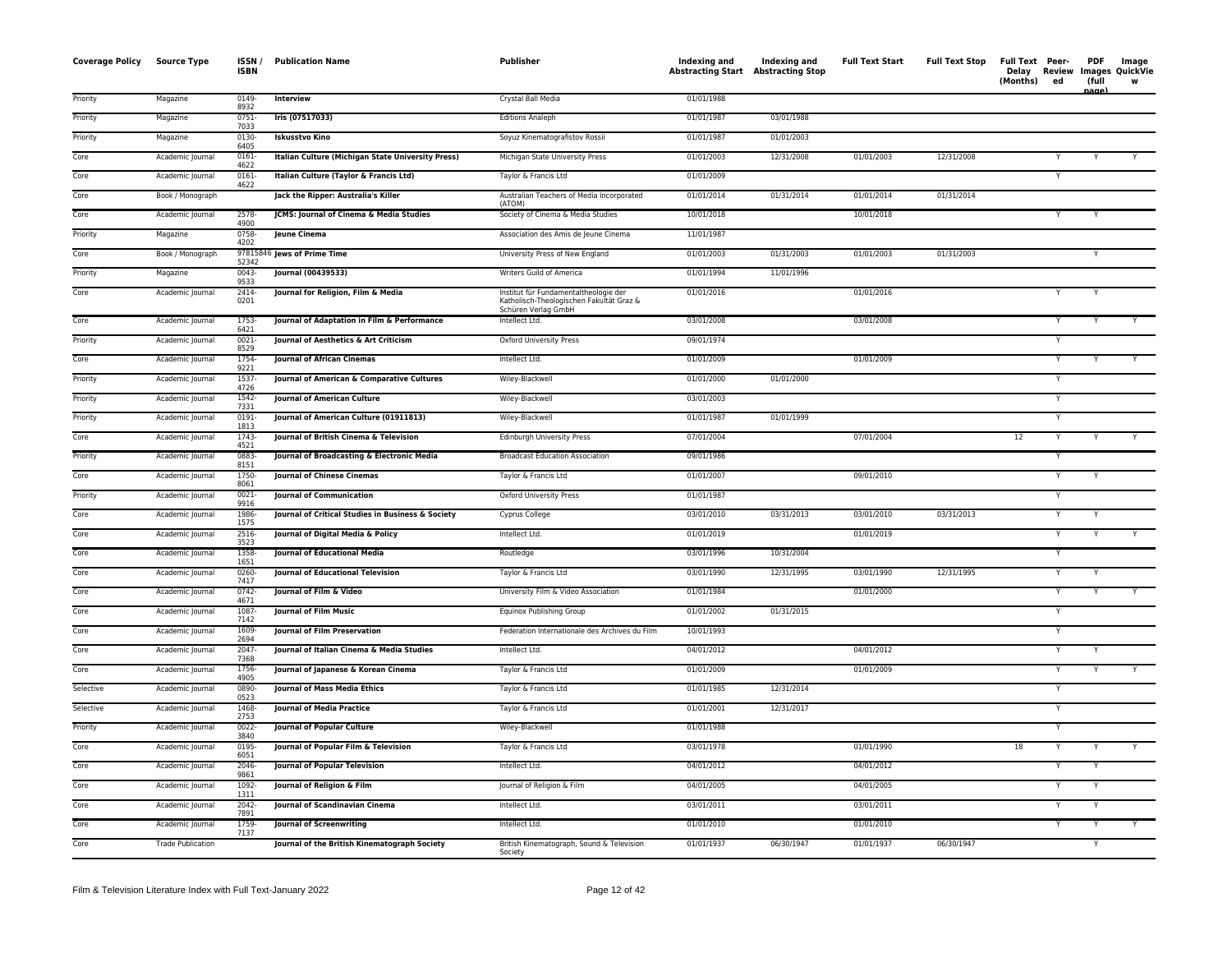| <b>Coverage Policy</b> | Source Type              | ISSN/<br><b>ISBN</b> | <b>Publication Name</b>                                                                        | Publisher                                                    | Indexing and Indexing and<br>Abstracting Start Abstracting Stop |            | <b>Full Text Start</b> | <b>Full Text Stop</b> | Full Text Peer-<br>Delay Review Images QuickVie<br>(Months)<br>ed | <b>PDF</b><br>(full<br>iaαe | Image<br>w |
|------------------------|--------------------------|----------------------|------------------------------------------------------------------------------------------------|--------------------------------------------------------------|-----------------------------------------------------------------|------------|------------------------|-----------------------|-------------------------------------------------------------------|-----------------------------|------------|
| Core                   | Academic Journal         | 1470-<br>4129        | Journal of Visual Culture                                                                      | Sage Publications                                            | 04/01/2002                                                      |            |                        |                       | Y                                                                 |                             |            |
| Priority               | Academic Journal         | 1077<br>6990         | Journalism & Mass Communication Quarterly                                                      | <b>Sage Publications</b>                                     | 09/01/1996                                                      |            |                        |                       |                                                                   |                             |            |
| Priority               | Academic Journal         | 0146<br>5546         | <b>Jump Cut</b>                                                                                | Jump Cut                                                     | 02/01/1988                                                      | 07/01/2000 |                        |                       | Y                                                                 |                             |            |
| Core                   | Academic Journal         | $0146 -$<br>5546     | Jump Cut: A Review of Contemporary Media                                                       | Jump Cut                                                     | 01/01/2007                                                      |            | 01/01/2011             |                       | Y                                                                 |                             |            |
| Core                   | Book / Monograph         | 02824                | 97804152 Keyframes: Popular Cinema & Cultural Studies                                          | Taylor & Francis Ltd / Books                                 | 05/17/2001                                                      | 06/16/2001 | 05/17/2001             | 06/16/2001            |                                                                   |                             |            |
| Core                   | Book / Monograph         | 23716                | 97808223 Kid's Media Culture                                                                   | Duke University Press / Books                                | 01/01/1999                                                      | 01/31/1999 |                        |                       |                                                                   |                             |            |
| Priority               | Magazine                 | $0721 -$<br>8486     | Kinder Jugend Film Korrespondenz                                                               | Kinderkino Muenchen e.V.                                     | 01/01/1997                                                      | 01/01/2003 |                        |                       |                                                                   |                             |            |
| Priority               | Magazine                 | 0173-<br>3710        | Kinemathek                                                                                     | Freunde der Deutschen Kinemathek                             | 07/01/1969                                                      |            |                        |                       |                                                                   |                             |            |
| Priority               | Academic Journal         | $0121 -$<br>3776     | Kinetoscopio                                                                                   | Centro Colombo Americano                                     | 01/01/1997                                                      |            |                        |                       |                                                                   |                             |            |
| Priority               | Magazine                 | 0023<br>1673         | KINO (00231673)                                                                                | KINO Art                                                     | 01/01/1987                                                      | 09/01/2001 |                        |                       |                                                                   |                             |            |
| Core                   | Magazine                 | 1436-<br>2538        | Kino (German Film)                                                                             | German Films Service + Marketing GmbH                        | 01/01/1987                                                      |            |                        |                       |                                                                   |                             |            |
| Priority               | Magazine                 | $0170 -$<br>0995     | Kino: Filme der Bundesrepublik Deutschland                                                     | German Films Service + Marketing GmbH                        | 01/01/1988                                                      | 01/01/2003 |                        |                       |                                                                   |                             |            |
| Priority               | Magazine                 | 0353<br>510X         | <b>Kinopis</b>                                                                                 | Cinematheque of Macedonia                                    | 01/01/1995                                                      | 01/01/2002 |                        |                       |                                                                   |                             |            |
| Priority               | Magazine                 |                      | Kinostsenraii                                                                                  | Kinostsenraii                                                | 01/01/1999                                                      | 01/01/2002 |                        |                       |                                                                   |                             |            |
| Priority               | Magazine                 | 0235<br>8212         | Kinovedcheskie Zapiski                                                                         | Vsesouznyj Naucno-Issledovateľskij Institut<br>Kinoiskusstva | 01/01/1995                                                      | 01/01/2003 |                        |                       |                                                                   |                             |            |
| Priority               | Academic Journal         | 1024<br>1906         | KINtop: Jahrbuch Zur Erforschung Des Fruehen Films                                             | Stroemfeld Verlag                                            | 01/01/1993                                                      | 01/01/1998 |                        |                       |                                                                   |                             |            |
| Selective              | Academic Journal         | $0023 -$<br>3900     | Korea Journal                                                                                  | Academy of Korean Studies                                    | 09/01/2000                                                      |            |                        |                       |                                                                   |                             |            |
| Priority               | Academic Journal         | $0023 -$<br>4222     | Kosmorama                                                                                      | Det Danske Filminstitut                                      | 12/01/1986                                                      |            |                        |                       | Y                                                                 |                             |            |
| Core                   | Book / Monograph         | 25192                | 97808223 Kurosawa: Film Studies & Japanese Cinema                                              | Duke University Press / Books                                | 01/01/2000                                                      | 01/31/2000 |                        |                       |                                                                   |                             |            |
| Core                   | Academic Journal         | $0452 -$<br>9502     | <b>Kwartalnik Filmowy</b>                                                                      | Kwartalnik Filmowy                                           | 08/01/2016                                                      |            | 08/01/2016             |                       | Y                                                                 |                             |            |
| Core                   | Academic Journal         | 0961-<br>5652        | Labour History Review (Liverpool University Press)                                             | Liverpool University Press / Journals                        | 01/01/2012                                                      |            |                        |                       | Y                                                                 |                             |            |
| Priority               | Magazine                 | 0782-<br>3053        | Lahikuva                                                                                       | Turun Elokuvakerho                                           | 01/01/1992                                                      | 01/01/2003 |                        |                       |                                                                   |                             |            |
| Core                   | Book / Monograph         | 37162                | 97818958 Landscape with Shipwreck: First Person Cinema & the<br><b>Films of Philip Hoffman</b> | <b>Insomniac Press</b>                                       | 09/01/2001                                                      | 09/30/2001 | 09/01/2001             | 09/30/2001            |                                                                   | Y                           |            |
| Core                   | Book / Monograph         |                      | <b>Last Race, The</b>                                                                          | Australian Teachers of Media Incorporated<br>(ATOM)          | 01/01/2014                                                      | 01/31/2014 | 01/01/2014             | 01/31/2014            |                                                                   |                             |            |
| Core                   | Book / Monograph         |                      | <b>Law Unto Himself</b>                                                                        | Australian Teachers of Media Incorporated<br>(ATOM)          | 01/01/2014                                                      | 01/31/2014 | 01/01/2014             | 01/31/2014            |                                                                   |                             |            |
| Core                   | Book / Monograph         |                      | Le Tableau                                                                                     | Australian Teachers of Media Incorporated<br>(ATOM)          | 01/01/2014                                                      | 01/31/2014 | 01/01/2014             | 01/31/2014            |                                                                   |                             |            |
| Core                   | Academic Journal         | 1743<br>9884         | Learning, Media & Technology                                                                   | Routledge                                                    | 03/01/2005                                                      |            |                        |                       | Y                                                                 |                             |            |
| Core                   | Book / Monograph         | 33769                | 97803043 Lesbian Film Guide                                                                    | Bloomsbury Publishing Plc                                    | 02/01/2000                                                      | 02/28/2000 | 02/01/2000             | 02/28/2000            |                                                                   | Y                           |            |
| Core                   | Book / Monograph         |                      | <b>Letter to Momo</b>                                                                          | Australian Teachers of Media Incorporated<br>(ATOM)          | 01/01/2014                                                      | 01/31/2014 | 01/01/2014             | 01/31/2014            |                                                                   |                             |            |
| Priority               | Magazine                 | 0108-<br>5697        | <b>Levende Billeder</b>                                                                        | Forlaget Sankt Peder af 1985 ApS                             | 01/01/1988                                                      | 07/01/1991 |                        |                       |                                                                   |                             |            |
| Core                   | Academic Journal         | 0090-<br>4260        | <b>Literature Film Quarterly</b>                                                               | Salisbury University                                         | 01/01/1973                                                      |            | 01/01/1973             | 09/30/2001            |                                                                   |                             |            |
| Priority               | <b>Trade Publication</b> | 1559<br>2359         | <b>Live Design</b>                                                                             | Questex Media Group                                          | 12/01/2005                                                      | 11/30/2013 |                        |                       |                                                                   |                             |            |
| Core                   | Book / Monograph         | 21958                | 97808223 Living Color: Race & Television in the United States                                  | Duke University Press / Books                                | 01/01/1998                                                      | 01/31/1998 |                        |                       |                                                                   |                             |            |
| Core                   | Book / Monograph         |                      | <b>Locusts: Creatures of the Flood</b>                                                         | Australian Teachers of Media Incorporated<br>(ATOM)          | 01/01/2014                                                      | 01/31/2014 | 01/01/2014             | 01/31/2014            |                                                                   |                             |            |
| Core                   | Academic Journal         | 1536-<br>5751        | Loyola of Los Angeles Entertainment Law Review                                                 | Loyola Law School                                            | 09/30/2010                                                      |            | 09/30/2010             |                       | Y                                                                 | Y                           | Y          |
| Core                   | Magazine                 | 1527<br>2346         | <b>MacGuffin</b>                                                                               | MacGuffin                                                    | 03/01/2003                                                      |            |                        |                       |                                                                   |                             |            |
| Priority               | Academic Journal         | 1035<br>9001         | Macguffin (10359001)                                                                           | Alfred Hitchcock Special Interest Group                      | 11/01/1994                                                      | 05/01/2002 |                        |                       | Y                                                                 |                             |            |
| Priority               | Magazine                 | $0024 -$<br>9262     | Maclean's                                                                                      | St. Joseph Communications                                    | 01/13/1986                                                      |            |                        |                       |                                                                   |                             |            |
| Core                   | Book / Monograph         | 43362                | 97806745 Making Meaning: Inference & Rhetoric in the<br><b>Interpretation of Cinema</b>        | Harvard University Press                                     | 01/01/1989                                                      | 01/31/1989 | 01/01/1989             | 01/31/1989            |                                                                   |                             |            |
| Core                   | Book / Monograph         |                      | <b>Man Who Jumped</b>                                                                          | Australian Teachers of Media Incorporated<br>(ATOM)          | 01/01/2014                                                      | 01/31/2014 | 01/01/2014             | 01/31/2014            |                                                                   |                             |            |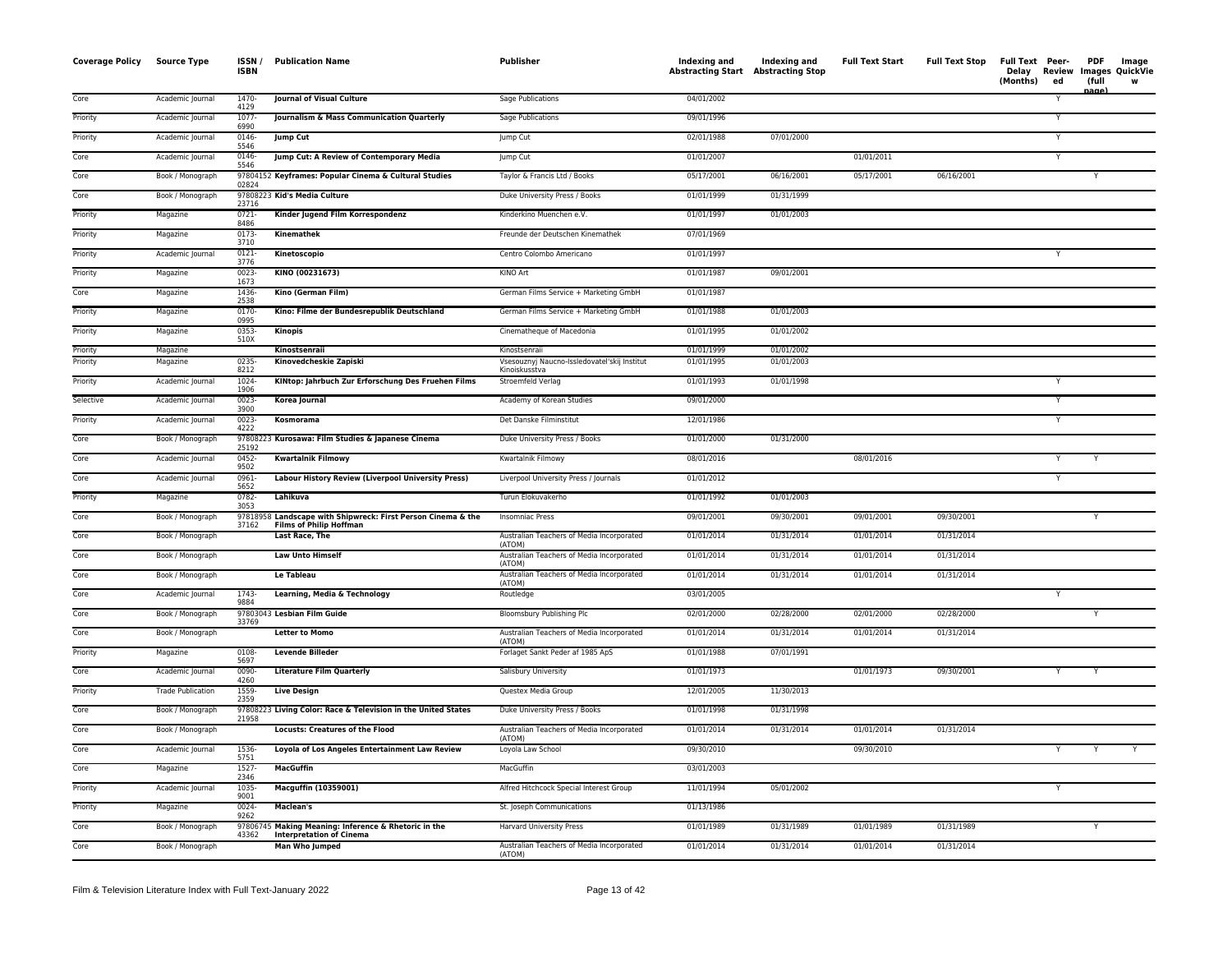| <b>Coverage Policy</b> | <b>Source Type</b>       | ISSN/<br>ISBN    | <b>Publication Name</b>                                                                       | Publisher                                               | Indexing and<br><b>Abstracting Start Abstracting Stop</b> | Indexing and | <b>Full Text Start</b> | <b>Full Text Stop</b> | Full Text Peer-<br>Delay<br>(Months) | ed | PDF<br>(full | Image<br><b>Review Images QuickVie</b><br>w |
|------------------------|--------------------------|------------------|-----------------------------------------------------------------------------------------------|---------------------------------------------------------|-----------------------------------------------------------|--------------|------------------------|-----------------------|--------------------------------------|----|--------------|---------------------------------------------|
| Core                   | Academic Journal         | 1520-<br>5436    | <b>Mass Communication &amp; Society</b>                                                       | Taylor & Francis Ltd                                    | 01/01/1998                                                |              |                        |                       |                                      |    | nage)        |                                             |
| Selective              | Academic Journal         | 1368-<br>8804    | <b>Media History</b>                                                                          | Routledge                                               | 12/01/1998                                                |              |                        |                       |                                      | Y  |              |                                             |
| Priority               | Magazine                 | 0312-<br>9616    | <b>Media Information Australia</b>                                                            | Media International Australia (MIA)                     | 08/01/1988                                                | 05/01/1995   |                        |                       |                                      |    |              |                                             |
| Selective              | Academic Journal         | 2574-<br>1136    | <b>Media Practice &amp; Education</b>                                                         | Taylor & Francis Ltd                                    | 01/01/2018                                                |              |                        |                       |                                      | Y  |              |                                             |
| Core                   | Academic Journal         | 1521-<br>3269    | <b>Media Psychology</b>                                                                       | Taylor & Francis Ltd                                    | 03/01/1999                                                |              |                        |                       |                                      | Y  |              |                                             |
| Core                   | Magazine                 | $0145 -$<br>9651 | <b>Media Report to Women</b>                                                                  | Media Report to Women                                   | 01/01/1988                                                |              | 03/01/2010             |                       |                                      |    |              | Y                                           |
| Priority               | Magazine                 | $1057 -$<br>7416 | <b>Media Studies Journal</b>                                                                  | Freedom Forum Media Studies Center                      | 06/01/1995                                                |              |                        |                       |                                      |    |              |                                             |
| Priority               | Academic Journal         | 0163-<br>4437    | Media, Culture & Society                                                                      | Sage Publications                                       | 01/01/1992                                                |              |                        |                       |                                      | Y  |              |                                             |
| Core                   | <b>Trade Publication</b> | 1055-<br>176X    | <b>MediaWeek</b>                                                                              | Adweek, LLC                                             | 07/01/1993                                                | 04/30/2011   |                        |                       |                                      |    |              |                                             |
| Priority               | Academic Journal         | 0176-<br>4918    | Medien & Erziehung                                                                            | kopaed Verlags GmbH                                     | 01/01/1987                                                | 01/01/2000   |                        |                       |                                      |    |              |                                             |
| Priority               | Magazine                 | $0171 -$<br>3957 | <b>Medien Praktisch</b>                                                                       | Gemeinschaftswerk der Evangelischen<br>Publizistik e.V. | 12/01/1989                                                | 10/01/2000   |                        |                       |                                      |    |              |                                             |
| Priority               | Magazine                 | 0025<br>8350     | Medium: Zeitschrift für Hoerfunk, Fernsehen, Film, Presse Gemeinschaftswerk der Evangelischen | Publizistik e.V.                                        | 01/01/1987                                                | 01/01/1994   |                        |                       |                                      |    |              |                                             |
| Core                   | Book / Monograph         | 978082<br>29701  | 23 Memoirs from the Beijing Film Academy: The Genesis of<br><b>China's Fifth Generation</b>   | Duke University Press / Books                           | 01/01/2002                                                | 01/31/2002   |                        |                       |                                      |    |              |                                             |
| Priority               | Magazine                 | 1242-<br>0492    | <b>Mensuel du Cinema</b>                                                                      | Mensuel du Cinema                                       | 01/01/1993                                                | 06/01/1994   |                        |                       |                                      |    |              |                                             |
| Core                   | Academic Journal         | 0312-<br>2654    | Metro                                                                                         | Australian Teachers of Media Incorporated<br>(ATOM)     | 01/01/2000                                                |              |                        |                       |                                      | Y  |              |                                             |
| Priority               | <b>Trade Publication</b> |                  | <b>Metro Magazine</b>                                                                         | <b>Bobit Publishing</b>                                 | 03/01/1986                                                | 01/01/2003   |                        |                       |                                      |    |              |                                             |
| Priority               | Academic Journal         | 0026-<br>2005    | <b>Michigan Academician</b>                                                                   | Michigan Academy of Science, Arts & Letters             | 01/01/1989                                                |              |                        |                       |                                      | Y  |              |                                             |
| Core                   | Magazine                 | 1528-<br>2562    | Micro-Film                                                                                    | Micro-Film                                              | 01/01/1999                                                | 09/30/2005   |                        |                       |                                      |    |              |                                             |
| Core                   | Magazine                 | 0886<br>8719     | <b>Midnight Marquee</b>                                                                       | Midnight Marquee Press, Inc.                            | 01/01/1987                                                |              | 09/01/2008             |                       |                                      |    |              | Y                                           |
| Core                   | Magazine                 | 1064-<br>5586    | Millennium Film Journal                                                                       | Millennium Film Journal                                 | 01/01/1977                                                |              |                        |                       |                                      |    |              |                                             |
| Core                   | <b>Trade Publication</b> | 0164-<br>9655    | Millimeter                                                                                    | NewBay Media, LLC                                       | 01/01/1988                                                | 09/30/2009   | 03/01/2003             | 09/30/2009            |                                      |    | Y            |                                             |
| Core                   | Book / Monograph         |                  | <b>Mirror Never Lies</b>                                                                      | Australian Teachers of Media Incorporated<br>(ATOM)     | 01/01/2014                                                | 01/31/2014   | 01/01/2014             | 01/31/2014            |                                      |    |              |                                             |
| Core                   | Academic Journal         | 2369-<br>5056    | Mise-en-scene                                                                                 | Mise-en-scene                                           | 01/01/2016                                                |              | 01/01/2016             |                       |                                      | Y  | Y            |                                             |
| Priority               | Magazine                 | 0164-<br>9957    | Mix                                                                                           | Future Publishing Ltd.                                  | 01/01/2002                                                |              |                        |                       |                                      |    |              |                                             |
| Core                   | Book / Monograph         | 97808<br>86762   | Mob Culture: Hidden Histories of the American Gangster<br>Film                                | <b>Rutgers University Press</b>                         | 04/01/2005                                                | 04/30/2005   | 04/01/2005             | 04/30/2005            |                                      |    |              |                                             |
| Selective              | Academic Journal         | 0026-<br>7937    | <b>Modern Language Review</b>                                                                 | Modern Humanities Research Association                  | 07/01/1982                                                |              |                        |                       |                                      | Y  |              |                                             |
| Core                   | Book / Monograph         | 02397            | 97818415 Modes of Spectating                                                                  | Intellect Ltd.                                          | 03/01/2009                                                | 03/31/2009   | 03/01/2009             | 03/31/2009            |                                      |    |              |                                             |
| Priority               | Magazine                 | $0771 -$<br>4874 | Moniteur du Film en Belgique                                                                  | Moniteur du Film en Belgique                            | 12/01/1987                                                | 11/01/2003   |                        |                       |                                      |    |              |                                             |
| Core                   | Book / Monograph         | 18219            | 97808133 Monopoly Television: MTV's Quest to Control the Music                                | Perseus Books, LLC                                      | 01/01/1996                                                | 01/31/1996   | 01/01/1996             | 01/31/1996            |                                      |    |              | Y                                           |
| Priority               | Academic Journal         | 0942-<br>4954    | <b>Montage AV</b>                                                                             | Schueren Verlag GmbH                                    | 01/01/1992                                                | 01/01/2000   |                        |                       |                                      | Y  |              |                                             |
| Priority               | Magazine                 | 0027-<br>0407    | <b>Monthly Film Bulletin</b>                                                                  | British Film Institute                                  | 11/01/1987                                                | 04/01/1991   |                        |                       |                                      |    |              |                                             |
| Core                   | Academic Journal         | 1803<br>7720     | Moravian Journal of Literature & Film                                                         | Palacky University in Olomouc                           | 03/01/2013                                                |              | 03/01/2013             |                       |                                      | Y  |              |                                             |
| Selective              | Academic Journal         | $0027 -$<br>1276 | <b>Mosaic: An Interdisciplinary Critical Journal</b>                                          | Mosaic                                                  | 01/01/1983                                                |              |                        |                       |                                      | Y  |              |                                             |
| Core                   | Book / Monograph         | 08786            | 97818815 Motion Pictures: Making Cinema Magic                                                 | Oliver Press                                            | 01/01/2004                                                | 01/31/2004   | 01/01/2004             | 01/31/2004            |                                      |    |              |                                             |
| Core                   | Magazine                 | 1055-<br>0917    | <b>Movieline's Hollywood Life</b>                                                             | Line Publications LLC                                   | 01/01/1989                                                | 10/31/2005   |                        |                       |                                      |    |              |                                             |
| Core                   | Magazine                 | $0027 -$<br>2701 | <b>MovieMaker</b>                                                                             | MovieMaker Magazine                                     | 09/01/1995                                                |              | 04/01/2013             |                       |                                      |    | Υ            |                                             |
| Core                   | Academic Journal         | 1320-<br>4181    | <b>Moving Image</b>                                                                           | Australian Teachers of Media Incorporated<br>(ATOM)     | 01/01/1993                                                |              | 01/01/2004             |                       |                                      |    | Y            | Y                                           |
| Core                   | Academic Journal         | 1532-<br>3978    | <b>Moving Image (15323978)</b>                                                                | University of Minnesota Press                           | 03/01/2003                                                |              | 09/01/2010             |                       |                                      | Y  | Υ            |                                             |
| Core                   | Magazine                 | 0959-<br>6992    | <b>Moving Pictures</b>                                                                        | ICAP Media (IM)                                         | 06/01/2008                                                | 03/31/2011   | 06/01/2008             | 03/31/2011            |                                      |    | Υ            |                                             |
| Selective              | Magazine                 | $0047 -$<br>8318 | Ms.                                                                                           | Liberty Media for Women                                 | 05/01/1984                                                |              |                        |                       |                                      |    |              |                                             |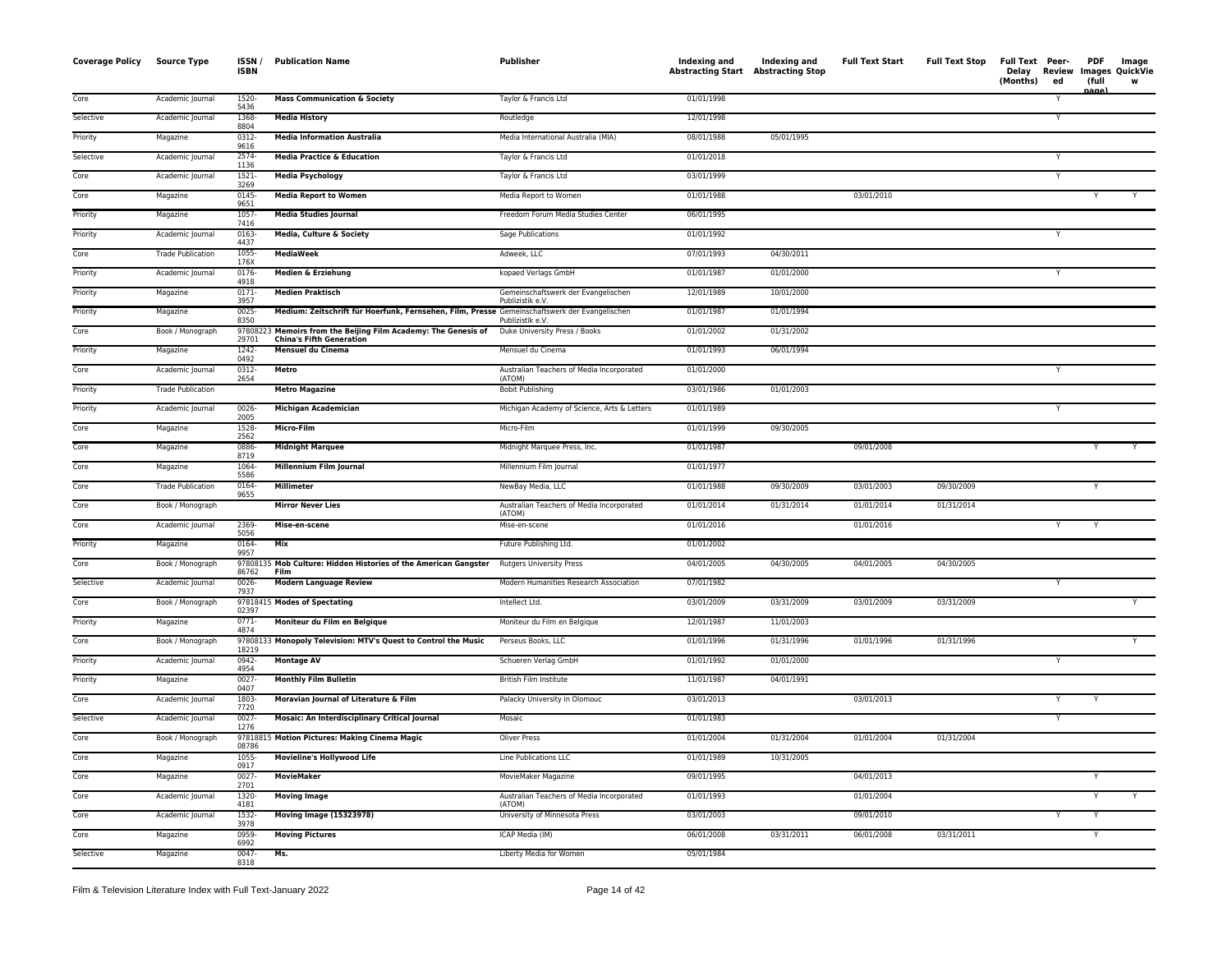| <b>Coverage Policy</b> | Source Type              | ISSN/<br><b>ISBN</b> | <b>Publication Name</b>                                                                                   | Publisher                                           | Indexing and<br><b>Abstracting Start Abstracting Stop</b> | Indexing and | <b>Full Text Start</b> | <b>Full Text Stop</b> | Full Text Peer-<br>Delay Review<br>(Months) | ed | <b>PDF</b><br>(full<br>nage) | Image<br>Images QuickVie<br>W |
|------------------------|--------------------------|----------------------|-----------------------------------------------------------------------------------------------------------|-----------------------------------------------------|-----------------------------------------------------------|--------------|------------------------|-----------------------|---------------------------------------------|----|------------------------------|-------------------------------|
| Core                   | Magazine                 | 0276-<br>8593        | <b>Multichannel News</b>                                                                                  | Future Publishing Ltd.                              | 09/06/1999                                                | 03/16/2021   | 09/06/1999             | 03/16/2021            |                                             |    | Y                            |                               |
| Core                   | Book / Monograph         | 64115                | 97808195 Music & Cinema                                                                                   | <b>Wesleyan University Press</b>                    | 01/01/2000                                                | 01/31/2000   | 01/01/2000             | 01/31/2000            |                                             |    | Y                            |                               |
| Core                   | Academic Journal         | 1940-<br>7610        | Music & the Moving Image                                                                                  | University of Illinois Press                        | 06/01/2010                                                |              | 09/01/2014             |                       | 12                                          |    | Y                            |                               |
| Core                   | Academic Journal         | 1753-<br>0768        | Music, Sound & the Moving Image                                                                           | Liverpool University Press / Journals               | 03/01/2007                                                |              | 03/01/2007             |                       |                                             |    | Y                            |                               |
| Core                   | Book / Monograph         | 02823                | 97818415 Musical Comedy Films of Grigorii Aleksandrov                                                     | Intellect Ltd.                                      | 10/01/2009                                                | 10/31/2009   | 10/01/2009             | 10/31/2009            |                                             |    | Υ                            | Y                             |
| Core                   | Book / Monograph         | 00034                | 97818415 Musicals: Hollywood & Beyond                                                                     | Intellect Ltd.                                      | 01/01/2005                                                | 01/31/2005   | 01/01/2005             | 01/31/2005            |                                             |    |                              |                               |
| Core                   | Book / Monograph         | 32985                | 97808223 Mute Dreams, Blind Owls & Dispersed Knowledges:<br>Persian Poesis in the Transnational Circuitry | Duke University Press / Books                       | 01/01/2004                                                | 01/31/2004   |                        |                       |                                             |    |                              |                               |
| Priority               | Magazine                 | $0027 -$<br>8378     | <b>Nation</b>                                                                                             | Nation Company, L. P.                               | 11/18/1931                                                |              |                        |                       |                                             |    |                              |                               |
| Selective              | Magazine                 | $0027 -$<br>9358     | <b>National Geographic</b>                                                                                | National Geographic Partners LLC                    | 08/01/1963                                                |              |                        |                       |                                             |    |                              |                               |
| Priority               | Magazine                 | 0028-<br>0038        | <b>National Review</b>                                                                                    | National Review Inc.                                | 01/04/1956                                                |              |                        |                       |                                             |    |                              |                               |
| Core                   | Book / Monograph         | 21156                | 97808223 New American Cinema                                                                              | Duke University Press / Books                       | 01/01/1998                                                | 01/31/1998   |                        |                       |                                             |    |                              |                               |
| Core                   | Book / Monograph         | 01192                | 97818415 New Brutality Film                                                                               | Intellect Ltd.                                      | 01/01/2005                                                | 01/31/2005   | 01/01/2005             | 01/31/2005            |                                             |    |                              |                               |
| Core                   | Academic Journal         | 1474-<br>2756        | <b>New Cinemas: Journal of Contemporary Film</b>                                                          | Intellect Ltd.                                      | 06/01/2001                                                |              | 06/01/2001             |                       |                                             |    |                              |                               |
| Core                   | Book / Monograph         | 17510                | 97808264 New History of Documentary Film                                                                  | Bloomsbury Publishing Plc                           | 10/01/2005                                                | 10/31/2005   | 10/01/2005             | 10/31/2005            |                                             |    | Y                            |                               |
| Core                   | Academic Journal         | $0143 -$<br>036X     | <b>New Magic Lantern Journal</b>                                                                          | Magic Lantern Society of Great Britain              | 01/01/1988                                                | 10/31/2011   |                        |                       |                                             | Y  |                              |                               |
| Core                   | Academic Journal         | $1461 -$<br>4448     | <b>New Media &amp; Society</b>                                                                            | Sage Publications                                   | 04/01/1999                                                |              |                        |                       |                                             | Y  |                              |                               |
| Priority               | <b>Trade Publication</b> |                      | <b>New Media Age</b>                                                                                      | <b>Centaur Communications</b>                       | 06/13/2002                                                | 06/30/2011   |                        |                       |                                             |    |                              |                               |
| Priority               | Magazine                 | 0028<br>6583         | <b>New Republic</b>                                                                                       | TNR II, LLC                                         | 05/19/1937                                                |              |                        |                       |                                             |    |                              |                               |
| Core                   | Academic Journal         | 1740<br>0309         | New Review of Film & Television Studies                                                                   | Routledge                                           | 07/01/2003                                                |              |                        |                       |                                             |    |                              |                               |
| Priority               | Magazine                 | 1364-<br>7431        | <b>New Statesman</b>                                                                                      | New Statesman Ltd.                                  | 01/08/1988                                                |              |                        |                       |                                             |    |                              |                               |
| Priority               | Magazine                 | 0954-<br>2361        | New Statesman & Society                                                                                   | New Statesman Ltd.                                  | 06/17/1988                                                |              |                        |                       |                                             |    |                              |                               |
| Priority               | Magazine                 | 0028-<br>7369        | <b>New York</b>                                                                                           | New York Media                                      | 10/01/1984                                                |              |                        |                       |                                             |    |                              |                               |
| Priority               | Newspaper                | 1059-<br>1818        | <b>New York Amsterdam News</b>                                                                            | New York Amsterdam News                             | 07/09/1994                                                |              |                        |                       |                                             |    |                              |                               |
| Priority               | Newspaper                | 0362-<br>4331        | <b>New York Times</b>                                                                                     | New York Times                                      | 09/04/1994                                                |              |                        |                       |                                             |    |                              |                               |
| Priority               | Magazine                 | 0028-<br>792X        | <b>New Yorker</b>                                                                                         | Conde Nast Publications                             | 08/16/1958                                                |              |                        |                       |                                             |    |                              |                               |
| Priority               | Magazine                 | $0028 -$<br>9604     | <b>Newsweek</b>                                                                                           | Newsweek LLC                                        | 01/04/1988                                                |              |                        |                       |                                             |    |                              |                               |
| Core                   | Academic Journal         | 1748-<br>3727        | Nineteenth Century Theatre & Film                                                                         | Sage Publications                                   | 06/01/2002                                                |              |                        |                       |                                             |    |                              |                               |
| Core                   | Academic Journal         | 1601-<br>829X        | Northern Lights: Film & Media Studies Yearbook                                                            | Intellect Ltd.                                      | 08/01/2007                                                |              | 08/01/2007             |                       |                                             |    |                              |                               |
| Priority               | Magazine                 | 1131-<br>9372        | <b>Nosferatu</b>                                                                                          | Patronato Municipal de Cultura                      | 10/01/1990                                                | 03/01/2003   |                        |                       |                                             |    |                              |                               |
| Core                   | Book / Monograph         | 17234                | 97808223 Nothing Happens: Chantal Akerman's Hyperrealist<br>Everyday                                      | Duke University Press / Books                       | 01/01/1996                                                | 01/31/1996   |                        |                       |                                             |    |                              |                               |
| Priority               | Academic Journal         | 1317-<br>1070        | <b>Objeto Visual</b>                                                                                      | <b>Fundacion Cinemateca National</b>                | 01/01/1993                                                |              |                        |                       |                                             |    |                              |                               |
| Core                   | Magazine                 | $1712 -$<br>9559     | Offscreen                                                                                                 | Offscreen.com                                       | 10/01/2011                                                |              | 10/01/2011             |                       |                                             |    |                              |                               |
| Core                   | Book / Monograph         |                      | On a Wing & a Prayer                                                                                      | Australian Teachers of Media Incorporated<br>(ATOM) | 01/01/2014                                                | 01/31/2014   | 01/01/2014             | 01/31/2014            |                                             |    |                              |                               |
| Priority               | Magazine                 | 1067-<br>6120        | <b>On Production &amp; Post Production</b>                                                                | On Production In.                                   | 01/01/1992                                                | 01/01/1995   |                        |                       |                                             |    |                              |                               |
| Core                   | Book / Monograph         |                      | Once Upon a Time in Cabramatta                                                                            | Australian Teachers of Media Incorporated<br>(ATOM) | 01/01/2014                                                | 01/31/2014   | 01/01/2014             | 01/31/2014            |                                             |    |                              |                               |
| Core                   | <b>Trade Publication</b> | $0112 -$<br>2789     | Onfilm                                                                                                    | Mediaweb Ltd                                        | 01/01/1989                                                | 08/31/2013   | 06/01/2003             | 07/31/2008            |                                             |    | Y                            |                               |
| Core                   | Book / Monograph         |                      | Only the Young / Inocente                                                                                 | Australian Teachers of Media Incorporated<br>(ATOM) | 01/01/2014                                                | 01/31/2014   | 01/01/2014             | 01/31/2014            |                                             |    |                              |                               |
| Priority               | Magazine                 | 0895-<br>0393        | Outre                                                                                                     | Filmfax                                             | 01/01/1994                                                | 01/01/2003   |                        |                       |                                             |    |                              |                               |
| Core                   | Magazine                 | 1396-<br>1160        | P.0.V.                                                                                                    | Aarhus Universitet                                  | 03/01/1996                                                | 12/31/2009   |                        |                       |                                             |    |                              |                               |
| Core                   | Book / Monograph         | 05866                | 97808223 Passion of Ingmar Bergman                                                                        | Duke University Press / Books                       | 01/01/1986                                                | 01/31/1986   |                        |                       |                                             |    |                              |                               |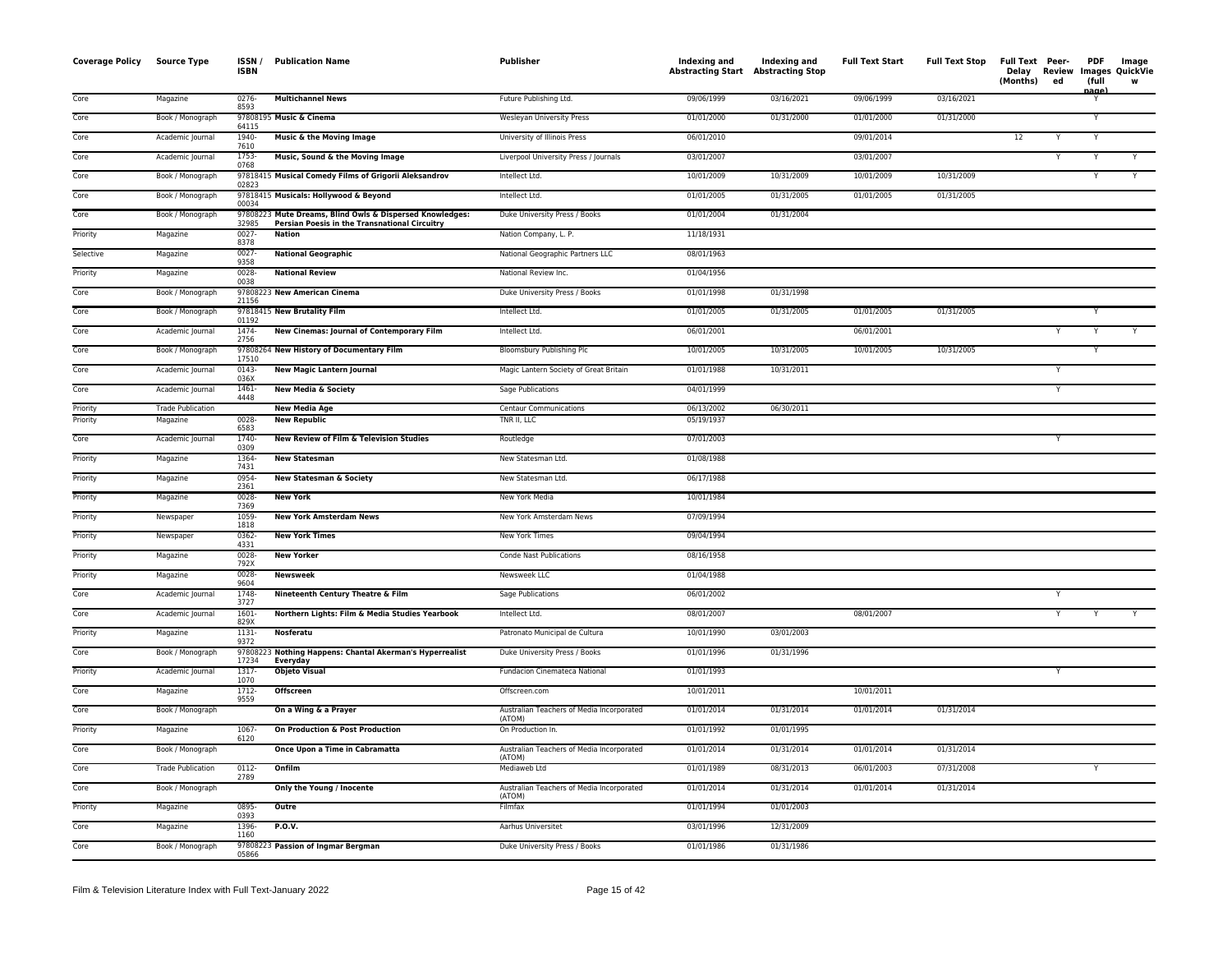| <b>Coverage Policy</b> | <b>Source Type</b>                           | ISSN /<br><b>ISBN</b> | <b>Publication Name</b>                                                                  | Publisher                                            | Indexing and<br><b>Abstracting Start Abstracting Stop</b> | Indexing and             | <b>Full Text Start</b> | <b>Full Text Stop</b> | Full Text Peer-<br>(Months) | ed | PDF<br>(full<br>nage) | Image<br>Delay Review Images QuickVie<br>w |
|------------------------|----------------------------------------------|-----------------------|------------------------------------------------------------------------------------------|------------------------------------------------------|-----------------------------------------------------------|--------------------------|------------------------|-----------------------|-----------------------------|----|-----------------------|--------------------------------------------|
| Priority               | Magazine                                     | 0783-<br>1781         | Peili: Audiovisual Culture of Children & Teachers                                        | Elokuva- ja Televisiokasvatuksen Keskus              | 01/01/1993                                                | 01/01/2003               |                        |                       |                             |    |                       |                                            |
| Selective              | Academic Journal                             | 0735-<br>8393         | <b>Performing Arts Journal</b>                                                           | Johns Hopkins University Press                       | 01/01/1977                                                | 12/31/1997               |                        |                       |                             |    |                       |                                            |
| Core                   | Magazine                                     | 1935-<br>4371         | <b>Perspective Magazine</b>                                                              | Art Directors Guild: Local 800 IATSE                 | 10/01/2015                                                |                          | 10/01/2015             |                       |                             |    |                       |                                            |
| Core                   | Magazine                                     | 0263-<br>7553         | <b>Picture House</b>                                                                     | Cinema Theatre Association                           | 09/01/1988                                                |                          |                        |                       |                             |    |                       |                                            |
| Core                   | Book / Monograph                             | 02465                 | 97818415 Place of Artists' Cinema                                                        | Intellect Ltd.                                       | 05/01/2009                                                | 05/31/2009               | 05/01/2009             | 05/31/2009            |                             |    | Y                     | Y                                          |
| Core                   | Book / Monograph                             | 85764                 | 97815864 Place to Be: Washington, CBS & the Glory Days of<br><b>Television News</b>      | Perseus Books, LLC                                   | 01/01/2008                                                | 01/31/2008               | 01/01/2008             | 01/31/2008            |                             |    | Y                     | Y                                          |
| Core                   | Book / Monograph                             | 63293                 | 97808195 Planet of the Apes as American Myth: Race, Politics &<br><b>Popular Culture</b> | Wesleyan University Press                            | 01/01/1998                                                | 01/31/1998               | 01/01/1998             | 01/31/1998            |                             |    | Y                     |                                            |
| Core                   | Book / Monograph                             | 13412                 | 97803068 Planet Simpson: How a Cartoon Masterpiece Defined a<br>Generation               | Perseus Books, LLC                                   | 01/01/2004                                                | 01/31/2004               | 01/01/2004             | 01/31/2004            |                             |    | Υ                     |                                            |
| Priority               | Magazine                                     | 0032-<br>1354         | Plateau                                                                                  | Misset-Fonorama-Interventura B.V.                    | 01/01/1980                                                | 01/01/2001               |                        |                       |                             |    |                       |                                            |
| Core                   | Book / Monograph                             | 00782                 | 97818415 Pop Fiction: The Song in Cinema                                                 | Intellect Ltd.                                       | 01/01/2005                                                | 01/31/2005               | 01/01/2005             | 01/31/2005            |                             |    | Y                     |                                            |
| Priority               | Magazine                                     | 0048-<br>4911         | <b>Positif</b>                                                                           | Scope Editions                                       | 12/01/1987                                                | 05/01/2003               |                        |                       |                             |    |                       |                                            |
| Core                   | Academic Journal                             | 0277-<br>9897         | <b>Post Script</b>                                                                       | Post Script                                          | 01/01/1981                                                | 01/31/2021               | 01/01/2005             | 01/31/2021            |                             | Υ  |                       |                                            |
| Core                   | Magazine                                     | 0894-<br>9263         | Premiere                                                                                 | Hachette Filipacchi Magazines                        | 01/01/1988                                                | 04/30/2007               |                        |                       |                             |    |                       |                                            |
| Core                   | Book / Monograph                             | 01567                 | 97818415 Pride & Panic: Russian Imagination of the West in Post-<br><b>Soviet Film</b>   | Intellect Ltd.                                       | 04/01/2007                                                | 04/30/2007               | 04/01/2007             | 04/30/2007            |                             |    |                       |                                            |
| Selective              | Magazine                                     | 0032-<br>8510         | Print                                                                                    | F + W Media                                          | 03/01/1986                                                | 12/31/2017               |                        |                       |                             |    |                       |                                            |
| Core                   | Conference<br>Proceedings Collection         |                       | Proceedings of the British Kinematograph Society                                         | British Kinematograph, Sound & Television<br>Society | 01/01/1931                                                | 12/31/1936               | 01/01/1931             | 12/31/1936            |                             |    |                       |                                            |
| Core                   | Magazine                                     |                       | <b>Produced By</b>                                                                       | Producers Guild of America                           | 01/01/2006                                                | 10/01/2018               |                        |                       |                             |    |                       |                                            |
| Core                   | Magazine                                     | 0968-<br>137X         | Projections                                                                              | Faber & Faber Ltd.                                   | 01/01/1992                                                | 12/31/2008               |                        |                       |                             |    |                       |                                            |
| Core                   | Academic Journal                             | 1934-<br>9688         | Projections: The Journal for Movies & Mind                                               | Berghahn Books                                       | 06/01/2010                                                |                          | 01/01/2013             |                       | 12                          | Υ  | Y                     |                                            |
| Core                   | Magazine                                     | 1070-<br>4949         | <b>Psychotronic Video</b>                                                                | Psychotronic                                         | 01/01/1995                                                | 12/31/2004               |                        |                       |                             |    |                       |                                            |
| Priority               | <b>Trade Publication</b>                     | 0000-<br>0019         | <b>Publishers Weekly</b>                                                                 | PWxyz LLC                                            | 05/04/1992                                                |                          |                        |                       |                             |    |                       |                                            |
| Priority               | Magazine                                     | 0393-<br>8379         | Quaderni di Cinema                                                                       | Quaderni di Cinema                                   | 01/01/1986                                                | 07/01/2000               |                        |                       |                             |    |                       |                                            |
| Selective              | Magazine                                     | 0033-<br>5002         | <b>Quadrant Magazine</b>                                                                 | Quadrant Magazine Co Inc.                            | 09/01/1994                                                |                          |                        |                       |                             |    |                       |                                            |
| Core                   | Academic Journal                             | 1050-<br>9208         | Quarterly Review of Film & Video                                                         | Routledge                                            | 01/01/1989                                                |                          |                        |                       |                             | Υ  |                       |                                            |
| Core                   | Academic Journal                             | 0146-<br>0013         | <b>Quarterly Review of Film Studies</b>                                                  | Routledge                                            | 01/01/1976                                                | 12/31/1988               |                        |                       |                             | Y  |                       |                                            |
| Core                   | Book / Monograph                             | 00799                 | 97818415 Queer Cinema in Europe                                                          | Intellect Ltd.                                       | 05/01/2008                                                | 05/31/2008               | 05/01/2008             | 05/31/2008            |                             |    | Y                     | Y                                          |
| Core                   | Book / Monograph                             |                       | Randling                                                                                 | Australian Teachers of Media Incorporated<br>(ATOM)  | 01/01/2014                                                | 01/31/2014               | 01/01/2014             | 01/31/2014            |                             |    |                       |                                            |
| Core                   | Book / Monograph                             |                       | Re-enchantment                                                                           | Australian Teachers of Media Incorporated<br>(ATOM)  | 01/01/2014                                                | 01/31/2014               | 01/01/2014             | 01/31/2014            |                             |    |                       |                                            |
| Core                   | Academic Journal                             | 2150-<br>5381         | <b>Red Feather Journal</b>                                                               | Red Feather Journal                                  | 03/01/2010                                                |                          | 03/01/2010             |                       |                             | Υ  | Y                     |                                            |
| Core                   | Magazine                                     | 0831-<br>5388         | <b>Reel West</b>                                                                         | <b>Reel West Productions</b>                         | 01/01/1991                                                | 03/31/2016               |                        |                       |                             |    |                       |                                            |
| Core                   | Book / Monograph                             | 19382                 | 97808223 Refiguring Spain: Cinema/Media/Representation                                   | Duke University Press / Books                        | 01/01/1997                                                | 01/31/1997               |                        |                       |                             |    |                       |                                            |
| Priority<br>Core       | Book / Monograph<br><b>Trade Publication</b> |                       | Reid's FILM Index<br><b>Release Print</b>                                                | Lulu Books<br>Film Arts Foundation                   | 01/01/1987<br>09/01/1999                                  | 01/01/2002<br>08/31/2007 |                        |                       |                             |    |                       |                                            |
| Core                   | Book / Monograph                             |                       | 97808223 Remasculinization of Korean Cinema                                              | Duke University Press / Books                        | 01/01/2004                                                | 01/31/2004               | 01/01/2004             | 01/31/2004            |                             |    | Y                     |                                            |
| Core                   | Magazine                                     | 32671<br>1539-        | <b>RES Magazine</b>                                                                      | RES Media Group                                      | 01/01/2001                                                | 09/30/2006               |                        |                       |                             |    |                       |                                            |
| Selective              | Academic Journal                             | 4654<br>0034-         | <b>Research in African Literatures</b>                                                   | Indiana University Press                             | 06/01/1986                                                |                          |                        |                       |                             |    |                       |                                            |
| Core                   | Book / Monograph                             | 5210                  | 97808532 Retake Please: Filming Western Approaches                                       | Liverpool University Press 2004 Limited              | 07/01/1999                                                | 07/31/1999               | 07/01/1999             | 07/31/1999            |                             |    | Y                     | Y                                          |
| Core                   | Book / Monograph                             | 39536                 | 97808223 Returning the Gaze: A Geneology of Black Film Criticism,                        | Duke University Press / Books                        | 01/01/2001                                                | 01/31/2001               |                        |                       |                             |    |                       |                                            |
| Core                   | Book / Monograph                             | 26144                 | 1909-1949<br>97808532 Revisioning Duras: Film, Race, Sex                                 | Liverpool University Press 2004 Limited              | 12/01/2000                                                | 12/31/2000               | 12/01/2000             | 12/31/2000            |                             |    |                       |                                            |
| Core                   | Academic Journal                             | 35569<br>$2172-$      | Revista Fotocinema                                                                       | Revista Fotocinema                                   | 12/01/2013                                                |                          | 12/01/2013             |                       |                             | Y  | Y                     |                                            |
|                        |                                              | 0150                  |                                                                                          |                                                      |                                                           |                          |                        |                       |                             |    |                       |                                            |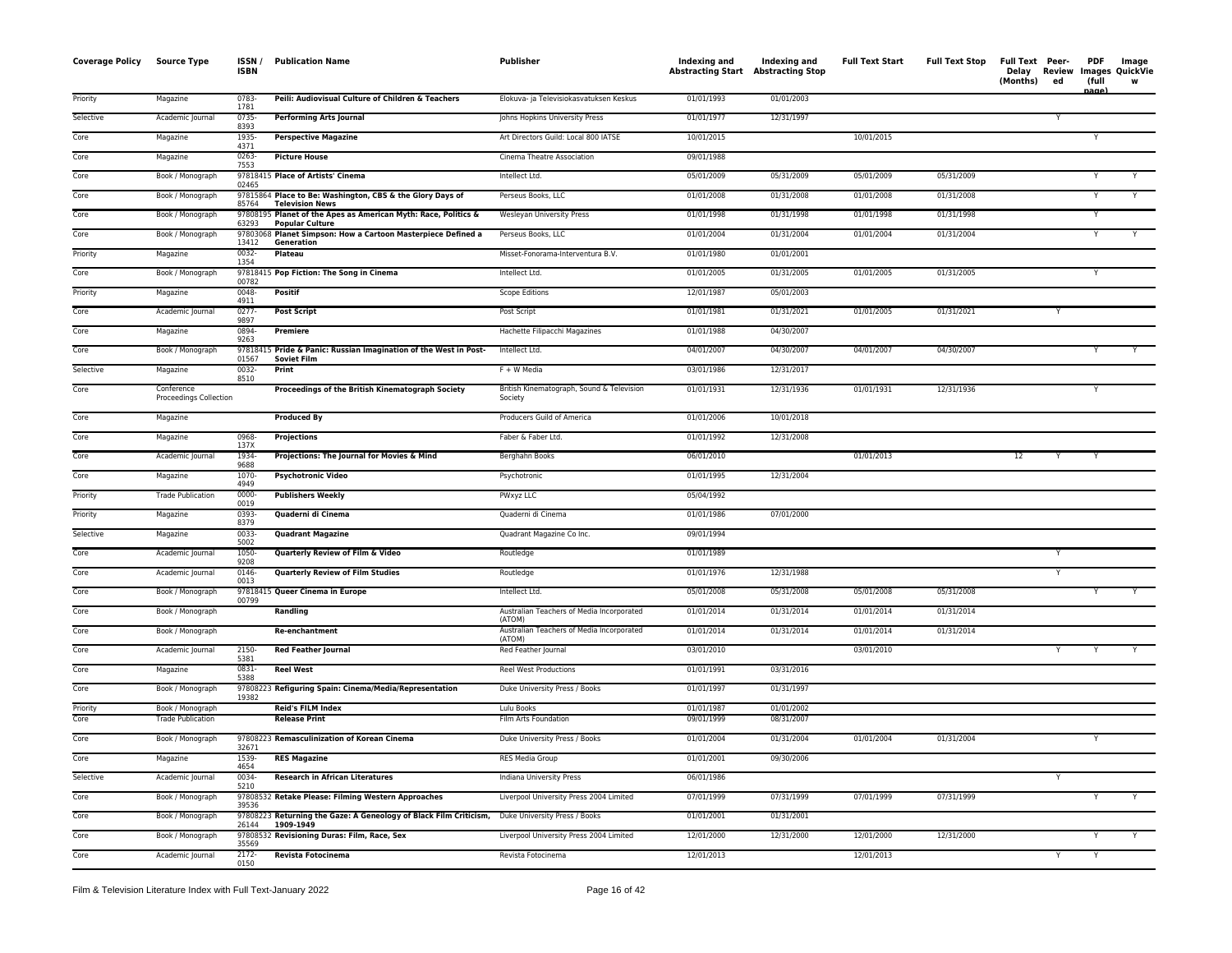| <b>Coverage Policy Source Type</b> |                          | ISSN/<br><b>ISBN</b> | <b>Publication Name</b>                                                                          | Publisher                                                                                    | Indexing and<br><b>Abstracting Start Abstracting Stop</b> | Indexing and | <b>Full Text Start</b> | <b>Full Text Stop</b> | Full Text Peer-<br>(Months) | Delay Review<br>ed | <b>PDF</b><br>(full<br><b>nage</b> | Image<br><b>Images QuickVie</b><br>W |
|------------------------------------|--------------------------|----------------------|--------------------------------------------------------------------------------------------------|----------------------------------------------------------------------------------------------|-----------------------------------------------------------|--------------|------------------------|-----------------------|-----------------------------|--------------------|------------------------------------|--------------------------------------|
| Priority                           | Academic Journal         | $0774-$<br>0115      | Revue Belge du Cinema                                                                            | Association des Professeurs pour la Promotion<br>de l'Education Cinematographique (A.P.E.C.) | 09/01/1987                                                | 12/01/1997   |                        |                       |                             |                    |                                    |                                      |
| Priority                           | Magazine                 | $0843-$<br>6827      | Revue de la Cinematheque                                                                         | Cinematheque Quebecoise                                                                      | 01/01/1989                                                | 09/01/2003   |                        |                       |                             |                    |                                    |                                      |
| Priority                           | Magazine                 | 0019-<br>2635        | Revue du Cinema                                                                                  | Mensuel du Cinema                                                                            | 12/01/1987                                                | 09/01/1992   |                        |                       |                             |                    |                                    |                                      |
| Priority                           | Magazine                 |                      | Rezyser                                                                                          | Korporacja                                                                                   | 01/01/1991                                                | 01/01/2001   |                        |                       |                             |                    |                                    |                                      |
| Core                               | Book / Monograph         | 978082<br>30660      | 3 Rites of Realism: Essays on Corporeal Cinema                                                   | Duke University Press / Books                                                                | 01/01/2003                                                | 01/31/2003   |                        |                       |                             |                    |                                    |                                      |
| Priority                           | Magazine                 | 0035-<br>5879        | Rivista del Cinematografo                                                                        | Ente dello Spettacolo                                                                        | 06/01/1990                                                | 05/01/2003   |                        |                       |                             |                    |                                    |                                      |
| Priority                           | Magazine                 | 0035-<br>791X        | <b>Rolling Stone</b>                                                                             | <b>Rolling Stone LLC</b>                                                                     | 10/11/1984                                                |              |                        |                       |                             |                    |                                    |                                      |
| Priority                           | Magazine                 | $1501 -$<br>2174     | <b>Rush Print</b>                                                                                | Rush Print Filmens Hus                                                                       | 01/01/1995                                                | 01/01/2003   |                        |                       |                             |                    |                                    |                                      |
| Core                               | Book / Monograph         | 43903                | 97818606 Russia On Reels: The Russian Idea in Post-Soviet Cinema I.B. Tauris                     |                                                                                              | 10/01/1999                                                | 10/31/1999   | 10/01/1999             | 10/31/1999            |                             |                    |                                    |                                      |
| Priority                           | Magazine                 | 0048-<br>9239        | <b>Saturday Evening Post</b>                                                                     | Saturday Evening Post Society, Inc.                                                          | 05/30/1931                                                |              |                        |                       |                             |                    |                                    |                                      |
| Core                               | Book / Monograph         | 33309                | 97818504 Savage Junctures: Sergei Eisenstein & the Shape of<br>Thinking                          | I.B. Tauris                                                                                  | 09/01/2003                                                | 09/30/2003   | 09/01/2003             | 09/30/2003            |                             |                    |                                    |                                      |
| Core                               | Book / Monograph         | 23884                | 97808223 Savage Theory: Cinema as Modern Magic                                                   | Duke University Press / Books                                                                | 01/01/2000                                                | 01/31/2000   |                        |                       |                             |                    |                                    |                                      |
| Core                               | Academic Journal         | 0036-<br>5483        | <b>Scandia</b>                                                                                   | Scandia                                                                                      | 12/01/2010                                                |              |                        |                       |                             | Y                  |                                    |                                      |
| Core                               | Magazine                 | 1058-<br>8612        | <b>Scarlet Street</b>                                                                            | Scarlet Street Inc.                                                                          | 01/01/1991                                                | 01/31/2006   |                        |                       |                             |                    |                                    |                                      |
| Priority                           | Magazine                 | 1079-<br>6851        | <b>Scenario: The Magazine of Screenwriting Art</b>                                               | eDesign Communications                                                                       | 01/01/1995                                                | 10/01/2001   |                        |                       |                             |                    |                                    |                                      |
| Core                               | Academic Journal         | 1754-<br>3770        | <b>Science Fiction Film &amp; Television</b>                                                     | Liverpool University Press / Journals                                                        | 03/01/2008                                                |              | 03/01/2008             |                       |                             |                    |                                    |                                      |
| Core                               | Academic Journal         | 0091-<br>7729        | <b>Science Fiction Studies</b>                                                                   | SF-TH, Inc.                                                                                  | 03/01/1973                                                |              |                        |                       |                             | Y                  |                                    |                                      |
| Core                               | Magazine                 | 1066-<br>5447        | Score                                                                                            | Society of Composers & Lyricists                                                             | 01/01/1999                                                |              |                        |                       |                             |                    |                                    |                                      |
| Priority                           | Magazine                 | 0921-<br>2612        | <b>Score: Filmmuziek Magazine</b>                                                                | <b>Stichting Cinemusica</b>                                                                  | 03/01/1989                                                | 09/01/2003   |                        |                       |                             |                    |                                    |                                      |
| Core                               | Magazine                 | 1092-<br>2016        | Scr(i)pt                                                                                         | Scr(i)pt Magazine                                                                            | 01/01/1999                                                | 12/31/2006   | 05/01/2006             | 12/31/2006            |                             |                    | Υ                                  |                                      |
| Core                               | Academic Journal         | 0036-<br>9543        | Screen                                                                                           | Oxford University Press                                                                      | 03/01/1971                                                |              | 01/01/1996             |                       | 12                          |                    |                                    |                                      |
| Core                               | Magazine                 | 1094-<br>317X        | <b>Screen Actor</b>                                                                              | Screen Actors Guild                                                                          | 01/01/1988                                                | 03/31/2006   |                        |                       |                             |                    |                                    |                                      |
| Core                               | Magazine                 | 1449-<br>857X        | <b>Screen Education</b>                                                                          | Australian Teachers of Media Incorporated<br>(ATOM)                                          | 09/01/2004                                                | 01/31/2020   | 06/01/2014             | 01/31/2020            |                             |                    |                                    |                                      |
| Core                               | Book / Monograph         | 02373                | 97818415 Screen Education (9781841502373)                                                        | Intellect Ltd.                                                                               | 01/01/2009                                                | 01/31/2009   | 01/01/2009             | 01/31/2009            |                             |                    | Υ                                  |                                      |
| Core                               | Book / Monograph         | 31636                | 97808223 Screen Traffic: Movies, Multiplexes & Global Culture                                    | Duke University Press / Books                                                                | 01/01/2003                                                | 01/31/2003   |                        |                       |                             |                    |                                    |                                      |
| Priority                           | Magazine                 | 0993-<br>2097        | Script                                                                                           | Auxitec                                                                                      | 06/01/1988                                                | 09/01/1992   |                        |                       |                             |                    |                                    |                                      |
| Core                               | Magazine                 | 1092-<br>2016        | Script (10922016)                                                                                | Scr(i)pt Magazine                                                                            | 01/01/2007                                                | 01/31/2012   | 01/01/2007             | 01/31/2012            |                             |                    | Y                                  |                                      |
| Core                               | Magazine                 | 1475-<br>5157        | <b>ScriptWriter</b>                                                                              | ScriptWriter Magazine                                                                        | 07/01/2004                                                | 05/31/2008   |                        |                       |                             |                    |                                    |                                      |
| Priority                           | Magazine                 | 1134-<br>6795        | <b>Secuencias</b>                                                                                | Universidad Autonoma de Madrid                                                               | 01/01/1999                                                | 01/01/2002   |                        |                       |                             |                    |                                    |                                      |
| Priority                           | Magazine                 | 0393-<br>3865        | SegnoCinema                                                                                      | Cineforum di Vicenza                                                                         | 09/01/1987                                                | 05/01/2003   |                        |                       |                             |                    |                                    |                                      |
| Core                               | Magazine                 | 1443-<br>4059        | <b>Senses of Cinema</b>                                                                          | Senses of Cinema                                                                             | 01/01/2008                                                |              | 08/01/2014             |                       |                             |                    |                                    |                                      |
| Priority                           | Magazine                 | 0037-<br>2412        | <b>Sequences</b>                                                                                 | Sequences                                                                                    | 01/01/1988                                                |              |                        |                       |                             |                    |                                    |                                      |
| Core                               | Book / Monograph         | 67581                | 97808195 Sex & the Slayer: A Gender Studies Primer for the Buffy<br>Fan                          | Wesleyan University Press                                                                    | 01/01/2005                                                | 01/31/2005   | 01/01/2005             | 01/31/2005            |                             |                    |                                    |                                      |
| Core                               | Book / Monograph         | 57147                | 97808204 Shakespeare in Space: Recent Shakespeare Productions<br>on Screen                       | Peter Lang Copyright AG                                                                      | 01/01/2002                                                | 01/31/2002   | 01/01/2002             | 01/31/2002            |                             |                    | Y                                  |                                      |
| Core                               | Book / Monograph         | 78395                | 97808204 Shakespeare Translated: Derivatives on Film & TV                                        | Peter Lang Copyright AG                                                                      | 04/01/2005                                                | 04/30/2005   | 04/01/2005             | 04/30/2005            |                             |                    | Υ                                  |                                      |
| Core                               | Book / Monograph         |                      | <b>Sharks in the City</b>                                                                        | Australian Teachers of Media Incorporated<br>(ATOM)                                          | 01/01/2014                                                | 01/31/2014   | 01/01/2014             | 01/31/2014            |                             |                    |                                    |                                      |
| Core                               | Book / Monograph         |                      | <b>Shifting Shelter 4</b>                                                                        | Australian Teachers of Media Incorporated<br>(ATOM)                                          | 01/01/2014                                                | 01/31/2014   | 01/01/2014             | 01/31/2014            |                             |                    |                                    |                                      |
| Core                               | Book / Monograph         | 32473                | 97802311 Shocking Representation: Historical Trauma, National<br>Cinema & the Modern Horror Film | Columbia University Press                                                                    | 01/01/2006                                                | 01/31/2006   | 01/01/2006             | 01/31/2006            |                             |                    |                                    |                                      |
| Core                               | <b>Trade Publication</b> | 1074<br>5297         | <b>SHOOT</b>                                                                                     | DCA Business Media LLC                                                                       | 01/01/1994                                                |              | 05/01/1995             |                       |                             |                    | Y                                  |                                      |
| Core                               | Academic Journal         | $2042 -$<br>7824     | <b>Short Film Studies</b>                                                                        | Intellect Ltd.                                                                               | 09/01/2011                                                |              | 09/01/2011             |                       |                             | Y                  | Y                                  |                                      |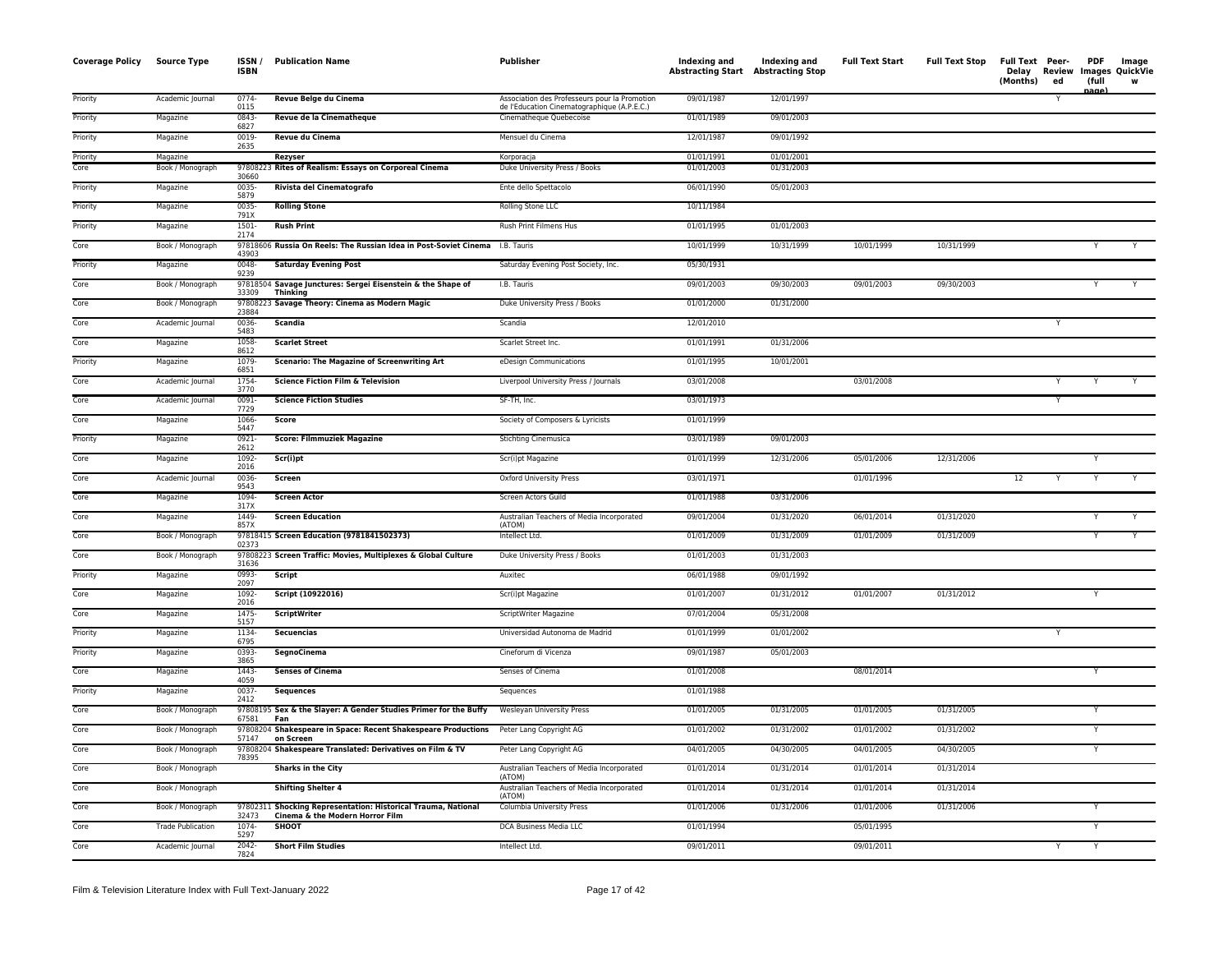| <b>Coverage Policy Source Type</b> |                              | ISSN/<br><b>ISBN</b> | <b>Publication Name</b>                                                                                            | Publisher                                           | Indexing and<br><b>Abstracting Start Abstracting Stop</b> | Indexing and             | <b>Full Text Start</b> | <b>Full Text Stop</b> | Full Text Peer-<br>Delay Review<br>(Months) | ed                      | <b>PDF</b><br>(full<br>anne | Image<br>Images QuickVie |
|------------------------------------|------------------------------|----------------------|--------------------------------------------------------------------------------------------------------------------|-----------------------------------------------------|-----------------------------------------------------------|--------------------------|------------------------|-----------------------|---------------------------------------------|-------------------------|-----------------------------|--------------------------|
| Core                               | Magazine                     | 0037-<br>4806        | Sight & Sound                                                                                                      | British Film Institute                              | 01/01/1987                                                |                          | 01/01/2005             |                       |                                             |                         |                             |                          |
| Priority                           | Magazine                     | $0037 -$<br>4830     | <b>Sightlines (00374830)</b>                                                                                       | American Film & Video Association, Inc.             | 01/01/1987                                                | 01/01/1992               |                        |                       |                                             |                         |                             |                          |
| Priority                           | Magazine                     | 1726-<br>0426        | <b>Signis Media</b>                                                                                                | Signis                                              | 01/01/2002                                                | 01/01/2002               |                        |                       |                                             |                         |                             |                          |
| Priority                           | Academic Journal             | 0097-<br>9740        | Signs: Journal of Women in Culture & Society                                                                       | University of Chicago Press                         | 01/01/1991                                                |                          |                        |                       |                                             |                         |                             |                          |
| Core                               | Book / Monograph             | 64511                | 97808195 Silent Stars                                                                                              | Wesleyan University Press                           | 01/01/2000                                                | 01/31/2000               | 01/01/2000             | 01/31/2000            |                                             |                         |                             |                          |
| Priority                           | Magazine                     | 0326-<br>4580        | <b>Sin Cortes</b>                                                                                                  | Escuela Cinematografica Americana                   | 11/01/1996                                                | 07/01/2000               |                        |                       |                                             |                         |                             |                          |
| Core                               | Book / Monograph             |                      | Singapore 1942 - End of Empire                                                                                     | Australian Teachers of Media Incorporated<br>(ATOM) | 01/01/2014                                                | 01/31/2014               | 01/01/2014             | 01/31/2014            |                                             |                         |                             |                          |
| Core                               | Book / Monograph             | 23914                | 97808223 Skin of the Film: Intercultural Cinema, Embodiment & the Duke University Press / Books<br><b>Senses</b>   |                                                     | 01/01/2000                                                | 01/31/2000               | 01/01/2000             | 01/31/2000            |                                             |                         | Υ                           |                          |
| Priority                           | Magazine                     | 0166-<br>1736        | Skoop                                                                                                              | Stichting Skoop                                     | 12/01/1988                                                | 02/01/1993               |                        |                       |                                             |                         |                             |                          |
| Priority                           | Academic Journal             | 0166-<br>1787        | <b>Skrien</b>                                                                                                      | Stichting Skrien                                    | 01/01/1988                                                | 09/01/1997               |                        |                       |                                             |                         |                             |                          |
| Core                               | Academic Journal             | 1546-<br>9212        | Slayage                                                                                                            | Whedon Studies Association                          | 05/01/2011                                                |                          | 05/01/2011             |                       |                                             | Υ                       |                             |                          |
| Core                               | Academic Journal             | 0954-<br>6839        | Slovo (University College London, SSEES Department)                                                                | University College London, SSEES Department         | 01/01/2013                                                | 07/31/2018               |                        |                       |                                             | Y                       |                             |                          |
| Priority                           | Magazine                     | 0037-<br>7333        | Smithsonian                                                                                                        | Smithsonian Magazine                                | 03/01/1984                                                |                          |                        |                       |                                             |                         |                             |                          |
| Core                               | Academic Journal             | 0036-<br>1682        | <b>SMPTE Journal</b>                                                                                               | Society of Motion Picture & Television Engineers    | 01/01/1988                                                | 09/30/1998               |                        |                       |                                             | Υ                       |                             |                          |
| Core                               | Academic Journal             | 1545-<br>0279        | <b>SMPTE Motion Imaging Journal</b>                                                                                | Society of Motion Picture & Television Engineers    | 01/01/2002                                                | 10/31/2020               |                        |                       |                                             |                         |                             |                          |
| Core                               | Magazine                     | 0896-<br>5005        | Soma                                                                                                               | Soma Magazine                                       | 08/01/2004                                                | 03/01/2018               |                        |                       |                                             |                         |                             |                          |
| Core                               | Book / Monograph             | 02342                | 97818415 Sophia Loren                                                                                              | Intellect Ltd.                                      | 06/01/2009                                                | 06/30/2009               | 06/01/2009             | 06/30/2009            |                                             |                         |                             |                          |
| Core                               | Academic Journal             | $1751 -$<br>4193     | Soundtrack                                                                                                         | Intellect Ltd.                                      | 03/01/2008                                                |                          | 03/01/2008             |                       |                                             |                         |                             |                          |
| Core                               | Book / Monograph             | 27974                | 97808223 Soundtrack Available: Essays on Film & Popular Music                                                      | Duke University Press / Books                       | 01/01/2001                                                | 01/31/2001               | 01/01/2001             | 01/31/2001            |                                             |                         | Y                           |                          |
| Priority                           | Magazine                     | $0771 -$<br>6303     | <b>Soundtrack: The Collector's Quarterly</b>                                                                       | Belgian Film Music Society                          | 01/01/1988                                                | 12/01/2002               |                        |                       |                                             |                         |                             |                          |
| Selective                          | Academic Journal             | 0038-<br>4496        | <b>Southern Quarterly</b>                                                                                          | University of Southern Mississippi                  | 01/01/1988                                                |                          |                        |                       |                                             | $\overline{\mathsf{Y}}$ |                             |                          |
| Priority                           | Magazine                     | $0201 -$<br>8373     | <b>Soviet Film</b>                                                                                                 | Soviet Film                                         | 01/01/1988                                                | 01/01/1990               |                        |                       |                                             |                         |                             |                          |
| Core                               | Book / Monograph             | 64455                | 97818876 Spawn of Skull Island: The Making of King Kong                                                            | Midnight Marquee Press, Inc.                        | 01/01/2002                                                | 01/31/2002               | 01/01/2002             | 01/31/2002            |                                             |                         |                             |                          |
| Core                               | Book / Monograph             | 01208                | 97818415 Spectacle of the Real                                                                                     | Intellect Ltd.                                      | 03/01/2005                                                | 03/31/2005               | 03/01/2005             | 03/31/2005            |                                             |                         | Y                           | Y                        |
| Core                               | Academic Journal             | $1051 -$<br>0230     | Spectator: The University of Southern California Journal of University of Southern California<br>Film & Television |                                                     | 01/01/1987                                                |                          |                        |                       |                                             |                         |                             |                          |
| Priority                           | Magazine                     | 0038-<br>738X        | Spettacolo                                                                                                         | Societa Italiana Degli Autori ed Editori            | 01/01/1989                                                | 01/01/1998               |                        |                       |                                             |                         |                             |                          |
| Priority<br>Core                   | Magazine<br>Book / Monograph | 90285                | <b>Splatting Image</b><br>97815785 St. James Film Directors Encyclopedia                                           | Splatting Image<br>Visible Ink Press                | 09/01/1998<br>12/01/1998                                  | 06/01/2001<br>12/31/1998 | 12/01/1998             | 12/31/1998            |                                             |                         | Y                           |                          |
| Core                               | Book / Monograph             | 90926                | 97815785 St. James Women Filmmakers Encyclopedia                                                                   | Visible Ink Press                                   | 12/01/1999                                                | 12/31/1999               | 12/01/1999             | 12/31/1999            |                                             |                         |                             |                          |
| Priority                           | Magazine                     | 0776-<br>0698        | Stars (07760698)                                                                                                   | A.S.B.L. Grand Angle-Opvac                          | 09/01/1989                                                | 01/01/2000               |                        |                       |                                             |                         |                             |                          |
| Core                               | Book / Monograph             | 02458                | 97818415 Stephen King on the Big Screen                                                                            | Intellect Ltd.                                      | 05/01/2009                                                | 05/31/2009               | 05/01/2009             | 05/31/2009            |                                             |                         |                             |                          |
| Priority                           | Academic Journal             | 1553-<br>4200        | <b>Studies in American Culture</b>                                                                                 | Studies in Popular Culture                          | 10/01/2010                                                |                          |                        |                       |                                             | Y                       |                             |                          |
| Core                               | Academic Journal             | 1750-<br>3175        | <b>Studies in Australasian Cinema</b>                                                                              | Taylor & Francis Ltd                                | 01/01/2007                                                |                          | 01/01/2010             |                       |                                             |                         |                             |                          |
| Core                               | Academic Journal             | 1750-<br>3280        | <b>Studies in Documentary Film</b>                                                                                 | Taylor & Francis Ltd                                | 01/01/2007                                                |                          | 05/01/2010             |                       |                                             |                         |                             |                          |
| Core                               | Academic Journal             | 2040-<br>350X        | <b>Studies in Eastern European Cinema</b>                                                                          | Taylor & Francis Ltd                                | 01/01/2010                                                |                          | 01/01/2010             |                       |                                             |                         |                             | Y                        |
| Core                               | Academic Journal             | $1741 -$<br>1548     | <b>Studies in European Cinema</b>                                                                                  | Taylor & Francis Ltd                                | 03/01/2004                                                |                          | 03/01/2004             |                       |                                             | Y                       | Y                           |                          |
| Core                               | Academic Journal             | $1471 -$<br>5880     | <b>Studies in French Cinema</b>                                                                                    | Taylor & Francis Ltd                                | 01/01/2001                                                | 12/31/2019               | 01/01/2001             | 12/31/2019            |                                             |                         |                             |                          |
| Core                               | Academic Journal             | 1478-<br>0488        | <b>Studies in Hispanic Cinemas</b>                                                                                 | Intellect Ltd.                                      | 03/01/2004                                                | 11/30/2012               | 03/01/2004             | 11/30/2012            |                                             | Υ                       | Y                           |                          |
| Selective                          | Academic Journal             | 0888-<br>5753        | <b>Studies in Popular Culture</b>                                                                                  | Studies in Popular Culture                          | 01/01/1984                                                |                          |                        |                       |                                             |                         |                             |                          |
| Core                               | Academic Journal             | 1750-<br>3132        | Studies in Russian & Soviet Cinema                                                                                 | Taylor & Francis Ltd                                | 01/01/2007                                                |                          | 09/01/2010             |                       |                                             |                         |                             |                          |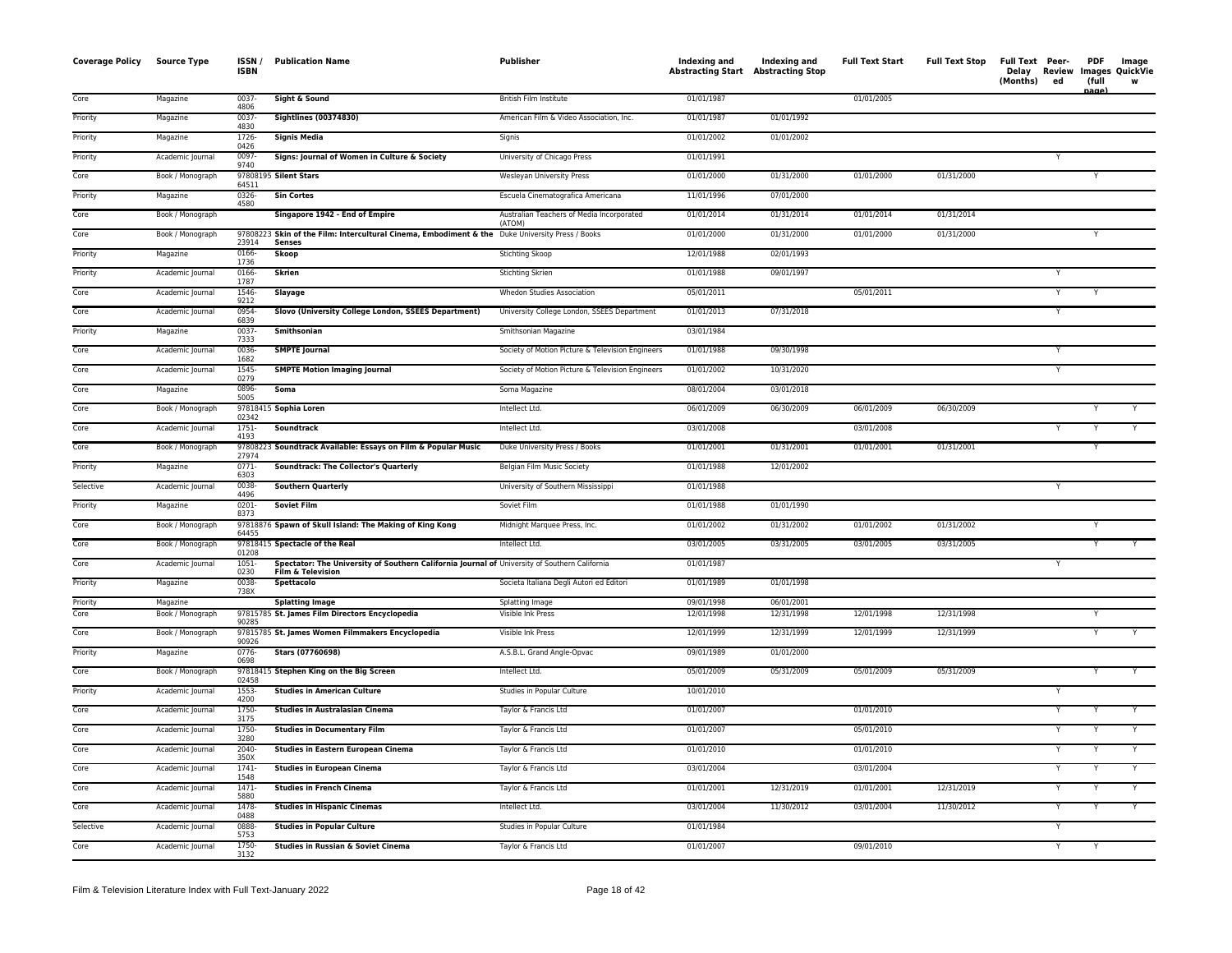| <b>Coverage Policy</b> | <b>Source Type</b>       | ISSN/<br>ISBN    | <b>Publication Name</b>                                                                                                                 | Publisher                                            | Indexing and<br><b>Abstracting Start Abstracting Stop</b> | Indexing and | <b>Full Text Start</b> | <b>Full Text Stop</b> | Full Text Peer-<br>Delay<br>(Months) | ed | PDF<br>(full<br>nage) | Image<br>Review Images QuickVie<br>w |
|------------------------|--------------------------|------------------|-----------------------------------------------------------------------------------------------------------------------------------------|------------------------------------------------------|-----------------------------------------------------------|--------------|------------------------|-----------------------|--------------------------------------|----|-----------------------|--------------------------------------|
| Core                   | Academic Journal         | 1756-<br>4921    | Studies in South Asian Film & Media                                                                                                     | Intellect Ltd.                                       | 01/01/2009                                                |              | 01/01/2009             |                       |                                      |    |                       | Y                                    |
| Core                   | Academic Journal         | $2050 -$<br>4837 | Studies in Spanish & Latin American Cinemas                                                                                             | Intellect Ltd.                                       | 01/01/2013                                                |              | 01/01/2013             |                       |                                      | Y  |                       | Y                                    |
| Core                   | Book / Monograph         | 25697            | 97808223 Tabloid Culture: Trash Taste, Popular Power & the<br><b>Transformation of American Television</b>                              | Duke University Press / Books                        | 01/01/2000                                                | 01/31/2000   |                        |                       |                                      |    |                       |                                      |
| Core                   | Magazine                 | 1192-<br>5507    | <b>Take One</b>                                                                                                                         | DW Communications                                    | 01/01/1992                                                | 12/31/2005   |                        |                       |                                      |    |                       |                                      |
| Core                   | Book / Monograph         | 20692            | 97808223 Talkin' With Your Mouth Full: Conversations with the<br><b>Videos of Steve Fagin</b>                                           | Duke University Press / Books                        | 01/01/1998                                                | 01/31/1998   |                        |                       |                                      |    |                       |                                      |
| Core                   | Book / Monograph         | 978087<br>18429  | 45 Talking Back: Images of Jewish Women in American<br><b>Popular Culture</b>                                                           | University Press of New England                      | 01/01/1998                                                | 01/31/1998   | 01/01/1998             | 01/31/1998            |                                      |    |                       |                                      |
| Priority               | Magazine                 | 1063<br>9497     | <b>TCI: Theatre Crafts International</b>                                                                                                | Penton Media, Inc.                                   | 08/01/1992                                                | 12/01/1998   |                        |                       |                                      |    |                       |                                      |
| Core                   | <b>Trade Publication</b> |                  | TDP: Training for Digital Projection                                                                                                    | British Kinematograph, Sound & Television<br>Society | 12/01/2006                                                | 03/31/2007   | 12/01/2006             | 03/31/2007            |                                      |    |                       |                                      |
| Priority               | Magazine                 | 1099-<br>274X    | <b>Technology Review</b>                                                                                                                | MIT Technology Review                                | 09/01/2003                                                | 10/30/2012   |                        |                       |                                      |    |                       |                                      |
| Selective              | Magazine                 | 0040-<br>1692    | Technology Review (00401692)                                                                                                            | MIT Technology Review                                | 05/01/1995                                                | 01/31/1997   |                        |                       |                                      |    |                       |                                      |
| Priority               | <b>Trade Publication</b> | 1534-<br>956X    | <b>Telecommunications - Americas Edition</b>                                                                                            | Horizon House Publications Inc.                      | 02/01/2006                                                | 06/30/2007   |                        |                       |                                      |    |                       |                                      |
| Priority               | <b>Trade Publication</b> | 1534-<br>9594    | <b>Telecommunications - International Edition</b>                                                                                       | Horizon House Publications Inc.                      | 01/01/1998                                                | 06/30/2007   |                        |                       |                                      |    |                       |                                      |
| Selective              | Academic Journal         | 0308<br>5961     | <b>Telecommunications Policy</b>                                                                                                        | Pergamon Press - An Imprint of Elsevier Science      | 07/01/1996                                                |              |                        |                       |                                      | Y  |                       |                                      |
| Priority               | <b>Trade Publication</b> | 0163-<br>9854    | <b>Telecommunications Reports</b>                                                                                                       | Wolters Kluwer Legal & Regulatory                    | 08/15/2006                                                |              |                        |                       |                                      |    |                       |                                      |
| Core                   | Magazine                 | 0308-<br>454X    | <b>Television</b>                                                                                                                       | Royal Television Society                             | 05/01/2003                                                |              |                        |                       |                                      |    |                       |                                      |
| Core                   | Book / Monograph         | 16476            | 97804150 Television & Everyday Life                                                                                                     | Taylor & Francis Ltd / Books                         | 05/19/1994                                                | 06/18/1994   | 05/19/1994             | 06/18/1994            |                                      |    |                       |                                      |
| Core                   | Academic Journal         | 1527-<br>4764    | <b>Television &amp; New Media</b>                                                                                                       | Sage Publications                                    | 02/01/2000                                                |              |                        |                       |                                      | Y  |                       |                                      |
| Core                   | Magazine                 | 0497-<br>1515    | <b>Television Digest with Consumer Electronics</b>                                                                                      | Warren Publishing Inc.                               | 07/01/1996                                                | 11/12/2000   |                        |                       |                                      |    |                       |                                      |
| Core                   | Magazine                 | 0040-<br>2796    | <b>Television Quarterly</b>                                                                                                             | National Academy of TV Arts & Sciences               | 01/01/1990                                                | 08/31/2008   |                        |                       |                                      |    |                       |                                      |
| Core                   | <b>Trade Publication</b> |                  | <b>Television Week</b>                                                                                                                  | <b>Crain Communications</b>                          | 03/10/2003                                                | 06/30/2009   | 03/10/2003             | 06/30/2009            |                                      |    |                       |                                      |
| Core                   | Book / Monograph         | 54454            | 97804150 Television, Audiences & Cultural Studies                                                                                       | Taylor & Francis Ltd / Books                         | 12/01/1992                                                | 12/31/1992   | 12/01/1992             | 12/31/1992            |                                      |    | Y                     |                                      |
| Core                   | Book / Monograph         | 23945            | 97808223 Television, History & American Culture: Feminist Critical<br><b>Essays</b>                                                     | Duke University Press / Books                        | 01/01/1999                                                | 01/31/1999   |                        |                       |                                      |    |                       |                                      |
| Core                   | Magazine                 | 0264-<br>9845    | <b>Televisual</b>                                                                                                                       | Televisual Media UK Ltd                              | 09/01/2001                                                |              | 09/01/2001             |                       |                                      |    | Υ                     |                                      |
| Priority               | Magazine                 | 0148-<br>7736    | <b>Texas Monthly</b>                                                                                                                    | <b>Texas Monthly</b>                                 | 04/01/1988                                                |              |                        |                       |                                      |    |                       |                                      |
| Core                   | Academic Journal         | 1803-<br>845X    | <b>Theatralia</b>                                                                                                                       | Masaryk University, Faculty of Arts                  | 01/01/2011                                                |              | 01/01/2011             |                       |                                      | Y  | Y                     |                                      |
| Selective              | Magazine                 | 0040-<br>5469    | <b>Theatre Crafts</b>                                                                                                                   | <b>Theatre Crafts Associates</b>                     | 01/01/1988                                                |              |                        |                       |                                      |    |                       |                                      |
| Core                   | Book / Monograph         |                  | <b>Think About It!</b>                                                                                                                  | Australian Teachers of Media Incorporated<br>(ATOM)  | 01/01/2014                                                | 01/31/2014   | 01/01/2014             | 01/31/2014            |                                      |    |                       |                                      |
| Core                   | Book / Monograph         | 18408            | 97808223 Third Eye: Race, Cinema & Ethnographic Spectacle                                                                               | Duke University Press / Books                        | 01/01/1996                                                | 01/31/1996   |                        |                       |                                      |    |                       |                                      |
| Priority               | Magazine                 | 0040-<br>781X    | <b>TIME Magazine</b>                                                                                                                    | TIME USA, LLC                                        | 01/30/1978                                                |              |                        |                       |                                      |    |                       |                                      |
| Priority               | Newspaper                | 0307-<br>661X    | <b>TLS. Times Literary Supplement</b>                                                                                                   | Times Newspapers Ltd.                                | 04/28/1989                                                |              |                        |                       |                                      |    |                       |                                      |
| Priority               | Magazine                 | 1404-<br>7551    | TM: Tidskriften Teknik & Manniska                                                                                                       | Svenska Filminstitutet                               | 01/01/1997                                                | 12/01/2002   |                        |                       |                                      |    |                       |                                      |
| Core                   | Book / Monograph         | 12676            | 97808264 Toms, Coons, Mulattoes, Mammies, Bucks: An Interpretive Bloomsbury Publishing Plc<br><b>History of Blacks in American Film</b> |                                                      | 12/01/2001                                                | 12/31/2001   | 12/01/2001             | 12/31/2001            |                                      |    | Y                     |                                      |
| Priority               | Magazine                 | 1167-<br>2846    | Trafic                                                                                                                                  | Editions P.O.L                                       | 03/01/1997                                                |              |                        |                       |                                      |    |                       |                                      |
| Core                   | Academic Journal         | 2040-<br>3526    | <b>Transnational Cinemas</b>                                                                                                            | Taylor & Francis Ltd                                 | 01/01/2010                                                |              | 01/01/2010             |                       |                                      |    |                       |                                      |
| Core                   | Book / Monograph         | 41167            | 97808135 Trauma Culture: The Politics of Terror & Loss in Media & Rutgers University Press<br>Literature                                |                                                      | 08/01/2005                                                | 08/31/2005   | 08/01/2005             | 08/31/2005            |                                      |    |                       |                                      |
| Core                   | Book / Monograph         | 978184<br>01406  | 5 Traumatic Encounters in Italian Film: Locating the<br><b>Cinematic Unconscious</b>                                                    | Intellect Ltd.                                       | 01/01/2006                                                | 01/31/2006   | 01/01/2006             | 01/31/2006            |                                      |    | Υ                     | Y                                    |
| Core                   | Magazine                 | $1461 -$<br>4197 | <b>TVB Europe</b>                                                                                                                       | <b>UBM Information Ltd.</b>                          | 01/01/1997                                                |              | 01/01/1997             |                       |                                      |    | Y                     |                                      |
| Core                   | Academic Journal         | 1073-<br>2896    | <b>UCLA Entertainment Law Review</b>                                                                                                    | <b>UCLA Law Review</b>                               | 03/01/2007                                                |              | 03/01/2007             |                       |                                      | Y  | Υ                     |                                      |
| Core                   | Magazine                 | 1468-<br>6112    | <b>Ultimate DVD</b>                                                                                                                     | Visual Imagination                                   | 04/01/2006                                                | 07/31/2008   |                        |                       |                                      |    |                       |                                      |
| Core                   | Book / Monograph         | 34394            | 97808133 Unlikely Couples: Movie Romance As Social Criticism                                                                            | Taylor & Francis Ltd                                 | 01/01/1999                                                | 01/31/1999   | 01/01/1999             | 01/31/1999            |                                      |    |                       |                                      |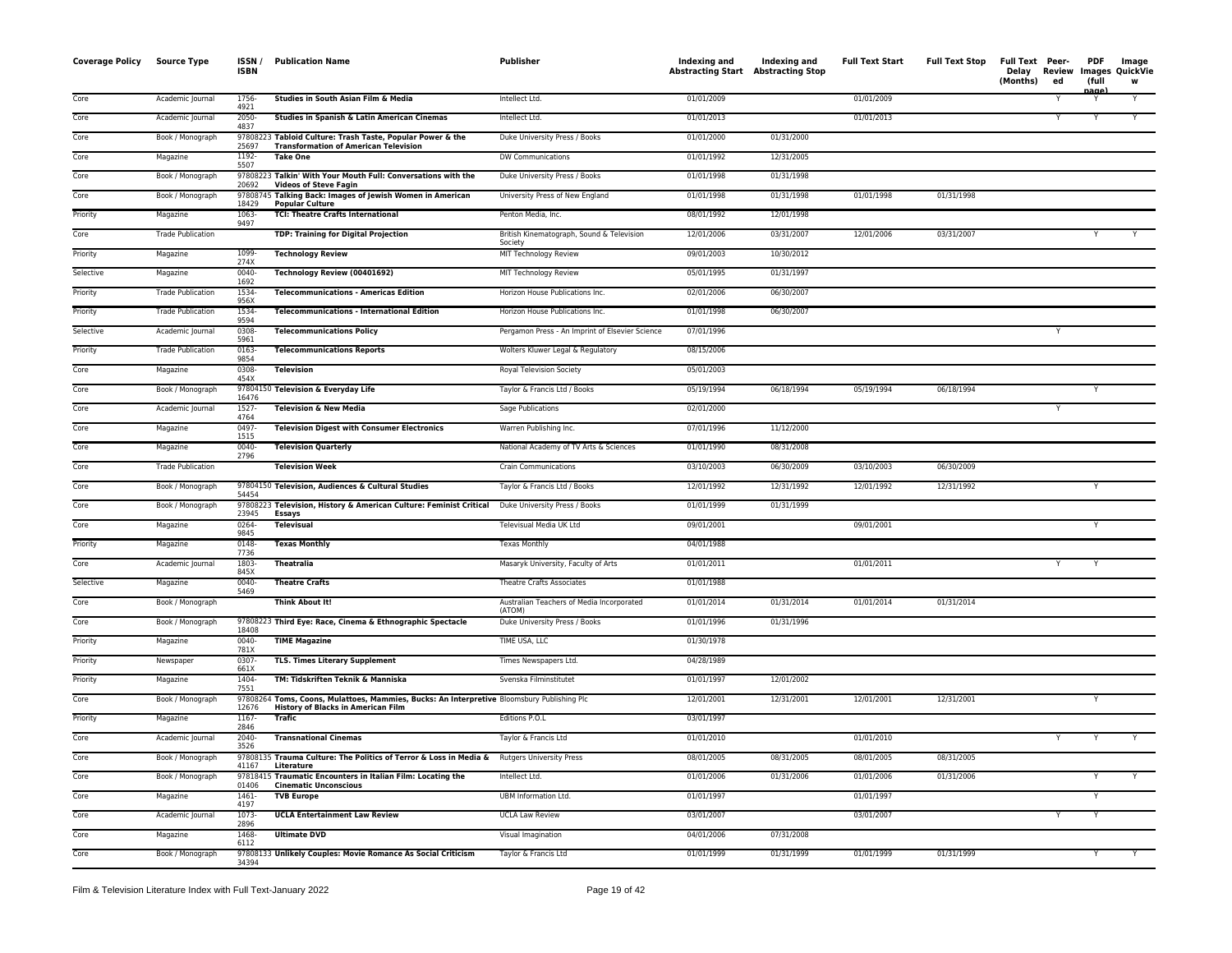| <b>Coverage Policy</b> | Source Type              | ISSN/<br><b>ISBN</b> | <b>Publication Name</b>                                                                                    | Publisher                                                      | Indexing and<br><b>Abstracting Start Abstracting Stop</b> | Indexing and | <b>Full Text Start</b> | <b>Full Text Stop</b> | Full Text Peer-<br>(Months) | Delay Review<br>ed | <b>PDF</b><br>(full | Image<br>Images QuickVie<br>w |
|------------------------|--------------------------|----------------------|------------------------------------------------------------------------------------------------------------|----------------------------------------------------------------|-----------------------------------------------------------|--------------|------------------------|-----------------------|-----------------------------|--------------------|---------------------|-------------------------------|
| Priority               | Magazine                 | 0161-<br>7389        | <b>USA Today Magazine</b>                                                                                  | Society for the Advancement of Education                       | 01/01/1988                                                |              |                        |                       |                             |                    |                     |                               |
| Core                   | Book / Monograph         | 30745                | 97808223 Vanishing Women: Magic, Film & Feminism                                                           | Duke University Press / Books                                  | 02/01/2003                                                | 02/28/2003   | 02/01/2003             | 02/28/2003            |                             |                    |                     |                               |
| Priority               | Magazine                 | 0733-<br>8899        | <b>Vanity Fair</b>                                                                                         | Conde Nast Publications                                        | 01/01/1992                                                |              |                        |                       |                             |                    |                     |                               |
| Core                   | <b>Trade Publication</b> | 0042-<br>2738        | Variety                                                                                                    | Penske Business Media, LLC                                     | 01/01/1988                                                |              | 07/01/1999             |                       |                             |                    |                     |                               |
| Core                   | <b>Trade Publication</b> |                      | <b>Variety Movie Reviews</b>                                                                               | Penske Business Media, LLC                                     | 01/01/1914                                                |              | 01/01/1914             |                       |                             |                    |                     |                               |
| Priority               | Magazine                 | 1097-<br>7260        | <b>Variety's ON Production</b>                                                                             | Reed Business Information                                      | 01/01/1996                                                | 01/01/1997   |                        |                       |                             |                    |                     |                               |
| Core                   | Academic Journal         | 0149-<br>1830        | Velvet Light Trap: A Critical Journal of Film & Television                                                 | University of Texas Press                                      | 06/01/1971                                                |              | 03/01/2000             |                       | 12                          |                    | Y                   |                               |
| Core                   | Book / Monograph         | 978188<br>64486      | 76 Vera-Ellen The Magic & the Mystery                                                                      | Midnight Marquee Press, Inc.                                   | 01/01/1999                                                | 01/31/1999   | 01/01/1999             | 01/31/1999            |                             |                    | Y                   |                               |
| Core                   | Magazine                 | 0968-<br>7904        | Vertigo (09687904)                                                                                         | Vertigo Magazine                                               | 01/01/1993                                                | 07/31/2009   | 01/01/2007             | 07/31/2009            |                             |                    |                     |                               |
| Priority               | Magazine                 | 0985-<br>1402        | Vertigo (France)                                                                                           | Editions Jean-Michel Place                                     | 01/01/1989                                                | 01/01/2001   |                        |                       |                             |                    |                     |                               |
| Core                   | <b>Trade Publication</b> | 0887-<br>6851        | <b>Video Librarian</b>                                                                                     | Video Librarian                                                | 01/01/2002                                                | 11/30/2019   | 01/01/2002             | 11/30/2019            |                             |                    | Υ                   |                               |
| Core                   | Magazine                 | 1044-<br>7288        | <b>Video Magazine</b>                                                                                      | Hachette Filipacchi Magazines                                  | 07/01/1989                                                | 01/31/1999   |                        |                       |                             |                    |                     |                               |
| Core                   | Magazine                 | 0196<br>8793         | <b>Video Review</b>                                                                                        | Media Works Group, Inc.                                        | 01/01/1988                                                | 05/31/1992   |                        |                       |                             |                    |                     |                               |
| Core                   | <b>Trade Publication</b> | 0361-<br>0942        | <b>Video Systems</b>                                                                                       | Questex Media Group                                            | 06/01/2003                                                | 04/30/2006   | 06/01/2003             | 04/30/2006            |                             |                    |                     |                               |
| Core                   | Magazine                 | 1070-<br>9991        | <b>Video Watchdog</b>                                                                                      | Video Watchdog                                                 | 01/01/1995                                                | 06/30/2017   | 01/01/2004             | 06/30/2017            |                             |                    |                     |                               |
| Core                   | Magazine                 | 0363-<br>1001        | Videography                                                                                                | Future Publishing Ltd.                                         | 01/01/1988                                                | 08/31/2011   | 06/01/2010             | 08/31/2011            |                             |                    |                     |                               |
| Core                   | Magazine                 | 0889-<br>4973        | Videomaker                                                                                                 | York Publishing                                                | 01/01/1999                                                |              | 01/01/2007             |                       |                             |                    | Y                   | Y                             |
| Core                   | Academic Journal         | 2213-<br>0969        | VIEW: Journal of European Television History & Culture                                                     | Netherlands Institute for Sound & Vision                       | 06/01/2013                                                |              | 06/01/2013             |                       |                             |                    | Y                   |                               |
| Priority               | Newspaper                | 0042-<br>6180        | <b>Village Voice</b>                                                                                       | Village Voice Media Inc.                                       | 01/01/1988                                                |              |                        |                       |                             |                    |                     |                               |
| Core                   | Book / Monograph         | 64219                | 97818876 Vincent Price: Midnight Marquee Actors Series                                                     | Midnight Marquee Press, Inc.                                   | 01/01/1998                                                | 01/31/1998   | 01/01/1998             | 01/31/1998            |                             |                    |                     |                               |
| Core                   | Book / Monograph         | 20764                | 97808139 Visions of the Maid: Joan of Arc in American Film &<br>Culture                                    | University of Virginia Press                                   | 12/01/2001                                                | 12/31/2001   | 12/01/2001             | 12/31/2001            |                             |                    | Y                   |                               |
| Core                   | Academic Journal         | 0894-<br>9468        | <b>Visual Anthropology</b>                                                                                 | Routledge                                                      | 01/01/1987                                                |              | 01/01/2002             |                       | 18                          |                    | Y                   |                               |
| Core                   | Academic Journal         | 1470-<br>3572        | <b>Visual Communication</b>                                                                                | Sage Publications                                              | 02/01/2003                                                |              |                        |                       |                             |                    |                     |                               |
| Core                   | Book / Monograph         | 44559                | 97818606 Vsevolod Pudovkin: Classic Films of the Soviet Avant-<br>Garde                                    | I.B. Tauris                                                    | 04/01/2001                                                | 04/30/2001   | 04/01/2001             | 04/30/2001            |                             |                    |                     |                               |
| Priority               | Newspaper                | 0099-<br>9660        | Wall Street Journal - Eastern Edition                                                                      | Dow Jones & Company Inc                                        | 11/12/1997                                                | 01/17/2016   |                        |                       |                             |                    |                     |                               |
| Core                   | Book / Monograph         | 67659                | 97808195 Watching Daytime Soap Operas: The Power of Pleasure                                               | Wesleyan University Press                                      | 01/01/2005                                                | 01/31/2005   | 01/01/2005             | 01/31/2005            |                             |                    | Y                   |                               |
| Priority               | Academic Journal         | 1430-<br>7987        | Weltwunder der Kinematographie                                                                             | Deutsche Gesellschaft zur Foerderung der<br>Kultur Berlin e.V. | 01/01/1994                                                | 01/01/2003   |                        |                       |                             |                    |                     |                               |
| Core                   | Academic Journal         | 1744-<br>6708        | <b>Westminster Papers in Communication &amp; Culture</b>                                                   | Westminster Papers in Communication &<br>Culture               | 03/01/2006                                                | 12/31/2013   |                        |                       |                             | Y                  |                     |                               |
| Core                   | Book / Monograph         |                      | Who Do You Think You Are? Series 4                                                                         | Australian Teachers of Media Incorporated<br>(ATOM)            | 01/01/2014                                                | 01/31/2014   | 01/01/2014             | 01/31/2014            |                             |                    |                     |                               |
| Core                   | Book / Monograph         | 18897                | 97808223 Whom God Wishes to Destroy - Francis Coppola & the New Duke University Press / Books<br>Hollywood |                                                                | 01/01/1995                                                | 01/31/1995   |                        |                       |                             |                    |                     |                               |
| Core                   | Academic Journal         | $0160 -$<br>6840     | <b>Wide Angle</b>                                                                                          | Johns Hopkins University Press                                 | 01/01/1988                                                | 10/31/2000   |                        |                       |                             | Y                  |                     |                               |
| Core                   | Academic Journal         | 1757-<br>3920        | <b>Wide Screen</b>                                                                                         | Wide Screen Journal                                            | 01/01/2009                                                |              | 01/01/2009             |                       |                             | Y                  |                     |                               |
| Core                   | Book / Monograph         | 62913                | 97808195 Woman's View: How Hollywood Spoke to Women, 1930-<br>1960                                         | Wesleyan University Press                                      | 01/01/1993                                                | 01/31/1993   | 01/01/1993             | 01/31/1993            |                             |                    |                     |                               |
| Core                   | Academic Journal         | $0740 -$<br>770X     | <b>Women &amp; Performance</b>                                                                             | Routledge                                                      | 02/01/2004                                                |              | 01/01/2006             |                       | 18                          |                    |                     |                               |
| Priority               | Academic Journal         | 0049-<br>7878        | <b>Women's Studies</b>                                                                                     | Routledge                                                      | 01/01/1980                                                |              |                        |                       |                             | Y                  |                     |                               |
| Selective              | Academic Journal         | 0749-<br>1409        | <b>Women's Studies in Communication</b>                                                                    | Organization for Research on Women &<br>Communication          | 03/01/1985                                                |              |                        |                       |                             |                    |                     |                               |
| Selective              | Academic Journal         | 0732-<br>1562        | <b>Women's Studies Quarterly</b>                                                                           | Feminist Press at CUNY                                         | 09/01/1998                                                |              |                        |                       |                             |                    |                     |                               |
| Core                   | Book / Monograph         | 66232                | 97808195 World War II Combat Film: Anatomy of a Genre                                                      | Wesleyan University Press                                      | 01/01/2003                                                | 01/31/2003   | 01/01/2003             | 01/31/2003            |                             |                    |                     |                               |
| Core                   | Book / Monograph         | 60441                | 97808135 Writing Himself into History: Oscar Micheaux, His Silent<br><b>Films &amp; His Audiences</b>      | <b>Rutgers University Press</b>                                | 01/01/2000                                                | 01/31/2000   | 01/01/2000             | 01/31/2000            |                             |                    | Υ                   |                               |
| Core                   | Magazine                 | 1092-<br>468X        | Written By: The Journal of the Writers Guild of America                                                    | Writers Guild of America                                       | 01/01/1996                                                |              |                        |                       |                             |                    |                     |                               |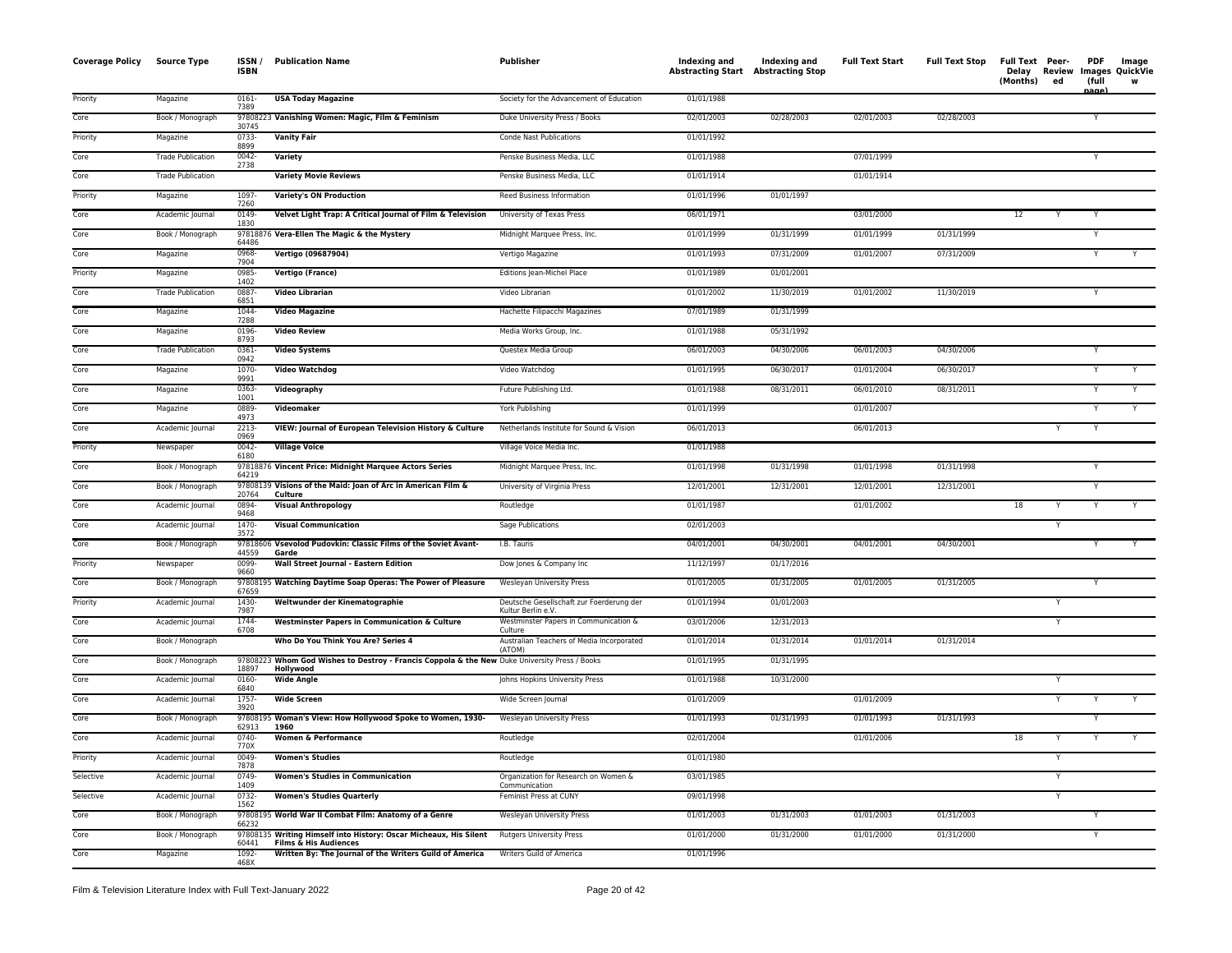| <b>Coverage Policy</b> | <b>Source Type</b> | <b>ISSN</b><br><b>ISBN</b> | <b>Publication Name</b>       | Publisher                                           | Indexing and<br>Abstracting Start Abstracting Stop | Indexing and | <b>Full Text Start</b> | <b>Full Text Stop</b> | <b>Full Text Peer-</b><br>Delav<br>(Months) | ed | PDF<br>(ful<br>nage) | Image<br>Review Images QuickVie |
|------------------------|--------------------|----------------------------|-------------------------------|-----------------------------------------------------|----------------------------------------------------|--------------|------------------------|-----------------------|---------------------------------------------|----|----------------------|---------------------------------|
| Core                   | Book / Monograph   |                            | Wunderkinder                  | Australian Teachers of Media Incorporated<br>(ATOM) | 01/01/2014                                         | 01/31/2014   | 01/01/2014             | 01/31/2014            |                                             |    |                      |                                 |
| Priority               | Academic Journal   | 0800<br>1464               | Z: Filmtidsskrift             | Norsk Filmklubbforbund                              | 01/01/1987                                         | 01/01/2003   |                        |                       |                                             |    |                      |                                 |
| Core                   | Magazine           | 1868<br>9493               | Zoom: Magazin der Filmemacher | Fachverlag Schiele und Schoen GmbH                  | 01/01/2014                                         |              | 01/01/2014             |                       |                                             |    |                      |                                 |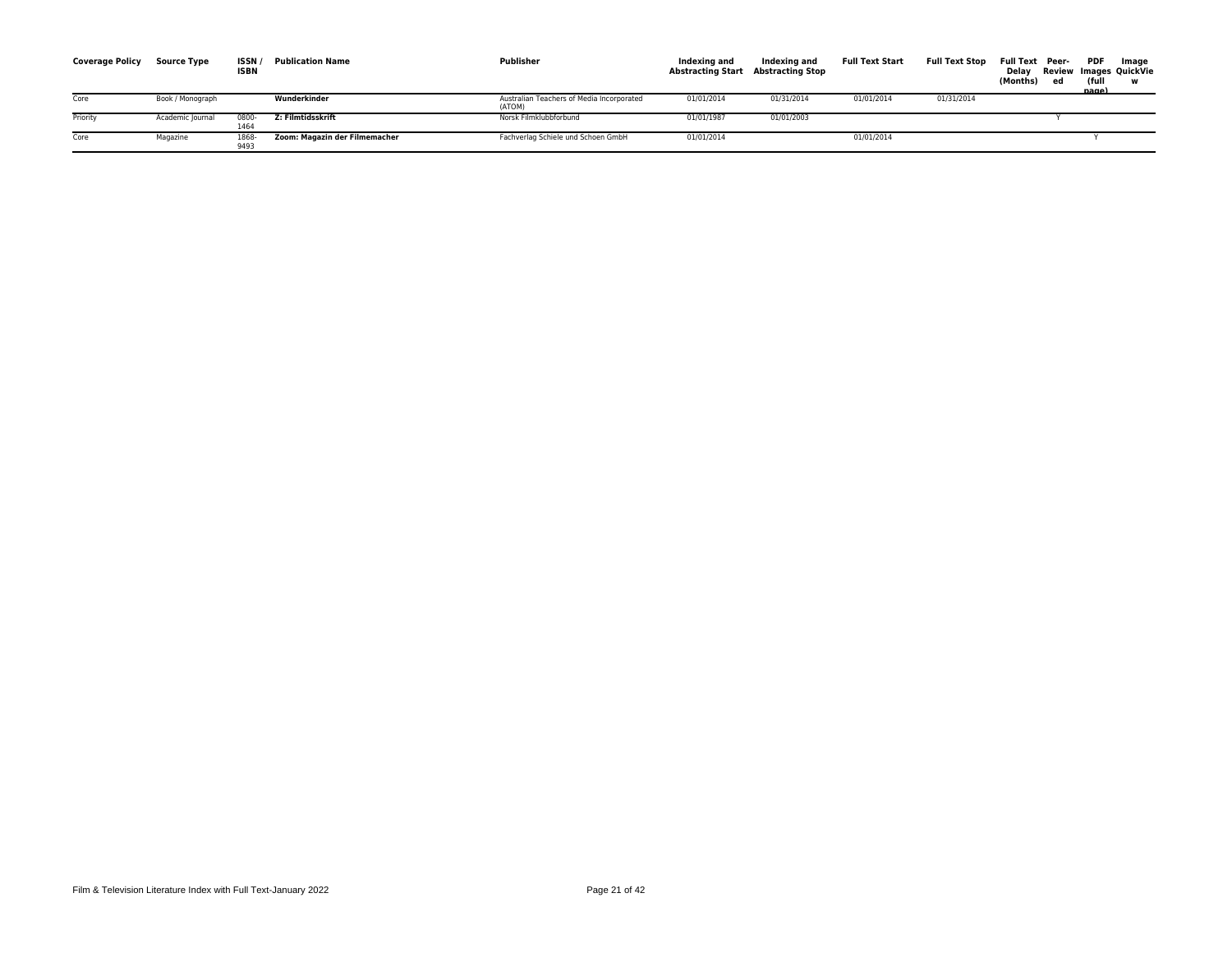which are indexed and abstracted in their entirety (i.e. cover to cover); "Priority" coverage refers to sources with a substantial volume of materials relevant to the field, while "Selective" coverage refers to sources wit

the Selective content found in this database. The Selective content is chosen from thousands of titles containing articles that are relevant to this subject.

vailability column indicate that this publication was recently added to the database and therefore few or no articles are currently available. If the ‡ symbol is present, it indicates that 10% or more of the articles from

ase are subject to change without notice due to contractual agreements with publishers. Coverage dates shown are the intended dates only and may not yet match those on the product. All coverage is cumulative. Due to third

| Type      | ISSN /<br><b>ISBN</b> | <b>Publication Name</b>                                                                  | Publisher                                                      | Indexing and | Indexing and<br><b>Abstracting Start Abstracting Stop</b> | <b>Full Text Start</b> | <b>Full Text Stop</b> | Full Text Peer-<br>Delay<br>(Months) | ed | PDF<br>(full<br>nagel | Image<br>W |            | Searchable Cited Searchable Cited<br>Review Images QuickVie References Start References Stop | Country                     |
|-----------|-----------------------|------------------------------------------------------------------------------------------|----------------------------------------------------------------|--------------|-----------------------------------------------------------|------------------------|-----------------------|--------------------------------------|----|-----------------------|------------|------------|----------------------------------------------------------------------------------------------|-----------------------------|
| onograph  |                       | $100+$ Club                                                                              | Australian Teachers of Media Incorporated<br>(ATOM)            | 01/01/2014   | 01/31/2014                                                | 01/01/2014             | 01/31/2014            |                                      |    |                       |            |            |                                                                                              | Australia                   |
| onograph  |                       | 11 Flowers                                                                               | Australian Teachers of Media Incorporated<br>(ATOM)            | 01/01/2014   | 01/31/2014                                                | 01/01/2014             | 01/31/2014            |                                      |    |                       |            |            |                                                                                              | Australia                   |
|           | 0769-<br>0959         | 1895                                                                                     | Association Francaise de Recherche sur<br>l'histoire du Cinema | 06/01/1995   |                                                           | 01/01/2007             |                       |                                      |    | Y                     |            |            |                                                                                              | France                      |
|           | $0707 -$<br>9389      | 24 Images                                                                                | Revue 24 Images                                                | 01/01/1988   |                                                           |                        |                       |                                      |    |                       |            |            |                                                                                              | Canada                      |
| onograph  | 70566                 | 97808204 Abject Terrors                                                                  | Peter Lang Copyright AG                                        | 11/01/2005   | 11/30/2005                                                | 11/01/2005             | 11/30/2005            |                                      |    |                       |            |            |                                                                                              | Switzerland                 |
| Journal   | 2065-<br>5924         | Acta Universitatis Sapientiae, Film & Media Studies                                      | Sciendo                                                        | 01/01/2021   |                                                           | 01/01/2021             |                       |                                      |    |                       |            |            |                                                                                              | Germany                     |
| onograph  | 68014                 | 97808195 Action Speaks Louder: Violence, Spectacle & the<br><b>American Action Movie</b> | <b>Wesleyan University Press</b>                               | 01/01/2007   | 01/31/2007                                                | 01/01/2007             | 01/31/2007            |                                      |    |                       |            |            |                                                                                              | United States of<br>America |
| Journal   | 1755-<br>0637         | <b>Adaptation</b>                                                                        | Oxford University Press                                        | 01/01/2008   |                                                           | 01/01/2008             |                       | 12                                   | Y  | Y                     | Y          | 10/01/2009 |                                                                                              | United Kingdom              |
| plication | $0112 -$<br>6997      | AdMedia                                                                                  | Mediaweb Ltd                                                   | 02/01/1999   | 09/30/2013                                                |                        |                       |                                      |    |                       |            |            |                                                                                              | New Zealand                 |
| olication | 0001-<br>8899         | <b>Advertising Age</b>                                                                   | <b>Crain Communications</b>                                    | 07/09/1990   |                                                           |                        |                       |                                      |    |                       |            |            |                                                                                              | United States of<br>America |
| olication | $1072 -$<br>9119      | <b>Advertising Age's Creativity</b>                                                      | <b>Crain Communications</b>                                    | 09/01/1996   | 10/31/2001                                                |                        |                       |                                      |    |                       |            |            |                                                                                              | United States of<br>America |
|           | $0001 -$<br>8996      | Advocate                                                                                 | Here Publishing Inc.                                           | 10/25/1972   |                                                           |                        |                       |                                      |    |                       |            |            |                                                                                              | United States of<br>America |
| olication | 1549-<br>9553         | Adweek                                                                                   | Adweek, LLC                                                    | 01/05/2004   |                                                           |                        |                       |                                      |    |                       |            |            |                                                                                              | United States of<br>America |
| olication | 1536-<br>2272         | <b>Adweek Magazines' Technology Marketing</b>                                            | Adweek, LLC                                                    | 05/01/2001   | 12/31/2004                                                |                        |                       |                                      |    |                       |            |            |                                                                                              | United States of<br>America |
| Journal   | $1062 -$<br>4783      | <b>African American Review</b>                                                           | Johns Hopkins University Press                                 | 01/01/1993   |                                                           |                        |                       |                                      | Y  |                       |            |            |                                                                                              | United States of<br>America |
| Journal   | 0300-<br>7472         | Afterimage                                                                               | University of California Press                                 | 01/01/1988   |                                                           | 06/01/1996             |                       |                                      |    |                       |            |            |                                                                                              | United States of<br>America |
| onograph  | 87990                 | 97808230 Alan J. Pakula: His Life & His Films                                            | Penguin Random House LLC                                       | 01/01/2005   | 01/31/2005                                                | 01/01/2005             | 01/31/2005            |                                      |    |                       |            |            |                                                                                              | United States of<br>America |
| onograph  | 67450                 | 97808204 All or Nothing: The Cinema of Mike Leigh                                        | Peter Lang Copyright AG                                        | 07/01/2004   | 07/31/2004                                                | 07/01/2004             | 07/31/2004            |                                      |    | Y                     |            |            |                                                                                              | Switzerland                 |
| onograph  | 01383                 | 97818415 Allegorical Images                                                              | Intellect Ltd.                                                 | 09/01/2006   | 09/30/2006                                                | 09/01/2006             | 09/30/2006            |                                      |    | Y                     | Y          |            |                                                                                              | United Kingdom              |
| onograph  | 11212                 | 97807206 Almodovar: Labyrinths of Passion                                                | Peter Owen Publishers                                          | 01/01/2001   | 01/31/2001                                                | 01/01/2001             | 01/31/2001            |                                      |    | Y                     |            |            |                                                                                              | United Kingdom              |
| onograph  | 02021                 | 97818415 Alternative Worlds in Hollywood Cinema                                          | Intellect Ltd.                                                 | 07/01/2008   | 07/31/2008                                                | 07/01/2008             | 07/31/2008            |                                      |    |                       |            |            |                                                                                              | United Kingdom              |
|           | 0329-<br>2606         | <b>Amante Cine</b>                                                                       | Ediciones Tatanka SA                                           | 02/01/1999   |                                                           |                        |                       |                                      |    |                       |            |            |                                                                                              | Argentina                   |
| onograph  | 26922                 | 97808223 Ambient Television: Visual Culture & Public Space                               | Duke University Press / Books                                  | 01/01/2001   | 01/31/2001                                                |                        |                       |                                      |    |                       |            |            |                                                                                              | United States of<br>America |
|           | 0002-<br>7049         | America                                                                                  | America Media                                                  | 01/04/1913   |                                                           |                        |                       |                                      |    |                       |            |            |                                                                                              | United States of<br>America |
| Journal   | $0002 -$<br>7294      | <b>American Anthropologist</b>                                                           | Wiley-Blackwell                                                | 01/01/1988   |                                                           |                        |                       |                                      |    |                       |            |            |                                                                                              | United Kingdom              |
|           | $0002 -$<br>7928      | American Cinematographer                                                                 | <b>ASC Holding Corporation</b>                                 | 01/01/1988   |                                                           | 01/01/2005             |                       |                                      |    |                       |            |            |                                                                                              | United States of<br>America |
|           | $0044 -$<br>7625      | <b>American Cinemeditor</b>                                                              | American Cinema Editors                                        | 01/01/1988   | 01/01/1991                                                |                        |                       |                                      |    |                       |            |            |                                                                                              | United States of<br>America |
| Journal   | 0002-<br>8282         | <b>American Economic Review</b>                                                          | American Economic Association                                  | 09/01/1944   |                                                           |                        |                       |                                      |    |                       |            |            |                                                                                              | United States of<br>America |
|           | 0361-<br>4751         | <b>American Film</b>                                                                     | <b>BPI Communications</b>                                      | 01/01/1984   | 01/01/1992                                                |                        |                       |                                      |    |                       |            |            |                                                                                              | United States of<br>America |
|           | $0002 -$<br>8738      | <b>American Heritage</b>                                                                 | AHMC Inc.                                                      | 12/01/1983   |                                                           |                        |                       |                                      |    |                       |            |            |                                                                                              | United States of<br>America |
| lournal   | 0002-<br>8762         | <b>American Historical Review</b>                                                        | Oxford University Press                                        | 01/01/1990   |                                                           |                        |                       |                                      |    |                       |            |            |                                                                                              | United Kingdom              |
|           |                       |                                                                                          |                                                                |              |                                                           |                        |                       |                                      |    |                       |            |            |                                                                                              |                             |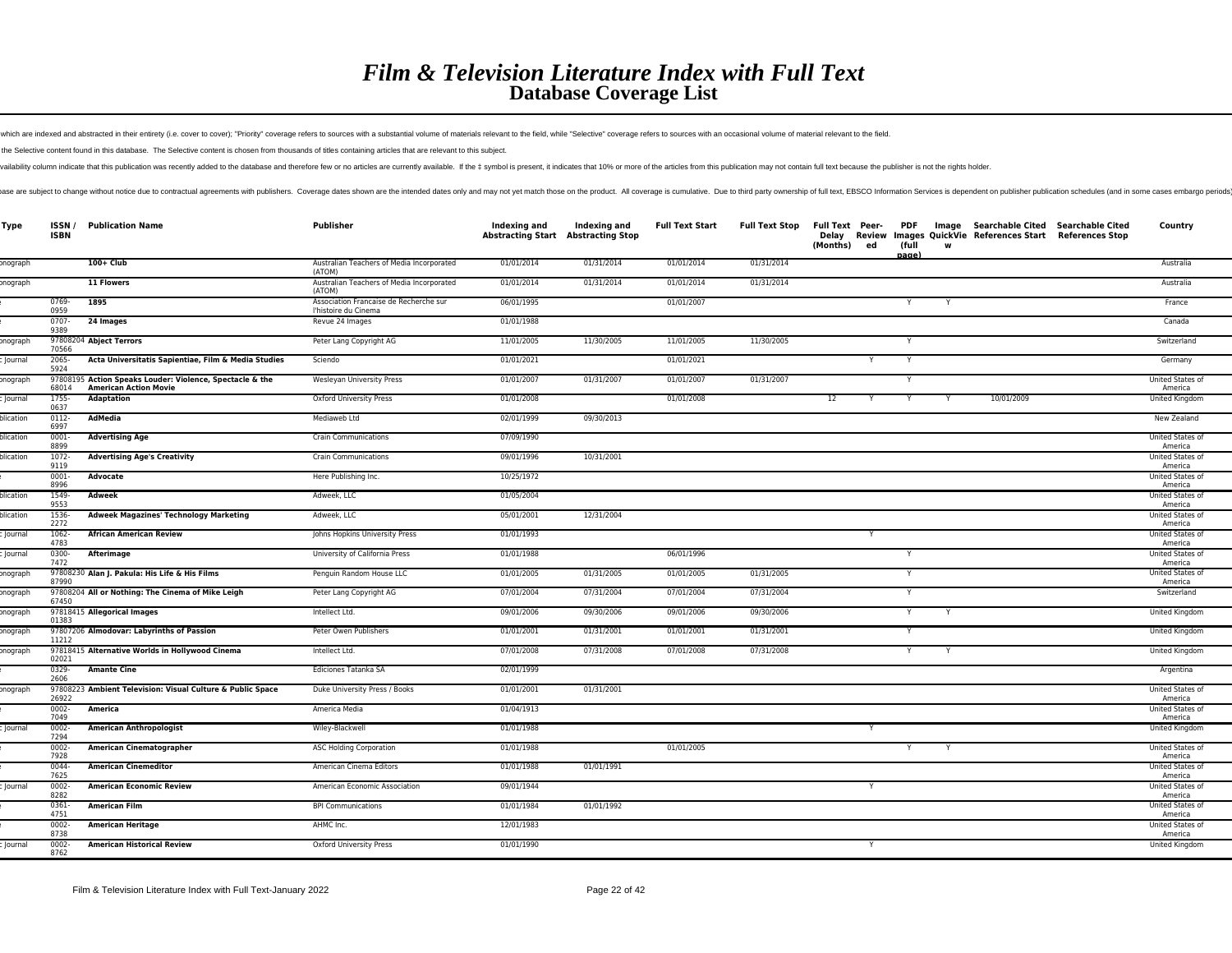| Type           | ISSN/<br><b>ISBN</b>  | <b>Publication Name</b>                                                                                | Publisher                                                                                        | Indexing and<br><b>Abstracting Start Abstracting Stop</b> | Indexing and             | <b>Full Text Start</b>   | <b>Full Text Stop</b>    | Full Text Peer-<br>(Months)<br>ed | PDF<br>(full | W | Image Searchable Cited Searchable Cited<br>Delay Review Images QuickVie References Start References Stop | Country                     |
|----------------|-----------------------|--------------------------------------------------------------------------------------------------------|--------------------------------------------------------------------------------------------------|-----------------------------------------------------------|--------------------------|--------------------------|--------------------------|-----------------------------------|--------------|---|----------------------------------------------------------------------------------------------------------|-----------------------------|
| lournal        | $0002 -$<br>9602      | <b>American Journal of Sociology</b>                                                                   | University of Chicago Press                                                                      | 09/01/1935                                                |                          |                          |                          |                                   | nage         |   |                                                                                                          | United States of<br>America |
|                | 1067<br>8654          | <b>American Journalism Review</b>                                                                      | University of Maryland                                                                           | 01/01/1993                                                |                          |                          |                          |                                   |              |   |                                                                                                          | United States of<br>America |
| Journal        | 0003-<br>0678         | <b>American Quarterly</b>                                                                              | Johns Hopkins University Press                                                                   | 01/01/1986                                                |                          |                          |                          |                                   |              |   |                                                                                                          | United States of<br>America |
| onograph       | 67383                 | 97808195 American Science Fiction TV: Star Trek, Stargate &                                            | Wesleyan University Press                                                                        | 01/01/2005                                                | 01/31/2005               | 01/01/2005               | 01/31/2005               |                                   | Y            |   |                                                                                                          | United States of<br>America |
|                | 0148-<br>8414         | Beyond<br><b>American Spectator</b>                                                                    | American Spectator                                                                               | 02/01/1990                                                | 09/30/2014               |                          |                          |                                   |              |   |                                                                                                          | United States of<br>America |
| onograph       |                       | Anatomy 3                                                                                              | Australian Teachers of Media Incorporated<br>(ATOM)                                              | 01/01/2014                                                | 01/31/2014               | 01/01/2014               | 01/31/2014               |                                   |              |   |                                                                                                          | Australia                   |
|                | 0773-                 | <b>Andere Sinema</b>                                                                                   | De Andere Film                                                                                   | 11/01/1987                                                | 05/01/1997               |                          |                          |                                   |              |   |                                                                                                          |                             |
| olication      | 5855<br>1041-<br>617X | <b>Animation</b>                                                                                       | <b>Animation Magazine</b>                                                                        | 01/01/2005                                                |                          | 01/01/2005               |                          |                                   |              |   |                                                                                                          | United States of<br>America |
| <b>Journal</b> | $1061 -$<br>0308      | <b>Animation Journal</b>                                                                               | AJ Press                                                                                         | 01/01/1992                                                | 09/30/2014               |                          |                          | Y                                 |              |   | 09/01/2008                                                                                               | United States of<br>America |
| Journal        | $2042 -$<br>7875      | <b>Animation Practice, Process &amp; Production</b>                                                    | Intellect Ltd.                                                                                   | 03/01/2011                                                |                          | 03/01/2011               |                          |                                   |              |   |                                                                                                          | United Kingdom              |
|                | 1069-<br>2088         | Animatrix: A Journal of the UCLA Animation Workshop                                                    | Animatrix                                                                                        | 12/01/1984                                                |                          | 01/01/2006               |                          |                                   |              |   | 01/01/2007                                                                                               | United States of<br>America |
| onograph       | 09243                 | 97884703 Apocalypse Show. Intelectuales, Televisión y Fin de<br>Milenio                                | Digitalia, Inc.                                                                                  | 01/01/2001                                                | 01/31/2001               | 01/01/2001               | 01/31/2001               |                                   | Y            |   |                                                                                                          | United States of<br>America |
|                | 0003-<br>8520         | <b>Architectural Digest</b>                                                                            | Conde Nast Publications                                                                          | 04/01/1990                                                |                          |                          |                          |                                   |              |   |                                                                                                          | United States of<br>America |
| plication      | 0003-<br>858X         | <b>Architectural Record</b>                                                                            | <b>BNP Media</b>                                                                                 | 02/01/1995                                                |                          |                          |                          |                                   |              |   |                                                                                                          | United States of<br>America |
|                | 0985<br>2395          | Archives: Institut Jean Vigo                                                                           | Institut Jean Vigo de Perpignan                                                                  | 09/01/1987                                                |                          |                          |                          |                                   |              |   |                                                                                                          | France                      |
|                | 0214-<br>6606         | Archivos de la Filmoteca                                                                               | Institut Valencia de Cinematografia Ricardo<br>Munoz Suav                                        | 06/01/1993                                                | 06/01/2003               |                          |                          |                                   |              |   |                                                                                                          | Spain                       |
| onograph       | 00607                 | 97818415 Aristotle in Hollywood                                                                        | Intellect Ltd.                                                                                   | 01/01/2002                                                | 01/31/2002               | 01/01/2002               | 01/31/2002               |                                   | Y            |   |                                                                                                          | <b>United Kingdom</b>       |
| onograph       | 09655                 | 97818415 Art & Science of Screenwriting                                                                | Intellect Ltd.                                                                                   | 02/01/2006                                                | 02/28/2006               | 02/01/2006               | 02/28/2006               |                                   | Y            |   |                                                                                                          | United Kingdom              |
| lournal        | 1262-<br>0424         | Art du Cinema                                                                                          | Association Cinema Art Nouveau                                                                   | 09/01/1998                                                |                          |                          |                          | Y                                 |              |   |                                                                                                          | France                      |
|                | $0004 -$<br>3214      | <b>Art in America</b>                                                                                  | Penske Business Media, LLC                                                                       | 01/01/1988                                                |                          |                          |                          |                                   |              |   |                                                                                                          | United States of<br>America |
| onograph       | 32703                 | 97815555 Art of Film Music                                                                             | University Press of New England                                                                  | 01/01/1994                                                | 01/31/1994               | 01/01/1994               | 01/31/1994               |                                   | Y            |   |                                                                                                          | United States of<br>America |
| plication      | 0004-<br>3532         | Artforum                                                                                               | Artforum International Corporation                                                               | 01/01/1988                                                | 12/01/2003               |                          |                          |                                   |              |   |                                                                                                          | United States of<br>America |
|                | 1086-<br>7058         | <b>Artforum International</b>                                                                          | Artforum International Corporation                                                               | 11/01/1985                                                |                          |                          |                          |                                   |              |   |                                                                                                          | United States of<br>America |
|                | 0004-<br>3273         | <b>ARTnews</b>                                                                                         | Penske Business Media, LLC                                                                       | 11/01/1993                                                | 12/31/2021               |                          |                          |                                   |              |   |                                                                                                          | United States of<br>America |
| lournal        | 1059<br>440X          | <b>Asian Cinema</b>                                                                                    | Intellect Ltd.                                                                                   | 01/01/1987                                                |                          | 04/02/2012               |                          | Y                                 |              |   | 01/01/2006                                                                                               | United Kingdom              |
|                | 1072-<br>7825         | <b>Atlantic</b>                                                                                        | Atlantic Media Group, LLC                                                                        | 05/01/1988                                                |                          |                          |                          |                                   |              |   |                                                                                                          | United States of<br>America |
|                | 0004-<br>7503         | Audience                                                                                               | <b>Wilson Associates</b>                                                                         | 10/01/1992                                                | 10/01/1998               |                          |                          |                                   |              |   |                                                                                                          | United States of<br>America |
|                | 0179-<br>2555         | Augen-Blick                                                                                            | Schueren Verlag GmbH                                                                             | 08/01/1996                                                | 10/01/2000               |                          |                          |                                   |              |   |                                                                                                          | Germany                     |
| onograph       |                       | Australia On Trial                                                                                     | Australian Teachers of Media Incorporated<br>(ATOM)                                              | 01/01/2014                                                | 01/31/2014               | 01/01/2014               | 01/31/2014               |                                   |              |   |                                                                                                          | Australia                   |
| onograph       |                       | Australia: The Time Traveller's Guide - Episode 1                                                      | Australian Teachers of Media Incorporated<br>(ATOM)                                              | 01/01/2014                                                | 01/31/2014               | 01/01/2014               | 01/31/2014               |                                   |              |   |                                                                                                          | Australia                   |
| onograph       |                       | Australia: The Time Traveller's Guide - Episode 1<br>Worksheets                                        | Australian Teachers of Media Incorporated<br>(ATOM)                                              | 01/01/2014                                                | 01/31/2014               | 01/01/2014               | 01/31/2014               |                                   |              |   |                                                                                                          | Australia                   |
| onograph       |                       | Australia: The Time Traveller's Guide - Episode 2                                                      | Australian Teachers of Media Incorporated<br>(ATOM)                                              | 01/01/2014                                                | 01/31/2014               | 01/01/2014               | 01/31/2014               |                                   |              |   |                                                                                                          | Australia                   |
| onograph       |                       | Australia: The Time Traveller's Guide - Episode 2<br>Worksheets                                        | Australian Teachers of Media Incorporated<br>(ATOM)                                              | 01/01/2014                                                | 01/31/2014               | 01/01/2014               | 01/31/2014               |                                   |              |   |                                                                                                          | Australia                   |
| onograph       |                       | Australia: The Time Traveller's Guide - Episode 3<br>Australia: The Time Traveller's Guide - Episode 3 | Australian Teachers of Media Incorporated<br>(ATOM)<br>Australian Teachers of Media Incorporated | 01/01/2014<br>01/01/2014                                  | 01/31/2014<br>01/31/2014 | 01/01/2014<br>01/01/2014 | 01/31/2014<br>01/31/2014 |                                   |              |   |                                                                                                          | Australia<br>Australia      |
| onograph       |                       | Worksheets                                                                                             | (ATOM)<br>Australian Teachers of Media Incorporated                                              |                                                           |                          |                          |                          |                                   |              |   |                                                                                                          |                             |
| onograph       |                       | Australia: The Time Traveller's Guide - Episode 4                                                      | (ATOM)                                                                                           | 01/01/2014                                                | 01/31/2014               | 01/01/2014               | 01/31/2014               |                                   |              |   |                                                                                                          | Australia                   |
| onograph       | 1440                  | Australia: The Time Traveller's Guide - Episode 4<br>Worksheets                                        | Australian Teachers of Media Incorporated<br>(ATOM)                                              | 01/01/2014                                                | 01/31/2014               | 01/01/2014               | 01/31/2014               |                                   |              |   |                                                                                                          | Australia                   |
|                | 978X<br>0816-         | <b>Australian Cinematographer</b>                                                                      | Australian Cinematographers Society                                                              | 03/01/2001<br>03/01/2000                                  | 12/31/2019               |                          |                          |                                   |              |   |                                                                                                          | Australia                   |
| Journal        | 4649                  | <b>Australian Feminist Studies</b>                                                                     | Routledge                                                                                        |                                                           |                          |                          |                          |                                   |              |   |                                                                                                          | United Kingdom              |
| onograph       | 02106                 | 97818415 Australian Post-War Documentary Film                                                          | Intellect Ltd.                                                                                   | 11/01/2008                                                | 11/30/2008               | 11/01/2008               | 11/30/2008               |                                   |              |   |                                                                                                          | United Kingdom              |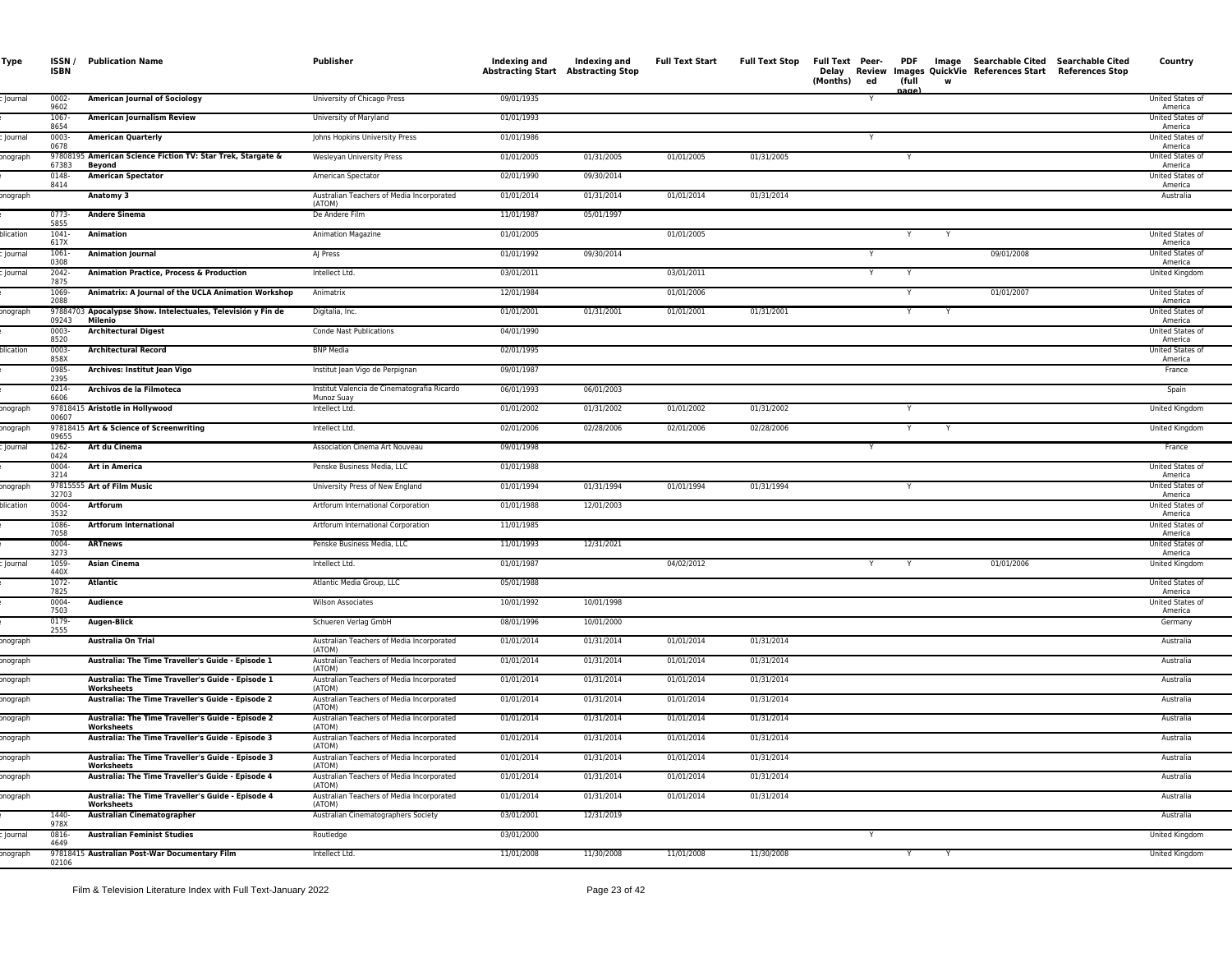| Type            | ISSN /<br><b>ISBN</b>    | <b>Publication Name</b>                                                                                                                                                    | Publisher                                                              | Indexing and<br><b>Abstracting Start Abstracting Stop</b> | Indexing and | <b>Full Text Start</b> | <b>Full Text Stop</b> | Delay<br>(Months)<br>ed | (full<br>aage | w | Full Text Peer- PDF Image Searchable Cited Searchable Cited<br>Review Images QuickVie References Start References Stop |            | Country                                         |
|-----------------|--------------------------|----------------------------------------------------------------------------------------------------------------------------------------------------------------------------|------------------------------------------------------------------------|-----------------------------------------------------------|--------------|------------------------|-----------------------|-------------------------|---------------|---|------------------------------------------------------------------------------------------------------------------------|------------|-------------------------------------------------|
| Journal         | 1443-<br>1629            | <b>Australian Screen Education</b>                                                                                                                                         | Australian Teachers of Media Incorporated<br>(ATOM)                    | 06/01/1999                                                | 08/31/2004   |                        |                       | Y                       |               |   | 06/01/2004                                                                                                             | 08/31/2004 | Australia                                       |
|                 | $0045 -$<br>1150         | Avant-Scène Cinéma                                                                                                                                                         | Avant Scene Cinema                                                     | 11/01/1987                                                |              |                        |                       |                         |               |   |                                                                                                                        |            | France                                          |
| olication       | 1836-<br>7259            | <b>B&amp;T Magazine</b>                                                                                                                                                    | Misfits Media Company                                                  | 05/02/2008                                                | 03/03/2020   |                        |                       |                         |               |   |                                                                                                                        |            | Australia                                       |
| olication       | 1325-<br>9210            | <b>B&amp;T Weekly</b>                                                                                                                                                      | Misfits Media Company                                                  | 05/21/2004                                                | 12/31/2007   |                        |                       |                         |               |   |                                                                                                                        |            | Australia                                       |
| olication       | 0005-<br>3635            | <b>Back Stage</b>                                                                                                                                                          | Backstage, LLC                                                         | 02/14/2003                                                | 10/26/2005   |                        |                       |                         |               |   |                                                                                                                        |            | United States of<br>America                     |
| plication       | 1946-<br>5440            | Back Stage (1946-5440)                                                                                                                                                     | Backstage, LLC                                                         | 10/16/2008                                                |              |                        |                       |                         |               |   |                                                                                                                        |            | United States of<br>America                     |
| plication       | 1930-<br>5966            | <b>Back Stage East</b>                                                                                                                                                     | Backstage, LLC                                                         | 10/27/2005                                                | 10/15/2008   |                        |                       |                         |               |   |                                                                                                                        |            | United States of<br>America                     |
|                 | 1531-<br>572X            | <b>Back Stage West</b>                                                                                                                                                     | Backstage, LLC                                                         | 05/27/2004                                                |              |                        |                       |                         |               |   |                                                                                                                        |            | United States of<br>America                     |
|                 | 0861-<br>5047            | <b>Balkanmedia</b>                                                                                                                                                         | Balkanmedia Association                                                | 01/01/1996                                                | 01/01/2002   |                        |                       |                         |               |   |                                                                                                                        |            | Bulgaria                                        |
|                 | $1541 -$<br>3004         | <b>Baseline</b>                                                                                                                                                            | QuinStreet, Inc.                                                       | 03/01/2004                                                | 10/11/2017   |                        |                       |                         |               |   |                                                                                                                        |            | <b>United States of</b><br>America              |
|                 | 0265-<br>3656            | <b>BBC Wildlife</b>                                                                                                                                                        | Immediate Media London Company Limited                                 | 01/01/1995                                                |              |                        |                       |                         |               |   |                                                                                                                        |            | United Kingdom                                  |
| onograph        |                          | <b>Beaconsfield</b>                                                                                                                                                        | Australian Teachers of Media Incorporated<br>(ATOM)                    | 01/01/2014                                                | 01/31/2014   | 01/01/2014             | 01/31/2014            |                         |               |   |                                                                                                                        |            | Australia                                       |
| onograph        | 02441                    | 97818415 Beauty & the Beast (9781841502441)                                                                                                                                | Intellect Ltd.                                                         | 06/01/2009                                                | 06/30/2009   | 06/01/2009             | 06/30/2009            |                         |               |   |                                                                                                                        |            | <b>United Kingdom</b>                           |
| onograph        | 93404                    | 97809744 Before the Fall: Soviet Cinema in the Gorbachev Years                                                                                                             | New Academia Publishing LLC                                            | 08/01/2004                                                | 08/31/2004   | 08/01/2004             | 08/31/2004            |                         |               |   |                                                                                                                        |            | United States of<br>America                     |
|                 | 1000-<br>9140            | <b>Beijing Review</b>                                                                                                                                                      | <b>Beijing Review</b>                                                  | 08/02/1993                                                |              |                        |                       |                         |               |   |                                                                                                                        |            | United States of<br>America                     |
| onograph        | 64011                    | 97818876 Bela Lugosi: Midnight Marquee Actors Series                                                                                                                       | Midnight Marquee Press, Inc.                                           | 10/01/1995                                                | 10/31/1995   | 10/01/1995             | 10/31/1995            |                         |               |   |                                                                                                                        |            | United States of<br>America                     |
| onograph        | 52104                    | 97808204 Best-Sellers & Their Film Adaptations in Postwar America: Peter Lang Copyright AG<br>From Here to Eternity, Sayonara, Giant, Auntie Mame &<br><b>Peyton Place</b> |                                                                        | 11/01/2001                                                | 11/30/2001   | 11/01/2001             | 11/30/2001            |                         |               |   |                                                                                                                        |            | Switzerland                                     |
| onograph        | 02045                    | 97818415 Beyond Auteurism: New Directions in Authorial Film<br>Practices                                                                                                   | Intellect Ltd.                                                         | 07/01/2008                                                | 07/31/2008   | 07/01/2008             | 07/31/2008            |                         | Y             | Y |                                                                                                                        |            | United Kingdom                                  |
| onograph        | 62906                    | 97808195 Beyond Document: Essays on Nonfiction Film                                                                                                                        | <b>Wesleyan University Press</b>                                       | 01/01/1996                                                | 01/31/1996   | 01/01/1996             | 01/31/1996            |                         | Y             |   |                                                                                                                        |            | United States of<br>America                     |
|                 | 0006<br>0577             | <b>Bianco e Nero</b>                                                                                                                                                       | ERI Edizioni RAI                                                       | 10/01/1987                                                | 01/01/2002   |                        |                       |                         |               |   |                                                                                                                        |            | Italy                                           |
| onograph        | 20403                    | 97808232 Big Bird & Beyond: The New Media & the Markle<br><b>Foundation</b>                                                                                                | Fordham University Press                                               | 09/01/2000                                                | 09/30/2000   | 09/01/2000             | 09/30/2000            |                         | Y             |   |                                                                                                                        |            | United States of<br>America                     |
| onograph        |                          | <b>Big Boss</b>                                                                                                                                                            | Australian Teachers of Media Incorporated<br>(ATOM)                    | 01/01/2014                                                | 01/31/2014   | 01/01/2014             | 01/31/2014            |                         |               |   |                                                                                                                        |            | Australia                                       |
|                 | 1759-<br>0922            | <b>Big Picture Magazine</b>                                                                                                                                                | Intellect Ltd.                                                         | 02/01/2010                                                |              | 02/01/2010             |                       |                         |               |   |                                                                                                                        |            | United Kingdom                                  |
| <b>Iication</b> | 0006-<br>2510            | <b>Billboard</b>                                                                                                                                                           | MRC Media, LLC                                                         | 07/24/1993                                                |              |                        |                       |                         |               |   |                                                                                                                        |            | United States of<br>America                     |
|                 | 1092-<br>7891            | <b>Biography</b>                                                                                                                                                           | A&E Television Networks                                                | 01/01/1997                                                | 12/31/2003   |                        |                       |                         |               |   |                                                                                                                        |            | United States of<br>America                     |
|                 |                          | <b>Biography Today (Omnigraphics, Inc.)</b>                                                                                                                                | Omnigraphics, Inc.                                                     | 04/01/1998                                                |              |                        |                       |                         |               |   |                                                                                                                        |            | United States of<br>America                     |
| Journal         | 0974-<br>9276            | <b>Bioscope: South Asian Screen Studies</b>                                                                                                                                | Sage Publications                                                      | 01/01/2019                                                |              | 01/01/2019             |                       | Y                       | Y             |   |                                                                                                                        |            | United States of<br>America                     |
|                 | 1524-<br>5314            | <b>Bitch Magazine: Feminist Response to Pop Culture</b>                                                                                                                    | <b>Bitch Media</b>                                                     | 10/01/2005                                                |              |                        |                       |                         |               |   |                                                                                                                        |            | United States of<br>America                     |
| lication        | 0305-<br>6996            | <b>BKSTS Journal</b>                                                                                                                                                       | British Kinematograph, Sound & Television<br>Society                   | 01/01/1974                                                | 06/30/1986   | 01/01/1974             | 06/30/1986            |                         | Y             |   |                                                                                                                        |            | United Kingdom                                  |
| <b>Journal</b>  |                          | <b>Black Camera</b>                                                                                                                                                        | Indiana University                                                     | 01/01/1990                                                | 03/31/2008   |                        |                       | Y                       |               |   | 03/01/2008                                                                                                             | 03/31/2008 | United States of<br>America                     |
| <b>Journal</b>  | 1536<br>3155<br>0006-    | <b>Black Camera: The New Series</b>                                                                                                                                        | Indiana University Press                                               | 11/01/2009                                                |              | 11/01/2014             |                       | Y                       | Y             |   | 11/01/2009                                                                                                             |            | United States of<br>America                     |
|                 | 4165                     | <b>Black Enterprise</b><br><b>Black Film Bulletin</b>                                                                                                                      | Earl G. Graves Publishing Co.                                          | 11/01/1985                                                |              |                        |                       |                         |               |   |                                                                                                                        |            | United States of<br>America                     |
|                 | 1465-<br>3230            |                                                                                                                                                                            | Middlesex University School of Humanities &<br><b>Cultural Studies</b> | 01/01/1995<br>01/01/1987                                  | 01/01/2000   | 01/01/1992             |                       |                         |               |   |                                                                                                                        |            |                                                 |
|                 | 0887<br>5723<br>$1027 -$ | <b>Black Film Review</b>                                                                                                                                                   | One Media, Inc.                                                        |                                                           | 06/30/1994   |                        | 06/30/1994            |                         |               |   |                                                                                                                        |            | United States of<br>America                     |
|                 | 5991<br>$0007 -$         | <b>Blimp. Film magazine</b>                                                                                                                                                | <b>Edition Blimp</b>                                                   | 03/01/1985<br>04/26/2010                                  | 01/01/2001   |                        |                       |                         |               |   |                                                                                                                        |            | Austria                                         |
|                 | 7135                     | <b>Bloomberg Businessweek</b><br>97808223 Bold! Daring! Shocking! True!                                                                                                    | Bloomberg, L.P.                                                        | 01/01/1999                                                | 01/31/1999   |                        |                       |                         |               |   |                                                                                                                        |            | United States of<br>America                     |
| onograph        | 23747<br>$0743-$         | <b>Bomb</b>                                                                                                                                                                | Duke University Press / Books<br><b>New Art Publications</b>           | 06/01/1993                                                | 12/18/2019   |                        |                       |                         |               |   |                                                                                                                        |            | United States of<br>America<br>United States of |
| onograph        | 3204                     | Bombing of Darwin: An Awkward Truth                                                                                                                                        | Australian Teachers of Media Incorporated                              | 01/01/2014                                                | 01/31/2014   | 01/01/2014             | 01/31/2014            |                         |               |   |                                                                                                                        |            | America<br>Australia                            |
|                 |                          |                                                                                                                                                                            | (ATOM)                                                                 |                                                           |              |                        |                       |                         |               |   |                                                                                                                        |            |                                                 |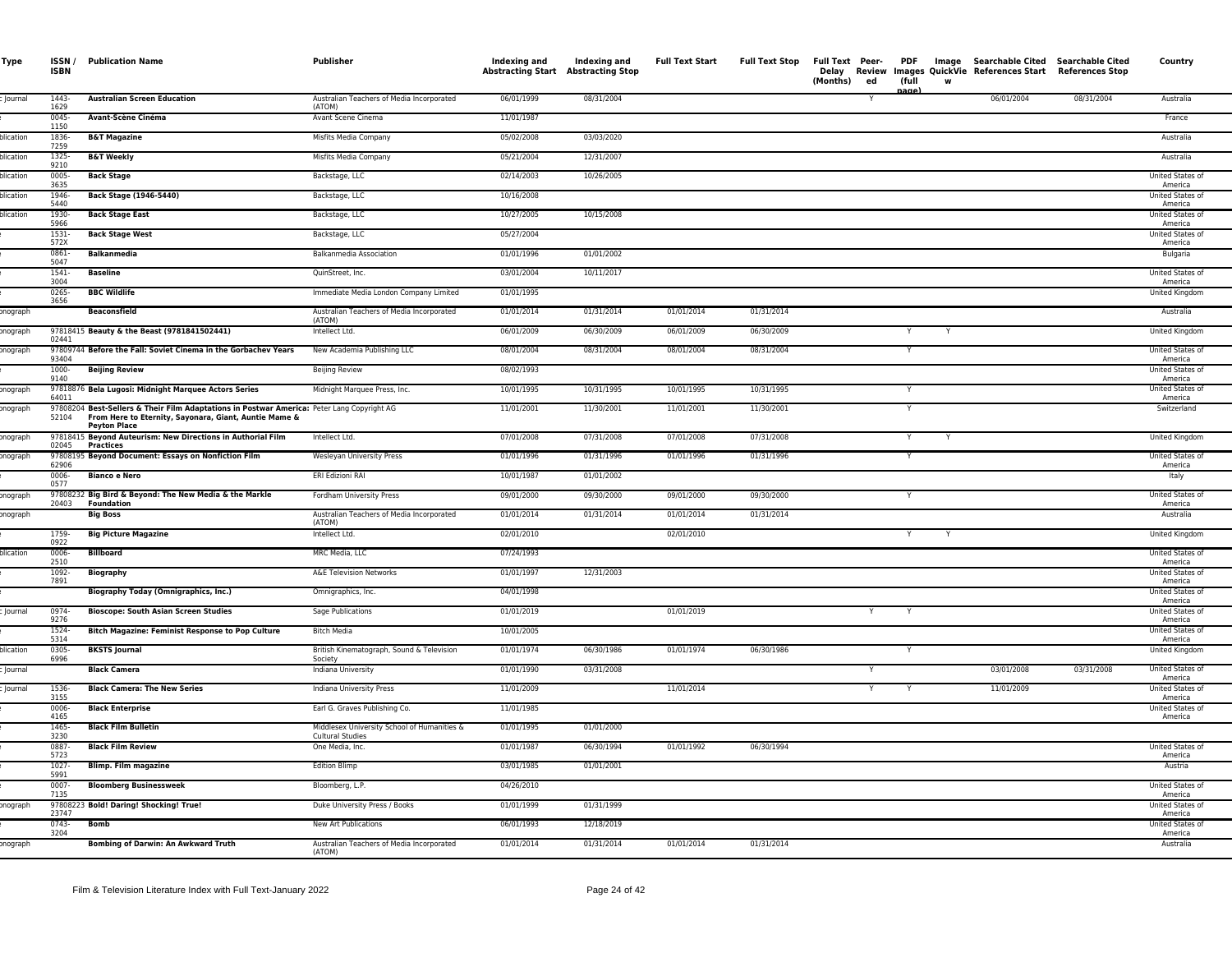| Type                    | ISSN /<br><b>ISBN</b> | <b>Publication Name</b>                                                                             | Publisher                                                                                      | Indexing and<br><b>Abstracting Start Abstracting Stop</b> | Indexing and | <b>Full Text Start</b>   | <b>Full Text Stop</b> | Full Text Peer- PDF<br>(Months)<br>ed | (full  | w |            | Image Searchable Cited Searchable Cited<br>Delay Review Images QuickVie References Start References Stop | Country                          |
|-------------------------|-----------------------|-----------------------------------------------------------------------------------------------------|------------------------------------------------------------------------------------------------|-----------------------------------------------------------|--------------|--------------------------|-----------------------|---------------------------------------|--------|---|------------|----------------------------------------------------------------------------------------------------------|----------------------------------|
| plication               | 0006-<br>8527         | <b>Boxoffice</b>                                                                                    | Box Office Media LLC                                                                           | 07/01/1987                                                |              | 01/01/2006               |                       |                                       | nage   |   |            |                                                                                                          | United States of<br>America      |
| olication               | 1064-<br>4318         | <b>Brandweek</b>                                                                                    | Adweek, LLC                                                                                    | 07/19/1993                                                | 04/12/2011   |                          |                       |                                       |        |   |            |                                                                                                          | United States of<br>America      |
| Journal                 | 0759-<br>6898         | Bref: le Magazine du Court Metrage                                                                  | Agence du Court Metrage                                                                        | 01/01/1991                                                | 12/01/2003   |                          |                       | Y                                     |        |   |            |                                                                                                          |                                  |
| onograph                |                       | <b>Bringing Uncle Home</b>                                                                          | Australian Teachers of Media Incorporated<br>(ATOM)                                            | 01/01/2014                                                | 01/31/2014   | 01/01/2014               | 01/31/2014            |                                       |        |   |            |                                                                                                          | Australia                        |
| olication               | 0007-<br>1358         | <b>British Kinematography</b>                                                                       | British Kinematograph, Sound & Television<br>Society                                           | 07/01/1947                                                | 12/31/1965   | 07/01/1947               | 12/31/1965            |                                       | Y      |   |            |                                                                                                          | United Kingdom                   |
| plication               | $0373-$<br>109X       | British Kinematography, Sound & Television                                                          | British Kinematograph, Sound & Television<br>Society                                           | 01/01/1966                                                | 12/31/1973   | 01/01/1966               | 12/31/1973            |                                       | Y      |   |            |                                                                                                          | United Kingdom                   |
| onograph                | 01215                 | 97818415 British TV & Film Culture of the 1950's                                                    | Intellect Ltd.                                                                                 | 01/01/2005                                                | 01/31/2005   | 01/01/2005               | 01/31/2005            |                                       | Y      |   |            |                                                                                                          | United Kingdom                   |
| olication               | 0007-<br>1994         | <b>Broadcast Engineering</b>                                                                        | <b>Endeavor Business Media</b>                                                                 | 01/01/1997                                                | 10/31/2013   | 01/01/1997               | 12/31/2011            |                                       | Y      |   |            |                                                                                                          | United States of<br>America      |
| onograph                | 74854                 | 97808204 Broadcast Television                                                                       | Peter Lang Copyright AG                                                                        | 01/01/2006                                                | 01/31/2006   | 01/01/2006               | 01/31/2006            |                                       | Y      |   |            |                                                                                                          | Switzerland                      |
| plication               | 1068-<br>6827         | <b>Broadcasting &amp; Cable</b>                                                                     | Future Publishing Ltd.                                                                         | 03/01/1993                                                |              |                          |                       |                                       |        |   |            |                                                                                                          | United Kingdom                   |
| <b>Report</b>           |                       | Broadcasting & Cable TV Industry Profile: Asia-Pacific                                              | MarketLine, a Progressive Digital Media<br>business                                            | 01/01/2003                                                |              | 01/01/2003               |                       |                                       |        |   |            |                                                                                                          | United Kingdom                   |
| <b>Report</b>           |                       | <b>Broadcasting &amp; Cable TV Industry Profile: Belgiun</b>                                        | MarketLine, a Progressive Digital Media<br>business                                            | 01/01/2003                                                | 04/30/2014   | 01/01/2003               | 04/30/2014            |                                       |        |   |            |                                                                                                          | United Kingdom                   |
| <b>Report</b>           |                       | Broadcasting & Cable TV Industry Profile: Canada                                                    | MarketLine, a Progressive Digital Media<br>business                                            | 01/01/2003                                                |              | 01/01/2003               |                       |                                       | Y      |   |            |                                                                                                          | United Kingdom                   |
| <b>Report</b>           |                       | Broadcasting & Cable TV Industry Profile: China                                                     | MarketLine, a Progressive Digital Media<br>business                                            | 01/01/2003                                                |              | 01/01/2003               |                       |                                       | Y      |   |            |                                                                                                          | United Kingdom                   |
| <b>Report</b>           |                       | Broadcasting & Cable TV Industry Profile: Europe                                                    | MarketLine, a Progressive Digital Media<br>business                                            | 01/01/2003                                                |              | 01/01/2003               |                       |                                       | Y      |   |            |                                                                                                          | United Kingdom                   |
| <b>Report</b>           |                       | <b>Broadcasting &amp; Cable TV Industry Profile: France</b>                                         | MarketLine, a Progressive Digital Media<br>business                                            | 01/01/2003                                                |              | 01/01/2003               |                       |                                       | Y      |   |            |                                                                                                          | United Kingdom                   |
| <b>Report</b>           |                       | Broadcasting & Cable TV Industry Profile: Germany                                                   | MarketLine, a Progressive Digital Media<br>business                                            | 01/01/2003                                                |              | 01/01/2003               |                       |                                       | Y      |   |            |                                                                                                          | United Kingdom                   |
| <b>Report</b><br>Report |                       | Broadcasting & Cable TV Industry Profile: Global<br>Broadcasting & Cable TV Industry Profile: Italy | MarketLine, a Progressive Digital Media<br>business<br>MarketLine, a Progressive Digital Media | 01/01/2003<br>01/01/2003                                  |              | 01/01/2003<br>01/01/2003 |                       |                                       | Y<br>Y |   |            |                                                                                                          | United Kingdom<br>United Kingdom |
| <b>Report</b>           |                       | Broadcasting & Cable TV Industry Profile: Japan                                                     | business<br>MarketLine, a Progressive Digital Media                                            | 01/01/2003                                                |              | 01/01/2003               |                       |                                       | Y      | Y |            |                                                                                                          | United Kingdom                   |
| <b>Report</b>           |                       | Broadcasting & Cable TV Industry Profile: Spain                                                     | business<br>MarketLine, a Progressive Digital Media                                            | 01/01/2003                                                |              | 01/01/2003               |                       |                                       | Y      | Y |            |                                                                                                          | United Kingdom                   |
| <b>Report</b>           |                       | Broadcasting & Cable TV Industry Profile: the Netherlands MarketLine, a Progressive Digital Media   | business                                                                                       | 01/01/2003                                                | 09/30/2019   | 01/01/2003               | 09/30/2019            |                                       | Y      | Y |            |                                                                                                          | United Kingdom                   |
| Report                  |                       | Broadcasting & Cable TV Industry Profile: United Kingdom MarketLine, a Progressive Digital Media    | business                                                                                       | 01/01/2003                                                |              | 01/01/2003               |                       |                                       | Y      |   |            |                                                                                                          | United Kingdom                   |
| <b>Report</b>           |                       | Broadcasting & Cable TV Industry Profile: United States                                             | business<br>MarketLine, a Progressive Digital Media                                            | 01/01/2003                                                |              | 01/01/2003               |                       |                                       |        |   |            |                                                                                                          | United Kingdom                   |
|                         | 0161-                 | <b>Broadcasting &amp; the Law</b>                                                                   | business<br>Broadcasting & the Law                                                             | 07/01/1996                                                | 07/31/2001   |                          |                       |                                       |        |   |            |                                                                                                          | United States of                 |
| onograph                | 5823                  | 97808264 Brown Sugar: Over One Hundred Years of America's Black Bloomsbury Publishing Plc           |                                                                                                | 01/01/2007                                                | 01/31/2007   | 01/01/2007               | 01/31/2007            |                                       |        |   |            |                                                                                                          | America<br>United Kingdom        |
| olication               | 16759<br>0727-        | <b>Female Superstars</b><br><b>BRW</b>                                                              | Nine Publishing, successor in interest to Fairfax                                              | 09/12/1994                                                | 02/26/2016   |                          |                       |                                       |        |   |            |                                                                                                          | Australia                        |
|                         | 758X<br>0204-         | <b>Bulgarian Films</b>                                                                              | Media Management Pty Ltd<br>Bulgarian Film Industry                                            | 01/01/1987                                                | 01/01/1990   |                          |                       |                                       |        |   |            |                                                                                                          |                                  |
| onograph                | 8884                  | Bully                                                                                               | Australian Teachers of Media Incorporated<br>(ATOM)                                            | 01/01/2014                                                | 01/31/2014   | 01/01/2014               | 01/31/2014            |                                       |        |   |            |                                                                                                          | Australia                        |
|                         | 0007-<br>7135         | <b>BusinessWeek</b>                                                                                 | Bloomberg, L.P.                                                                                | 06/22/1935                                                |              |                          |                       |                                       |        |   |            |                                                                                                          | United States of<br>America      |
|                         |                       | <b>BusinessWeek Online</b>                                                                          | Bloomberg, L.P.                                                                                | 05/25/2004                                                | 11/30/2009   |                          |                       |                                       |        |   |            |                                                                                                          | United States of<br>America      |
| plication               | 1931-<br>7697         | <b>Cable World</b>                                                                                  | Access Intelligence LLC                                                                        | 03/06/2006                                                | 12/31/2007   |                          |                       |                                       |        |   |            |                                                                                                          | United States of<br>America      |
| olication               | 1042-<br>7228         | Cable World (10427228)                                                                              | Access Intelligence LLC                                                                        | 01/01/2002                                                | 11/16/2003   |                          |                       |                                       |        |   |            |                                                                                                          | United States of<br>America      |
| olication               | 1547-<br>7223         | <b>CableFAX's CableWORLD</b>                                                                        | Access Intelligence LLC                                                                        | 11/17/2003                                                | 03/05/2006   |                          |                       |                                       |        |   |            |                                                                                                          | United States of<br>America      |
|                         | 0764-<br>8499         | <b>Cahiers de la Cinematheque</b>                                                                   | Institut Jean Vigo de Perpignan                                                                | 01/01/1987                                                | 10/01/2003   |                          |                       |                                       |        |   |            |                                                                                                          | France                           |
|                         | 0008-<br>011X         | <b>Cahiers du Cinema</b>                                                                            | Cahiers du Cinema                                                                              | 01/01/1987                                                |              |                          |                       |                                       |        |   |            |                                                                                                          | France                           |
| Journal                 | 0008-<br>199X         | <b>Cambridge Quarterly</b>                                                                          | Oxford University Press                                                                        | 01/01/1996                                                |              |                          |                       |                                       |        |   |            |                                                                                                          | United Kingdom                   |
| Journal                 | 0270-<br>5346         | Camera Obscura                                                                                      | Duke University Press                                                                          | 01/01/1976                                                |              |                          |                       |                                       |        |   | 01/01/2007 |                                                                                                          | United States of<br>America      |
|                         | $0008 -$<br>3100      | <b>Canadian Business</b>                                                                            | St. Joseph Communications                                                                      | 05/01/1990                                                | 01/31/2017   |                          |                       |                                       |        |   |            |                                                                                                          | Canada                           |
|                         | $0008 -$<br>3631      | <b>Canadian Forum</b>                                                                               | Canadian Forum Inc.                                                                            | 01/01/1992                                                | 07/31/2000   |                          |                       |                                       |        |   |            |                                                                                                          | Canada                           |
|                         |                       |                                                                                                     |                                                                                                |                                                           |              |                          |                       |                                       |        |   |            |                                                                                                          |                                  |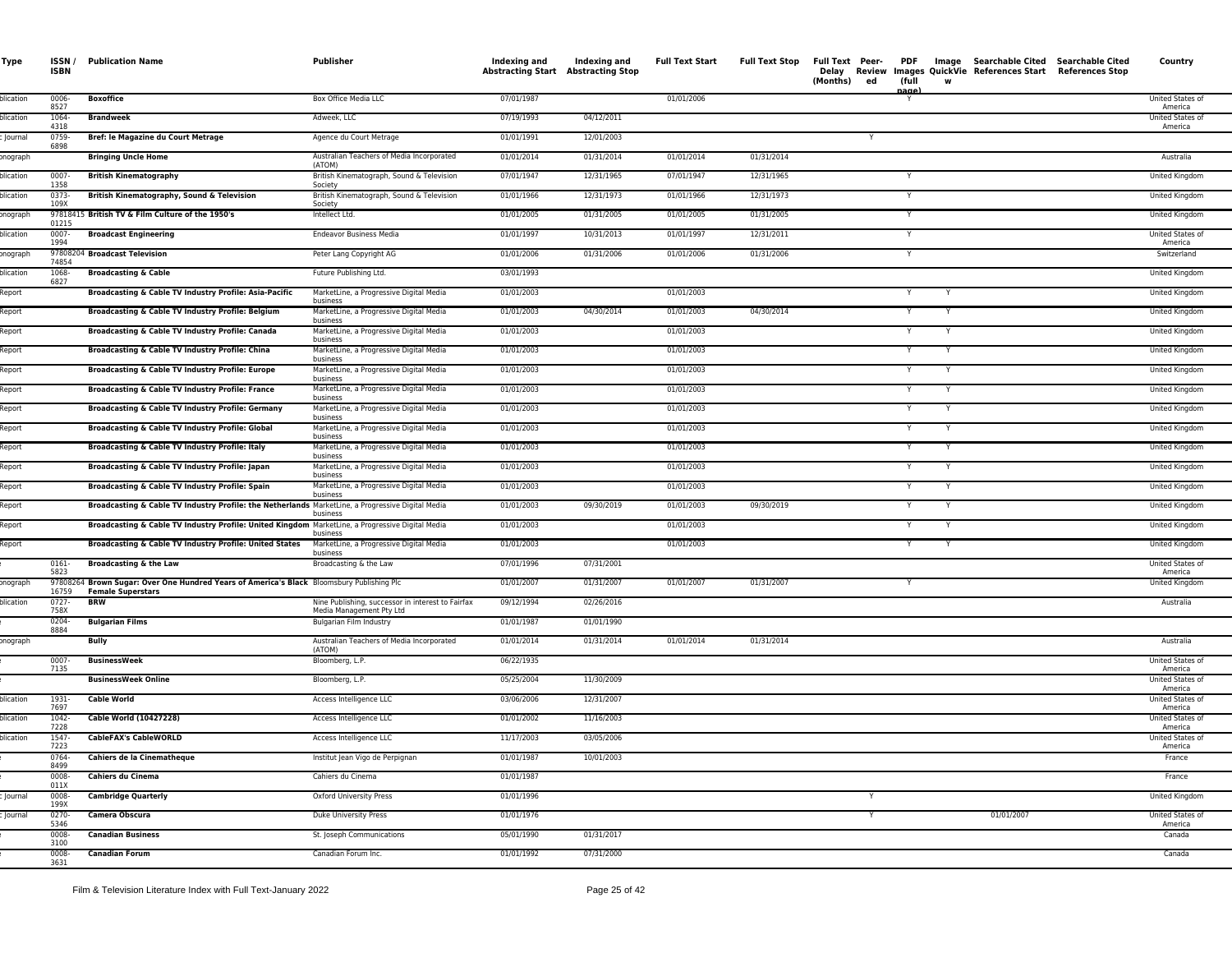| Type      | ISSN /<br><b>ISBN</b> | <b>Publication Name</b>                                                                                | Publisher                                                  | Indexing and<br><b>Abstracting Start Abstracting Stop</b> | Indexing and | <b>Full Text Start</b> | Full Text Stop | Full Text Peer- PDF Image Searchable Cited Searchable Cited<br>Delay<br>(Months)<br>ed | (full<br>nane | w | Review Images QuickVie References Start References Stop |            | Country                     |
|-----------|-----------------------|--------------------------------------------------------------------------------------------------------|------------------------------------------------------------|-----------------------------------------------------------|--------------|------------------------|----------------|----------------------------------------------------------------------------------------|---------------|---|---------------------------------------------------------|------------|-----------------------------|
| Journal   | 0705-<br>3657         | <b>Canadian Journal of Communication</b>                                                               | Canadian Journal of Communication                          | 01/01/1987                                                |              |                        |                |                                                                                        |               |   |                                                         |            | Canada                      |
| Journal   | 0847-<br>5911         | <b>Canadian Journal of Film Studies</b>                                                                | University of Toronto Press                                | 01/01/1990                                                |              | 05/01/2006             |                | Y                                                                                      |               |   | 01/01/2006                                              |            | Canada                      |
|           | 1481-<br>6253         | <b>Canadian Screenwriter</b>                                                                           | Writers Guild of Canada                                    | 01/01/2001                                                | 04/30/2020   | 10/01/2011             | 04/30/2020     |                                                                                        |               |   |                                                         |            | Canada                      |
|           | 0158-<br>4154         | <b>Cantrill's Filmnotes</b>                                                                            | Arthur & Corinne Cantrill Eds. & Pubs.                     | 09/01/1987                                                | 12/01/1998   |                        |                |                                                                                        |               |   |                                                         |            |                             |
| Journal   | 0736-<br>7694         | Cardozo Arts & Entertainment Law Journal                                                               | Benjamin N. Cardozo School of Law of Yeshiva<br>University | 01/01/1986                                                |              | 07/01/2007             |                |                                                                                        |               |   | 11/01/2003                                              | 03/31/2020 | United States of<br>America |
|           | 0392-<br>4440         | <b>Castoro Cinema</b>                                                                                  | La Nuova Italia Editrice S.p.A                             | 09/01/1975                                                | 07/01/2002   |                        |                |                                                                                        |               |   |                                                         |            | Italy                       |
| onograph  | 41378                 | 97808133 Celebrity-in-Chief: How Show Business Took Over the<br><b>White House</b>                     | Perseus Books, LLC                                         | 01/01/2004                                                | 01/31/2004   | 01/01/2004             | 01/31/2004     |                                                                                        | Y             | Y |                                                         |            | United States of<br>America |
|           | 0895-<br>643X         | <b>Channels</b>                                                                                        | North American Publishing Co.                              | 09/01/1984                                                | 12/31/1990   |                        |                |                                                                                        |               |   |                                                         |            | United States of<br>America |
| olication | 0045-<br>6349         | Chaplin                                                                                                | FilmhusFoerlaget AB                                        | 01/01/1988                                                | 01/01/1997   |                        |                |                                                                                        |               |   |                                                         |            |                             |
| onograph  | 22797                 | 97808232 Charms that Soothe: Classical Music & the Narrative Film Fordham University Press             |                                                            | 10/01/2003                                                | 10/31/2003   | 10/01/2003             | 10/31/2003     |                                                                                        |               |   |                                                         |            | United States of<br>America |
| Journal   | 1390-<br>1079         | Chasqui (13901079)                                                                                     | Ciespal                                                    | 12/01/2001                                                |              |                        |                |                                                                                        |               |   |                                                         |            | Ecuador                     |
| onograph  | 23527                 | 97808232 Check It Out!                                                                                 | Fordham University Press                                   | 09/01/2004                                                | 09/30/2004   | 09/01/2004             | 09/30/2004     |                                                                                        |               |   |                                                         |            | United States of<br>America |
| onograph  | 21217                 | 97808223 Chick Flicks: Theories & Memories of the Feminist Film<br>Movement                            | Duke University Press / Books                              | 01/01/1998                                                | 01/31/1998   |                        |                |                                                                                        |               |   |                                                         |            | United States of<br>America |
| olication | 0578-<br>1922         | <b>China Screen</b>                                                                                    | Zhongguo Yinmu                                             | 01/01/1991                                                | 01/01/1994   |                        |                |                                                                                        |               |   |                                                         |            |                             |
|           | 1003-<br>0905         | <b>China Today</b>                                                                                     | China Today                                                | 05/01/1995                                                |              |                        |                |                                                                                        |               |   |                                                         |            | China                       |
|           | $0009 -$<br>5281      | <b>Christian Century</b>                                                                               | Christian Century Foundation                               | 03/18/1987                                                |              |                        |                |                                                                                        |               |   |                                                         |            | United States of<br>America |
|           | 0882-<br>7729         | <b>Christian Science Monitor</b>                                                                       | Christian Science Publishing Society                       | 05/16/1995                                                |              |                        |                |                                                                                        |               |   |                                                         |            | United States of<br>America |
|           | 0009-<br>5753         | <b>Christianity Today</b>                                                                              | Christianity Today International                           | 09/13/1993                                                |              |                        |                |                                                                                        |               |   |                                                         |            | United States of<br>America |
|           | 0009-<br>5982         | <b>Chronicle of Higher Education</b>                                                                   | Chronicle of Higher Education                              | 02/11/1974                                                |              |                        |                |                                                                                        |               |   |                                                         |            | United States of<br>America |
|           | $0777 -$<br>9860      | Cine & Media                                                                                           | Centre Culturel d'Animation CinEmatographique              | 01/01/1989                                                | 01/01/2001   |                        |                |                                                                                        |               |   |                                                         |            |                             |
|           | 0009-<br>6946         | <b>Cine Cubano</b>                                                                                     | Instituto Cubano del Arte e Industria<br>Cinematograficos  | 01/01/1985                                                | 01/01/2001   |                        |                |                                                                                        |               |   |                                                         |            | United States of<br>America |
| Journal   | 0820-<br>8921         | <b>Cine-Bulles</b>                                                                                     | Association des Cinemas Paralleles du Quebec               | 01/01/1987                                                | 01/01/2003   |                        |                |                                                                                        |               |   |                                                         |            | Canada                      |
|           | 1018-<br>2098         | <b>Cine-Bulletin</b>                                                                                   | Schweizerisches Filmzentrum                                | 01/01/1993                                                | 01/01/2003   |                        |                |                                                                                        |               |   |                                                         |            |                             |
|           | $0773-$<br>2279       | <b>Cine-Fiches de Grand Angle</b>                                                                      | A.S.B.L. Grand Angle-Opvac                                 | 01/01/1988                                                | 12/01/1999   |                        |                |                                                                                        |               |   |                                                         |            | Belgium                     |
| plication | 0778-<br>5526         | Cine-Tele-Revue                                                                                        | Editions Cine Revue S.A.                                   | 01/01/1987                                                | 02/01/1990   |                        |                |                                                                                        |               |   |                                                         |            |                             |
|           | $0826 -$<br>9866      | Cineaction                                                                                             | CineAction                                                 | 01/01/1985                                                | 07/31/2016   | 08/01/2006             | 07/31/2016     |                                                                                        |               |   | 01/01/2006                                              | 04/30/2009 | Canada                      |
|           | 0009-<br>7004         | Cineaste                                                                                               | Cineaste                                                   | 01/01/1972                                                |              | 01/01/1990             |                |                                                                                        |               |   |                                                         |            | United States of<br>America |
|           | 0957-<br>6290         | <b>Cineblitz International</b>                                                                         | Cine Asia Publications, Ltd.                               | 01/01/1995                                                | 09/01/1997   |                        |                |                                                                                        |               |   |                                                         |            | United Kingdom              |
|           | 0145-<br>6032         | Cinefantastique                                                                                        | CFQ Media, LLC                                             | 01/01/1988                                                | 05/31/2006   | 08/01/1996             | 05/31/2006     |                                                                                        |               |   |                                                         |            | United States of<br>America |
|           | 0198-<br>1056         | Cinefex                                                                                                | Cinefex                                                    | 01/01/1980                                                | 02/29/2020   |                        |                |                                                                                        |               |   |                                                         |            | United States of<br>America |
|           | 0009-<br>7039         | Cineforum                                                                                              | Federazione Italiana dei Cineforum                         | 09/01/1987                                                | 09/30/2003   |                        |                |                                                                                        |               |   |                                                         |            | Italy                       |
|           | 1723-<br>3534         | Cinegrafie                                                                                             | Le Mani Microart's Edizioni.                               | 01/01/1991                                                | 01/01/2001   |                        |                |                                                                                        |               |   |                                                         |            |                             |
| lournal   | 2159-<br>2411         | <b>CINEJ Cinema Journal</b>                                                                            | University of Pittsburgh, University Library<br>System     | 09/01/2015                                                |              | 09/01/2015             |                | Y                                                                                      |               |   |                                                         |            | United States of<br>America |
| Journal   | $1010 -$<br>3627      | Cinema                                                                                                 | Schueren Verlag                                            | 01/01/1987                                                |              | 01/01/2008             |                | Y                                                                                      | Y             | Y | 01/01/2008                                              | 01/31/2020 | Germany                     |
|           | 0390-<br>1556         | Cinema & Cinema                                                                                        | Casa Editrice CLUEB                                        | 12/01/1987                                                | 09/01/1993   |                        |                |                                                                                        |               |   |                                                         |            | Italy                       |
| onograph  | 52173                 | 97808204 Cinema & Culture: Independent Film in the United States, Peter Lang Copyright AG<br>1980-2001 |                                                            | 01/01/2002                                                | 01/31/2002   | 01/01/2002             | 01/31/2002     |                                                                                        |               |   |                                                         |            | Switzerland                 |
|           | $0009 -$<br>7071      | Cinema Canada                                                                                          | Cinema Canada                                              | 01/01/1987                                                | 10/01/1989   |                        |                |                                                                                        |               |   |                                                         |            | Canada                      |
|           | 0970-<br>3276         | Cinema in India                                                                                        | National Film Development Corp. Ltd.                       | 01/01/1988                                                | 01/01/1993   |                        |                |                                                                                        |               |   |                                                         |            |                             |
|           | 0970-<br>7832         | Cinema India - International                                                                           | T.M. Ramachandran Ed. & Pub.                               | 01/01/1987                                                | 01/01/1990   |                        |                |                                                                                        |               |   |                                                         |            |                             |
| Journal   | 0009-<br>7101         | Cinema Journal                                                                                         | Society of Cinema & Media Studies                          | 01/01/1971                                                | 07/31/2018   | 09/01/1996             | 07/31/2018     | Y                                                                                      | Y             |   | 01/01/2007                                              | 07/31/2018 | United States of<br>America |
|           |                       |                                                                                                        |                                                            |                                                           |              |                        |                |                                                                                        |               |   |                                                         |            |                             |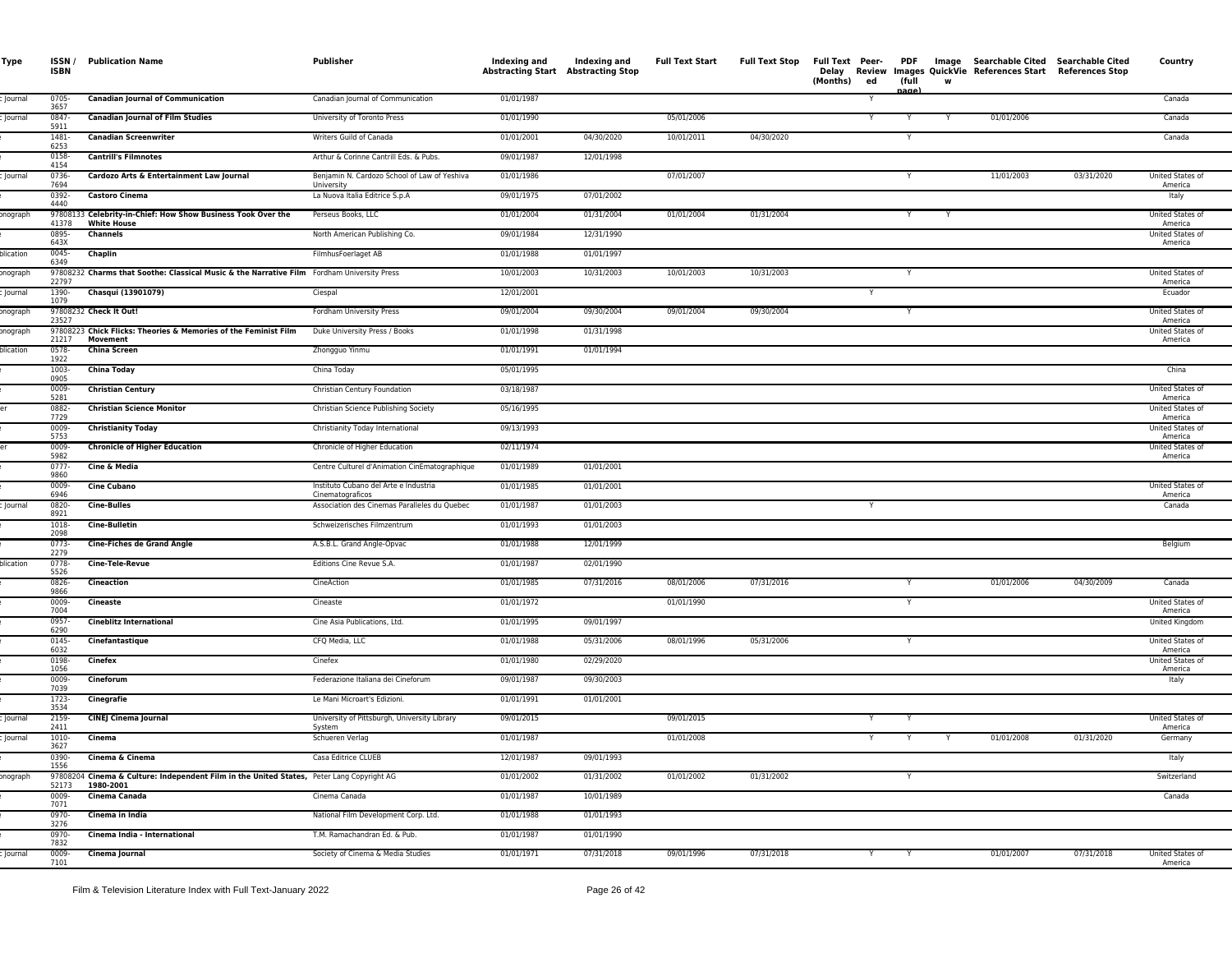| Type            | ISSN /<br><b>ISBN</b> | <b>Publication Name</b>                                                                                                           | Publisher                                                              | Indexing and<br><b>Abstracting Start Abstracting Stop</b> | Indexing and | <b>Full Text Start</b> |            | Full Text Stop Full Text Peer- PDF Image Searchable Cited Searchable Cited<br>(Months) ed | (full<br>nane' | w | Delay Review Images QuickVie References Start References Stop |            | Country                     |
|-----------------|-----------------------|-----------------------------------------------------------------------------------------------------------------------------------|------------------------------------------------------------------------|-----------------------------------------------------------|--------------|------------------------|------------|-------------------------------------------------------------------------------------------|----------------|---|---------------------------------------------------------------|------------|-----------------------------|
|                 | 0009-<br>711X         | Cinema Nuovo                                                                                                                      | Edizioni Dedalo                                                        | 08/01/1987                                                | 07/01/1995   |                        |            |                                                                                           |                |   |                                                               |            | Italy                       |
| onograph        | 27998                 | 97808223 Cinema of Economic Miracles: Visuality & Modernization Duke University Press / Books<br>in the Italian Art Film          |                                                                        | 01/01/2002                                                | 01/31/2002   |                        |            |                                                                                           |                |   |                                                               |            | United States of<br>America |
|                 | 0311-<br>3639         | <b>Cinema Papers</b>                                                                                                              | MTV Publishing Ltd                                                     | 11/01/1987                                                | 08/31/1998   |                        |            |                                                                                           |                |   |                                                               |            | Australia                   |
|                 | 1488-<br>7002         | <b>Cinema Scope</b>                                                                                                               | Cinema Scope Publishing                                                | 09/01/1999                                                |              | 06/01/2006             |            |                                                                                           | Y              | Y |                                                               |            | Canada                      |
|                 | 0392-<br>3428         | Cinema Sessanta                                                                                                                   | Editori Riuniti                                                        | 01/01/1995                                                | 01/01/1999   |                        |            |                                                                                           |                |   |                                                               |            |                             |
| onograph        | 27407                 | 97804152 Cinema Studies: The Key Concepts                                                                                         | Routledge                                                              | 06/29/2000                                                | 06/30/2000   |                        |            |                                                                                           |                |   |                                                               |            | United Kingdom              |
|                 | 0009-<br>7160         | Cinema Sud                                                                                                                        | Cinemasud                                                              | 07/01/1988                                                | 08/01/1998   |                        |            |                                                                                           |                |   |                                                               |            |                             |
| <b>Iication</b> | 0955-<br>2251         | <b>Cinema Technology</b>                                                                                                          | British Kinematograph, Sound & Television<br>Society                   | 10/01/1987                                                |              | 10/01/1987             |            |                                                                                           | Y              | Y |                                                               |            | United Kingdom              |
| Journal         | 0243-<br>4504         | <b>CinemAction</b>                                                                                                                | Editions Corlet S.A.                                                   | 01/01/1982                                                |              |                        |            | Y                                                                                         |                |   |                                                               |            | France                      |
|                 | 2691-<br>3062         | CinemaEditor                                                                                                                      | American Cinema Editors                                                | 12/01/2007                                                |              | 12/01/2007             |            |                                                                                           | Y              | Y |                                                               |            | United States of<br>America |
|                 | 1181-<br>6945         | Cinemas                                                                                                                           | Revue Cinemas                                                          | 01/01/1993                                                | 09/30/2015   |                        |            |                                                                                           |                |   |                                                               |            | Canada                      |
| onograph        | 01437                 | 97818415 Cinemas of the Other: A Personal Journey with Film-<br>Makers from the Middle East & Central Asia                        | Intellect Ltd.                                                         | 04/01/2006                                                | 04/30/2006   | 04/01/2006             | 04/30/2006 |                                                                                           |                |   |                                                               |            | United Kingdom              |
|                 | 0761-<br>5620         | Cinematheque                                                                                                                      | Cinematheque Francaise                                                 | 03/01/1999                                                | 03/01/2003   |                        |            |                                                                                           |                |   |                                                               |            |                             |
| Journal         | 2473-<br>3385         | <b>Cinematic Codes Review</b>                                                                                                     | Cinematic Codes Review                                                 | 03/01/2016                                                |              | 03/01/2016             |            |                                                                                           |                |   |                                                               |            | United States of<br>America |
| onograph        | 55831                 | 97815846 Cinematic Mode of Production: Attention Economy & the University Press of New England<br><b>Society of the Spectacle</b> |                                                                        | 01/01/2006                                                | 01/31/2006   | 01/01/2006             | 01/31/2006 |                                                                                           |                |   |                                                               |            | United States of<br>America |
|                 | 0970-<br>8782         | Cinemaya                                                                                                                          | Aruna Vasudev                                                          | 03/01/1992                                                | 06/30/2005   |                        |            |                                                                                           |                |   |                                                               |            | India                       |
| Journal         | 1712-<br>9265         | Cinephile                                                                                                                         | University of British Columbia, Department of<br>Theatre & Film        | 09/01/2012                                                |              | 09/01/2013             |            | Y                                                                                         |                |   |                                                               |            | Canada                      |
|                 | 1266-<br>5355         | Cinergon                                                                                                                          | Cinergon                                                               | 01/01/1998                                                |              |                        |            |                                                                                           |                |   |                                                               |            | France                      |
|                 | 0275-<br>8423         | <b>Classic Images</b>                                                                                                             | Muscatine Journal                                                      | 01/01/1986                                                | 05/31/2020   |                        |            |                                                                                           |                |   |                                                               |            | United States of<br>America |
|                 | 1827-<br>4986         | <b>CLOSE UP: Storie della visione</b>                                                                                             | Sovera Edizione                                                        | 12/01/2007                                                |              | 12/01/2007             | 11/30/2012 |                                                                                           | Y              | Y |                                                               |            | Italy                       |
| onograph        | 37689                 | 97808135 Coining for Capital: Movies, Marketing & the<br><b>Transformation of Childhood</b>                                       | <b>Rutgers University Press</b>                                        | 08/01/2005                                                | 08/31/2005   | 08/01/2005             | 08/31/2005 |                                                                                           |                |   |                                                               |            | United States of<br>America |
| Journal         | 1544<br>4848          | Columbia Journal of Law & the Arts                                                                                                | Columbia Journal of Law & the Arts                                     | 02/01/2006                                                |              |                        |            | Y                                                                                         |                |   |                                                               |            | United States of<br>America |
|                 | 0010-<br>194X         | Columbia Journalism Review                                                                                                        | Columbia Journalism Review                                             | 05/01/1962                                                |              |                        |            |                                                                                           |                |   |                                                               |            | United States of<br>America |
|                 | 0010-<br>3330         | Commonweal                                                                                                                        | Commonweal Foundation                                                  | 01/15/1988                                                |              |                        |            |                                                                                           |                |   |                                                               |            | United States of<br>America |
|                 | 0010-<br>3519         | <b>Communication Arts</b>                                                                                                         | Coyne & Blanchard Inc.                                                 | 12/01/2000                                                |              |                        |            |                                                                                           |                |   |                                                               |            | United States of<br>America |
|                 | 1094-<br>8007         | <b>Communication Booknotes Quarterly</b>                                                                                          | Taylor & Francis Ltd                                                   | 01/01/1999                                                |              |                        |            |                                                                                           |                |   |                                                               |            | United Kingdom              |
| lournal         | 1081-<br>1680         | <b>Communication Law &amp; Policy</b>                                                                                             | Taylor & Francis Ltd                                                   | 01/01/1996                                                |              |                        |            |                                                                                           |                |   |                                                               |            | United States of<br>America |
| ournal          | 0146-<br>3373         | <b>Communication Quarterly</b>                                                                                                    | Eastern Communication Association                                      | 06/01/1976                                                |              |                        |            | Y                                                                                         |                |   |                                                               |            | United States of<br>America |
| Journa          | 0093-<br>6502         | <b>Communication Research</b>                                                                                                     | Sage Publications                                                      | 01/01/1989                                                |              |                        |            |                                                                                           |                |   |                                                               |            | United States of<br>America |
| olication       | 0744-<br>7612         | <b>Communication World</b>                                                                                                        | International Association of Business<br>Communicators                 | 03/01/1995                                                |              |                        |            |                                                                                           |                |   |                                                               |            | United States of<br>America |
| onograph        | 87039                 | 97804151 Companion Encyclopedia of Middle Eastern & North<br><b>African Film</b>                                                  | Taylor & Francis Ltd / Books                                           | 08/23/2001                                                | 09/22/2001   | 08/23/2001             | 09/22/2001 |                                                                                           |                |   | 08/23/2001                                                    | 09/22/2001 | United Kingdom              |
| plication       | 0271-<br>4159         | <b>Computer Graphics World</b>                                                                                                    | Computer Graphics World, LLC                                           | 01/01/1995                                                |              |                        |            |                                                                                           |                |   |                                                               |            | United States of<br>America |
|                 | 1936-<br>6132         | <b>CongressDaily</b>                                                                                                              | National Journal Group LLC                                             | 01/24/2000                                                | 10/25/2010   |                        |            |                                                                                           |                |   |                                                               |            | United States of<br>America |
|                 | 0010-<br>7174         | <b>Consumer Reports</b>                                                                                                           | Consumer Reports, Inc.                                                 | 03/01/1988                                                |              |                        |            |                                                                                           |                |   |                                                               |            | United States of<br>America |
|                 | 0095-<br>2222         | <b>Consumers' Research Magazine</b>                                                                                               | Consumers Research Magazine                                            | 02/01/1987                                                |              |                        |            |                                                                                           |                |   |                                                               |            | United States of<br>America |
| onograph        | 55174                 | 97808204 Contemporary African American Cinema                                                                                     | Peter Lang Copyright AG                                                | 01/01/2002                                                | 01/31/2002   | 01/01/2002             | 01/31/2002 |                                                                                           |                |   |                                                               |            | Switzerland                 |
| Journal         | 1572-<br>3070         | <b>Contemporary Cinema</b>                                                                                                        | Brill / Rodopi                                                         | 01/01/2009                                                |              | 01/01/2009             | 06/28/2019 | Y                                                                                         |                |   |                                                               |            | Netherlands                 |
| Journal         | 1030-<br>4312         | Continuum: Journal of Media & Cultural Studies                                                                                    | Routledge                                                              | 07/01/1998                                                |              |                        |            |                                                                                           |                |   | 07/01/1998                                                    |            | United Kingdom              |
| Journal         | 1265-<br>1664         | <b>Contre Bande</b>                                                                                                               | Universite de Paris, Institut d'Esthetique et des<br>Sciences de l'art | 01/01/1999                                                | 01/01/2003   |                        |            |                                                                                           |                |   |                                                               |            |                             |
| Journal         | 1354-<br>8565         | Convergence: The Journal of Research into New Media<br><b>Technologies</b>                                                        | Sage Publications                                                      | 01/01/2003                                                |              |                        |            | Y                                                                                         |                |   | 11/01/2003                                                    | 08/31/2020 | United Kingdom              |
|                 |                       |                                                                                                                                   |                                                                        |                                                           |              |                        |            |                                                                                           |                |   |                                                               |            |                             |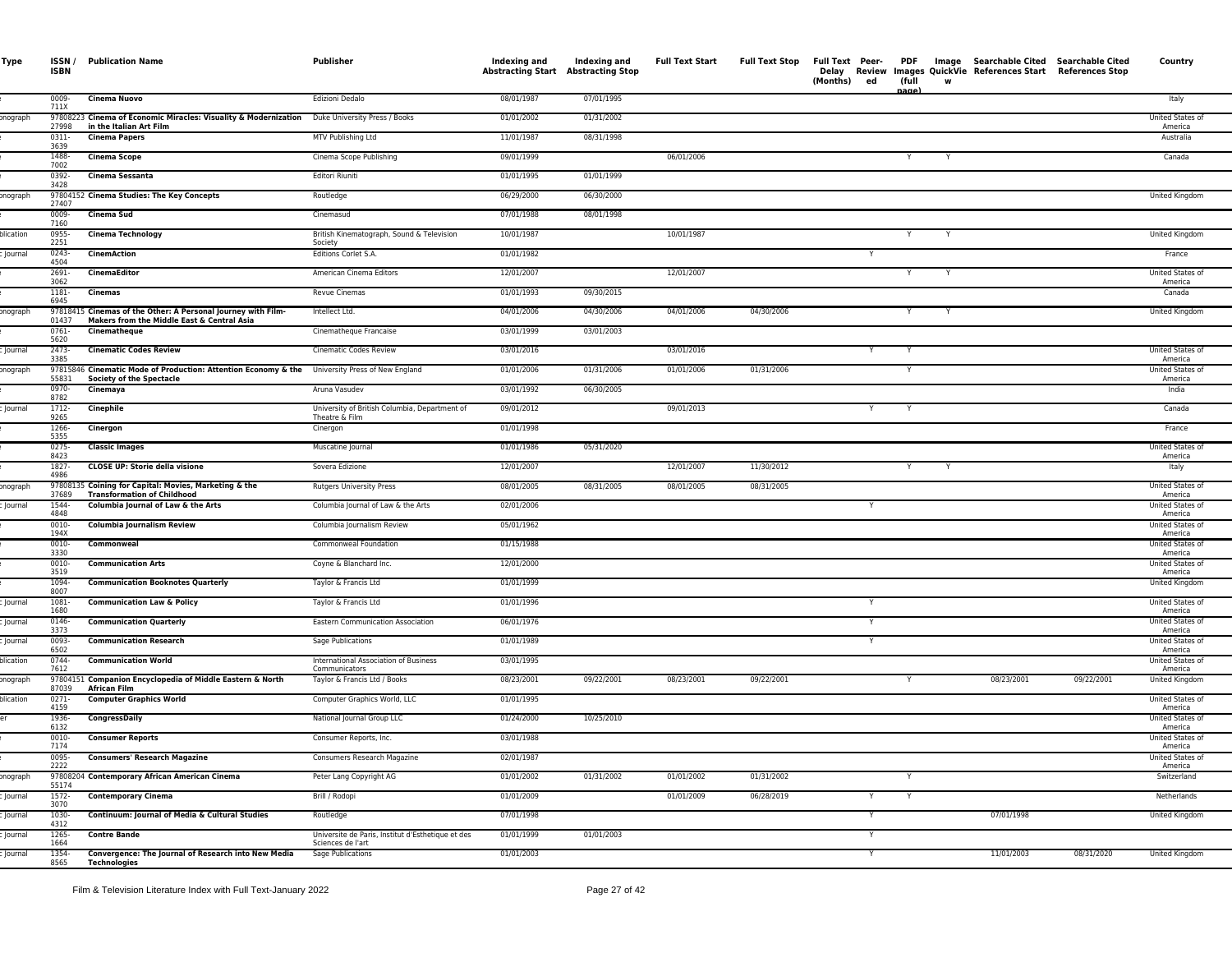| Type      | <b>ISBN</b>              | <b>ISSN / Publication Name</b>                                                                  | Publisher                                             | Indexing and<br><b>Abstracting Start Abstracting Stop</b> | Indexing and             | <b>Full Text Start</b> | <b>Full Text Stop</b> | (Months) ed | (full | w |            | Full Text Peer- PDF Image Searchable Cited Searchable Cited<br>Delay Review Images QuickVie References Start References Stop | Country                            |
|-----------|--------------------------|-------------------------------------------------------------------------------------------------|-------------------------------------------------------|-----------------------------------------------------------|--------------------------|------------------------|-----------------------|-------------|-------|---|------------|------------------------------------------------------------------------------------------------------------------------------|------------------------------------|
| onograph  |                          | <b>Country Town Rescue</b>                                                                      | Australian Teachers of Media Incorporated<br>(ATOM)   | 01/01/2014                                                | 01/31/2014               | 01/01/2014             | 01/31/2014            |             |       |   |            |                                                                                                                              | Australia                          |
|           | 1084-<br>8665            | <b>Creative Screenwriting</b>                                                                   | <b>Creative Screenwriting</b>                         | 01/01/1994                                                | 06/30/2011               |                        |                       |             |       |   |            |                                                                                                                              | United States of                   |
| lournal   | 0739-<br>3180            | <b>Critical Studies in Mass Communication</b>                                                   | Taylor & Francis Ltd                                  | 01/01/1988                                                |                          |                        |                       |             |       |   |            |                                                                                                                              | America<br>United Kingdom          |
| lournal   | 1529<br>5036             | <b>Critical Studies in Media Communication</b>                                                  | Taylor & Francis Ltd                                  | 03/01/2000                                                |                          |                        |                       | Y           |       |   |            |                                                                                                                              | United Kingdom                     |
| Journal   | 1749-<br>6020            | <b>Critical Studies in Television</b>                                                           | Sage Publications Inc.                                | 01/01/2006                                                |                          | 01/01/2006             | 12/31/2015            | Y           | Y     |   | 01/01/2007 |                                                                                                                              | United States of<br>America        |
|           | 0888<br>9015             | Cue Sheet: Newsletter of the Society for the Preservation Film Music Society<br>of Film Music   |                                                       | 01/01/1988                                                | 04/30/2005               |                        |                       |             |       |   |            |                                                                                                                              | United States of<br>America        |
|           | 0888<br>9015             | Cue Sheet: Quarterly Journal of the Film Music Society                                          | Film Music Society                                    | 01/01/1984                                                |                          |                        |                       |             |       |   |            |                                                                                                                              | United States of<br>America        |
|           | $0011 -$<br>3344         | <b>Current Biography</b>                                                                        | H W Wilson Company                                    | 07/01/1990                                                |                          |                        |                       |             |       |   |            |                                                                                                                              | United States of<br>America        |
| olication | $0011 -$<br>5509         | <b>Daily Variety</b>                                                                            | Penske Business Media, LLC                            | 01/01/2000                                                | 03/26/2013               | 01/01/2000             | 03/26/2013            |             | Y     |   |            |                                                                                                                              | United States of<br>America        |
|           | $0011 -$<br>6009         | <b>Dance Magazine</b>                                                                           | Dance Media Publications, LLC                         | 12/01/1986                                                |                          |                        |                       |             |       |   |            |                                                                                                                              | United States of<br>America        |
|           | 1098-<br>8084            | Dance on Camera Journal                                                                         | Dance Films Association, Inc.                         | 03/01/2005                                                | 05/31/2011               | 09/01/2007             | 05/31/2011            |             | Y     |   |            |                                                                                                                              | United States of<br>America        |
| onograph  | 08412                    | 97818415 Danish Directors                                                                       | Intellect Ltd.                                        | 01/01/2001                                                | 01/31/2001               | 01/01/2001             | 01/31/2001            |             |       |   |            |                                                                                                                              | United Kingdom                     |
| onograph  | 01734                    | 97818415 David Cronenberg: Author or Film-Maker?                                                | Intellect Ltd.                                        | 10/01/2007                                                | 10/31/2007               | 10/01/2007             | 10/31/2007            |             |       |   |            |                                                                                                                              | <b>United Kingdom</b>              |
| onograph  | 01857                    | 97818415 Declarations of Independence                                                           | Intellect Ltd.                                        | 03/01/2008                                                | 03/31/2008               | 03/01/2008             | 03/31/2008            |             | Y     |   |            |                                                                                                                              | United Kingdom                     |
|           |                          | <b>Deep Focus</b>                                                                               | <b>Bangalore Film Society</b>                         | 01/01/1990                                                | 12/31/2002               |                        |                       |             |       |   |            |                                                                                                                              | India                              |
| onograph  |                          | <b>Deeper Shade of Blue</b>                                                                     | Australian Teachers of Media Incorporated<br>(ATOM)   | 01/01/2014                                                | 01/31/2014               | 01/01/2014             | 01/31/2014            |             |       |   |            |                                                                                                                              | Australia                          |
| plication | 0950-<br>3676            | <b>Design Week (Online Edition)</b>                                                             | <b>Centaur Communications</b>                         | 02/03/2011                                                |                          |                        |                       |             |       |   |            |                                                                                                                              | United Kingdom                     |
|           | 1083-<br>5253            | <b>DGA Magazine</b>                                                                             | Directors Guild of America                            | 01/01/1995                                                | 07/31/2004               |                        |                       |             |       |   |            |                                                                                                                              | United States of<br>America        |
| onograph  | 01970                    | 97818415 Diasporas of Australian Cinema                                                         | Intellect Ltd.                                        | 05/01/2009                                                | 05/31/2009               | 05/01/2009             | 05/31/2009            |             |       |   |            |                                                                                                                              | United Kingdom                     |
| olication | 0188-<br>1485            | Dicine: Revista de Difusion e Investigacion<br>Cinematograficas A.C.                            | Dicine A.C.                                           | 09/01/1987                                                | 07/01/1996               |                        |                       |             |       |   |            |                                                                                                                              |                                    |
| plication | $1931 -$<br>499X<br>1462 | <b>Digital Content Producer</b>                                                                 | Future Publishing Ltd.                                | 05/01/2006                                                | 03/31/2009               | 05/01/2006             | 03/31/2009            |             |       |   |            |                                                                                                                              | United Kingdom                     |
| Journal   | 6268                     | <b>Digital Creativity</b>                                                                       | Routledge                                             | 09/01/1999                                                |                          |                        |                       |             |       |   |            |                                                                                                                              | United Kingdom<br>United States of |
|           | 1056-<br>7038<br>2164-   | <b>Digital Media</b><br><b>Digital Video</b>                                                    | Joss Group<br>Future Publishing Ltd.                  | 09/13/1994<br>09/01/2011                                  | 05/31/1997<br>01/31/2018 | 09/01/2011             | 01/31/2018            |             | Y     | Y |            |                                                                                                                              | America<br>United Kingdom          |
|           | 0963<br>$0212 -$         | <b>Dirigido Por</b>                                                                             | Asociacion de Revistas Culturales de Espana           | 01/01/1997                                                |                          |                        |                       |             |       |   |            |                                                                                                                              | Spain                              |
| onograph  | 7245                     | 97815846 Disability & the Media: Prescriptions for Change                                       | University Press of New England                       | 01/01/2005                                                | 01/31/2005               | 01/01/2005             | 01/31/2005            |             |       |   |            |                                                                                                                              | United States of                   |
| lournal   | 54735<br>$1522 -$        | Discourse: Journal for Theoretical Studies in Media &                                           | Wayne State University Press                          | 03/01/2005                                                |                          |                        |                       | Y           |       |   |            |                                                                                                                              | America<br>United States of        |
| onograph  | 5321                     | Culture<br>97808223 Disintegrating the Musical: Black Performance &                             | Duke University Press / Books                         | 01/01/2002                                                | 01/31/2002               |                        |                       |             |       |   |            |                                                                                                                              | America<br>United States of        |
| onograph  | 29633                    | <b>American Musical Film</b><br>97808195 Distant Technology: Science Fiction Film & the Machine | Wesleyan University Press                             | 01/01/1999                                                | 01/31/1999               | 01/01/1999             | 01/31/1999            |             |       |   |            |                                                                                                                              | America<br>United States o         |
| Journal   | 63460<br>1646-<br>477X   | Age<br>Doc On-Line: Revista Digital de Cinema Documentário                                      | Doc On-Line: Revista Digital de Cinema                | 11/01/2013                                                |                          | 11/01/2013             |                       | Y           | Y     |   |            |                                                                                                                              | America<br>Portugal                |
|           | 1559-<br>1034            | <b>Documentary</b>                                                                              | Documentario<br>International Documentary Association | 12/01/2005                                                | 01/31/2020               |                        |                       |             |       |   |            |                                                                                                                              | United States of<br>America        |
|           | 1340-<br>9832            | Documentary Box (English ed.)                                                                   | Yamagata International Documentary Film<br>Festival   | 10/01/2003                                                | 09/30/2006               |                        |                       |             |       |   |            |                                                                                                                              | Japan                              |
| onograph  | 18740                    | 97808745 Double Takes: Culture & Gender in French Films & Their<br>American Remakes             | University Press of New England                       | 01/01/1998                                                | 01/31/1998               | 01/01/1998             | 01/31/1998            |             |       |   |            |                                                                                                                              | United States of<br>America        |
| olication | 0929-<br>7529            | <b>DOX</b>                                                                                      | European Documentary Network                          | 01/01/1997                                                |                          |                        |                       |             |       |   |            |                                                                                                                              | Denmark                            |
| onograph  | 87517                    | 97884790 Dramaturgos en el Cine Español (1939-1975)                                             | Digitalia, Inc.                                       | 01/01/2003                                                | 01/31/2003               | 01/01/2003             | 01/31/2003            |             | Y     | Y |            |                                                                                                                              | United States of<br>America        |
|           | $1541 -$<br>0943         | DV: Digital Video                                                                               | Future Publishing Ltd.                                | 02/01/2004                                                | 08/31/2011               | 06/01/2005             | 08/31/2011            |             | Y     | Y |            |                                                                                                                              | United Kingdom                     |
| onograph  | 67925                    | 97808195 Dying for a Laugh: Disaster Movies & the Camp<br>Imagination                           | Wesleyan University Press                             | 01/01/2005                                                | 01/31/2005               | 01/01/2005             | 01/31/2005            |             | Y     |   |            |                                                                                                                              | United States of<br>America        |
| Journal   | 1746-<br>0654            | <b>Early Popular Visual Culture</b>                                                             | Routledge                                             | 01/01/2005                                                |                          | 01/01/2005             |                       | 18<br>Y     |       |   | 09/01/2008 |                                                                                                                              | <b>United Kingdom</b>              |
| lournal   | 0891-<br>6780            | East-West Film Journal                                                                          | East-West Center                                      | 01/01/1988                                                | 01/01/1994               |                        |                       | Y           |       |   |            |                                                                                                                              | United States of<br>America        |
|           | 1279-<br>6395            | <b>Eclipses</b>                                                                                 | Eclipses                                              | 01/01/1999                                                | 01/01/2003               |                        |                       |             |       |   |            |                                                                                                                              | France                             |
|           |                          |                                                                                                 |                                                       |                                                           |                          |                        |                       |             |       |   |            |                                                                                                                              |                                    |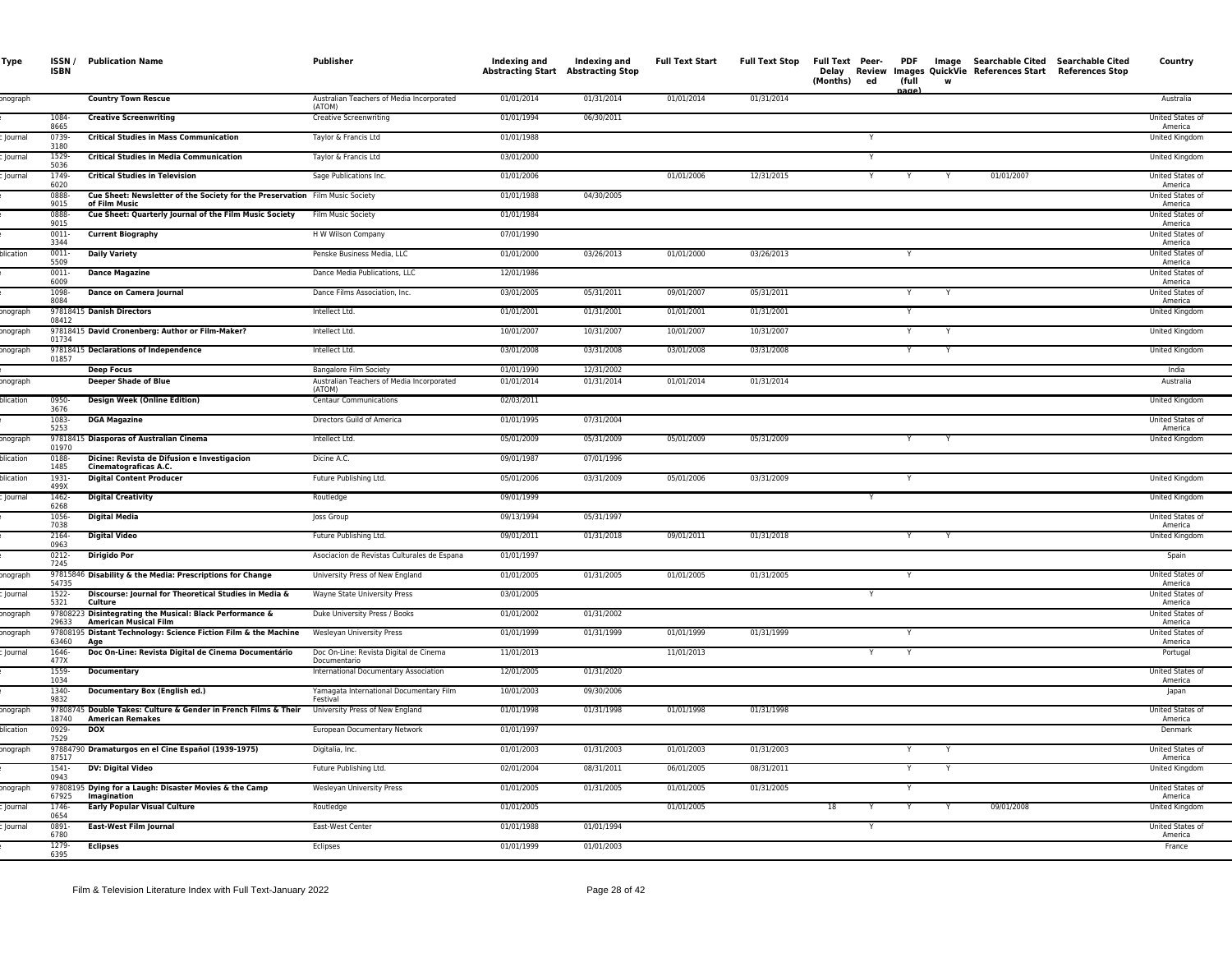| Type      | <b>ISBN</b>      | <b>ISSN</b> / Publication Name                                                  | Publisher                                                      | Indexing and<br><b>Abstracting Start Abstracting Stop</b> | Indexing and | <b>Full Text Start</b> | <b>Full Text Stop</b> | (Months)<br>ed | (full<br>w<br>nage | Full Text Peer- PDF Image Searchable Cited Searchable Cited<br>Delay Review Images QuickVie References Start References Stop |            | Country                     |
|-----------|------------------|---------------------------------------------------------------------------------|----------------------------------------------------------------|-----------------------------------------------------------|--------------|------------------------|-----------------------|----------------|--------------------|------------------------------------------------------------------------------------------------------------------------------|------------|-----------------------------|
|           | 0013-<br>0613    | <b>Economist</b>                                                                | Economist Newspaper Limited                                    | 06/30/1990                                                |              |                        |                       |                |                    |                                                                                                                              |            | United States of<br>America |
|           | 0769-<br>1920    | <b>Ecran Fantastique</b>                                                        | L'Ecran Fantastique et les                                     | 01/01/1979                                                | 07/01/2003   |                        |                       |                |                    |                                                                                                                              |            |                             |
| Journal   | 1240-<br>2001    | <b>Ecrans d'Afrique</b>                                                         | L'Harmattan Edition Diffusion                                  | 01/01/1993                                                | 01/01/1998   |                        |                       |                |                    |                                                                                                                              |            | France                      |
|           | 0013-<br>3302    | Ekran: revija za film in televizijo                                             | Slovenska Kinoteka                                             | 01/01/1986                                                | 01/01/2003   |                        |                       |                |                    |                                                                                                                              |            | Bulgaria                    |
|           | 0745-<br>0311    | <b>Electronic Media</b>                                                         | <b>Crain Communications</b>                                    | 08/11/1997                                                |              |                        |                       |                |                    |                                                                                                                              |            | United States of<br>America |
| Journal   | 1525-<br>4658    | <b>EMedia</b>                                                                   | Information Today Inc.                                         | 09/01/1999                                                | 05/31/2000   | 09/01/1999             | 05/31/2000            | Y              | Y                  |                                                                                                                              |            | United States of<br>America |
| olication | 1525-<br>4658    | <b>EMedia -- The Digital Studio Magazine</b>                                    | Information Today Inc.                                         | 08/01/2002                                                | 12/31/2004   | 08/01/2002             | 12/31/2004            |                |                    |                                                                                                                              |            | United States of<br>America |
| lournal   | 1529-<br>7306    | <b>EMedia Magazine</b>                                                          | Information Today Inc.                                         | 06/01/2000                                                | 07/31/2002   | 06/01/2000             | 07/31/2002            | Y              |                    |                                                                                                                              |            | United States of<br>America |
| Journal   | 1090-<br>946X    | <b>EMedia Professional</b>                                                      | Information Today Inc.                                         | 01/01/1997                                                | 08/30/1999   | 01/01/1997             | 08/30/1999            | Y              | Y                  |                                                                                                                              |            | United States of<br>America |
|           | 0164-<br>3495    | Emmy                                                                            | Emmy Magazine                                                  | 07/01/2004                                                | 02/29/2020   |                        |                       |                |                    |                                                                                                                              |            | United States o<br>America  |
|           | 0957-<br>4948    | <b>Empire (UK Edition)</b>                                                      | Bauer Consumer Media                                           | 02/01/1995                                                |              |                        |                       |                |                    |                                                                                                                              |            | United Kingdom              |
| onograph  | 20906            | 97808223 Empty Moments: Cinema, Modernity & Drift                               | Duke University Press / Books                                  | 01/01/1998                                                | 01/31/1998   |                        |                       |                |                    |                                                                                                                              |            | United States of<br>America |
| blication | 0815-<br>2063    | <b>Encore</b>                                                                   | Cirrus Media                                                   | 05/01/2007                                                | 12/31/2012   | 05/01/2007             | 12/31/2012            |                |                    |                                                                                                                              |            | Australia                   |
| onograph  | 51689            | 97804151 Encyclopedia of Chinese Film                                           | Taylor & Francis Ltd / Books                                   | 12/17/1998                                                | 01/16/1999   | 12/17/1998             | 01/16/1999            |                |                    | 12/17/1998                                                                                                                   | 01/16/1999 | United Kingdom              |
| onograph  | 18427            | 97807890 Encyclopedic Dictionary of Women in Early American<br>Films, 1895-1930 | Taylor & Francis Ltd                                           | 01/01/2005                                                | 01/31/2005   | 01/01/2005             | 01/31/2005            |                | Y                  |                                                                                                                              |            | United Kingdom              |
| onograph  | 18248            | 97808223 Entertaining the Third Reich: Illusions of Wholeness in<br>Nazi Cinema | Duke University Press / Books                                  | 01/01/1996                                                | 01/31/1996   |                        |                       |                |                    |                                                                                                                              |            | United States of<br>America |
| plication | 1520-<br>5150    | <b>Entertainment Design</b>                                                     | <b>Endeavor Business Media</b>                                 | 01/01/1999                                                | 11/30/2005   |                        |                       |                |                    |                                                                                                                              |            | United States of<br>America |
|           | 0883-<br>2455    | <b>Entertainment Law &amp; Finance</b>                                          | Law Journal Newsletters                                        | 06/01/2004                                                | 09/03/2015   |                        |                       |                |                    |                                                                                                                              |            | United States of<br>America |
|           | 0270-<br>3831    | <b>Entertainment Law Reporter</b>                                               | Entertainment Law Reporter                                     | 05/01/2004                                                | 07/31/2011   |                        |                       |                |                    |                                                                                                                              |            | United States of<br>America |
|           | 1049-<br>0434    | <b>Entertainment Weekly</b>                                                     | Meredith Corporation                                           | 05/01/1973                                                |              | 12/31/1993             |                       |                | Y                  |                                                                                                                              |            | United States of<br>America |
| esearch   | 31068            | 97815778 Entertainment, Media & Advertising Market Research<br>Handbook         | Richard K. Miller & Associates                                 | 04/01/2005                                                | 04/30/2014   | 04/01/2005             | 04/30/2014            |                | Y<br>Y             |                                                                                                                              |            | United States of<br>America |
|           | $0176 -$<br>2044 | <b>EPD Film</b>                                                                 | Gemeinschaftswerk der Evangelischen<br>Publizistik e.V.        | 06/01/1987                                                | 09/01/2003   |                        |                       |                |                    |                                                                                                                              |            | Germany                     |
|           | 0194-<br>9535    | Esquire                                                                         | Hearst Magazines, a division of Hearst<br>Communications, Inc. | 10/01/1986                                                |              |                        |                       |                |                    |                                                                                                                              |            | United States of<br>America |
| onograph  | 09167            | 97818415 European Identity in Cinema                                            | Intellect Ltd.                                                 | 07/01/2005                                                | 07/31/2005   | 07/01/2005             | 07/31/2005            |                |                    |                                                                                                                              |            | United Kingdom              |
| Journal   | 0267-<br>3231    | <b>European Journal of Communication</b>                                        | Sage Publications                                              | 03/01/1998                                                |              |                        |                       |                |                    |                                                                                                                              |            | United Kingdom              |
| Journal   | 1367-<br>5494    | <b>European Journal of Cultural Studies</b>                                     | Sage Publications                                              | 01/01/1998                                                |              |                        |                       |                |                    |                                                                                                                              |            | United Kingdom              |
| olication | 1554-<br>2009    | EventDV                                                                         | Information Today Inc.                                         | 01/01/2005                                                | 02/28/2012   | 01/01/2005             | 02/28/2012            |                |                    |                                                                                                                              |            | United States of<br>America |
| olication | 0950-<br>737X    | Eyepiece                                                                        | Guild of British Camera Technicians                            | 01/01/1987                                                | 01/01/2001   |                        |                       |                |                    |                                                                                                                              |            | United Kingdom              |
| onograph  |                  | <b>Face to Face</b>                                                             | Australian Teachers of Media Incorporated<br>(ATOM)            | 01/01/2014                                                | 01/31/2014   | 01/01/2014             | 01/31/2014            |                |                    |                                                                                                                              |            | Australia                   |
|           | 1533-<br>5194    | <b>FADER</b>                                                                    | Fader, Inc.                                                    | 09/01/2006                                                | 01/31/2020   |                        |                       |                |                    |                                                                                                                              |            | United States of<br>America |
|           | 1095-<br>8258    | <b>Fantasy &amp; Science Fiction</b>                                            | Spilogale, Inc.                                                | 01/01/1994                                                |              |                        |                       |                |                    |                                                                                                                              |            | United States of<br>America |
|           | 1035-<br>2740    | <b>Fatal Visions</b>                                                            | <b>Fatal Visions</b>                                           | 02/01/1990                                                | 01/01/1998   |                        |                       |                |                    |                                                                                                                              |            | Australia                   |
| lournal   | 0163-<br>7606    | <b>Federal Communications Law Journal</b>                                       | Federal Communications Law Journal                             | 06/01/1996                                                | 04/01/2018   |                        |                       | Y              |                    | 01/01/2003                                                                                                                   | 04/01/2018 | United States of<br>America |
| onograph  | 29992            | 97808223 Feminist Reader in Early Cinema                                        | Duke University Press / Books                                  | 01/01/2002                                                | 01/31/2002   |                        |                       |                |                    |                                                                                                                              |            | United States of<br>America |
|           | 1074-<br>0880    | Fight Master: Journal of the Society of American Fight<br>Directors             | Society of American Fight Directors                            | 09/01/2004                                                |              | 01/01/2009             |                       |                | Y                  |                                                                                                                              |            | United States of<br>America |
|           | 1399-<br>2813    | Film                                                                            | Det Danske Filminstitut                                        | 01/01/1987                                                | 01/01/1998   |                        |                       |                |                    |                                                                                                                              |            | Denmark                     |
| blication | 0934-<br>0378    | Film & Fakten                                                                   | Spitzenorganisation der Filmwirtschaft EV                      | 02/01/1987                                                | 07/01/1993   |                        |                       |                |                    |                                                                                                                              |            |                             |
| Journal   | 0323-<br>3227    | Film & Fernsehen                                                                | Filmverband Brandenburg E.V.                                   | 01/01/1987                                                | 01/01/1999   |                        |                       |                |                    |                                                                                                                              |            |                             |
| Journal   | 0360-<br>3695    | Film & History (03603695)                                                       | Film & History: An Interdisciplinary Journal                   | 03/01/1971                                                |              | 03/01/1971             |                       |                | Y                  | 03/01/1971                                                                                                                   | 12/31/2019 | United States of<br>America |
|           | $0015 -$<br>1351 | Film & Kino                                                                     | Film & Kino                                                    | 01/01/1988                                                | 06/01/2003   |                        |                       |                |                    |                                                                                                                              |            | Norway                      |
|           |                  |                                                                                 |                                                                |                                                           |              |                        |                       |                |                    |                                                                                                                              |            |                             |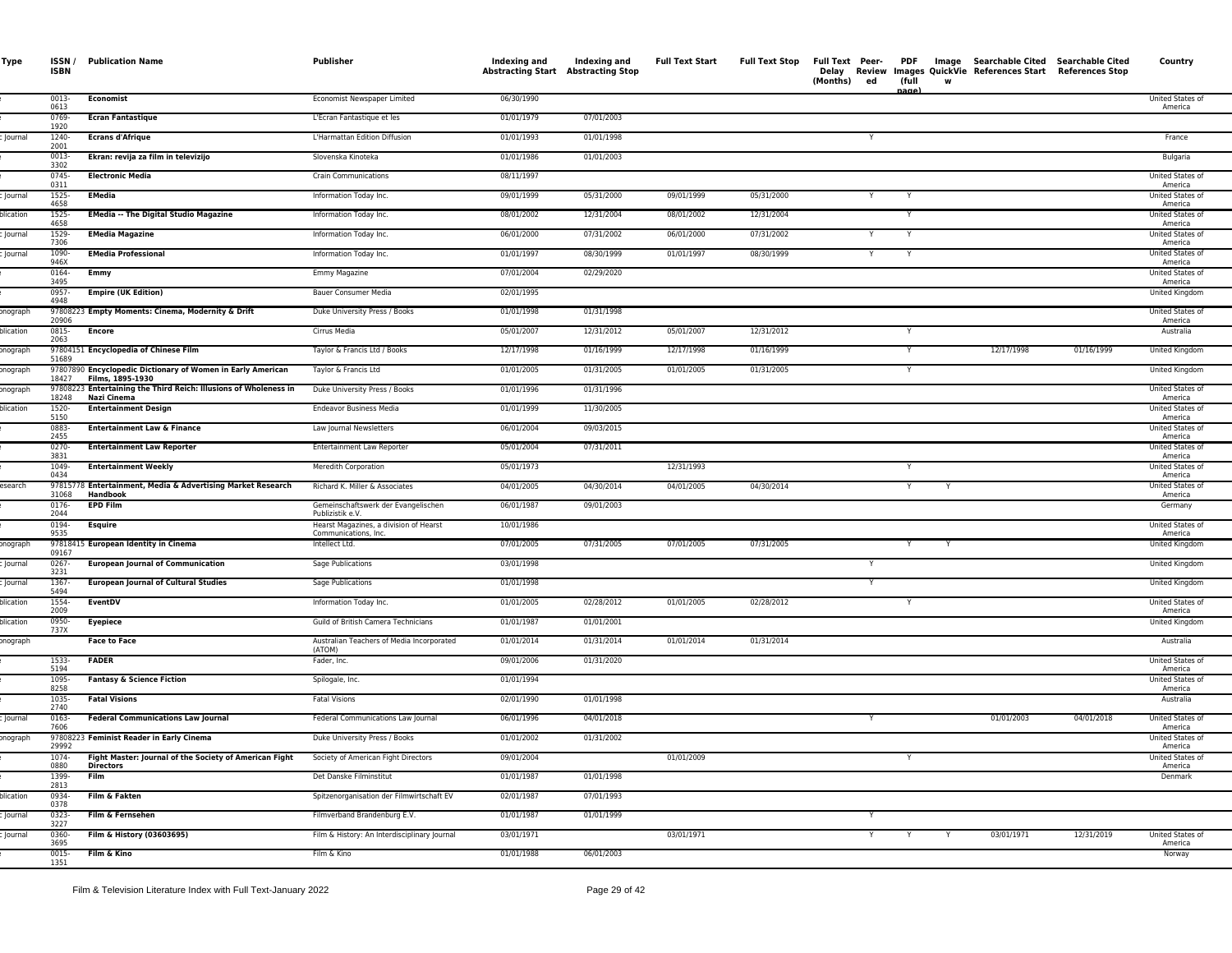| Type      | <b>ISBN</b>      | ISSN / Publication Name                                                                     | Publisher                                                  | Indexing and<br><b>Abstracting Start Abstracting Stop</b> | Indexing and | <b>Full Text Start</b> | <b>Full Text Stop</b> | (Months) ed |   | (full | w |            | Full Text Peer- PDF Image Searchable Cited Searchable Cited<br>Delay Review Images QuickVie References Start References Stop | Country                       |
|-----------|------------------|---------------------------------------------------------------------------------------------|------------------------------------------------------------|-----------------------------------------------------------|--------------|------------------------|-----------------------|-------------|---|-------|---|------------|------------------------------------------------------------------------------------------------------------------------------|-------------------------------|
|           | 0345-<br>3316    | Film & TV                                                                                   | Tidskriftsfoereningen Film & TV                            | 01/01/1995                                                | 01/01/2002   |                        |                       |             |   | nage  |   |            |                                                                                                                              |                               |
| olication | 0343-<br>5571    | Film & TV Kameramann                                                                        | I. Weber Verlag                                            | 09/01/1987                                                | 07/01/2002   |                        |                       |             |   |       |   |            |                                                                                                                              | Germany                       |
|           | 0015-<br>1068    | Film a Doba                                                                                 | Sdruzeni Pratel Odborneho Filmoveho Tisku                  | 11/01/1987                                                | 12/01/1990   |                        |                       |             |   |       |   |            |                                                                                                                              |                               |
| olication | 0890-<br>5231    | <b>Film Arts</b>                                                                            | Film Arts Foundation                                       | 09/01/2007                                                | 03/31/2008   |                        |                       |             |   |       |   |            |                                                                                                                              | United States of<br>America   |
| onograph  | 22060            | 97808204 Film Chronicle: Critical Dispatches from a Forward<br><b>Observer 1987-1992</b>    | Peter Lang Copyright AG                                    | 08/01/1994                                                | 08/31/1994   | 08/01/1994             | 08/31/1994            |             |   | Y     |   |            |                                                                                                                              | Switzerland                   |
|           | $0015 -$<br>119X | <b>Film Comment</b>                                                                         | Film Society of Lincoln Center                             | 02/01/1984                                                | 05/31/2020   | 11/01/2002             | 05/31/2020            |             |   | Y     |   |            |                                                                                                                              | United States of<br>America   |
| Journal   | $0163 -$<br>5069 | <b>Film Criticism</b>                                                                       | Film Criticism                                             | 01/01/1976                                                |              | 01/01/1976             |                       |             | Y | Y     |   | 03/01/2007 | 01/31/2020                                                                                                                   | United States of<br>America   |
|           | 0015-<br>1211    | <b>Film Culture</b>                                                                         | Anthology Film Archives, Inc.                              | 06/01/1992                                                | 12/31/1996   | 06/01/1992             | 12/31/1996            |             |   |       |   |            |                                                                                                                              | United States of<br>America   |
|           | 0305-<br>1706    | <b>Film Dope</b>                                                                            | Potter's Bar: Film Dope                                    | 12/01/1987                                                | 04/01/1994   |                        |                       |             |   |       |   |            |                                                                                                                              |                               |
| Inumal    |                  | <b>Film Education Journal</b>                                                               | <b>IICI Press</b>                                          | 07/01/2021                                                |              | 07/01/2021             |                       |             | Y |       |   |            |                                                                                                                              | <b>United Kingdom</b>         |
|           | 1373-<br>1459    | Film en Televisie + Video                                                                   | Katholieke Filmliga                                        | 09/01/1987                                                | 12/01/2001   |                        |                       |             |   |       |   |            |                                                                                                                              | Belgium                       |
| lournal   | 0892<br>2160     | <b>Film History</b>                                                                         | Indiana University Press                                   | 01/01/1987                                                |              | 01/01/1987             |                       |             |   |       |   | 01/01/2003 |                                                                                                                              | United States of<br>America   |
|           | $1021 -$<br>6510 | <b>Film International</b>                                                                   | Film International                                         | 01/01/1995                                                | 12/31/2010   |                        |                       |             |   |       |   |            |                                                                                                                              | Iran (Islamic Republic<br>of) |
| Journal   | $1651 -$<br>6826 | Film International (16516826)                                                               | Intellect Ltd.                                             | 01/01/2003                                                |              | 01/01/2006             |                       |             |   |       |   | 01/01/2006 |                                                                                                                              | United Kingdom                |
|           | 1526-<br>9884    | <b>Film Journal International</b>                                                           | Box Office Media LLC                                       | 04/01/2002                                                | 12/31/2018   | 04/01/2002             | 12/31/2018            |             |   |       |   |            |                                                                                                                              | United States of<br>America   |
| Journal   | 2042-<br>1869    | <b>Film Matters</b>                                                                         | Intellect Ltd.                                             | 03/01/2010                                                |              | 03/01/2010             |                       | Y           |   | Y     |   |            |                                                                                                                              | United Kingdom                |
|           | 0956-<br>0890    | <b>Film Monthly</b>                                                                         | Film Monthly                                               | 01/01/1989                                                | 09/01/1992   |                        |                       |             |   |       |   |            |                                                                                                                              |                               |
|           | 1520-<br>3891    | <b>Film Music Magazine</b>                                                                  | Film Music Media Group                                     | 06/01/2007                                                | 06/01/2016   |                        |                       |             |   |       |   |            |                                                                                                                              | United States of<br>America   |
|           |                  | Film Music: The Professional Voice of Music for Film &<br><b>Television</b>                 | Film Music Media Group                                     | 01/01/2006                                                | 05/31/2007   |                        |                       |             |   |       |   |            |                                                                                                                              | United States of<br>America   |
| Journal   | $0015 -$<br>1386 | <b>Film Quarterly</b>                                                                       | University of California Press                             | 01/01/1988                                                |              |                        |                       | Y           |   |       |   | 01/01/2003 |                                                                                                                              | United States of<br>America   |
|           | 0957-<br>1809    | <b>Film Review</b>                                                                          | Visual Imagination                                         | 07/01/2004                                                | 12/31/2008   |                        |                       |             |   |       |   |            |                                                                                                                              | United Kingdom                |
|           | $0967 -$<br>8816 | <b>Film Review Special</b>                                                                  | Visual Imagination                                         | 07/01/2004                                                | 02/28/2006   |                        |                       |             |   |       |   |            |                                                                                                                              | <b>United Kingdom</b>         |
|           | $1077 -$<br>4289 | <b>Film Score Magazine</b>                                                                  | Film Score Monthly                                         | 01/01/2005                                                | 12/31/2005   |                        |                       |             |   |       |   |            |                                                                                                                              | United States of<br>America   |
|           | 1077-<br>4289    | <b>Film Score Monthly</b>                                                                   | Film Score Monthly                                         | 01/01/1993                                                | 12/31/2004   |                        |                       |             |   |       |   |            |                                                                                                                              | United States of<br>America   |
|           | 1939-<br>974X    | Film Score Monthly (FSM Online)                                                             | Film Score Monthly                                         | 01/01/2006                                                |              | 01/01/2008             |                       |             |   |       |   |            |                                                                                                                              | United States of<br>America   |
| lournal   | 1469-<br>0314    | <b>Film Studies</b>                                                                         | Manchester University Press                                | 01/01/1999                                                | 12/31/2007   | 01/01/1999             | 12/31/2007            | Y           |   | Y     |   | 12/01/2006 | 12/31/2007                                                                                                                   | United Kingdom                |
| onograph  | 52357            | 97808204 Film Studies: Women in Contemporary World Cinema                                   | Peter Lang Copyright AG                                    | 01/01/2002                                                | 01/31/2002   | 01/01/2002             | 01/31/2002            |             |   | Y     |   |            |                                                                                                                              | Switzerland                   |
| onograph  | 01505            | 97818415 Film, Drama & the Break-Up of Britain                                              | Intellect Ltd.                                             | 04/01/2007                                                | 04/30/2007   | 04/01/2007             | 04/30/2007            |             |   | Y     |   |            |                                                                                                                              | United Kingdom                |
|           | 1136-<br>7385    | <b>Film-Historia</b>                                                                        | Universitat de Barcelona Servei de Publicacions            | 01/01/1992                                                | 01/01/2000   |                        |                       |             |   |       |   |            |                                                                                                                              | Spain                         |
| Journal   | 1466-<br>4615    | <b>Film-Philosophy</b>                                                                      | Film-Philosophy                                            | 01/01/2006                                                |              | 01/01/2006             |                       |             | Y |       |   | 03/01/2007 | 02/29/2020                                                                                                                   | United Kingdom                |
|           |                  | Film: Tutti i Film Della Stagione                                                           | Centro Studi Cinematografici                               | 01/01/1989                                                | 01/01/2019   |                        |                       |             |   |       |   |            |                                                                                                                              |                               |
|           | 0257-<br>7852    | Filmbulletin                                                                                | Schueren Verlag GmbH                                       | 01/01/1988                                                | 01/01/2003   |                        |                       |             |   |       |   |            |                                                                                                                              | Germany                       |
|           | 0015-<br>1513    | <b>Filmcritica</b>                                                                          | Editrice Le Balze                                          | 09/01/1987                                                |              |                        |                       |             |   |       |   |            |                                                                                                                              | Italy                         |
|           | 1594-<br>350X    | Filmcronache                                                                                | Associazione Nazionale Circoli Cinematografici<br>Italiani | 11/01/1994                                                | 07/01/2003   |                        |                       |             |   |       |   |            |                                                                                                                              |                               |
|           | $0176 -$<br>1110 | <b>Filmfaust</b>                                                                            | Filmfaust Verlag                                           | 12/01/1987                                                | 01/01/1996   |                        |                       |             |   |       |   |            |                                                                                                                              |                               |
|           | 0895-<br>0393    | Filmfax: The Magazine of Unusual Film & Television                                          | Filmfax                                                    | 01/01/1988                                                | 04/01/2003   |                        |                       |             |   |       |   |            |                                                                                                                              | United States of<br>America   |
|           | 0895-<br>0393    | FILMFAXplus: The Magazine of Unusual Film, Television & Filmfax<br><b>Retro Pop Culture</b> |                                                            | 01/01/2006                                                |              |                        |                       |             |   |       |   |            |                                                                                                                              | United States of<br>America   |
|           | $0782 -$<br>3797 | <b>Filmihullu</b>                                                                           | Filmihullu ry                                              | 01/01/1986                                                | 01/01/2003   |                        |                       |             |   |       |   |            |                                                                                                                              |                               |
|           | 1235-<br>4686    | Filmjournalen                                                                               | Finlandssvenskt Filmcentrum                                | 01/01/1995                                                | 01/01/2003   |                        |                       |             |   |       |   |            |                                                                                                                              |                               |
|           | 0015-<br>1580    | Filmkultura                                                                                 | Motion Picture Foundation of Hungary                       | 01/01/1988                                                | 12/01/1995   |                        |                       |             |   |       |   |            |                                                                                                                              | Hungary                       |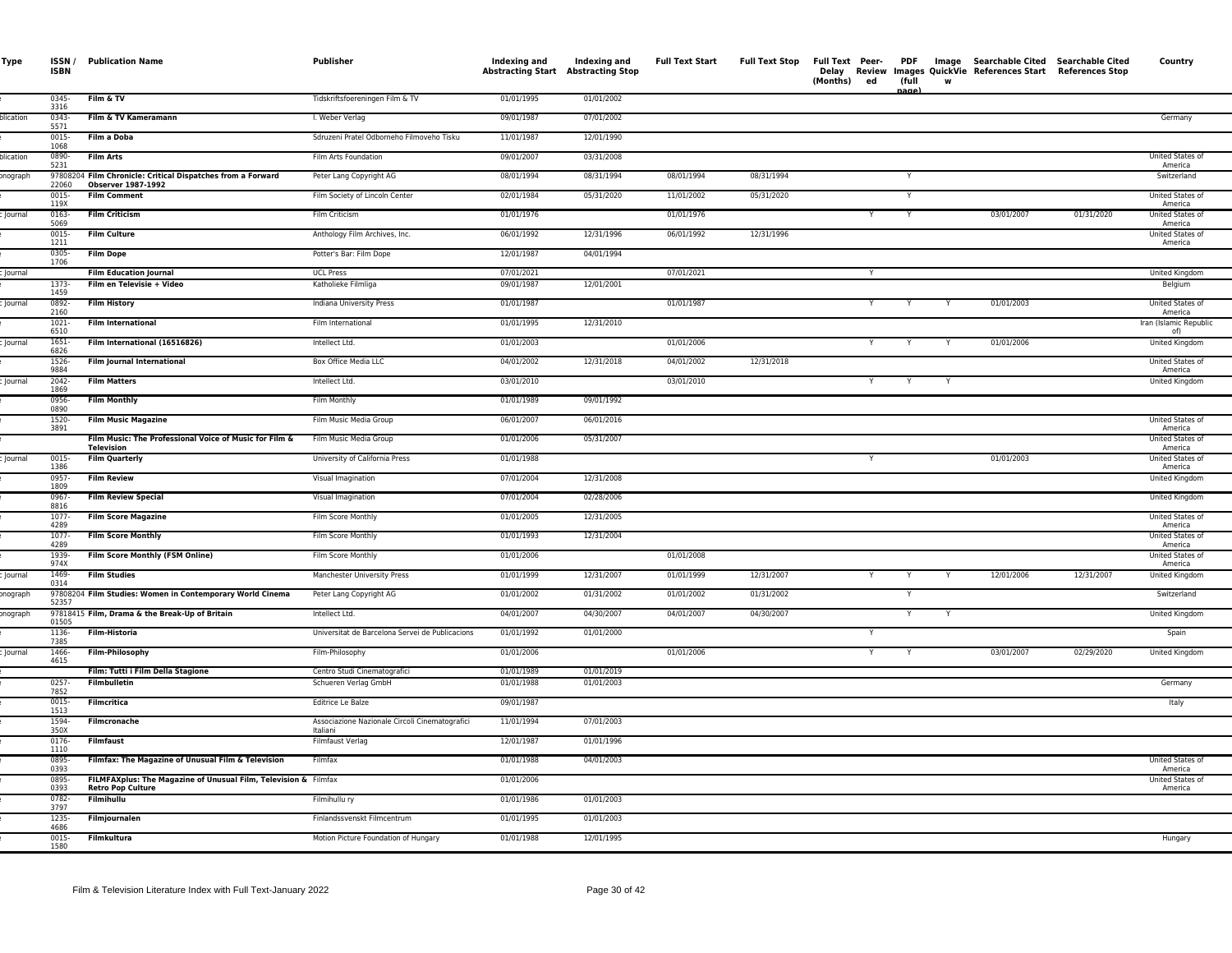| Type           | <b>ISBN</b>      | <b>ISSN / Publication Name</b>                                                                                                      | Publisher                                                                                     | Indexing and<br><b>Abstracting Start Abstracting Stop</b> | Indexing and             | <b>Full Text Start</b> | <b>Full Text Stop</b>    | (Months) | ed | (full  | w | Full Text Peer- PDF Image Searchable Cited Searchable Cited<br>Delay Review Images QuickVie References Start References Stop |            | Country                                         |
|----------------|------------------|-------------------------------------------------------------------------------------------------------------------------------------|-----------------------------------------------------------------------------------------------|-----------------------------------------------------------|--------------------------|------------------------|--------------------------|----------|----|--------|---|------------------------------------------------------------------------------------------------------------------------------|------------|-------------------------------------------------|
| plication      | 0015-<br>1599    | Filmkunst                                                                                                                           | Oesterreichische Gesellschaft fuer<br>Filmwissenschaft Kommunikations- und<br>Medienforschung | 10/01/1987                                                | 01/01/1997               |                        |                          |          |    |        |   |                                                                                                                              |            |                                                 |
|                | 1063-<br>8954    | Filmmaker: The Magazine of Independent Film                                                                                         | Filmmaker Magazine                                                                            | 01/01/1992                                                |                          |                        |                          |          |    |        |   |                                                                                                                              |            | United States of<br>America                     |
|                | 1036<br>8701     | <b>Filmnews</b>                                                                                                                     | Sydney Filmmakers                                                                             | 01/01/1989                                                | 01/01/1995               |                        |                          |          |    |        |   |                                                                                                                              |            |                                                 |
|                | $0430 -$<br>4519 | <b>Filmowy Serwis Prasowy</b>                                                                                                       | Warsaw: Oficyna Wydawnicza Fundacji Sztuk<br>Filmowei                                         | 01/01/1987                                                | 01/01/1994               |                        |                          |          |    |        |   |                                                                                                                              |            |                                                 |
|                | 0015-<br>1661    | Filmrutan                                                                                                                           | Sveriges Foerenade Filmstudios                                                                | 01/01/1999                                                | 01/01/2003               |                        |                          |          |    |        |   |                                                                                                                              |            | Sweden                                          |
|                | $0015 -$<br>167X | Films & Filming                                                                                                                     | London: Hansom Books                                                                          | 12/01/1987                                                | 01/01/1990               |                        |                          |          |    |        |   |                                                                                                                              |            |                                                 |
|                | $0015 -$<br>1688 | <b>Films in Review</b>                                                                                                              | National Board of Review of Motion Pictures Inc.                                              | 01/01/1990                                                | 10/31/1996               | 01/01/1990             | 10/31/1996               |          |    |        |   |                                                                                                                              |            | <b>United States of</b><br>America              |
|                | 1083-<br>5369    | <b>Films of the Golden Age</b>                                                                                                      | Muscatine Journal                                                                             | 06/01/1996                                                | 03/31/2020               |                        |                          |          |    |        |   |                                                                                                                              |            | United States of<br>America                     |
|                | 0428-<br>3872    | Filmvilag                                                                                                                           | Philosophical Committee of the Hungarian<br>Academy of Sciences                               | 01/01/1987                                                | 01/01/2001               |                        |                          |          |    |        |   |                                                                                                                              |            | Hungary                                         |
|                | 0940-<br>2322    | <b>Filmwaerts</b>                                                                                                                   | Schueren Verlag GmbH                                                                          | 05/01/1987                                                | 05/01/1995               |                        |                          |          |    |        |   |                                                                                                                              |            | Germany                                         |
| onograph       |                  | <b>First Position</b>                                                                                                               | Australian Teachers of Media Incorporated<br>(ATOM)                                           | 01/01/2014                                                | 01/31/2014               | 01/01/2014             | 01/31/2014               |          |    |        |   |                                                                                                                              |            | Australia                                       |
| onograph       | 29398            | 97808223 Flash of Capital: Film & Geopolitics in Japan                                                                              | Duke University Press / Books                                                                 | 10/01/2002                                                | 10/31/2002               | 10/01/2002             | 10/31/2002               |          |    | Y      |   |                                                                                                                              |            | United States of<br>America                     |
|                | $0015 -$<br>6914 | Forbes                                                                                                                              | Forbes Inc.                                                                                   | 03/26/1984                                                |                          |                        |                          |          |    |        |   |                                                                                                                              |            | United States of<br>America                     |
| onograph       | 64240            | 97818876 Forbidden Fruit: The Golden Age of the Exploitation Film Midnight Marquee Press, Inc.                                      |                                                                                               | 01/01/1999                                                | 01/31/1999               | 01/01/1999             | 01/31/1999               |          |    | Y      |   |                                                                                                                              |            | United States of<br>America                     |
| onograph       | 01710            | 97818415 Frames of Mind: A Post-Jungian Look at Cinema,<br>Television & Technology                                                  | Intellect Ltd.                                                                                | 10/01/2007                                                | 10/31/2007               | 10/01/2007             | 10/31/2007               |          |    |        |   |                                                                                                                              |            | United Kingdom                                  |
| Journal        | 0306<br>7661     | Framework: The Journal of Cinema & Media                                                                                            | Wayne State University Press                                                                  | 01/01/1975                                                |                          | 09/01/2006             |                          |          |    |        |   | 09/01/2007                                                                                                                   | 09/30/2019 | United States of<br>America                     |
| lournal        | 0343-<br>7736    | Frauen & Film                                                                                                                       | Stroemfeld Verlag                                                                             | 12/01/1987                                                | 03/01/2000               |                        |                          |          |    |        |   |                                                                                                                              |            | Germany                                         |
| onograph       | 16001            | 97808264 French Cinema                                                                                                              | Bloomsbury Publishing Plc                                                                     | 04/01/2002                                                | 04/30/2002               | 04/01/2002             | 04/30/2002               |          |    |        |   |                                                                                                                              |            | United Kingdom                                  |
|                | 1358-<br>3492    | <b>French Review</b>                                                                                                                | Philip Allan Publishers Ltd.                                                                  | 01/01/1988                                                | 01/01/2003               |                        |                          |          |    |        |   |                                                                                                                              |            | United Kingdom                                  |
| Journal        | 2643-<br>8941    | <b>French Screen Studies</b>                                                                                                        | Taylor & Francis Ltd                                                                          | 01/01/2020                                                |                          | 01/01/2020             |                          |          |    |        |   | 01/01/2020                                                                                                                   |            | United Kingdom                                  |
| onograph       | 91999            | 97804713 Fundamentals of Digital Television Transmission                                                                            | John Wiley & Sons, Inc.                                                                       | 01/01/2001                                                | 01/02/2001               | 01/01/2001             | 01/02/2001               |          |    |        |   |                                                                                                                              |            | United States of<br>America                     |
| onograph       | 02748            | 97818415 Futures of Chinese Cinema                                                                                                  | Intellect Ltd.                                                                                | 09/01/2009                                                | 09/30/2009               | 09/01/2009             | 09/30/2009               |          |    | Y      |   |                                                                                                                              |            | United Kingdom                                  |
| onograph       |                  | <b>Gallipoli From Above</b>                                                                                                         | Australian Teachers of Media Incorporated<br>(ATOM)                                           | 01/01/2014                                                | 01/31/2014               | 01/01/2014             | 01/31/2014               |          |    |        |   |                                                                                                                              |            | Australia                                       |
|                | 1532-<br>1118    | Gay & Lesbian Review Worldwide                                                                                                      | Gay & Lesbian Review                                                                          | 01/01/2000                                                |                          |                        |                          |          |    |        |   |                                                                                                                              |            | United States of<br>America                     |
| onograph       | 39324            | 97808135 Gay TV & Straight America                                                                                                  | <b>Rutgers University Press</b>                                                               | 02/01/2006                                                | 02/28/2006               | 02/01/2006             | 02/28/2006               |          |    | Y      |   |                                                                                                                              |            | United States of<br>America                     |
| Journal        | 0016-<br>5492    | Gazette: International Journal for Communication Studies Sage Publications                                                          |                                                                                               | 07/01/1996                                                | 12/31/2005               |                        |                          |          |    |        |   | 11/01/2003                                                                                                                   | 12/31/2005 | United Kingdom                                  |
| onograph       | 47520            | 97808204 Gender in Film & the Media                                                                                                 | Peter Lang Copyright AG                                                                       | 01/01/2000                                                | 01/31/2000               | 01/01/2000             | 01/31/2000               |          |    |        |   |                                                                                                                              |            | Switzerland                                     |
|                | 1614-<br>6387    | <b>German Films Quarterly</b>                                                                                                       | German Films Service + Marketing GmbH                                                         | 04/01/2004                                                |                          |                        |                          |          |    |        |   |                                                                                                                              |            | Germany                                         |
| onograph       | 10140            | 97818463 Ghosts of Songs: The Film Art of the Black Audio Film<br>Collective                                                        | Liverpool University Press 2004 Limited                                                       | 04/01/2007                                                | 04/30/2007               | 04/01/2007             | 04/30/2007               |          |    |        |   |                                                                                                                              |            | United Kingdom                                  |
| onograph       | 19702            | 97808223 Gilles Deleuz's Time Machine                                                                                               | Duke University Press / Books                                                                 | 01/01/1997                                                | 01/31/1997               |                        |                          |          |    |        |   |                                                                                                                              |            | United States of<br>America                     |
| Journal        | 1742-<br>7665    | <b>Global Media &amp; Communication</b>                                                                                             | Sage Publications                                                                             | 04/01/2005                                                |                          |                        |                          |          |    |        |   |                                                                                                                              |            | United Kingdom                                  |
| onograph       |                  | <b>Grammar of Happiness</b>                                                                                                         | Australian Teachers of Media Incorporated<br>(ATOM)                                           | 01/01/2014                                                | 01/31/2014               | 01/01/2014             | 01/31/2014               |          |    |        |   |                                                                                                                              |            | Australia                                       |
| <b>Journal</b> | 0393-<br>3857    | <b>Griffithiana: Journal of Film History</b>                                                                                        | La Cineteca del Friuli                                                                        | 09/01/1988                                                | 10/31/2004               |                        |                          |          |    |        |   |                                                                                                                              |            | United States of<br>America                     |
| onograph       | 26458            | 97808223 Groove Tube: Sixties Television & the Youth Rebellion                                                                      | Duke University Press / Books                                                                 | 01/01/2001                                                | 01/31/2001<br>11/30/2007 | 01/01/2001             | 01/31/2001<br>11/30/2007 |          |    | Y<br>Y |   |                                                                                                                              |            | <b>United States of</b><br>America              |
| onograph       | 10607            | 97818463 H. G. Wells, Modernity & the Movies                                                                                        | Liverpool University Press 2004 Limited                                                       | 11/01/2007                                                |                          | 11/01/2007             |                          |          |    |        |   |                                                                                                                              |            | United Kingdom                                  |
|                | $0017 -$<br>789X | <b>Harper's Magazine</b>                                                                                                            | Harper's Magazine Foundation                                                                  | 07/01/1988                                                |                          |                        |                          |          |    |        |   |                                                                                                                              |            | United States of<br>America                     |
|                | 1061-<br>6578    | Hastings Communications & Entertainment Law Journal<br>(Comm/Ent)<br>97808223 Haunted Media: Electronic Presence from Telegraphy to | Hastings College of Law<br>Duke University Press / Books                                      | 09/01/2002<br>01/01/2000                                  | 01/01/2017<br>01/31/2000 |                        |                          |          |    |        |   | 09/01/2002                                                                                                                   | 01/01/2017 | United States of<br>America<br>United States of |
| nograp         | 25727            | Television<br>97808204 Here's Looking At You: Hollywood, Film & Politics                                                            |                                                                                               | 05/01/2005                                                | 05/31/2005               | 05/01/2005             | 05/31/2005               |          |    |        |   |                                                                                                                              |            | America<br>Switzerland                          |
| onograph       | 70993            |                                                                                                                                     | Peter Lang Copyright AG                                                                       |                                                           |                          |                        |                          |          |    |        |   |                                                                                                                              |            |                                                 |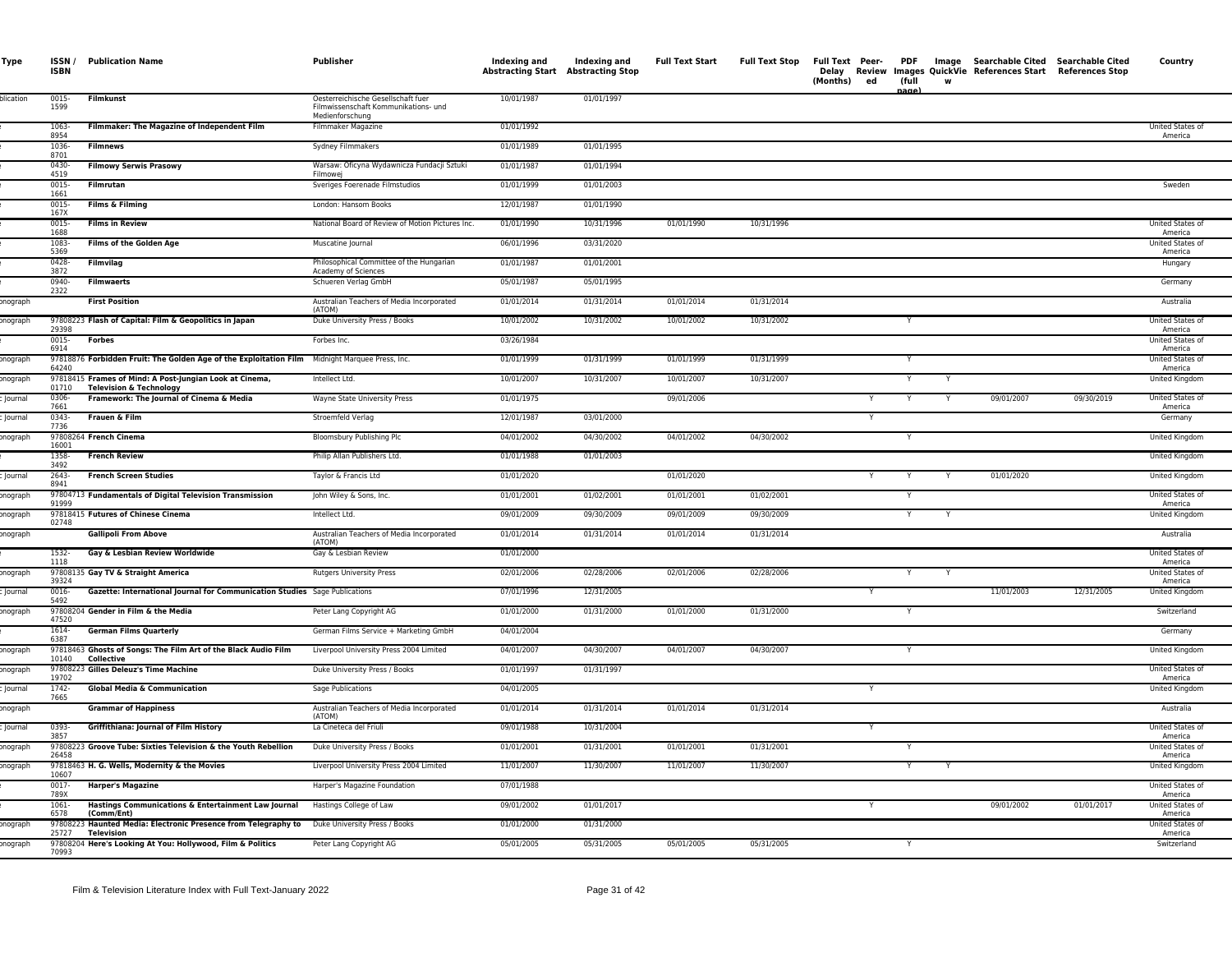| Type      | ISSN /<br><b>ISBN</b>  | <b>Publication Name</b>                                                                                | Publisher                                                     | Indexing and<br><b>Abstracting Start</b> | Indexing and<br><b>Abstracting Stop</b> | <b>Full Text Start</b> | <b>Full Text Stop</b> | Full Text Peer- PDF<br>(Months) ed |   | (full |   |            | Image Searchable Cited Searchable Cited<br>Delay Review Images QuickVie References Start References Stop | Country                     |
|-----------|------------------------|--------------------------------------------------------------------------------------------------------|---------------------------------------------------------------|------------------------------------------|-----------------------------------------|------------------------|-----------------------|------------------------------------|---|-------|---|------------|----------------------------------------------------------------------------------------------------------|-----------------------------|
| onograph  |                        | 97808223 High Contrast: Race & Gender in Contemporary Hollywood Duke University Press / Books<br>Films |                                                               | 01/01/1997                               | 01/31/1997                              |                        |                       |                                    |   | nane  |   |            |                                                                                                          | United States of            |
| Journal   | 20418<br>0143-<br>9685 | Historical Journal of Film, Radio & Television                                                         | Routledge                                                     | 01/01/1988                               |                                         | 03/01/1990             |                       | 18                                 |   |       |   | 06/01/2007 |                                                                                                          | America<br>United Kingdom   |
| Journal   | 0345-<br>469X          | <b>Historisk Tidskrift</b>                                                                             | Svenska Historiska Foereningen                                | 03/01/2005                               |                                         |                        |                       |                                    | Y |       |   |            |                                                                                                          | Sweden                      |
| Journal   | 1062-<br>5518          | <b>Hitchcock Annual</b>                                                                                | Columbia University Press                                     | 01/01/1992                               |                                         |                        |                       |                                    | Y |       |   | 12/01/2007 |                                                                                                          | United States of<br>America |
|           | 1557<br>7228           | <b>Hollywood Life</b>                                                                                  | Penske Business Media, LLC                                    | 05/01/2003                               | 09/30/2007                              | 11/01/2005             | 09/30/2007            |                                    |   |       |   |            |                                                                                                          | United States of<br>America |
| plication | 0018-<br>3660          | <b>Hollywood Reporter</b>                                                                              | MRC Media, LLC                                                | 01/01/1995                               |                                         | 04/01/2008             |                       |                                    |   |       |   |            |                                                                                                          | United States of<br>America |
|           |                        | Hollywood Reporter -- International Edition                                                            | MRC Media, LLC                                                | 01/01/2000                               | 05/21/2009                              | 01/01/2000             | 05/21/2009            |                                    |   |       |   |            |                                                                                                          | United States of<br>America |
|           |                        | <b>Hollywood Reporter Weekend Edition</b>                                                              | MRC Media, LLC                                                | 05/22/2009                               | 09/04/2010                              | 05/22/2009             | 09/04/2010            |                                    |   |       |   |            |                                                                                                          | United States of<br>America |
|           | 1097-<br>8577          | <b>Hollywood Scriptwriter</b>                                                                          | Hollywood Scriptwriter                                        | 05/01/2004                               |                                         | 01/01/2005             |                       |                                    |   | Y     | Y |            |                                                                                                          | United States of<br>America |
|           | 0894-<br>2188          | <b>Hollywood Studio Magazine</b>                                                                       | Hollywood Movie Archives                                      | 01/01/1987                               | 01/01/1990                              |                        |                       |                                    |   |       |   |            |                                                                                                          | United States of<br>America |
|           | 1096-<br>3065          | <b>Home Theater</b>                                                                                    | AVTech Media Americas, LLC                                    | 01/01/1997                               | 09/30/2013                              |                        |                       |                                    |   |       |   |            |                                                                                                          | United Kingdom              |
| onograph  | 01482                  | 97818415 Hong Kong New Wave Cinema: 1978-2000                                                          | Intellect Ltd.                                                | 04/01/2008                               | 04/30/2008                              | 04/01/2008             | 04/30/2008            |                                    |   |       |   |            |                                                                                                          | United Kingdom              |
| onograph  | 42577                  | 97808135 Horror Film                                                                                   | <b>Rutgers University Press</b>                               | 02/01/2004                               | 02/28/2004                              | 02/01/2004             | 02/28/2004            |                                    |   |       |   |            |                                                                                                          | United States of<br>America |
| Journal   | 2040-<br>3275          | <b>Horror Studies</b>                                                                                  | Intellect Ltd.                                                | 01/01/2010                               |                                         | 01/01/2010             |                       |                                    |   | Y     |   | 01/01/2010 |                                                                                                          | United Kingdom              |
| lournal   | 1217-<br>2545          | <b>Hungarian Quarterly</b>                                                                             | Hungarian Quarterly                                           | 01/01/1993                               | 09/30/2014                              |                        |                       |                                    | Y |       |   |            |                                                                                                          | Hungary                     |
| onograph  |                        | <b>Hunger Games</b>                                                                                    | Australian Teachers of Media Incorporated<br>(ATOM)           | 01/01/2014                               | 01/31/2014                              | 01/01/2014             | 01/31/2014            |                                    |   |       |   |            |                                                                                                          | Australia                   |
| onograph  |                        | I Can Change Your Mind About Climate                                                                   | Australian Teachers of Media Incorporated<br>(ATOM)           | 01/01/2014                               | 01/31/2014                              | 01/01/2014             | 01/31/2014            |                                    |   |       |   |            |                                                                                                          | Australia                   |
| onograph  | 25202                  | 97808139 I'm No Angel: The Blonde in Fiction & Film                                                    | University of Virginia Press                                  | 03/01/2006                               | 03/31/2006                              | 03/01/2006             | 03/31/2006            |                                    |   |       |   |            |                                                                                                          | United States of<br>America |
| olication | 0020-<br>6229          | <b>IBE: International Broadcast Engineer</b>                                                           | <b>BPL Business Media Ltd.</b>                                | 09/01/1999                               | 04/30/2013                              | 09/01/1999             | 04/30/2013            |                                    |   |       |   |            |                                                                                                          | United Kingdom              |
| onograph  |                        | Ice Age 4: Continental Drift                                                                           | Australian Teachers of Media Incorporated<br>(ATOM)           | 01/01/2014                               | 01/31/2014                              | 01/01/2014             | 01/31/2014            |                                    |   |       |   |            |                                                                                                          | Australia                   |
| onograph  | 29961                  | 97808223 Identities in Motion: Asian American Film & Video                                             | Duke University Press / Books                                 | 01/01/2002                               | 01/31/2002                              |                        |                       |                                    |   |       |   |            |                                                                                                          | United States of<br>America |
| Journal   | 0018-<br>9316          | <b>IEEE Transactions on Broadcasting</b>                                                               | <b>IEEE</b>                                                   | 03/01/1998                               |                                         |                        |                       |                                    | Y |       |   |            |                                                                                                          | United States of<br>America |
|           | 1442-<br>5246          | <b>IF Magazine</b>                                                                                     | Intermedia Group Pty Ltd                                      | 01/01/1998                               | 10/01/2001                              |                        |                       |                                    |   |       |   |            |                                                                                                          | Australia                   |
|           | 0112-<br>9341          | <b>Illusions</b>                                                                                       | Illusions                                                     | 06/01/1988                               |                                         |                        |                       |                                    |   |       |   |            |                                                                                                          | New Zealand                 |
| Journal   | 0862-<br>397X          | Iluminace                                                                                              | Narodni Filmovy Archiv                                        | 08/01/2010                               |                                         | 08/01/2010             |                       |                                    | Y |       |   |            |                                                                                                          | Czech Republic              |
| plication | 0950-<br>2114          | <b>Image Technology</b>                                                                                | British Kinematograph, Sound & Television<br>Society          | 07/01/1986                               | 12/31/2009                              | 07/01/1986             | 12/31/2009            |                                    |   | Y     |   |            |                                                                                                          | United Kingdom              |
| onograph  | 93428                  | 97809744 Imaging Russia 2000: Film & Facts                                                             | New Academia Publishing LLC                                   | 01/01/2004                               | 01/31/2004                              | 01/01/2004             | 01/31/2004            |                                    |   | Y     |   |            |                                                                                                          | United States of<br>America |
| Journal   | 2038-<br>5536          | IMAGO Studi di Cinema e Media                                                                          | IMAGO studi di cinema e media                                 | 06/01/2019                               |                                         | 06/01/2019             |                       |                                    |   |       |   |            |                                                                                                          | Italy                       |
| Journal   | 1852-<br>9550          | Imagofagia                                                                                             | Imagofagia - AsAECA                                           | 04/01/2018                               |                                         | 04/01/2018             |                       |                                    | Y | Y     |   |            |                                                                                                          | Argentina                   |
|           | 1128-<br>7101          | Immagine                                                                                               | Associazione Italiana per le Ricerche di Storia<br>del Cinema | 06/01/1987                               | 01/01/1998                              |                        |                       |                                    |   |       |   |            |                                                                                                          | Italy                       |
|           | 1557-<br>5799          | <b>Independent (15575799)</b>                                                                          | Independent Media Publications                                | 01/01/2004                               | 07/31/2006                              |                        |                       |                                    |   |       |   |            |                                                                                                          | United States of<br>America |
| onograph  | 33435                  | 97815602 Independent Queer Cinema, Reviews & Interviews                                                | Taylor & Francis Ltd                                          | 06/01/2006                               | 06/30/2006                              | 06/01/2006             | 06/30/2006            |                                    |   |       |   |            |                                                                                                          | United Kingdom              |
| plication | 1464-<br>603X          | <b>Inside Digital TV</b>                                                                               | Access Intelligence LLC                                       | 09/13/2005                               | 05/31/2006                              | 09/13/2005             | 05/31/2006            |                                    |   |       |   |            |                                                                                                          | United States of<br>America |
|           | 1447-<br>2252          | <b>Inside Film</b>                                                                                     | Intermedia Group Pty Ltd                                      | 02/01/2001                               | 02/25/2015                              | 02/01/2009             | 02/25/2015            |                                    |   | Y     |   |            |                                                                                                          | Australia                   |
|           | 1527-<br>6007          | <b>International Cinematographers Guild Magazine</b>                                                   | International Cinematographers Guild                          | 07/01/2004                               | 04/30/2020                              |                        |                       |                                    |   |       |   |            |                                                                                                          | United States of<br>America |
| Journal   | 1748-<br>0485          | <b>International Communication Gazette</b>                                                             | Sage Publications                                             | 01/01/2006                               |                                         |                        |                       |                                    | Y |       |   | 01/01/2006 | 06/30/2020                                                                                               | United Kingdom              |
|           | 1077-<br>9361          | <b>International Documentary</b>                                                                       | International Documentary Association                         | 01/01/1989                               | 11/30/2005                              |                        |                       |                                    |   |       |   |            |                                                                                                          | United States of<br>America |
| Journal   | 2040-<br>4182          | <b>International Journal of Digital Television</b>                                                     | Intellect Ltd.                                                | 01/01/2010                               | 09/30/2018                              | 01/01/2010             | 09/30/2018            |                                    | Y | Y     |   |            |                                                                                                          | United Kingdom              |
| Journal   | 1740-<br>8296          | International Journal of Media & Cultural Politics                                                     | Intellect Ltd.                                                | 01/01/2005                               |                                         |                        |                       |                                    | Y |       |   |            |                                                                                                          | United Kingdom              |
| Journal   | 2154-<br>6878          | <b>International Journal of Screendance</b>                                                            | International Journal of Screendance                          | 01/01/2010                               | 09/30/2013                              | 01/01/2010             | 09/30/2013            |                                    | Y | Y     |   |            |                                                                                                          | United States of<br>America |
|           |                        |                                                                                                        |                                                               |                                          |                                         |                        |                       |                                    |   |       |   |            |                                                                                                          |                             |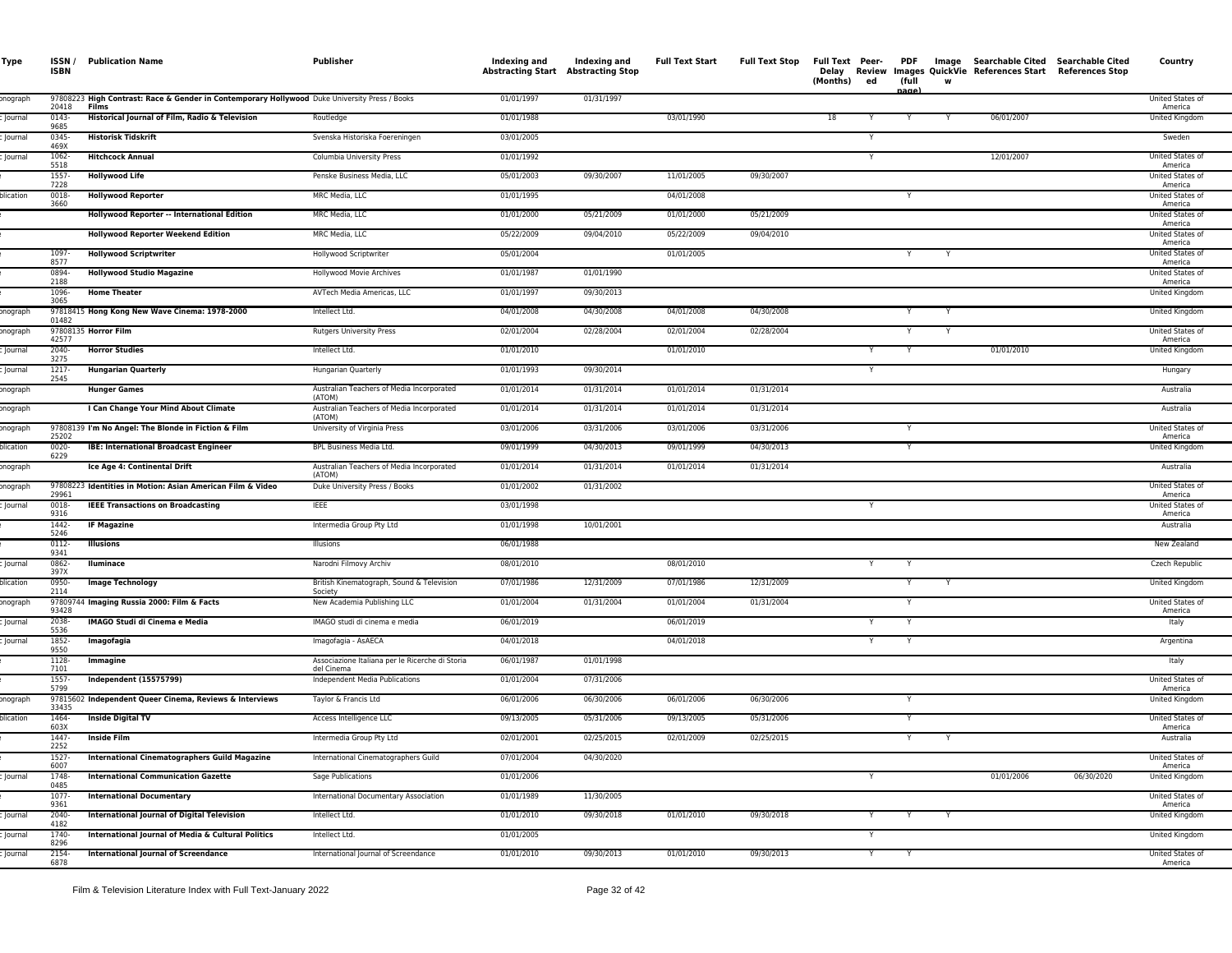| Type               | <b>ISBN</b>            | <b>ISSN / Publication Name</b>                                    | Publisher                                                                                                | Indexing and<br>Abstracting Start Abstracting Stop | Indexing and | <b>Full Text Start</b> | Full Text Stop | Full Text Peer-<br>(Months)<br>ed | (full  |   | PDF Image Searchable Cited Searchable Cited<br>Delay Review Images QuickVie References Start References Stop |            | Country                          |
|--------------------|------------------------|-------------------------------------------------------------------|----------------------------------------------------------------------------------------------------------|----------------------------------------------------|--------------|------------------------|----------------|-----------------------------------|--------|---|--------------------------------------------------------------------------------------------------------------|------------|----------------------------------|
|                    | $0149 -$<br>8932       | Interview                                                         | Crystal Ball Media                                                                                       | 01/01/1988                                         |              |                        |                |                                   |        |   |                                                                                                              |            | United States of<br>America      |
|                    | 0751-<br>7033          | Iris (07517033)                                                   | <b>Editions Analeph</b>                                                                                  | 01/01/1987                                         | 03/01/1988   |                        |                |                                   |        |   |                                                                                                              |            | France                           |
|                    | 0130-<br>6405          | <b>Iskusstvo Kino</b>                                             | Soyuz Kinematografistov Rossii                                                                           | 01/01/1987                                         | 01/01/2003   |                        |                |                                   |        |   |                                                                                                              |            |                                  |
| <b>Journal</b>     | 0161<br>4622           | Italian Culture (Michigan State University Press)                 | Michigan State University Press                                                                          | 01/01/2003                                         | 12/31/2008   | 01/01/2003             | 12/31/2008     |                                   |        |   |                                                                                                              |            | United States of<br>America      |
| lournal            | 0161-<br>4622          | Italian Culture (Taylor & Francis Ltd)                            | Taylor & Francis Ltd                                                                                     | 01/01/2009                                         |              |                        |                |                                   |        |   |                                                                                                              |            | United Kingdom                   |
| onograph           |                        | Jack the Ripper: Australia's Killer                               | Australian Teachers of Media Incorporated<br>(ATOM)                                                      | 01/01/2014                                         | 01/31/2014   | 01/01/2014             | 01/31/2014     |                                   |        |   |                                                                                                              |            | Australia                        |
| Journal            | 2578-<br>4900          | JCMS: Journal of Cinema & Media Studies                           | Society of Cinema & Media Studies                                                                        | 10/01/2018                                         |              | 10/01/2018             |                | Y                                 |        |   | 10/01/2018                                                                                                   | 04/30/2020 | United States of<br>America      |
|                    | 0758-<br>4202          | Jeune Cinema                                                      | Association des Amis de Jeune Cinema                                                                     | 11/01/1987                                         |              |                        |                |                                   |        |   |                                                                                                              |            | France                           |
| onograph           | 52342                  | 97815846 Jews of Prime Time                                       | University Press of New England                                                                          | 01/01/2003                                         | 01/31/2003   | 01/01/2003             | 01/31/2003     |                                   |        |   |                                                                                                              |            | United States of<br>America      |
|                    | 0043-<br>9533          | Journal (00439533)                                                | Writers Guild of America                                                                                 | 01/01/1994                                         | 11/01/1996   |                        |                |                                   |        |   |                                                                                                              |            | United States of<br>America      |
| Journal            | 2414-<br>0201          | Journal for Religion, Film & Media                                | Institut für Fundamentaltheologie der<br>Katholisch-Theologischen Fakultät Graz &<br>Schüren Verlag GmbH | 01/01/2016                                         |              | 01/01/2016             |                |                                   |        |   |                                                                                                              |            | Germany                          |
| Journal            | 1753-<br>6421          | Journal of Adaptation in Film & Performance                       | Intellect Ltd.                                                                                           | 03/01/2008                                         |              | 03/01/2008             |                |                                   |        |   | 03/01/2008                                                                                                   |            | United Kingdom                   |
| <b>Journal</b>     | $0021 -$<br>8529       | Journal of Aesthetics & Art Criticism                             | Oxford University Press                                                                                  | 09/01/1974                                         |              |                        |                |                                   |        |   |                                                                                                              |            | United Kingdom                   |
| lournal            | 1754-<br>9221          | <b>Journal of African Cinemas</b>                                 | Intellect Ltd.                                                                                           | 01/01/2009                                         |              | 01/01/2009             |                | Y                                 |        |   | 01/01/2009                                                                                                   |            | United Kingdom                   |
| lournal            | 1537-<br>4726          | Journal of American & Comparative Cultures                        | Wiley-Blackwell                                                                                          | 01/01/2000                                         | 01/01/2000   |                        |                |                                   |        |   |                                                                                                              |            | United Kingdom                   |
| Journal            | 1542-<br>7331          | Journal of American Culture                                       | Wiley-Blackwell                                                                                          | 03/01/2003                                         |              |                        |                |                                   |        |   |                                                                                                              |            | United Kingdom                   |
| Journal            | 0191<br>1813           | Journal of American Culture (01911813)                            | Wiley-Blackwell                                                                                          | 01/01/1987                                         | 01/01/1999   |                        |                |                                   |        |   |                                                                                                              |            | United Kingdom                   |
| Journal            | 1743-<br>4521          | Journal of British Cinema & Television                            | <b>Edinburgh University Press</b>                                                                        | 07/01/2004                                         |              | 07/01/2004             |                | 12                                |        |   | 05/01/2007                                                                                                   |            | United Kingdom                   |
| lournal            | 0883-<br>8151          | Journal of Broadcasting & Electronic Media                        | <b>Broadcast Education Association</b>                                                                   | 09/01/1986                                         |              |                        |                |                                   |        |   |                                                                                                              |            | United States of<br>America      |
| lournal            | 1750-<br>8061          | <b>Journal of Chinese Cinemas</b>                                 | Taylor & Francis Ltd                                                                                     | 01/01/2007                                         |              | 09/01/2010             |                | Y                                 |        |   | 01/01/2008                                                                                                   |            | United Kingdom                   |
| Journal            | 0021-<br>9916          | <b>Journal of Communication</b>                                   | Oxford University Press                                                                                  | 01/01/1987                                         |              |                        |                |                                   |        |   |                                                                                                              |            | United Kingdom                   |
| Journal            | 1986-<br>1575          | Journal of Critical Studies in Business & Society                 | Cyprus College                                                                                           | 03/01/2010                                         | 03/31/2013   | 03/01/2010             | 03/31/2013     | Y<br>Y                            | Y<br>Y |   |                                                                                                              |            | Cyprus                           |
| Journal<br>lournal | 2516-<br>3523<br>1358- | Journal of Digital Media & Policy<br>Journal of Educational Media | Intellect Ltd.<br>Routledge                                                                              | 01/01/2019<br>03/01/1996                           | 10/31/2004   | 01/01/2019             |                | Y                                 |        |   | 01/01/1999                                                                                                   | 10/31/2004 | United Kingdom<br>United Kingdom |
| Journal            | 1651<br>$0260 -$       | <b>Iournal of Educational Television</b>                          | Taylor & Francis Ltd                                                                                     | 03/01/1990                                         | 12/31/1995   | 03/01/1990             | 12/31/1995     | Y                                 |        |   |                                                                                                              |            | United Kingdom                   |
| Journal            | 7417<br>$0742 -$       | <b>Iournal of Film &amp; Video</b>                                | University Film & Video Association                                                                      | 01/01/1984                                         |              | 01/01/2000             |                | Y                                 | Y      |   | 11/01/2003                                                                                                   |            | United States of                 |
| Journal            | 4671<br>1087           | Journal of Film Music                                             | Equinox Publishing Group                                                                                 | 01/01/2002                                         | 01/31/2015   |                        |                |                                   |        |   | 04/01/2006                                                                                                   | 01/31/2015 | America<br>United Kingdom        |
| Journal            | 7142<br>1609-          | Journal of Film Preservation                                      | Federation Internationale des Archives du Film                                                           | 10/01/1993                                         |              |                        |                | $\mathsf{v}$                      |        |   | 07/01/2006                                                                                                   | 04/30/2020 | Belgium                          |
| lournal            | 2694<br>2047-          | Journal of Italian Cinema & Media Studies                         | Intellect Ltd.                                                                                           | 04/01/2012                                         |              | 04/01/2012             |                |                                   |        |   |                                                                                                              |            | United Kingdom                   |
| Journal            | 7368<br>1756-          | Journal of Japanese & Korean Cinema                               | Taylor & Francis Ltd                                                                                     | 01/01/2009                                         |              | 01/01/2009             |                |                                   |        |   | 01/01/2009                                                                                                   |            | United Kingdom                   |
| Journal            | 4905<br>0890-          | <b>Iournal of Mass Media Ethics</b>                               | Taylor & Francis Ltd                                                                                     | 01/01/1985                                         | 12/31/2014   |                        |                |                                   |        |   |                                                                                                              |            | United Kingdom                   |
| Journal            | 0523<br>1468           | <b>Journal of Media Practice</b>                                  | Taylor & Francis Ltd                                                                                     | 01/01/2001                                         | 12/31/2017   |                        |                |                                   |        |   |                                                                                                              |            | United Kingdom                   |
| Journal            | 2753<br>0022-          | <b>Journal of Popular Culture</b>                                 | Wiley-Blackwell                                                                                          | 01/01/1988                                         |              |                        |                |                                   |        |   |                                                                                                              |            | United Kingdom                   |
| lournal            | 3840<br>0195-          | Journal of Popular Film & Television                              | Taylor & Francis Ltd                                                                                     | 03/01/1978                                         |              | 01/01/1990             |                | 18                                |        |   | 01/01/2003                                                                                                   |            | United Kingdom                   |
| Journal            | 6051<br>$2046 -$       | Journal of Popular Television                                     | Intellect Ltd.                                                                                           | 04/01/2012                                         |              | 04/01/2012             |                |                                   |        |   |                                                                                                              |            | United Kingdom                   |
| Journal            | 9861<br>1092-          | Journal of Religion & Film                                        | Journal of Religion & Film                                                                               | 04/01/2005                                         |              | 04/01/2005             |                | Y                                 |        |   | 04/01/2005                                                                                                   | 04/30/2020 | United States of                 |
| Journal            | 1311<br>2042-          | Journal of Scandinavian Cinema                                    | Intellect Ltd.                                                                                           | 03/01/2011                                         |              | 03/01/2011             |                | Y                                 |        |   |                                                                                                              |            | America<br>United Kingdom        |
| Journal            | 7891<br>1759-          | <b>Journal of Screenwriting</b>                                   | Intellect Ltd.                                                                                           | 01/01/2010                                         |              | 01/01/2010             |                | Y                                 | Y      | Y |                                                                                                              |            | United Kingdom                   |
| olication          | 7137                   | Journal of the British Kinematograph Society                      | British Kinematograph, Sound & Television                                                                | 01/01/1937                                         | 06/30/1947   | 01/01/1937             | 06/30/1947     |                                   |        |   |                                                                                                              |            | <b>United Kingdom</b>            |
|                    |                        |                                                                   | Society                                                                                                  |                                                    |              |                        |                |                                   |        |   |                                                                                                              |            |                                  |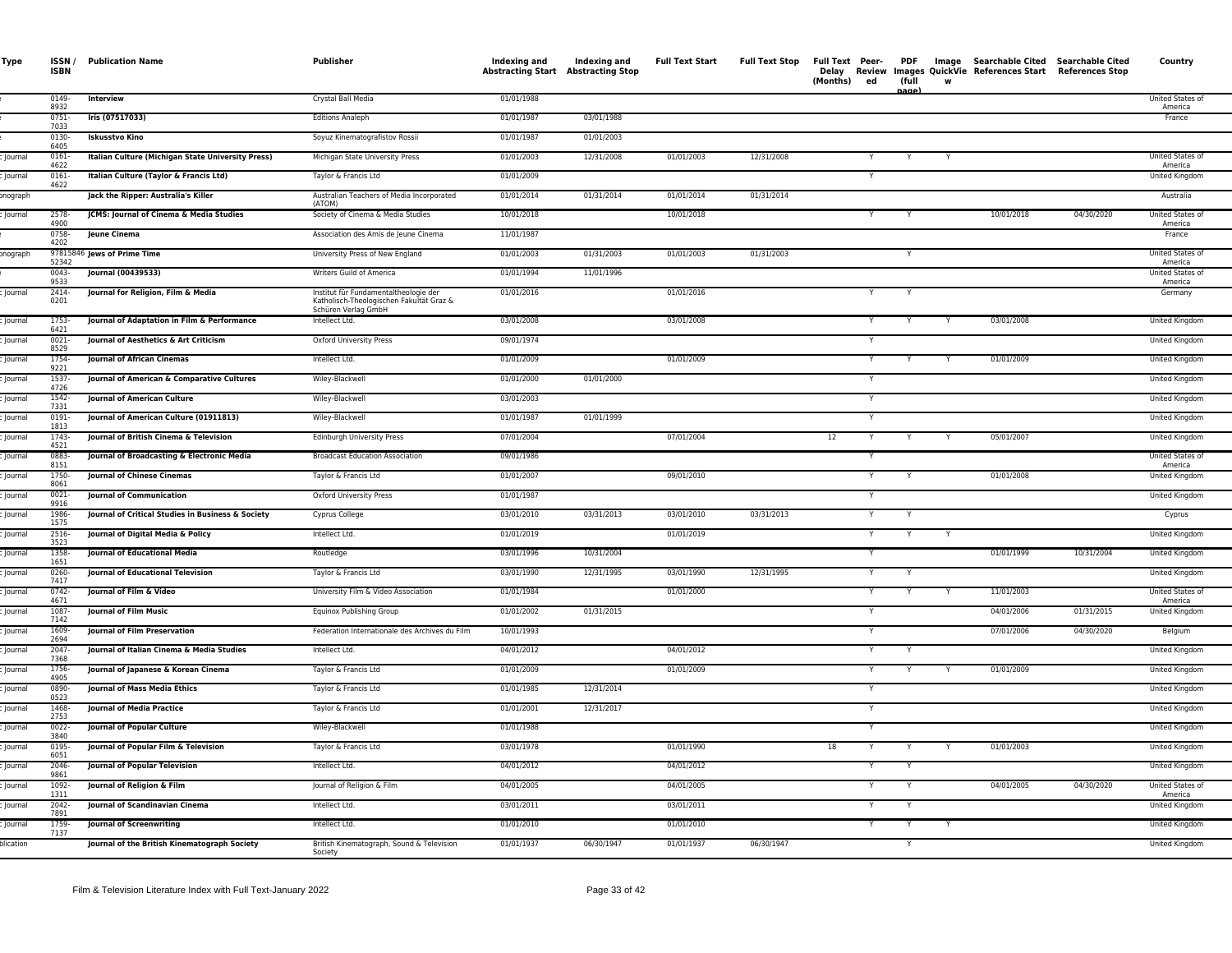| Type           | <b>ISBN</b>      | <b>ISSN / Publication Name</b>                                                          | Publisher                                                    | Indexing and             | Indexing and<br><b>Abstracting Start Abstracting Stop</b> | <b>Full Text Start</b> | <b>Full Text Stop</b> | Delay<br>(Months)<br>ed | (full<br>nage | Full Text Peer- PDF Image Searchable Cited Searchable Cited<br>Review Images QuickVie References Start References Stop<br><b>W</b> |            | Country                     |
|----------------|------------------|-----------------------------------------------------------------------------------------|--------------------------------------------------------------|--------------------------|-----------------------------------------------------------|------------------------|-----------------------|-------------------------|---------------|------------------------------------------------------------------------------------------------------------------------------------|------------|-----------------------------|
| lournal        | 1470-<br>4129    | Journal of Visual Culture                                                               | Sage Publications                                            | 04/01/2002               |                                                           |                        |                       |                         |               | 04/01/2007                                                                                                                         |            | United Kingdom              |
| <b>Journal</b> | $1077 -$<br>6990 | Journalism & Mass Communication Quarterly                                               | Sage Publications                                            | 09/01/1996               |                                                           |                        |                       |                         |               |                                                                                                                                    |            | United States of<br>America |
| lournal        | $0146 -$<br>5546 | <b>Jump Cut</b>                                                                         | lump Cut                                                     | 02/01/1988               | 07/01/2000                                                |                        |                       |                         |               |                                                                                                                                    |            | United States of<br>America |
| Journal        | $0146 -$<br>5546 | Jump Cut: A Review of Contemporary Media                                                | Jump Cut                                                     | 01/01/2007               |                                                           | 01/01/2011             |                       |                         |               |                                                                                                                                    |            | United States of<br>America |
| onograph       | 02824            | 97804152 Keyframes: Popular Cinema & Cultural Studies                                   | Taylor & Francis Ltd / Books                                 | 05/17/2001               | 06/16/2001                                                | 05/17/2001             | 06/16/2001            |                         | Y             | 05/17/2001                                                                                                                         | 06/16/2001 | United Kingdom              |
| onograph       | 23716            | 97808223 Kid's Media Culture                                                            | Duke University Press / Books                                | 01/01/1999               | 01/31/1999                                                |                        |                       |                         |               |                                                                                                                                    |            | United States of<br>America |
|                | 0721-<br>8486    | Kinder Jugend Film Korrespondenz                                                        | Kinderkino Muenchen e.V.                                     | 01/01/1997               | 01/01/2003                                                |                        |                       |                         |               |                                                                                                                                    |            |                             |
|                | 0173-<br>3710    | Kinemathek                                                                              | Freunde der Deutschen Kinemathek                             | 07/01/1969               |                                                           |                        |                       |                         |               |                                                                                                                                    |            | Germany                     |
| Journal        | $0121 -$<br>3776 | Kinetoscopio                                                                            | Centro Colombo Americano                                     | 01/01/1997               |                                                           |                        |                       | Y                       |               |                                                                                                                                    |            | Colombia                    |
|                | $0023 -$<br>1673 | KINO (00231673)                                                                         | KINO Art                                                     | 01/01/1987               | 09/01/2001                                                |                        |                       |                         |               |                                                                                                                                    |            | Poland                      |
|                | 1436-<br>2538    | Kino (German Film)                                                                      | German Films Service + Marketing GmbH                        | 01/01/1987               |                                                           |                        |                       |                         |               |                                                                                                                                    |            | Germany                     |
|                | $0170 -$<br>0995 | Kino: Filme der Bundesrepublik Deutschland                                              | German Films Service + Marketing GmbH                        | 01/01/1988               | 01/01/2003                                                |                        |                       |                         |               |                                                                                                                                    |            | Germany                     |
|                | 0353-<br>510X    | Kinopis                                                                                 | Cinematheque of Macedonia                                    | 01/01/1995               | 01/01/2002                                                |                        |                       |                         |               |                                                                                                                                    |            | North Macedonia             |
|                | 0235-            | Kinostsenraii<br>Kinovedcheskie Zapiski                                                 | Kinostsenraii<br>Vsesouznyj Naucno-Issledovateľskij Institut | 01/01/1999<br>01/01/1995 | 01/01/2002<br>01/01/2003                                  |                        |                       |                         |               |                                                                                                                                    |            |                             |
| lournal        | 8212<br>$1024 -$ | KINtop: Jahrbuch Zur Erforschung Des Fruehen Films                                      | Kinoiskusstva<br>Stroemfeld Verlag                           | 01/01/1993               | 01/01/1998                                                |                        |                       |                         |               |                                                                                                                                    |            | Germany                     |
| lournal        | 1906<br>$0023 -$ | Korea Journal                                                                           | Academy of Korean Studies                                    | 09/01/2000               |                                                           |                        |                       |                         |               |                                                                                                                                    |            | Korea, Republic of          |
| lournal        | 3900<br>$0023 -$ | Kosmorama                                                                               | Det Danske Filminstitut                                      | 12/01/1986               |                                                           |                        |                       | Y                       |               |                                                                                                                                    |            | (South)<br>Denmark          |
| onograph       | 4222             | 97808223 Kurosawa: Film Studies & Japanese Cinema                                       | Duke University Press / Books                                | 01/01/2000               | 01/31/2000                                                |                        |                       |                         |               |                                                                                                                                    |            | United States of            |
| lournal        | 25192<br>0452    | <b>Kwartalnik Filmowy</b>                                                               | Kwartalnik Filmowy                                           | 08/01/2016               |                                                           | 08/01/2016             |                       | Y                       | Y             |                                                                                                                                    |            | America<br>Poland           |
| Journal        | 9502<br>0961-    | Labour History Review (Liverpool University Press)                                      | Liverpool University Press / Journals                        | 01/01/2012               |                                                           |                        |                       | Y                       |               |                                                                                                                                    |            | United Kingdom              |
|                | 5652<br>0782-    | Lahikuva                                                                                | Turun Elokuvakerho                                           | 01/01/1992               | 01/01/2003                                                |                        |                       |                         |               |                                                                                                                                    |            |                             |
| onograph       | 3053             | 97818958 Landscape with Shipwreck: First Person Cinema & the                            | Insomniac Press                                              | 09/01/2001               | 09/30/2001                                                | 09/01/2001             | 09/30/2001            |                         |               |                                                                                                                                    |            | Canada                      |
| onograph       | 37162            | <b>Films of Philip Hoffman</b><br><b>Last Race, The</b>                                 | Australian Teachers of Media Incorporated                    | 01/01/2014               | 01/31/2014                                                | 01/01/2014             | 01/31/2014            |                         |               |                                                                                                                                    |            | Australia                   |
| onograph       |                  | <b>Law Unto Himself</b>                                                                 | (ATOM)<br>Australian Teachers of Media Incorporated          | 01/01/2014               | 01/31/2014                                                | 01/01/2014             | 01/31/2014            |                         |               |                                                                                                                                    |            | Australia                   |
| onograph       |                  | <b>Le Tableau</b>                                                                       | (ATOM)<br>Australian Teachers of Media Incorporated          | 01/01/2014               | 01/31/2014                                                | 01/01/2014             | 01/31/2014            |                         |               |                                                                                                                                    |            | Australia                   |
| Journal        | 1743-            | Learning, Media & Technology                                                            | (ATOM)<br>Routledge                                          | 03/01/2005               |                                                           |                        |                       | Y                       |               | 03/01/2005                                                                                                                         |            | United Kingdom              |
| onograph       | 9884             | 97803043 Lesbian Film Guide                                                             | Bloomsbury Publishing Plc                                    | 02/01/2000               | 02/28/2000                                                | 02/01/2000             | 02/28/2000            |                         | Y             |                                                                                                                                    |            | United Kingdom              |
| onograph       | 33769            | <b>Letter to Momo</b>                                                                   | Australian Teachers of Media Incorporated<br>(ATOM)          | 01/01/2014               | 01/31/2014                                                | 01/01/2014             | 01/31/2014            |                         |               |                                                                                                                                    |            | Australia                   |
|                | 0108-<br>5697    | <b>Levende Billeder</b>                                                                 | Forlaget Sankt Peder af 1985 ApS                             | 01/01/1988               | 07/01/1991                                                |                        |                       |                         |               |                                                                                                                                    |            |                             |
| lournal        | 0090-<br>4260    | <b>Literature Film Quarterly</b>                                                        | Salisbury University                                         | 01/01/1973               |                                                           | 01/01/1973             | 09/30/2001            |                         |               | 04/01/2007                                                                                                                         |            | United States of<br>America |
| plication      | 1559-<br>2359    | <b>Live Design</b>                                                                      | Questex Media Group                                          | 12/01/2005               | 11/30/2013                                                |                        |                       |                         |               |                                                                                                                                    |            | United States of<br>America |
| onograph       | 21958            | 97808223 Living Color: Race & Television in the United States                           | Duke University Press / Books                                | 01/01/1998               | 01/31/1998                                                |                        |                       |                         |               |                                                                                                                                    |            | United States of<br>America |
| onograph       |                  | <b>Locusts: Creatures of the Flood</b>                                                  | Australian Teachers of Media Incorporated<br>(ATOM)          | 01/01/2014               | 01/31/2014                                                | 01/01/2014             | 01/31/2014            |                         |               |                                                                                                                                    |            | Australia                   |
| Journal        | 1536-<br>5751    | Loyola of Los Angeles Entertainment Law Review                                          | Loyola Law School                                            | 09/30/2010               |                                                           | 09/30/2010             |                       | Y                       | Y             | Y                                                                                                                                  |            | United States of<br>America |
|                | 1527-<br>2346    | MacGuffin                                                                               | MacGuffin                                                    | 03/01/2003               |                                                           |                        |                       |                         |               |                                                                                                                                    |            | United States of<br>America |
| Journal        | 1035-<br>9001    | Macguffin (10359001)                                                                    | Alfred Hitchcock Special Interest Group                      | 11/01/1994               | 05/01/2002                                                |                        |                       |                         |               |                                                                                                                                    |            | Australia                   |
|                | $0024 -$<br>9262 | <b>Maclean's</b>                                                                        | St. Joseph Communications                                    | 01/13/1986               |                                                           |                        |                       |                         |               |                                                                                                                                    |            | Canada                      |
| nograph        | 43362            | 97806745 Making Meaning: Inference & Rhetoric in the<br><b>Interpretation of Cinema</b> | <b>Harvard University Press</b>                              | 01/01/1989               | 01/31/1989                                                | 01/01/1989             | 01/31/1989            |                         | Y             |                                                                                                                                    |            | United States of<br>America |
| onograph       |                  | Man Who Jumped                                                                          | Australian Teachers of Media Incorporated<br>(ATOM)          | 01/01/2014               | 01/31/2014                                                | 01/01/2014             | 01/31/2014            |                         |               |                                                                                                                                    |            | Australia                   |
|                |                  |                                                                                         |                                                              |                          |                                                           |                        |                       |                         |               |                                                                                                                                    |            |                             |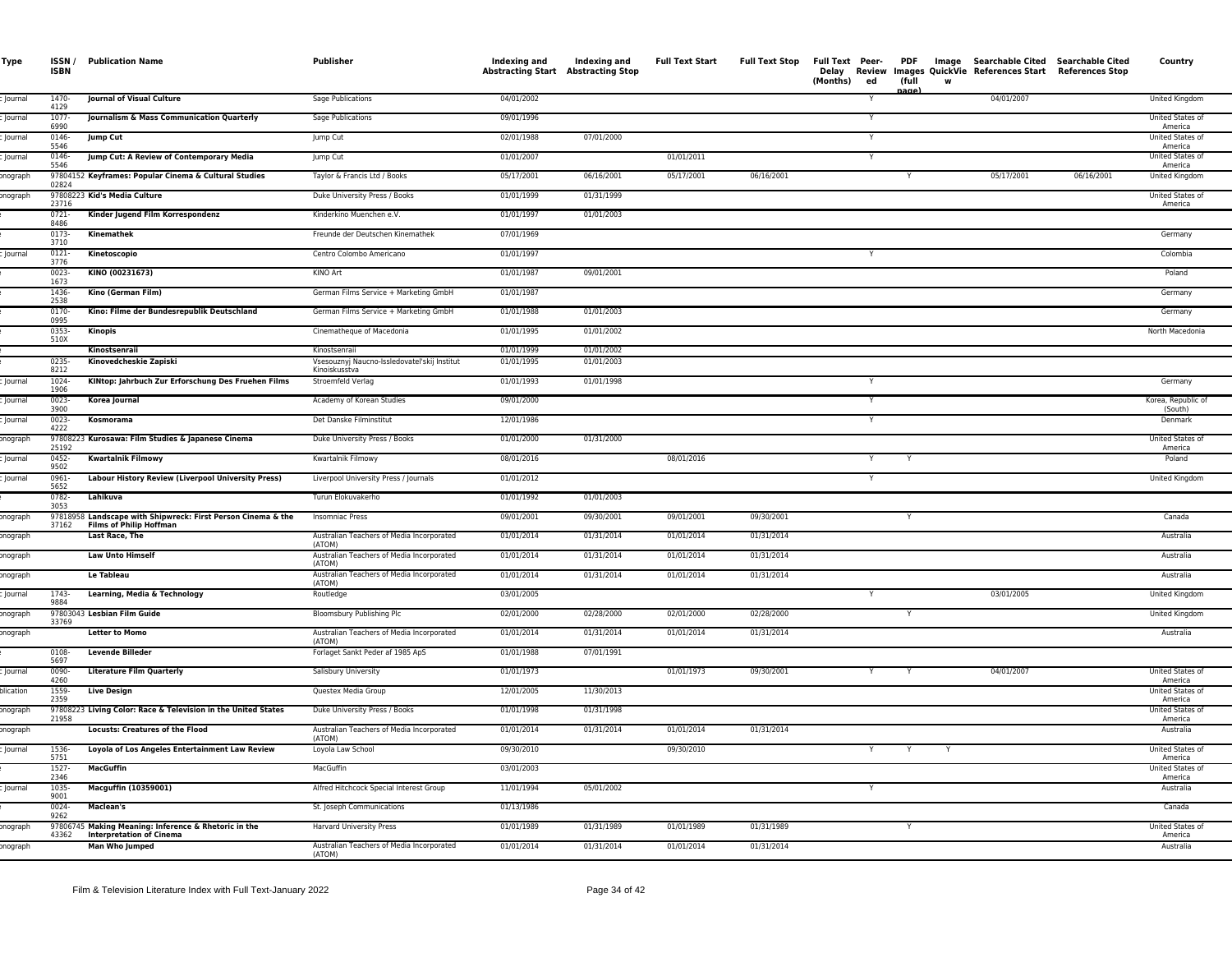| Type      | ISSN /<br><b>ISBN</b> | <b>Publication Name</b>                                                                           | Publisher                                               | Indexing and<br>Abstracting Start Abstracting Stop | Indexing and | <b>Full Text Start</b> | Full Text Stop | Delay<br>(Months)<br>ed |        | (full<br>w<br>nane | Full Text Peer- PDF Image Searchable Cited Searchable Cited<br>Review Images QuickVie References Start References Stop |            | Country                     |
|-----------|-----------------------|---------------------------------------------------------------------------------------------------|---------------------------------------------------------|----------------------------------------------------|--------------|------------------------|----------------|-------------------------|--------|--------------------|------------------------------------------------------------------------------------------------------------------------|------------|-----------------------------|
| Journal   | 1520-<br>5436         | <b>Mass Communication &amp; Society</b>                                                           | Taylor & Francis Ltd                                    | 01/01/1998                                         |              |                        |                | Y                       |        |                    |                                                                                                                        |            | United Kingdom              |
| Journal   | 1368-<br>8804         | <b>Media History</b>                                                                              | Routledge                                               | 12/01/1998                                         |              |                        |                | Y                       |        |                    |                                                                                                                        |            | United Kingdom              |
|           | 0312-<br>9616         | <b>Media Information Australia</b>                                                                | Media International Australia (MIA)                     | 08/01/1988                                         | 05/01/1995   |                        |                |                         |        |                    |                                                                                                                        |            | Australia                   |
| Journal   | 2574-<br>1136         | <b>Media Practice &amp; Education</b>                                                             | Taylor & Francis Ltd                                    | 01/01/2018                                         |              |                        |                |                         |        |                    |                                                                                                                        |            | United Kingdom              |
| Journal   | 1521-<br>3269         | <b>Media Psychology</b>                                                                           | Taylor & Francis Ltd                                    | 03/01/1999                                         |              |                        |                | Y                       |        |                    | 01/01/2003                                                                                                             |            | United Kingdom              |
|           | 0145-<br>9651         | <b>Media Report to Women</b>                                                                      | Media Report to Women                                   | 01/01/1988                                         |              | 03/01/2010             |                |                         |        | Y<br>Y             | 01/01/2004                                                                                                             | 04/30/2020 | United States of<br>America |
|           | $1057 -$<br>7416      | <b>Media Studies Journal</b>                                                                      | Freedom Forum Media Studies Center                      | 06/01/1995                                         |              |                        |                |                         |        |                    |                                                                                                                        |            | United States of<br>America |
| lournal   | 0163-<br>4437         | Media, Culture & Society                                                                          | Sage Publications                                       | 01/01/1992                                         |              |                        |                |                         |        |                    |                                                                                                                        |            | United Kingdom              |
| olication | 1055-<br>176X         | MediaWeek                                                                                         | Adweek, LLC                                             | 07/01/1993                                         | 04/30/2011   |                        |                |                         |        |                    |                                                                                                                        |            | United States of<br>America |
| Journal   | 0176-<br>4918         | Medien & Erziehung                                                                                | kopaed Verlags GmbH                                     | 01/01/1987                                         | 01/01/2000   |                        |                | Y                       |        |                    |                                                                                                                        |            | Germany                     |
|           | 0171-<br>3957         | <b>Medien Praktisch</b>                                                                           | Gemeinschaftswerk der Evangelischen<br>Publizistik e.V. | 12/01/1989                                         | 10/01/2000   |                        |                |                         |        |                    |                                                                                                                        |            | Germany                     |
|           | 0025-<br>8350         | Medium: Zeitschrift für Hoerfunk, Fernsehen, Film, Presse Gemeinschaftswerk der Evangelischen     | Publizistik e.V.                                        | 01/01/1987                                         | 01/01/1994   |                        |                |                         |        |                    |                                                                                                                        |            | Germany                     |
| onograph  | 29701                 | 97808223 Memoirs from the Beijing Film Academy: The Genesis of<br><b>China's Fifth Generation</b> | Duke University Press / Books                           | 01/01/2002                                         | 01/31/2002   |                        |                |                         |        |                    |                                                                                                                        |            | United States of<br>America |
|           | 1242-<br>0492         | Mensuel du Cinema                                                                                 | Mensuel du Cinema                                       | 01/01/1993                                         | 06/01/1994   |                        |                |                         |        |                    |                                                                                                                        |            |                             |
| Journal   | 0312-<br>2654         | Metro                                                                                             | Australian Teachers of Media Incorporated<br>(ATOM)     | 01/01/2000                                         |              |                        |                |                         |        |                    | 06/01/2004                                                                                                             | 05/31/2020 | Australia                   |
| blication |                       | <b>Metro Magazine</b>                                                                             | <b>Bobit Publishing</b>                                 | 03/01/1986                                         | 01/01/2003   |                        |                |                         |        |                    |                                                                                                                        |            | United States of<br>America |
| Journal   | 0026-<br>2005         | Michigan Academician                                                                              | Michigan Academy of Science, Arts & Letters             | 01/01/1989                                         |              |                        |                | Y                       |        |                    |                                                                                                                        |            | United States of<br>America |
|           | 1528-<br>2562         | Micro-Film                                                                                        | Micro-Film                                              | 01/01/1999                                         | 09/30/2005   |                        |                |                         |        |                    |                                                                                                                        |            | United States of<br>America |
|           | 0886-<br>8719         | <b>Midnight Marquee</b>                                                                           | Midnight Marquee Press, Inc.                            | 01/01/1987                                         |              | 09/01/2008             |                |                         |        | Y                  |                                                                                                                        |            | United States of<br>America |
|           | 1064-<br>5586         | Millennium Film Journal                                                                           | Millennium Film Journal                                 | 01/01/1977                                         |              |                        |                |                         |        |                    | 04/01/2007                                                                                                             | 10/31/2019 | United States of<br>America |
| olication | 0164-<br>9655         | Millimeter                                                                                        | NewBay Media, LLC                                       | 01/01/1988                                         | 09/30/2009   | 03/01/2003             | 09/30/2009     |                         |        |                    |                                                                                                                        |            | United States of<br>America |
| onograph  |                       | <b>Mirror Never Lies</b>                                                                          | Australian Teachers of Media Incorporated<br>(ATOM)     | 01/01/2014                                         | 01/31/2014   | 01/01/2014             | 01/31/2014     |                         |        |                    |                                                                                                                        |            | Australia                   |
| Journal   | 2369-<br>5056         | Mise-en-scene                                                                                     | Mise-en-scene                                           | 01/01/2016                                         |              | 01/01/2016             |                |                         | Y      |                    |                                                                                                                        |            | Canada                      |
|           | 0164-<br>9957         | Mix                                                                                               | Future Publishing Ltd.                                  | 01/01/2002                                         |              |                        |                |                         |        |                    |                                                                                                                        |            | United Kingdom              |
| onograph  | 86762                 | 97808135 Mob Culture: Hidden Histories of the American Gangster Rutgers University Press<br>Film  |                                                         | 04/01/2005                                         | 04/30/2005   | 04/01/2005             | 04/30/2005     |                         |        |                    |                                                                                                                        |            | United States of<br>America |
| Journal   | $0026 -$<br>7937      | <b>Modern Language Review</b>                                                                     | Modern Humanities Research Association                  | 07/01/1982                                         |              |                        |                | Y                       |        |                    |                                                                                                                        |            | United Kingdom              |
| onograph  | 02397                 | 97818415 Modes of Spectating                                                                      | Intellect Ltd.                                          | 03/01/2009                                         | 03/31/2009   | 03/01/2009             | 03/31/2009     |                         |        | Y                  |                                                                                                                        |            | United Kingdom              |
|           | 0771-<br>4874         | Moniteur du Film en Belgique                                                                      | Moniteur du Film en Belgique                            | 12/01/1987                                         | 11/01/2003   |                        |                |                         |        |                    |                                                                                                                        |            |                             |
| onograph  | 18219                 | 97808133 Monopoly Television: MTV's Quest to Control the Music                                    | Perseus Books, LLC                                      | 01/01/1996                                         | 01/31/1996   | 01/01/1996             | 01/31/1996     |                         |        | Y                  |                                                                                                                        |            | United States of<br>America |
| Journal   | 0942-<br>4954         | <b>Montage AV</b>                                                                                 | Schueren Verlag GmbH                                    | 01/01/1992                                         | 01/01/2000   |                        |                | Y                       |        |                    |                                                                                                                        |            | Germany                     |
|           | $0027 -$<br>0407      | <b>Monthly Film Bulletin</b>                                                                      | British Film Institute                                  | 11/01/1987                                         | 04/01/1991   |                        |                |                         |        |                    |                                                                                                                        |            | United Kingdom              |
| Journal   | 1803-<br>7720         | Moravian Journal of Literature & Film                                                             | Palacky University in Olomouc                           | 03/01/2013                                         |              | 03/01/2013             |                |                         |        |                    |                                                                                                                        |            | Czech Republic              |
| Journal   | 0027<br>1276          | <b>Mosaic: An Interdisciplinary Critical Journal</b>                                              | Mosaic                                                  | 01/01/1983                                         |              |                        |                | Y                       |        |                    |                                                                                                                        |            | Canada                      |
| onograph  | 08786                 | 97818815 Motion Pictures: Making Cinema Magic                                                     | Oliver Press                                            | 01/01/2004                                         | 01/31/2004   | 01/01/2004             | 01/31/2004     |                         |        |                    |                                                                                                                        |            | United States of<br>America |
|           | 1055-<br>0917         | <b>Movieline's Hollywood Life</b>                                                                 | Line Publications LLC                                   | 01/01/1989                                         | 10/31/2005   |                        |                |                         |        |                    |                                                                                                                        |            | United States of<br>America |
|           | $0027 -$<br>2701      | <b>MovieMaker</b>                                                                                 | MovieMaker Magazine                                     | 09/01/1995                                         |              | 04/01/2013             |                |                         |        |                    |                                                                                                                        |            | United States of<br>America |
| Journal   | 1320-<br>4181         | <b>Moving Image</b>                                                                               | Australian Teachers of Media Incorporated<br>(ATOM)     | 01/01/1993                                         |              | 01/01/2004             |                |                         |        | Y<br>Y             | 01/01/2004                                                                                                             |            | Australia                   |
| Journal   | 1532-<br>3978         | <b>Moving Image (15323978)</b>                                                                    | University of Minnesota Press                           | 03/01/2003                                         |              | 09/01/2010             |                |                         | Y<br>Y |                    | 09/01/2008                                                                                                             | 03/31/2019 | United States of<br>America |
|           | 0959-<br>6992         | <b>Moving Pictures</b>                                                                            | ICAP Media (IM)                                         | 06/01/2008                                         | 03/31/2011   | 06/01/2008             | 03/31/2011     |                         |        |                    |                                                                                                                        |            | United Kingdom              |
|           | $0047 -$<br>8318      | Ms.                                                                                               | Liberty Media for Women                                 | 05/01/1984                                         |              |                        |                |                         |        |                    |                                                                                                                        |            | United States of<br>America |
|           |                       |                                                                                                   |                                                         |                                                    |              |                        |                |                         |        |                    |                                                                                                                        |            |                             |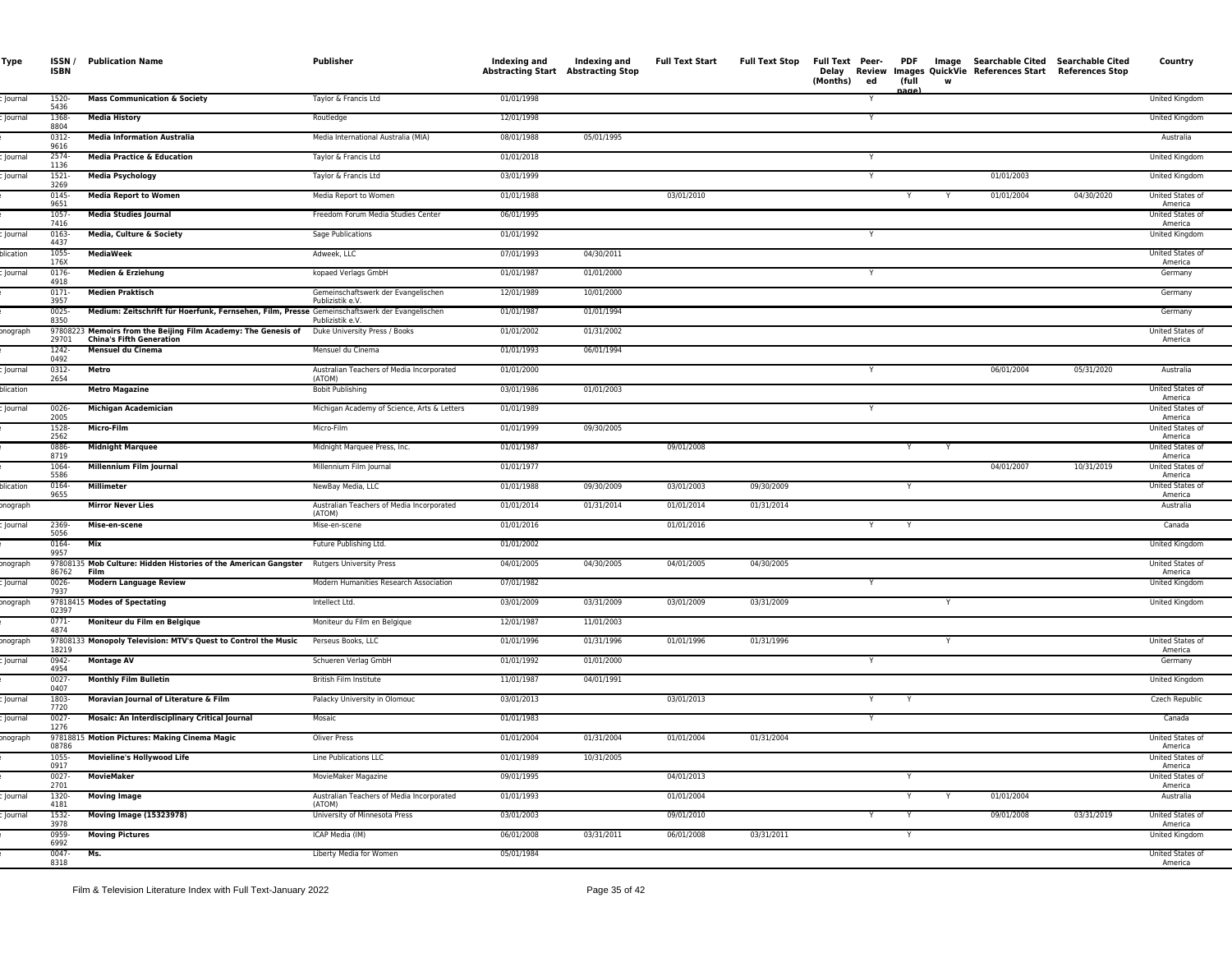| Type      | <b>ISBN</b>      | <b>ISSN</b> / Publication Name                                                                                   | Publisher                                    | Indexing and<br><b>Abstracting Start Abstracting Stop</b> | Indexing and | <b>Full Text Start</b> | Full Text Stop Full Text Peer- | (Months) | ed | <b>PDF</b><br>(full |   | Image Searchable Cited Searchable Cited<br>Delay Review Images QuickVie References Start References Stop |            | Country                            |
|-----------|------------------|------------------------------------------------------------------------------------------------------------------|----------------------------------------------|-----------------------------------------------------------|--------------|------------------------|--------------------------------|----------|----|---------------------|---|----------------------------------------------------------------------------------------------------------|------------|------------------------------------|
|           | 0276-<br>8593    | <b>Multichannel News</b>                                                                                         | Future Publishing Ltd.                       | 09/06/1999                                                | 03/16/2021   | 09/06/1999             | 03/16/2021                     |          |    | ane                 |   |                                                                                                          |            | United Kingdom                     |
| onograph  | 64115            | 97808195 Music & Cinema                                                                                          | Wesleyan University Press                    | 01/01/2000                                                | 01/31/2000   | 01/01/2000             | 01/31/2000                     |          |    | Y                   |   |                                                                                                          |            | United States of<br>America        |
| Journal   | 1940-<br>7610    | Music & the Moving Image                                                                                         | University of Illinois Press                 | 06/01/2010                                                |              | 09/01/2014             |                                | 12       |    |                     |   | 06/01/2010                                                                                               | 03/31/2020 | United States of<br>America        |
| Journal   | 1753-<br>0768    | Music, Sound & the Moving Image                                                                                  | Liverpool University Press / Journals        | 03/01/2007                                                |              | 03/01/2007             |                                |          |    |                     |   | 03/01/2007                                                                                               | 09/30/2019 | United Kingdom                     |
| onograph  | 02823            | 97818415 Musical Comedy Films of Grigorii Aleksandrov                                                            | Intellect Ltd.                               | 10/01/2009                                                | 10/31/2009   | 10/01/2009             | 10/31/2009                     |          |    |                     |   |                                                                                                          |            | United Kingdom                     |
| onograph  | 00034            | 97818415 Musicals: Hollywood & Beyond                                                                            | Intellect Ltd.                               | 01/01/2005                                                | 01/31/2005   | 01/01/2005             | 01/31/2005                     |          |    |                     |   |                                                                                                          |            | United Kingdom                     |
| onograph  | 32985            | 97808223 Mute Dreams, Blind Owls & Dispersed Knowledges:<br><b>Persian Poesis in the Transnational Circuitry</b> | Duke University Press / Books                | 01/01/2004                                                | 01/31/2004   |                        |                                |          |    |                     |   |                                                                                                          |            | <b>United States of</b><br>America |
|           | $0027 -$<br>8378 | <b>Nation</b>                                                                                                    | Nation Company, L. P.                        | 11/18/1931                                                |              |                        |                                |          |    |                     |   |                                                                                                          |            | United States of<br>America        |
|           | 0027<br>9358     | <b>National Geographic</b>                                                                                       | National Geographic Partners LLC             | 08/01/1963                                                |              |                        |                                |          |    |                     |   |                                                                                                          |            | United States of<br>America        |
|           | 0028-<br>0038    | <b>National Review</b>                                                                                           | National Review Inc.                         | 01/04/1956                                                |              |                        |                                |          |    |                     |   |                                                                                                          |            | United States of<br>America        |
| onograph  | 21156            | 97808223 New American Cinema                                                                                     | Duke University Press / Books                | 01/01/1998                                                | 01/31/1998   |                        |                                |          |    |                     |   |                                                                                                          |            | United States of<br>America        |
| onograph  | 01192            | 97818415 New Brutality Film                                                                                      | Intellect Ltd.                               | 01/01/2005                                                | 01/31/2005   | 01/01/2005             | 01/31/2005                     |          |    |                     |   | 01/01/2005                                                                                               | 01/31/2005 | United Kingdom                     |
| Journal   | 1474-<br>2756    | New Cinemas: Journal of Contemporary Film                                                                        | Intellect Ltd.                               | 06/01/2001                                                |              | 06/01/2001             |                                |          | Y  |                     |   | 04/01/2007                                                                                               |            | <b>United Kingdom</b>              |
| onograph  | 17510            | 97808264 New History of Documentary Film                                                                         | Bloomsbury Publishing Plc                    | 10/01/2005                                                | 10/31/2005   | 10/01/2005             | 10/31/2005                     |          |    |                     |   |                                                                                                          |            | United Kingdom                     |
| Journal   | 0143-<br>036X    | <b>New Magic Lantern Journal</b>                                                                                 | Magic Lantern Society of Great Britain       | 01/01/1988                                                | 10/31/2011   |                        |                                |          | Υ  |                     |   | 06/01/2008                                                                                               | 10/31/2011 | United Kingdom                     |
| lournal   | $1461 -$<br>4448 | <b>New Media &amp; Society</b>                                                                                   | Sage Publications                            | 04/01/1999                                                |              |                        |                                |          |    |                     |   | 04/01/1999                                                                                               | 08/31/2020 | United Kingdom                     |
| plication | 0028-            | <b>New Media Age</b><br><b>New Republic</b>                                                                      | <b>Centaur Communications</b><br>TNR II, LLC | 06/13/2002<br>05/19/1937                                  | 06/30/2011   |                        |                                |          |    |                     |   |                                                                                                          |            | United Kingdom<br>United States of |
| lournal   | 6583<br>1740-    | <b>New Review of Film &amp; Television Studies</b>                                                               | Routledge                                    | 07/01/2003                                                |              |                        |                                |          | Y  |                     |   | 04/01/2007                                                                                               |            | America<br>United Kingdom          |
|           | 0309<br>1364     | <b>New Statesman</b>                                                                                             | New Statesman Ltd.                           | 01/08/1988                                                |              |                        |                                |          |    |                     |   |                                                                                                          |            | United Kingdom                     |
|           | 7431<br>0954-    | <b>New Statesman &amp; Society</b>                                                                               | New Statesman Ltd.                           | 06/17/1988                                                |              |                        |                                |          |    |                     |   |                                                                                                          |            | <b>United Kingdom</b>              |
|           | 2361<br>$0028 -$ | <b>New York</b>                                                                                                  | New York Media                               | 10/01/1984                                                |              |                        |                                |          |    |                     |   |                                                                                                          |            | United States of                   |
|           | 7369<br>1059-    | <b>New York Amsterdam News</b>                                                                                   | New York Amsterdam News                      | 07/09/1994                                                |              |                        |                                |          |    |                     |   |                                                                                                          |            | America<br>United States of        |
|           | 1818<br>0362-    | <b>New York Times</b>                                                                                            | New York Times                               | 09/04/1994                                                |              |                        |                                |          |    |                     |   |                                                                                                          |            | America<br>United States of        |
|           | 4331<br>$0028 -$ | <b>New Yorker</b>                                                                                                | Conde Nast Publications                      | 08/16/1958                                                |              |                        |                                |          |    |                     |   |                                                                                                          |            | America<br>United States of        |
|           | 792X<br>$0028 -$ | <b>Newsweek</b>                                                                                                  | Newsweek LLC                                 | 01/04/1988                                                |              |                        |                                |          |    |                     |   |                                                                                                          |            | America<br>United States of        |
| Journal   | 9604<br>1748-    | Nineteenth Century Theatre & Film                                                                                | Sage Publications                            | 06/01/2002                                                |              |                        |                                |          |    |                     |   | 12/01/2006                                                                                               |            | America<br>United States of        |
| lournal   | 3727<br>$1601 -$ | Northern Lights: Film & Media Studies Yearbook                                                                   | Intellect Ltd.                               | 08/01/2007                                                |              | 08/01/2007             |                                |          | Y  | Y                   | Y | 08/01/2008                                                                                               |            | America<br>United Kingdom          |
|           | 829X<br>1131     | Nosferatu                                                                                                        | Patronato Municipal de Cultura               | 10/01/1990                                                | 03/01/2003   |                        |                                |          |    |                     |   |                                                                                                          |            | Spain                              |
| onograph  | 9372             | 97808223 Nothing Happens: Chantal Akerman's Hyperrealist                                                         | Duke University Press / Books                | 01/01/1996                                                | 01/31/1996   |                        |                                |          |    |                     |   |                                                                                                          |            | United States of                   |
| lournal   | 17234<br>1317-   | Everyday<br><b>Objeto Visual</b>                                                                                 | Fundacion Cinemateca National                | 01/01/1993                                                |              |                        |                                |          |    |                     |   |                                                                                                          |            | America<br>Venezuela (Bolivarian   |
|           | 1070<br>$1712-$  | Offscreen                                                                                                        | Offscreen.com                                | 10/01/2011                                                |              | 10/01/2011             |                                |          |    |                     |   |                                                                                                          |            | Republic of)<br>Canada             |
| onograph  | 9559             | On a Wing & a Prayer                                                                                             | Australian Teachers of Media Incorporated    | 01/01/2014                                                | 01/31/2014   | 01/01/2014             | 01/31/2014                     |          |    |                     |   |                                                                                                          |            | Australia                          |
|           | $1067 -$         | On Production & Post Production                                                                                  | (ATOM)<br>On Production In.                  | 01/01/1992                                                | 01/01/1995   |                        |                                |          |    |                     |   |                                                                                                          |            |                                    |
| onograph  | 6120             | Once Upon a Time in Cabramatta                                                                                   | Australian Teachers of Media Incorporated    | 01/01/2014                                                | 01/31/2014   | 01/01/2014             | 01/31/2014                     |          |    |                     |   |                                                                                                          |            | Australia                          |
| blication | $0112 -$         | Onfilm                                                                                                           | (ATOM)<br>Mediaweb Ltd                       | 01/01/1989                                                | 08/31/2013   | 06/01/2003             | 07/31/2008                     |          |    | Y                   |   |                                                                                                          |            | New Zealand                        |
| onograph  | 2789             | Only the Young / Inocente                                                                                        | Australian Teachers of Media Incorporated    | 01/01/2014                                                | 01/31/2014   | 01/01/2014             | 01/31/2014                     |          |    |                     |   |                                                                                                          |            | Australia                          |
|           | 0895-            | Outre                                                                                                            | (ATOM)<br>Filmfax                            | 01/01/1994                                                | 01/01/2003   |                        |                                |          |    |                     |   |                                                                                                          |            | United States of                   |
|           | 0393<br>1396-    | P.O.V.                                                                                                           | Aarhus Universitet                           | 03/01/1996                                                | 12/31/2009   |                        |                                |          |    |                     |   | 01/01/2006                                                                                               | 12/31/2009 | America<br>Denmark                 |
| onograph  | 1160             | 97808223 Passion of Ingmar Bergman                                                                               | Duke University Press / Books                | 01/01/1986                                                | 01/31/1986   |                        |                                |          |    |                     |   |                                                                                                          |            | United States of                   |
|           | 05866            |                                                                                                                  |                                              |                                                           |              |                        |                                |          |    |                     |   |                                                                                                          |            | America                            |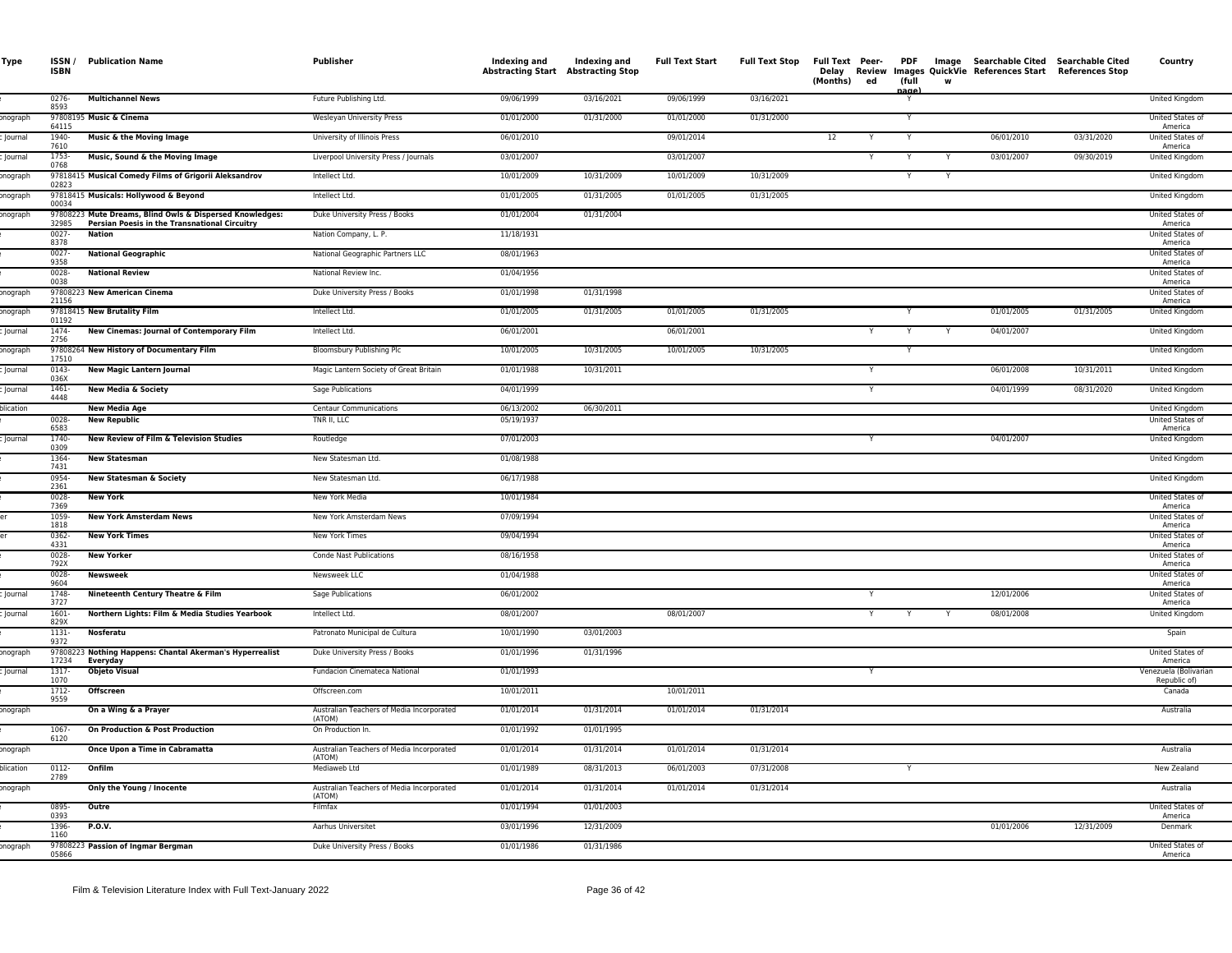| Type                  | ISSN /<br><b>ISBN</b> | <b>Publication Name</b>                                                                                            | Publisher                                            | Indexing and<br><b>Abstracting Start</b> | Indexing and<br>Abstracting Stop | <b>Full Text Start</b> | <b>Full Text Stop</b> | Full Text Peer- PDF<br>(Months)<br>ed | (full | w | Image Searchable Cited Searchable Cited<br>Delay Review Images QuickVie References Start References Stop |            | Country                     |
|-----------------------|-----------------------|--------------------------------------------------------------------------------------------------------------------|------------------------------------------------------|------------------------------------------|----------------------------------|------------------------|-----------------------|---------------------------------------|-------|---|----------------------------------------------------------------------------------------------------------|------------|-----------------------------|
|                       | 0783-<br>1781         | Peili: Audiovisual Culture of Children & Teachers                                                                  | Elokuva- ja Televisiokasvatuksen Keskus              | 01/01/1993                               | 01/01/2003                       |                        |                       |                                       | nage  |   |                                                                                                          |            |                             |
| Journal               | 0735-<br>8393         | <b>Performing Arts Journal</b>                                                                                     | Johns Hopkins University Press                       | 01/01/1977                               | 12/31/1997                       |                        |                       | Y                                     |       |   |                                                                                                          |            | United States of<br>America |
|                       | 1935-<br>4371         | <b>Perspective Magazine</b>                                                                                        | Art Directors Guild: Local 800 IATSE                 | 10/01/2015                               |                                  | 10/01/2015             |                       |                                       | Y     |   |                                                                                                          |            | United States of<br>America |
|                       | 0263-<br>7553         | <b>Picture House</b>                                                                                               | Cinema Theatre Association                           | 09/01/1988                               |                                  |                        |                       |                                       |       |   |                                                                                                          |            | United Kingdom              |
| onograph              | 02465                 | 97818415 Place of Artists' Cinema                                                                                  | Intellect Ltd.                                       | 05/01/2009                               | 05/31/2009                       | 05/01/2009             | 05/31/2009            |                                       |       |   |                                                                                                          |            | United Kingdom              |
| onograpl              | 85764                 | 97815864 Place to Be: Washington, CBS & the Glory Days of<br><b>Television News</b>                                | Perseus Books, LLC                                   | 01/01/2008                               | 01/31/2008                       | 01/01/2008             | 01/31/2008            |                                       | Y     |   |                                                                                                          |            | United States of<br>America |
| onograph              | 63293                 | 97808195 Planet of the Apes as American Myth: Race, Politics &<br><b>Popular Culture</b>                           | Wesleyan University Press                            | 01/01/1998                               | 01/31/1998                       | 01/01/1998             | 01/31/1998            |                                       |       |   |                                                                                                          |            | United States of<br>America |
| onograph              | 13412                 | 97803068 Planet Simpson: How a Cartoon Masterpiece Defined a<br>Generation                                         | Perseus Books, LLC                                   | 01/01/2004                               | 01/31/2004                       | 01/01/2004             | 01/31/2004            |                                       | Y     |   |                                                                                                          |            | United States of<br>America |
|                       | 0032-<br>1354         | Plateau                                                                                                            | Misset-Fonorama-Interventura B.V.                    | 01/01/1980                               | 01/01/2001                       |                        |                       |                                       |       |   |                                                                                                          |            |                             |
| onograph              | 00782                 | 97818415 Pop Fiction: The Song in Cinema                                                                           | Intellect Ltd.                                       | 01/01/2005                               | 01/31/2005                       | 01/01/2005             | 01/31/2005            |                                       | Y     |   | 01/01/2005                                                                                               | 01/31/2005 | United Kingdom              |
|                       | 0048-<br>4911         | Positif                                                                                                            | <b>Scope Editions</b>                                | 12/01/1987                               | 05/01/2003                       |                        |                       |                                       |       |   |                                                                                                          |            | France                      |
| Journal               | 0277-<br>9897         | <b>Post Script</b>                                                                                                 | Post Script                                          | 01/01/1981                               | 01/31/2021                       | 01/01/2005             | 01/31/2021            |                                       |       |   | 01/01/2005                                                                                               | 10/31/2019 | United States of<br>America |
|                       | 0894-<br>9263         | <b>Premiere</b>                                                                                                    | Hachette Filipacchi Magazines                        | 01/01/1988                               | 04/30/2007                       |                        |                       |                                       |       |   |                                                                                                          |            | United States of<br>America |
| onograph              | 01567                 | 97818415 Pride & Panic: Russian Imagination of the West in Post-<br><b>Soviet Film</b>                             | Intellect Ltd.                                       | 04/01/2007                               | 04/30/2007                       | 04/01/2007             | 04/30/2007            |                                       |       |   |                                                                                                          |            | United Kingdom              |
|                       | 0032-<br>8510         | Print                                                                                                              | F + W Media                                          | 03/01/1986                               | 12/31/2017                       |                        |                       |                                       |       |   |                                                                                                          |            | United States of<br>America |
| ngs Collection        |                       | Proceedings of the British Kinematograph Society                                                                   | British Kinematograph, Sound & Television<br>Society | 01/01/1931                               | 12/31/1936                       | 01/01/1931             | 12/31/1936            |                                       | Y     |   |                                                                                                          |            | United Kingdom              |
|                       |                       | <b>Produced By</b>                                                                                                 | Producers Guild of America                           | 01/01/2006                               | 10/01/2018                       |                        |                       |                                       |       |   |                                                                                                          |            | United States of<br>America |
|                       | 0968-<br>137X         | Projections                                                                                                        | Faber & Faber Ltd.                                   | 01/01/1992                               | 12/31/2008                       |                        |                       |                                       |       |   |                                                                                                          |            | United Kingdom              |
| Journal               | 1934-<br>9688         | Projections: The Journal for Movies & Mind                                                                         | Berghahn Books                                       | 06/01/2010                               |                                  | 01/01/2013             |                       | 12<br>Y                               | Y     |   |                                                                                                          |            | United States of<br>America |
|                       | 1070-<br>4949         | <b>Psychotronic Video</b>                                                                                          | Psychotronic                                         | 01/01/1995                               | 12/31/2004                       |                        |                       |                                       |       |   |                                                                                                          |            | United States of<br>America |
| plication             | 0000-<br>0019         | <b>Publishers Weekly</b>                                                                                           | PWxyz LLC                                            | 05/04/1992                               |                                  |                        |                       |                                       |       |   |                                                                                                          |            | United States of<br>America |
|                       | 0393-<br>8379         | Quaderni di Cinema                                                                                                 | Quaderni di Cinema                                   | 01/01/1986                               | 07/01/2000                       |                        |                       |                                       |       |   |                                                                                                          |            |                             |
|                       | 0033-<br>5002         | <b>Quadrant Magazine</b>                                                                                           | Quadrant Magazine Co Inc.                            | 09/01/1994                               |                                  |                        |                       |                                       |       |   |                                                                                                          |            | Australia                   |
| Journal               | 1050<br>9208          | Quarterly Review of Film & Video                                                                                   | Routledge                                            | 01/01/1989                               |                                  |                        |                       |                                       |       |   | 01/01/1989                                                                                               | 08/31/2020 | United Kingdom              |
| Journal               | 0146-<br>0013         | <b>Quarterly Review of Film Studies</b>                                                                            | Routledge                                            | 01/01/1976                               | 12/31/1988                       |                        |                       |                                       |       |   | 01/01/1976                                                                                               | 12/31/1988 | United Kingdom              |
| onograph              | 00799                 | 97818415 Queer Cinema in Europe                                                                                    | Intellect Ltd.                                       | 05/01/2008                               | 05/31/2008                       | 05/01/2008             | 05/31/2008            |                                       | Y     |   |                                                                                                          |            | United Kingdom              |
| onograph              |                       | Randling                                                                                                           | Australian Teachers of Media Incorporated<br>(ATOM)  | 01/01/2014                               | 01/31/2014                       | 01/01/2014             | 01/31/2014            |                                       |       |   |                                                                                                          |            | Australia                   |
| onograph              |                       | Re-enchantment                                                                                                     | Australian Teachers of Media Incorporated<br>(ATOM)  | 01/01/2014                               | 01/31/2014                       | 01/01/2014             | 01/31/2014            |                                       |       |   |                                                                                                          |            | Australia                   |
| Journal               | 2150-<br>5381         | <b>Red Feather Journal</b>                                                                                         | Red Feather Journal                                  | 03/01/2010                               |                                  | 03/01/2010             |                       | Y                                     | Y     |   |                                                                                                          |            | United States of<br>America |
|                       | 0831-<br>5388         | <b>Reel West</b>                                                                                                   | Reel West Productions                                | 01/01/1991                               | 03/31/2016                       |                        |                       |                                       |       |   |                                                                                                          |            | Canada                      |
| onograph              | 19382                 | 97808223 Refiguring Spain: Cinema/Media/Representation                                                             | Duke University Press / Books                        | 01/01/1997                               | 01/31/1997                       |                        |                       |                                       |       |   |                                                                                                          |            | United States of<br>America |
| onograph<br>olication |                       | <b>Reid's FILM Index</b><br><b>Release Print</b>                                                                   | Lulu Books<br>Film Arts Foundation                   | 01/01/1987<br>09/01/1999                 | 01/01/2002<br>08/31/2007         |                        |                       |                                       |       |   |                                                                                                          |            | United States of            |
| onograph              |                       | 97808223 Remasculinization of Korean Cinema                                                                        | Duke University Press / Books                        | 01/01/2004                               | 01/31/2004                       | 01/01/2004             | 01/31/2004            |                                       |       |   |                                                                                                          |            | America<br>United States of |
|                       | 32671<br>1539-        | <b>RES Magazine</b>                                                                                                | RES Media Group                                      | 01/01/2001                               | 09/30/2006                       |                        |                       |                                       |       |   |                                                                                                          |            | America<br>United States of |
| Journal               | 4654<br>0034-         | <b>Research in African Literatures</b>                                                                             | Indiana University Press                             | 06/01/1986                               |                                  |                        |                       |                                       |       |   |                                                                                                          |            | America<br>United States of |
| onograph              | 5210<br>39536         | 97808532 Retake Please: Filming Western Approaches                                                                 | Liverpool University Press 2004 Limited              | 07/01/1999                               | 07/31/1999                       | 07/01/1999             | 07/31/1999            |                                       | Y     |   |                                                                                                          |            | America<br>United Kingdom   |
| onograph              |                       | 97808223 Returning the Gaze: A Geneology of Black Film Criticism, Duke University Press / Books<br>26144 1909-1949 |                                                      | 01/01/2001                               | 01/31/2001                       |                        |                       |                                       |       |   |                                                                                                          |            | United States of<br>America |
| onograph              | 35569                 | 97808532 Revisioning Duras: Film, Race, Sex                                                                        | Liverpool University Press 2004 Limited              | 12/01/2000                               | 12/31/2000                       | 12/01/2000             | 12/31/2000            |                                       | Y     |   |                                                                                                          |            | United Kingdom              |
| Journal               | $2172 -$<br>0150      | Revista Fotocinema                                                                                                 | Revista Fotocinema                                   | 12/01/2013                               |                                  | 12/01/2013             |                       | Y                                     | Y     |   |                                                                                                          |            | Spain                       |
|                       |                       |                                                                                                                    |                                                      |                                          |                                  |                        |                       |                                       |       |   |                                                                                                          |            |                             |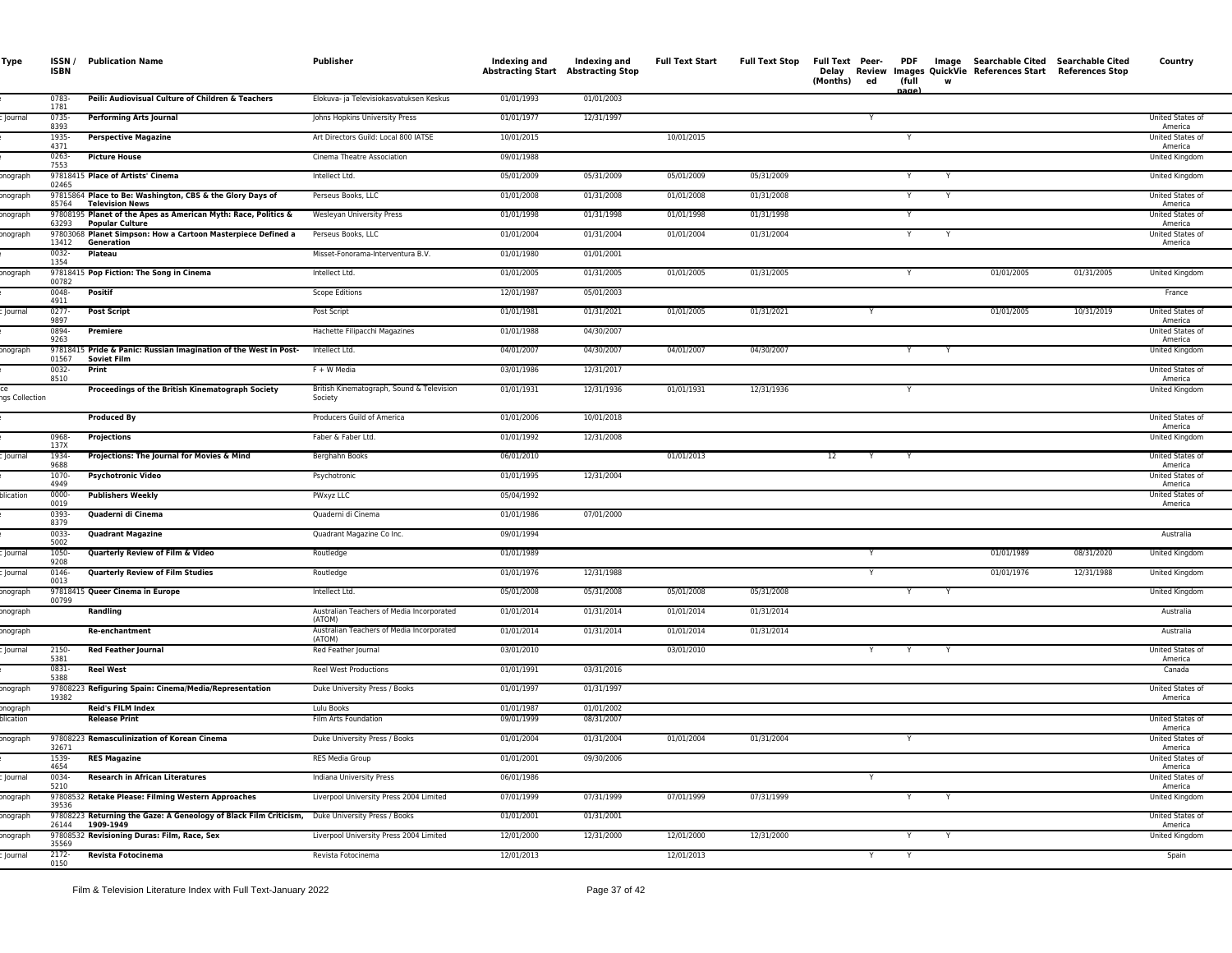| Type           | ISSN /<br><b>ISBN</b> | <b>Publication Name</b>                                                                            | Publisher                                                                                    | Indexing and<br><b>Abstracting Start Abstracting Stop</b> | Indexing and | <b>Full Text Start</b> | <b>Full Text Stop</b> | Full Text Peer-<br>Delay<br>(Months)<br>ed | <b>PDF</b><br>(full<br>nane |   | Image Searchable Cited Searchable Cited<br>Review Images QuickVie References Start References Stop |            | Country                            |
|----------------|-----------------------|----------------------------------------------------------------------------------------------------|----------------------------------------------------------------------------------------------|-----------------------------------------------------------|--------------|------------------------|-----------------------|--------------------------------------------|-----------------------------|---|----------------------------------------------------------------------------------------------------|------------|------------------------------------|
| lournal        | 0774-<br>0115         | Revue Belge du Cinema                                                                              | Association des Professeurs pour la Promotion<br>de l'Education Cinematographique (A.P.E.C.) | 09/01/1987                                                | 12/01/1997   |                        |                       | Y                                          |                             |   |                                                                                                    |            |                                    |
|                | 0843-<br>6827         | Revue de la Cinematheque                                                                           | Cinematheque Quebecoise                                                                      | 01/01/1989                                                | 09/01/2003   |                        |                       |                                            |                             |   |                                                                                                    |            |                                    |
|                | 0019-<br>2635         | Revue du Cinema                                                                                    | Mensuel du Cinema                                                                            | 12/01/1987                                                | 09/01/1992   |                        |                       |                                            |                             |   |                                                                                                    |            |                                    |
|                |                       | Rezyser                                                                                            | Korporacja                                                                                   | 01/01/1991                                                | 01/01/2001   |                        |                       |                                            |                             |   |                                                                                                    |            | Poland                             |
| onograph       | 30660                 | 97808223 Rites of Realism: Essays on Corporeal Cinema                                              | Duke University Press / Books                                                                | 01/01/2003                                                | 01/31/2003   |                        |                       |                                            |                             |   |                                                                                                    |            | United States of<br>America        |
|                | $0035 -$<br>5879      | Rivista del Cinematografo                                                                          | Ente dello Spettacolo                                                                        | 06/01/1990                                                | 05/01/2003   |                        |                       |                                            |                             |   |                                                                                                    |            |                                    |
|                | $0035 -$<br>791X      | <b>Rolling Stone</b>                                                                               | Rolling Stone LLC                                                                            | 10/11/1984                                                |              |                        |                       |                                            |                             |   |                                                                                                    |            | United States of<br>America        |
|                | 1501-<br>2174         | <b>Rush Print</b>                                                                                  | Rush Print Filmens Hus                                                                       | 01/01/1995                                                | 01/01/2003   |                        |                       |                                            |                             |   |                                                                                                    |            |                                    |
| onograph       | 43903                 | 97818606 Russia On Reels: The Russian Idea in Post-Soviet Cinema I.B. Tauris                       |                                                                                              | 10/01/1999                                                | 10/31/1999   | 10/01/1999             | 10/31/1999            |                                            |                             | Y |                                                                                                    |            | United Kingdom                     |
|                | $0048 -$<br>9239      | <b>Saturday Evening Post</b>                                                                       | Saturday Evening Post Society, Inc.                                                          | 05/30/1931                                                |              |                        |                       |                                            |                             |   |                                                                                                    |            | United States of<br>America        |
| onograph       | 33309                 | 97818504 Savage Junctures: Sergei Eisenstein & the Shape of<br>Thinking                            | I.B. Tauris                                                                                  | 09/01/2003                                                | 09/30/2003   | 09/01/2003             | 09/30/2003            |                                            |                             |   |                                                                                                    |            | <b>United Kingdom</b>              |
| onograph       | 23884                 | 97808223 Savage Theory: Cinema as Modern Magic                                                     | Duke University Press / Books                                                                | 01/01/2000                                                | 01/31/2000   |                        |                       |                                            |                             |   |                                                                                                    |            | United States of<br>America        |
| Journal        | $0036 -$<br>5483      | <b>Scandia</b>                                                                                     | Scandia                                                                                      | 12/01/2010                                                |              |                        |                       |                                            |                             |   |                                                                                                    |            | Sweden                             |
|                | 1058-<br>8612         | <b>Scarlet Street</b>                                                                              | Scarlet Street Inc.                                                                          | 01/01/1991                                                | 01/31/2006   |                        |                       |                                            |                             |   |                                                                                                    |            | <b>United States of</b><br>America |
|                | 1079-<br>6851         | <b>Scenario: The Magazine of Screenwriting Art</b>                                                 | eDesign Communications                                                                       | 01/01/1995                                                | 10/01/2001   |                        |                       |                                            |                             |   |                                                                                                    |            |                                    |
| <b>Journal</b> | 1754-<br>3770         | <b>Science Fiction Film &amp; Television</b>                                                       | Liverpool University Press / Journals                                                        | 03/01/2008                                                |              | 03/01/2008             |                       |                                            |                             |   | 03/01/2008                                                                                         | 01/31/2020 | United Kingdom                     |
| Journal        | 0091-<br>7729         | <b>Science Fiction Studies</b>                                                                     | SF-TH, Inc.                                                                                  | 03/01/1973                                                |              |                        |                       |                                            |                             |   | 03/01/2004                                                                                         | 07/31/2020 | United States of<br>America        |
|                | 1066-<br>5447         | Score                                                                                              | Society of Composers & Lyricists                                                             | 01/01/1999                                                |              |                        |                       |                                            |                             |   |                                                                                                    |            | United States of<br>America        |
|                | 0921-<br>2612         | <b>Score: Filmmuziek Magazine</b>                                                                  | <b>Stichting Cinemusica</b>                                                                  | 03/01/1989                                                | 09/01/2003   |                        |                       |                                            |                             |   |                                                                                                    |            |                                    |
|                | 1092-<br>2016         | Scr(i)pt                                                                                           | Scr(i)pt Magazine                                                                            | 01/01/1999                                                | 12/31/2006   | 05/01/2006             | 12/31/2006            |                                            |                             |   |                                                                                                    |            | United States of<br>America        |
| lournal        | 0036-<br>9543         | Screen                                                                                             | Oxford University Press                                                                      | 03/01/1971                                                |              | 01/01/1996             |                       | 12<br>Y                                    | Y                           | Y | 11/01/2003                                                                                         |            | United Kingdom                     |
|                | 1094-<br>317X         | <b>Screen Actor</b>                                                                                | Screen Actors Guild                                                                          | 01/01/1988                                                | 03/31/2006   |                        |                       |                                            |                             |   |                                                                                                    |            | United States of<br>America        |
|                | 1449-<br>857X         | <b>Screen Education</b>                                                                            | Australian Teachers of Media Incorporated<br>(ATOM)                                          | 09/01/2004                                                | 01/31/2020   | 06/01/2014             | 01/31/2020            |                                            |                             | Y | 09/01/2004                                                                                         | 01/31/2020 | Australia                          |
| onograph       | 02373                 | 97818415 Screen Education (9781841502373)                                                          | Intellect Ltd.                                                                               | 01/01/2009                                                | 01/31/2009   | 01/01/2009             | 01/31/2009            |                                            |                             |   |                                                                                                    |            | United Kingdom                     |
| onograph       | 31636                 | 97808223 Screen Traffic: Movies, Multiplexes & Global Culture                                      | Duke University Press / Books                                                                | 01/01/2003                                                | 01/31/2003   |                        |                       |                                            |                             |   |                                                                                                    |            | United States of<br>America        |
|                | 0993-<br>2097         | <b>Script</b>                                                                                      | Auxitec                                                                                      | 06/01/1988                                                | 09/01/1992   |                        |                       |                                            |                             |   |                                                                                                    |            |                                    |
|                | $1092 -$<br>2016      | Script (10922016)                                                                                  | Scr(i)pt Magazine                                                                            | 01/01/2007                                                | 01/31/2012   | 01/01/2007             | 01/31/2012            |                                            |                             |   |                                                                                                    |            | <b>United States of</b><br>America |
|                | 1475-<br>5157         | <b>ScriptWriter</b>                                                                                | ScriptWriter Magazine                                                                        | 07/01/2004                                                | 05/31/2008   |                        |                       |                                            |                             |   |                                                                                                    |            | United Kingdom                     |
|                | 1134-<br>6795         | <b>Secuencias</b>                                                                                  | Universidad Autonoma de Madrid                                                               | 01/01/1999                                                | 01/01/2002   |                        |                       |                                            |                             |   |                                                                                                    |            | Spain                              |
|                | 0393-<br>3865         | SegnoCinema                                                                                        | Cineforum di Vicenza                                                                         | 09/01/1987                                                | 05/01/2003   |                        |                       |                                            |                             |   |                                                                                                    |            |                                    |
|                | 1443-<br>4059         | <b>Senses of Cinema</b>                                                                            | Senses of Cinema                                                                             | 01/01/2008                                                |              | 08/01/2014             |                       |                                            |                             |   |                                                                                                    |            | Australia                          |
|                | $0037 -$<br>2412      | <b>Sequences</b>                                                                                   | Sequences                                                                                    | 01/01/1988                                                |              |                        |                       |                                            |                             |   |                                                                                                    |            | Canada                             |
| onograph       | 67581                 | 97808195 Sex & the Slayer: A Gender Studies Primer for the Buffy Wesleyan University Press<br>Fan  |                                                                                              | 01/01/2005                                                | 01/31/2005   | 01/01/2005             | 01/31/2005            |                                            |                             |   |                                                                                                    |            | United States of<br>America        |
| pnograph       | 57147                 | 97808204 Shakespeare in Space: Recent Shakespeare Productions Peter Lang Copyright AG<br>on Screen |                                                                                              | 01/01/2002                                                | 01/31/2002   | 01/01/2002             | 01/31/2002            |                                            |                             |   |                                                                                                    |            | Switzerland                        |
| onograph       |                       | 97808204 Shakespeare Translated: Derivatives on Film & TV<br>78395                                 | Peter Lang Copyright AG                                                                      | 04/01/2005                                                | 04/30/2005   | 04/01/2005             | 04/30/2005            |                                            |                             |   |                                                                                                    |            | Switzerland                        |
| onograph       |                       | <b>Sharks in the City</b>                                                                          | Australian Teachers of Media Incorporated<br>(ATOM)                                          | 01/01/2014                                                | 01/31/2014   | 01/01/2014             | 01/31/2014            |                                            |                             |   |                                                                                                    |            | Australia                          |
| onograph       |                       | <b>Shifting Shelter 4</b>                                                                          | Australian Teachers of Media Incorporated<br>(ATOM)                                          | 01/01/2014                                                | 01/31/2014   | 01/01/2014             | 01/31/2014            |                                            |                             |   |                                                                                                    |            | Australia                          |
| onograph       | 32473                 | 97802311 Shocking Representation: Historical Trauma, National<br>Cinema & the Modern Horror Film   | Columbia University Press                                                                    | 01/01/2006                                                | 01/31/2006   | 01/01/2006             | 01/31/2006            |                                            |                             |   |                                                                                                    |            | United States of<br>America        |
| olication      | 1074-<br>5297         | <b>SHOOT</b>                                                                                       | DCA Business Media LLC                                                                       | 01/01/1994                                                |              | 05/01/1995             |                       |                                            |                             |   |                                                                                                    |            | United States of<br>America        |
| lournal        | 2042-<br>7824         | <b>Short Film Studies</b>                                                                          | Intellect Ltd.                                                                               | 09/01/2011                                                |              | 09/01/2011             |                       | Y                                          |                             |   |                                                                                                    |            | United Kingdom                     |
|                |                       |                                                                                                    |                                                                                              |                                                           |              |                        |                       |                                            |                             |   |                                                                                                    |            |                                    |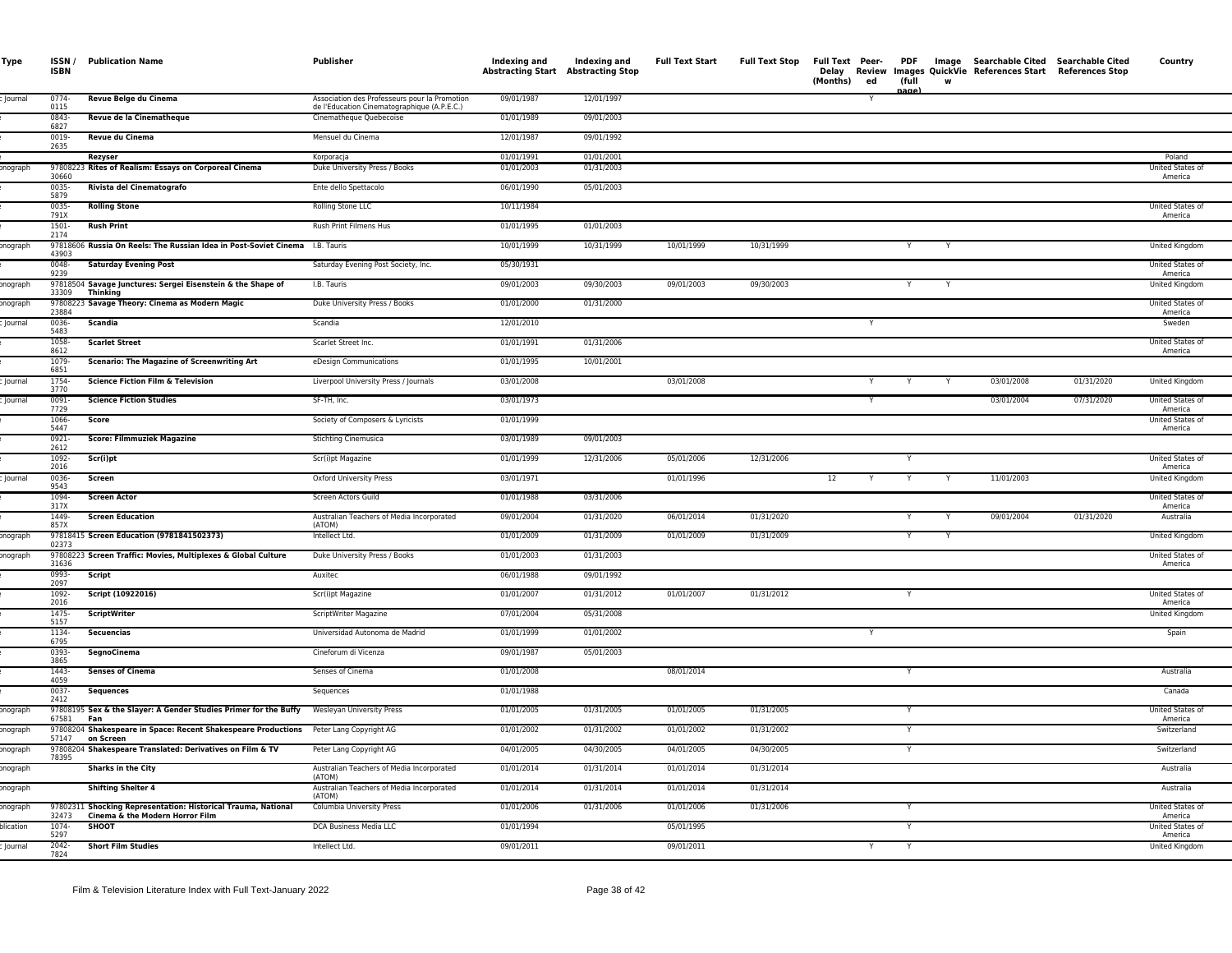| Type           | ISSN/<br><b>ISBN</b>     | <b>Publication Name</b>                                                                                            | Publisher                                           | Indexing and             | Indexing and<br>Abstracting Start Abstracting Stop | <b>Full Text Start</b> | <b>Full Text Stop</b> | Full Text Peer-<br>(Months)<br>ed | <b>PDF</b><br>(full<br>ane | <b>W</b> | Image Searchable Cited Searchable Cited<br>Delay Review Images QuickVie References Start References Stop |            | Country                     |
|----------------|--------------------------|--------------------------------------------------------------------------------------------------------------------|-----------------------------------------------------|--------------------------|----------------------------------------------------|------------------------|-----------------------|-----------------------------------|----------------------------|----------|----------------------------------------------------------------------------------------------------------|------------|-----------------------------|
|                | 0037-<br>4806            | Sight & Sound                                                                                                      | British Film Institute                              | 01/01/1987               |                                                    | 01/01/2005             |                       |                                   |                            |          |                                                                                                          |            | United Kingdom              |
|                | 0037-<br>4830            | <b>Sightlines (00374830)</b>                                                                                       | American Film & Video Association, Inc.             | 01/01/1987               | 01/01/1992                                         |                        |                       |                                   |                            |          |                                                                                                          |            |                             |
|                | 1726-<br>0426            | <b>Signis Media</b>                                                                                                | Signis                                              | 01/01/2002               | 01/01/2002                                         |                        |                       |                                   |                            |          |                                                                                                          |            | Belgium                     |
| lournal        | 0097-<br>9740            | Signs: Journal of Women in Culture & Society                                                                       | University of Chicago Press                         | 01/01/1991               |                                                    |                        |                       |                                   |                            |          |                                                                                                          |            | United States of<br>America |
| onograph       | 64511                    | 97808195 Silent Stars                                                                                              | Wesleyan University Press                           | 01/01/2000               | 01/31/2000                                         | 01/01/2000             | 01/31/2000            |                                   | Y                          |          |                                                                                                          |            | United States of<br>America |
|                | $0326 -$<br>4580         | <b>Sin Cortes</b>                                                                                                  | Escuela Cinematografica Americana                   | 11/01/1996               | 07/01/2000                                         |                        |                       |                                   |                            |          |                                                                                                          |            | Argentina                   |
| onograph       |                          | Singapore 1942 - End of Empire                                                                                     | Australian Teachers of Media Incorporated<br>(ATOM) | 01/01/2014               | 01/31/2014                                         | 01/01/2014             | 01/31/2014            |                                   |                            |          |                                                                                                          |            | Australia                   |
| onograph       | 23914                    | 97808223 Skin of the Film: Intercultural Cinema, Embodiment & the Duke University Press / Books<br>Senses          |                                                     | 01/01/2000               | 01/31/2000                                         | 01/01/2000             | 01/31/2000            |                                   |                            |          |                                                                                                          |            | United States of<br>America |
|                | 0166-<br>1736            | <b>Skoop</b>                                                                                                       | <b>Stichting Skoop</b>                              | 12/01/1988               | 02/01/1993                                         |                        |                       |                                   |                            |          |                                                                                                          |            |                             |
| lournal        | 0166-<br>1787            | <b>Skrien</b>                                                                                                      | Stichting Skrien                                    | 01/01/1988               | 09/01/1997                                         |                        |                       | Y                                 |                            |          |                                                                                                          |            |                             |
| Journal        | 1546-<br>9212            | Slayage                                                                                                            | Whedon Studies Association                          | 05/01/2011               |                                                    | 05/01/2011             |                       | Y                                 |                            |          |                                                                                                          |            | United States of<br>America |
| ournal         | 0954-<br>6839            | Slovo (University College London, SSEES Department)                                                                | University College London, SSEES Department         | 01/01/2013               | 07/31/2018                                         |                        |                       |                                   |                            |          |                                                                                                          |            | United Kingdom              |
|                | 0037-<br>7333            | <b>Smithsonian</b>                                                                                                 | Smithsonian Magazine                                | 03/01/1984               |                                                    |                        |                       |                                   |                            |          |                                                                                                          |            | United States of<br>America |
| ournal         | 0036<br>1682             | <b>SMPTE Journal</b>                                                                                               | Society of Motion Picture & Television Engineers    | 01/01/1988               | 09/30/1998                                         |                        |                       |                                   |                            |          |                                                                                                          |            | United States of<br>America |
| lournal        | 1545-<br>0279            | <b>SMPTE Motion Imaging Journal</b>                                                                                | Society of Motion Picture & Television Engineers    | 01/01/2002               | 10/31/2020                                         |                        |                       | Y                                 |                            |          | 04/01/2007                                                                                               | 05/31/2011 | United States of<br>America |
|                | 0896-<br>5005            | Soma                                                                                                               | Soma Magazine                                       | 08/01/2004               | 03/01/2018                                         |                        |                       |                                   |                            |          |                                                                                                          |            | United States of<br>America |
| onograph       | 02342                    | 97818415 Sophia Loren                                                                                              | Intellect Ltd.                                      | 06/01/2009               | 06/30/2009                                         | 06/01/2009             | 06/30/2009            |                                   |                            |          |                                                                                                          |            | United Kingdom              |
| Journal        | 1751-<br>4193            | Soundtrack                                                                                                         | Intellect Ltd.                                      | 03/01/2008               |                                                    | 03/01/2008             |                       |                                   | Y                          | Y        | 03/01/2008                                                                                               |            | United Kingdom              |
| onograph       | 27974                    | 97808223 Soundtrack Available: Essays on Film & Popular Music                                                      | Duke University Press / Books                       | 01/01/2001               | 01/31/2001                                         | 01/01/2001             | 01/31/2001            |                                   |                            |          |                                                                                                          |            | United States of<br>America |
|                | $0771 -$<br>6303         | <b>Soundtrack: The Collector's Quarterly</b>                                                                       | Belgian Film Music Society                          | 01/01/1988               | 12/01/2002                                         |                        |                       |                                   |                            |          |                                                                                                          |            |                             |
| lournal        | $0038 -$<br>4496         | <b>Southern Quarterly</b>                                                                                          | University of Southern Mississippi                  | 01/01/1988               |                                                    |                        |                       | Y                                 |                            |          |                                                                                                          |            | United States of<br>America |
|                | $0201 -$<br>8373         | <b>Soviet Film</b>                                                                                                 | Soviet Film                                         | 01/01/1988               | 01/01/1990                                         |                        |                       |                                   |                            |          |                                                                                                          |            |                             |
| onograph       | 64455                    | 97818876 Spawn of Skull Island: The Making of King Kong                                                            | Midnight Marquee Press, Inc.                        | 01/01/2002               | 01/31/2002                                         | 01/01/2002             | 01/31/2002            |                                   |                            |          |                                                                                                          |            | United States of<br>America |
| onograph       | 01208                    | 97818415 Spectacle of the Real                                                                                     | Intellect Ltd.                                      | 03/01/2005               | 03/31/2005                                         | 03/01/2005             | 03/31/2005            |                                   |                            |          |                                                                                                          |            | United Kingdom              |
| <b>Journal</b> | $1051 -$<br>0230         | Spectator: The University of Southern California Journal of University of Southern California<br>Film & Television |                                                     | 01/01/1987               |                                                    |                        |                       |                                   |                            |          | 01/01/2006                                                                                               | 04/30/2008 | United States of<br>America |
|                | 0038-<br>738X            | Spettacolo                                                                                                         | Societa Italiana Degli Autori ed Editori            | 01/01/1989               | 01/01/1998                                         |                        |                       |                                   |                            |          |                                                                                                          |            |                             |
| onograph       |                          | <b>Splatting Image</b><br>97815785 St. James Film Directors Encyclopedia                                           | Splatting Image<br>Visible Ink Press                | 09/01/1998<br>12/01/1998 | 06/01/2001<br>12/31/1998                           | 12/01/1998             | 12/31/1998            |                                   | Y                          |          |                                                                                                          |            | Germany<br>United States of |
| onograph       | 90285                    | 97815785 St. James Women Filmmakers Encyclopedia                                                                   | Visible Ink Press                                   | 12/01/1999               | 12/31/1999                                         | 12/01/1999             | 12/31/1999            |                                   | Y                          | Y        |                                                                                                          |            | America<br>United States of |
|                | 90926<br>0776-           | Stars (07760698)                                                                                                   | A.S.B.L. Grand Angle-Opvac                          | 09/01/1989               | 01/01/2000                                         |                        |                       |                                   |                            |          |                                                                                                          |            | America<br>Belgium          |
| nograph        | 0698                     | 97818415 Stephen King on the Big Screen                                                                            | Intellect Ltd.                                      | 05/01/2009               | 05/31/2009                                         | 05/01/2009             | 05/31/2009            |                                   | Y                          |          |                                                                                                          |            | <b>United Kingdom</b>       |
| Journal        | 02458<br>$1553-$<br>4200 | <b>Studies in American Culture</b>                                                                                 | Studies in Popular Culture                          | 10/01/2010               |                                                    |                        |                       | Y                                 |                            |          |                                                                                                          |            | United States of            |
| <b>Journal</b> | 1750<br>3175             | <b>Studies in Australasian Cinema</b>                                                                              | Taylor & Francis Ltd                                | 01/01/2007               |                                                    | 01/01/2010             |                       | Y                                 |                            |          | 01/01/2008                                                                                               |            | America<br>United Kingdom   |
| Journal        | 1750-<br>3280            | <b>Studies in Documentary Film</b>                                                                                 | Taylor & Francis Ltd                                | 01/01/2007               |                                                    | 05/01/2010             |                       |                                   |                            |          | 01/01/2008                                                                                               |            | United Kingdom              |
| Journal        | $2040 -$<br>350X         | <b>Studies in Eastern European Cinema</b>                                                                          | Taylor & Francis Ltd                                | 01/01/2010               |                                                    | 01/01/2010             |                       |                                   |                            |          |                                                                                                          |            | United Kingdom              |
| lournal        | 1741-<br>1548            | <b>Studies in European Cinema</b>                                                                                  | Taylor & Francis Ltd                                | 03/01/2004               |                                                    | 03/01/2004             |                       |                                   |                            |          | 06/01/2004                                                                                               |            | United Kingdom              |
| <b>Journal</b> | $1471 -$<br>5880         | <b>Studies in French Cinema</b>                                                                                    | Taylor & Francis Ltd                                | 01/01/2001               | 12/31/2019                                         | 01/01/2001             | 12/31/2019            |                                   |                            |          | 04/01/2006                                                                                               | 12/31/2019 | United Kingdom              |
| Journal        | 1478-<br>0488            | <b>Studies in Hispanic Cinemas</b>                                                                                 | Intellect Ltd.                                      | 03/01/2004               | 11/30/2012                                         | 03/01/2004             | 11/30/2012            |                                   |                            |          | 06/01/2004                                                                                               | 11/30/2012 | United Kingdom              |
| ournal         | 0888<br>5753             | <b>Studies in Popular Culture</b>                                                                                  | Studies in Popular Culture                          | 01/01/1984               |                                                    |                        |                       |                                   |                            |          |                                                                                                          |            | United States of<br>America |
| lournal        | 1750-<br>3132            | Studies in Russian & Soviet Cinema                                                                                 | Taylor & Francis Ltd                                | 01/01/2007               |                                                    | 09/01/2010             |                       |                                   |                            |          | 01/01/2008                                                                                               |            | United Kingdom              |
|                |                          |                                                                                                                    |                                                     |                          |                                                    |                        |                       |                                   |                            |          |                                                                                                          |            |                             |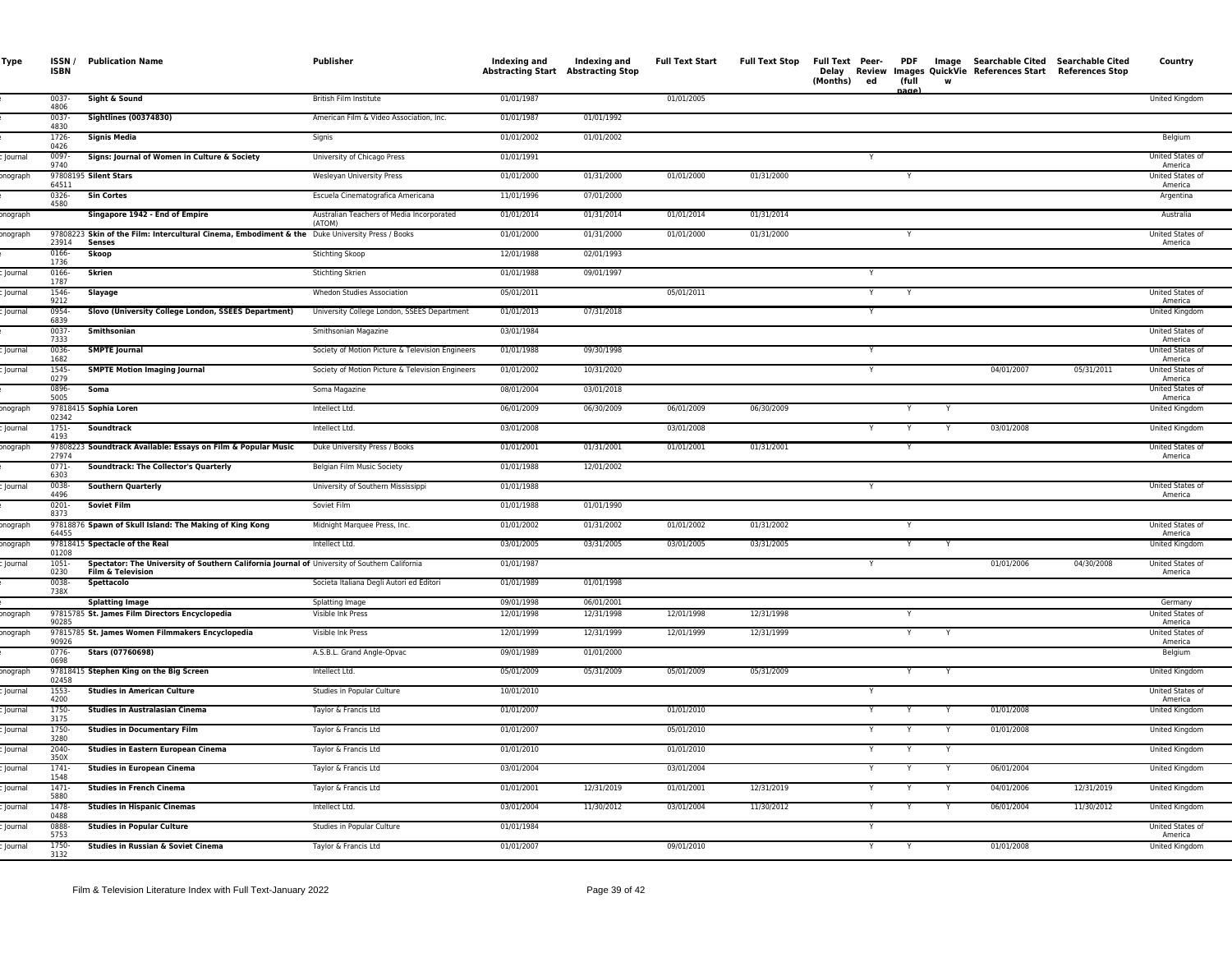| Type      | ISSN /<br><b>ISBN</b> | <b>Publication Name</b>                                                                                                                 | Publisher                                            | Indexing and<br><b>Abstracting Start Abstracting Stop</b> | Indexing and | <b>Full Text Start</b> | Full Text Stop | Delay<br>(Months) | ed | (full | W | Full Text Peer- PDF Image Searchable Cited Searchable Cited<br>Review Images QuickVie References Start References Stop |            | Country                     |
|-----------|-----------------------|-----------------------------------------------------------------------------------------------------------------------------------------|------------------------------------------------------|-----------------------------------------------------------|--------------|------------------------|----------------|-------------------|----|-------|---|------------------------------------------------------------------------------------------------------------------------|------------|-----------------------------|
| Journal   | 1756-<br>4921         | Studies in South Asian Film & Media                                                                                                     | Intellect Ltd.                                       | 01/01/2009                                                |              | 01/01/2009             |                |                   |    |       |   | 01/01/2009                                                                                                             |            | United Kingdom              |
| Journal   | 2050-<br>4837         | Studies in Spanish & Latin American Cinemas                                                                                             | Intellect Ltd.                                       | 01/01/2013                                                |              | 01/01/2013             |                |                   | Y  |       |   | 01/01/2013                                                                                                             |            | United Kingdom              |
| onograph  | 25697                 | 97808223 Tabloid Culture: Trash Taste, Popular Power & the<br><b>Transformation of American Television</b>                              | Duke University Press / Books                        | 01/01/2000                                                | 01/31/2000   |                        |                |                   |    |       |   |                                                                                                                        |            | United States of<br>America |
|           | 1192-<br>5507         | <b>Take One</b>                                                                                                                         | DW Communications                                    | 01/01/1992                                                | 12/31/2005   |                        |                |                   |    |       |   |                                                                                                                        |            | Canada                      |
| onograph  | 20692                 | 97808223 Talkin' With Your Mouth Full: Conversations with the<br><b>Videos of Steve Fagir</b>                                           | Duke University Press / Books                        | 01/01/1998                                                | 01/31/1998   |                        |                |                   |    |       |   |                                                                                                                        |            | United States of<br>America |
| onograph  | 18429                 | 97808745 Talking Back: Images of Jewish Women in American<br><b>Popular Culture</b>                                                     | University Press of New England                      | 01/01/1998                                                | 01/31/1998   | 01/01/1998             | 01/31/1998     |                   |    |       |   |                                                                                                                        |            | United States of<br>America |
|           | 1063-<br>9497         | <b>TCI: Theatre Crafts International</b>                                                                                                | Penton Media, Inc.                                   | 08/01/1992                                                | 12/01/1998   |                        |                |                   |    |       |   |                                                                                                                        |            | United States of<br>America |
| blication |                       | <b>TDP: Training for Digital Projection</b>                                                                                             | British Kinematograph, Sound & Television<br>Society | 12/01/2006                                                | 03/31/2007   | 12/01/2006             | 03/31/2007     |                   |    |       |   |                                                                                                                        |            | United Kingdon              |
|           | 1099-<br>274X         | <b>Technology Review</b>                                                                                                                | MIT Technology Review                                | 09/01/2003                                                | 10/30/2012   |                        |                |                   |    |       |   |                                                                                                                        |            | United States of<br>America |
|           | $0040 -$<br>1692      | Technology Review (00401692)                                                                                                            | MIT Technology Review                                | 05/01/1995                                                | 01/31/1997   |                        |                |                   |    |       |   |                                                                                                                        |            | United States of<br>America |
| plication | 1534-<br>956X         | <b>Telecommunications - Americas Edition</b>                                                                                            | Horizon House Publications Inc.                      | 02/01/2006                                                | 06/30/2007   |                        |                |                   |    |       |   |                                                                                                                        |            | United States of<br>America |
| olication | 1534-<br>9594         | <b>Telecommunications - International Edition</b>                                                                                       | Horizon House Publications Inc.                      | 01/01/1998                                                | 06/30/2007   |                        |                |                   |    |       |   |                                                                                                                        |            | United States of<br>America |
| Journal   | 0308<br>5961          | <b>Telecommunications Policy</b>                                                                                                        | Pergamon Press - An Imprint of Elsevier Science      | 07/01/1996                                                |              |                        |                |                   |    |       |   |                                                                                                                        |            | United Kingdom              |
| olication | 0163-<br>9854         | <b>Telecommunications Reports</b>                                                                                                       | Wolters Kluwer Legal & Regulatory                    | 08/15/2006                                                |              |                        |                |                   |    |       |   |                                                                                                                        |            | United States of<br>America |
|           | 0308-<br>454X         | Television                                                                                                                              | Royal Television Society                             | 05/01/2003                                                |              |                        |                |                   |    |       |   |                                                                                                                        |            | United Kingdom              |
| onograph  | 16476                 | 97804150 Television & Everyday Life                                                                                                     | Taylor & Francis Ltd / Books                         | 05/19/1994                                                | 06/18/1994   | 05/19/1994             | 06/18/1994     |                   |    |       |   | 05/19/1994                                                                                                             | 06/18/1994 | United Kingdom              |
| Journal   | 1527-<br>4764         | Television & New Media                                                                                                                  | <b>Sage Publications</b>                             | 02/01/2000                                                |              |                        |                |                   | Y  |       |   | 11/01/2003                                                                                                             |            | United States of<br>America |
|           | 0497-<br>1515         | <b>Television Digest with Consumer Electronics</b>                                                                                      | Warren Publishing Inc.                               | 07/01/1996                                                | 11/12/2000   |                        |                |                   |    |       |   |                                                                                                                        |            | United States of<br>America |
|           | 0040-<br>2796         | <b>Television Quarterly</b>                                                                                                             | National Academy of TV Arts & Sciences               | 01/01/1990                                                | 08/31/2008   |                        |                |                   |    |       |   |                                                                                                                        |            | United States of<br>America |
| plication |                       | <b>Television Week</b>                                                                                                                  | <b>Crain Communications</b>                          | 03/10/2003                                                | 06/30/2009   | 03/10/2003             | 06/30/2009     |                   |    |       |   |                                                                                                                        |            | United States of<br>America |
| onograph  | 54454                 | 97804150 Television, Audiences & Cultural Studies                                                                                       | Taylor & Francis Ltd / Books                         | 12/01/1992                                                | 12/31/1992   | 12/01/1992             | 12/31/1992     |                   |    | Y     |   | 12/01/1992                                                                                                             | 12/31/1992 | United Kingdom              |
| onograph  | 23945                 | 97808223 Television, History & American Culture: Feminist Critical Duke University Press / Books<br>Essays                              |                                                      | 01/01/1999                                                | 01/31/1999   |                        |                |                   |    |       |   |                                                                                                                        |            | United States of<br>America |
|           | 0264-<br>9845         | <b>Televisual</b>                                                                                                                       | Televisual Media UK Ltd                              | 09/01/2001                                                |              | 09/01/2001             |                |                   |    |       |   |                                                                                                                        |            | United Kingdom              |
|           | 0148-<br>7736         | <b>Texas Monthly</b>                                                                                                                    | <b>Texas Monthly</b>                                 | 04/01/1988                                                |              |                        |                |                   |    |       |   |                                                                                                                        |            | United States of<br>America |
| Journal   | 1803-<br>845X         | Theatralia                                                                                                                              | Masaryk University, Faculty of Arts                  | 01/01/2011                                                |              | 01/01/2011             |                |                   | Y  | Y     |   |                                                                                                                        |            | Czech Republic              |
|           | 0040-<br>5469         | <b>Theatre Crafts</b>                                                                                                                   | <b>Theatre Crafts Associates</b>                     | 01/01/1988                                                |              |                        |                |                   |    |       |   |                                                                                                                        |            | United States of<br>America |
| onograph  |                       | Think About It!                                                                                                                         | Australian Teachers of Media Incorporated<br>(ATOM)  | 01/01/2014                                                | 01/31/2014   | 01/01/2014             | 01/31/2014     |                   |    |       |   |                                                                                                                        |            | Australia                   |
| onograph  | 18408                 | 97808223 Third Eye: Race, Cinema & Ethnographic Spectacle                                                                               | Duke University Press / Books                        | 01/01/1996                                                | 01/31/1996   |                        |                |                   |    |       |   |                                                                                                                        |            | United States of<br>America |
|           | 0040-<br>781X         | <b>TIME Magazine</b>                                                                                                                    | TIME USA, LLC                                        | 01/30/1978                                                |              |                        |                |                   |    |       |   |                                                                                                                        |            | United States of<br>America |
|           | 0307-<br>661X         | <b>TLS. Times Literary Supplement</b>                                                                                                   | Times Newspapers Ltd.                                | 04/28/1989                                                |              |                        |                |                   |    |       |   |                                                                                                                        |            | United Kingdom              |
|           | 1404-<br>7551         | TM: Tidskriften Teknik & Manniska                                                                                                       | Svenska Filminstitutet                               | 01/01/1997                                                | 12/01/2002   |                        |                |                   |    |       |   |                                                                                                                        |            |                             |
| onograph  | 12676                 | 97808264 Toms, Coons, Mulattoes, Mammies, Bucks: An Interpretive Bloomsbury Publishing Plc<br><b>History of Blacks in American Film</b> |                                                      | 12/01/2001                                                | 12/31/2001   | 12/01/2001             | 12/31/2001     |                   |    |       |   |                                                                                                                        |            | United Kingdom              |
|           | 1167-<br>2846         | Trafic                                                                                                                                  | Editions P.O.L                                       | 03/01/1997                                                |              |                        |                |                   |    |       |   |                                                                                                                        |            | France                      |
| lournal   | $2040 -$<br>3526      | <b>Transnational Cinemas</b>                                                                                                            | Taylor & Francis Ltd                                 | 01/01/2010                                                |              | 01/01/2010             |                |                   | Y  | Y     | Y |                                                                                                                        |            | United Kingdom              |
| onograph  | 41167                 | 97808135 Trauma Culture: The Politics of Terror & Loss in Media & Rutgers University Press<br>Literature                                |                                                      | 08/01/2005                                                | 08/31/2005   | 08/01/2005             | 08/31/2005     |                   |    |       |   |                                                                                                                        |            | United States of<br>America |
| onograph  | 01406                 | 97818415 Traumatic Encounters in Italian Film: Locating the<br><b>Cinematic Unconscious</b>                                             | Intellect Ltd.                                       | 01/01/2006                                                | 01/31/2006   | 01/01/2006             | 01/31/2006     |                   |    |       | Y |                                                                                                                        |            | United Kingdom              |
|           | $1461 -$<br>4197      | <b>TVB Europe</b>                                                                                                                       | UBM Information Ltd.                                 | 01/01/1997                                                |              | 01/01/1997             |                |                   |    |       |   |                                                                                                                        |            | United Kingdom              |
| Journal   | 1073-<br>2896         | <b>UCLA Entertainment Law Review</b>                                                                                                    | <b>UCLA Law Review</b>                               | 03/01/2007                                                |              | 03/01/2007             |                |                   |    | Y     |   | 01/01/2008                                                                                                             | 01/31/2019 | United States of<br>America |
|           | 1468-<br>6112         | <b>Ultimate DVD</b>                                                                                                                     | Visual Imagination                                   | 04/01/2006                                                | 07/31/2008   |                        |                |                   |    |       |   |                                                                                                                        |            | United Kingdom              |
| onograph  | 34394                 | 97808133 Unlikely Couples: Movie Romance As Social Criticism                                                                            | Taylor & Francis Ltd                                 | 01/01/1999                                                | 01/31/1999   | 01/01/1999             | 01/31/1999     |                   |    | Y     | Y |                                                                                                                        |            | United Kingdom              |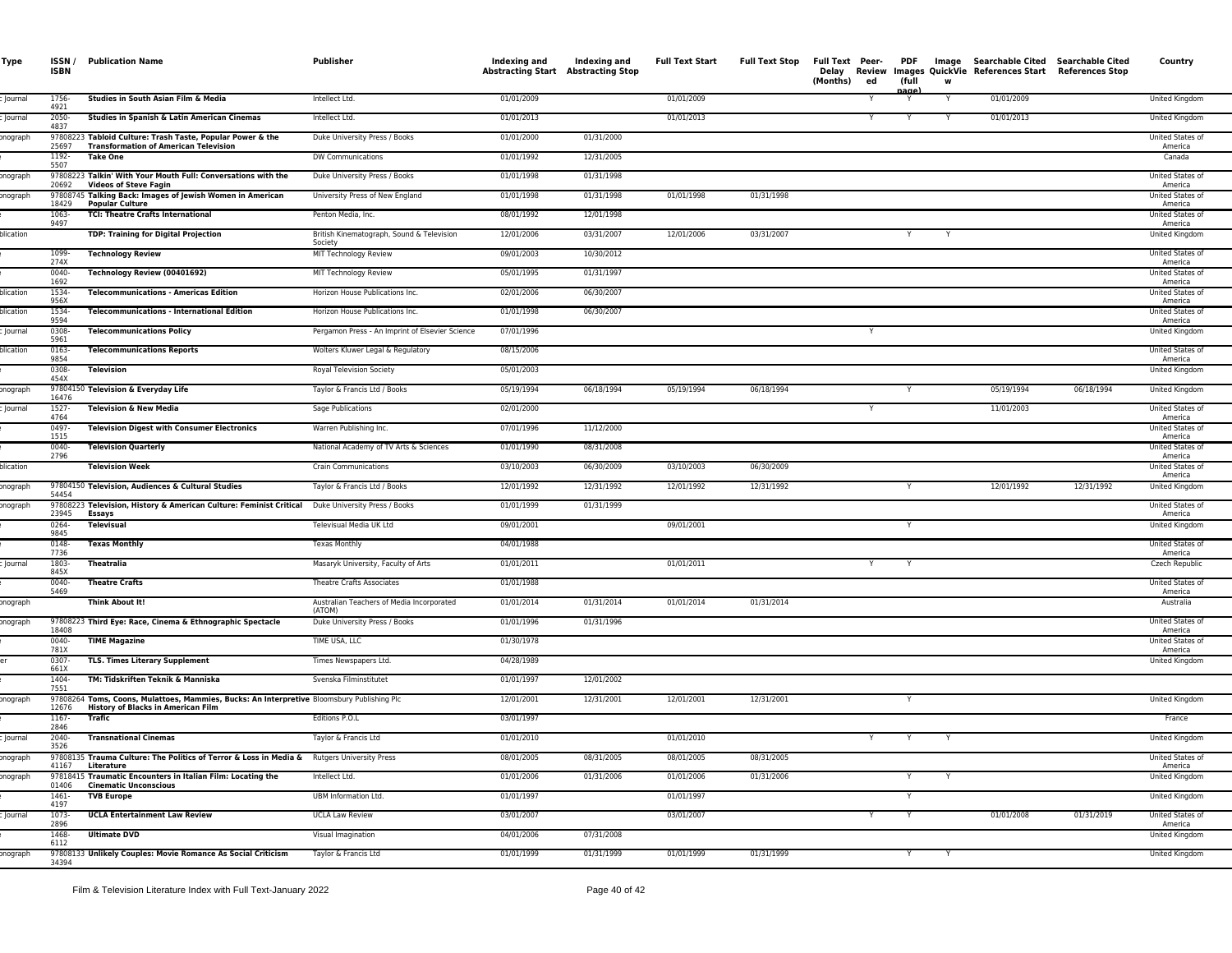| Type                | ISSN /<br><b>ISBN</b>  | <b>Publication Name</b>                                                                                    | Publisher                                                      | Indexing and<br>Abstracting Start Abstracting Stop | Indexing and | <b>Full Text Start</b> | <b>Full Text Stop</b> | <b>Full Text Peer-</b><br>Delay<br>(Months)<br>ed | PDF<br>(full<br>nane' | w | Image Searchable Cited Searchable Cited<br>Review Images QuickVie References Start References Stop |            | Country                            |
|---------------------|------------------------|------------------------------------------------------------------------------------------------------------|----------------------------------------------------------------|----------------------------------------------------|--------------|------------------------|-----------------------|---------------------------------------------------|-----------------------|---|----------------------------------------------------------------------------------------------------|------------|------------------------------------|
|                     | 0161-<br>7389          | <b>USA Today Magazine</b>                                                                                  | Society for the Advancement of Education                       | 01/01/1988                                         |              |                        |                       |                                                   |                       |   |                                                                                                    |            | United States of<br>America        |
| onograph            | 30745                  | 97808223 Vanishing Women: Magic, Film & Feminism                                                           | Duke University Press / Books                                  | 02/01/2003                                         | 02/28/2003   | 02/01/2003             | 02/28/2003            |                                                   |                       |   |                                                                                                    |            | United States of<br>America        |
|                     | 0733-<br>8899          | <b>Vanity Fair</b>                                                                                         | Conde Nast Publications                                        | 01/01/1992                                         |              |                        |                       |                                                   |                       |   |                                                                                                    |            | United States of<br>America        |
| olication           | 0042-<br>2738          | Variety                                                                                                    | Penske Business Media, LLC                                     | 01/01/1988                                         |              | 07/01/1999             |                       |                                                   |                       |   |                                                                                                    |            | United States of<br>America        |
| blication           |                        | <b>Variety Movie Reviews</b>                                                                               | Penske Business Media, LLC                                     | 01/01/1914                                         |              | 01/01/1914             |                       |                                                   |                       |   |                                                                                                    |            | United States of<br>America        |
|                     | 1097-<br>7260          | <b>Variety's ON Production</b>                                                                             | Reed Business Information                                      | 01/01/1996                                         | 01/01/1997   |                        |                       |                                                   |                       |   |                                                                                                    |            | United States of<br>America        |
| Journal             | 0149-<br>1830          | Velvet Light Trap: A Critical Journal of Film & Television                                                 | University of Texas Press                                      | 06/01/1971                                         |              | 03/01/2000             |                       | 12<br>Y                                           |                       |   | 03/01/2007                                                                                         | 03/31/2020 | United States of<br>America        |
| onograph            | 64486                  | 97818876 Vera-Ellen The Magic & the Mystery                                                                | Midnight Marquee Press, Inc.                                   | 01/01/1999                                         | 01/31/1999   | 01/01/1999             | 01/31/1999            |                                                   |                       |   |                                                                                                    |            | United States of<br>America        |
|                     | 0968-<br>7904          | Vertigo (09687904)                                                                                         | Vertigo Magazine                                               | 01/01/1993                                         | 07/31/2009   | 01/01/2007             | 07/31/2009            |                                                   |                       |   |                                                                                                    |            | United Kingdom                     |
|                     | 0985-<br>1402          | Vertigo (France)                                                                                           | Editions Jean-Michel Place                                     | 01/01/1989                                         | 01/01/2001   |                        |                       |                                                   |                       |   |                                                                                                    |            | France                             |
| olication           | 0887<br>6851           | <b>Video Librarian</b>                                                                                     | Video Librarian                                                | 01/01/2002                                         | 11/30/2019   | 01/01/2002             | 11/30/2019            |                                                   |                       |   |                                                                                                    |            | United States of<br>America        |
|                     | 1044-<br>7288          | <b>Video Magazine</b>                                                                                      | Hachette Filipacchi Magazines                                  | 07/01/1989                                         | 01/31/1999   |                        |                       |                                                   |                       |   |                                                                                                    |            | United States of<br>America        |
|                     | 0196-<br>8793          | <b>Video Review</b>                                                                                        | Media Works Group, Inc.                                        | 01/01/1988                                         | 05/31/1992   |                        |                       |                                                   |                       |   |                                                                                                    |            | United States of<br>America        |
| blication           | 0361<br>0942           | <b>Video Systems</b>                                                                                       | Questex Media Group                                            | 06/01/2003                                         | 04/30/2006   | 06/01/2003             | 04/30/2006            |                                                   |                       |   |                                                                                                    |            | United States of<br>America        |
|                     | 1070-<br>9991          | <b>Video Watchdog</b>                                                                                      | Video Watchdog                                                 | 01/01/1995                                         | 06/30/2017   | 01/01/2004             | 06/30/2017            |                                                   |                       |   |                                                                                                    |            | United States of<br>America        |
|                     | 0363-<br>1001          | Videography                                                                                                | Future Publishing Ltd.                                         | 01/01/1988                                         | 08/31/2011   | 06/01/2010             | 08/31/2011            |                                                   |                       |   |                                                                                                    |            | United Kingdom                     |
|                     | 0889-<br>4973          | Videomaker                                                                                                 | York Publishing                                                | 01/01/1999                                         |              | 01/01/2007             |                       |                                                   | Y                     | Y |                                                                                                    |            | United States of<br>America        |
| lournal             | 2213-<br>0969          | VIEW: Journal of European Television History & Culture                                                     | Netherlands Institute for Sound & Visior                       | 06/01/2013                                         |              | 06/01/2013             |                       | Y                                                 | Y                     |   |                                                                                                    |            | Netherlands                        |
|                     | 0042-<br>6180          | <b>Village Voice</b>                                                                                       | Village Voice Media Inc.                                       | 01/01/1988                                         |              |                        |                       |                                                   |                       |   |                                                                                                    |            | United States of<br>America        |
| onograph            | 64219                  | 97818876 Vincent Price: Midnight Marquee Actors Series                                                     | Midnight Marquee Press, Inc.                                   | 01/01/1998                                         | 01/31/1998   | 01/01/1998             | 01/31/1998            |                                                   |                       |   |                                                                                                    |            | United States of<br>America        |
| onograph            | 20764                  | 97808139 Visions of the Maid: Joan of Arc in American Film &<br>Culture                                    | University of Virginia Press                                   | 12/01/2001                                         | 12/31/2001   | 12/01/2001             | 12/31/2001            |                                                   |                       |   |                                                                                                    |            | United States of<br>America        |
| Journal             | 0894-<br>9468          | <b>Visual Anthropology</b>                                                                                 | Routledge                                                      | 01/01/1987                                         |              | 01/01/2002             |                       | 18                                                |                       |   | 11/01/2002                                                                                         |            | United Kingdom                     |
| Journal             | 1470-<br>3572          | <b>Visual Communication</b>                                                                                | Sage Publications                                              | 02/01/2003                                         |              |                        |                       |                                                   |                       |   | 11/01/2003                                                                                         |            | United Kingdom                     |
| onograph            | 44559                  | 97818606 Vsevolod Pudovkin: Classic Films of the Soviet Avant-<br>Garde                                    | I.B. Tauris                                                    | 04/01/2001                                         | 04/30/2001   | 04/01/2001             | 04/30/2001            |                                                   |                       |   |                                                                                                    |            | United Kingdom                     |
|                     | 0099-<br>9660          | Wall Street Journal - Eastern Edition                                                                      | Dow Jones & Company Inc                                        | 11/12/1997                                         | 01/17/2016   |                        |                       |                                                   |                       |   |                                                                                                    |            | United States of<br>America        |
| onograph            | 67659                  | 97808195 Watching Daytime Soap Operas: The Power of Pleasure                                               | Wesleyan University Press                                      | 01/01/2005                                         | 01/31/2005   | 01/01/2005             | 01/31/2005            |                                                   |                       |   |                                                                                                    |            | United States of<br>America        |
| Journal             | 1430-<br>7987          | Weltwunder der Kinematographie                                                                             | Deutsche Gesellschaft zur Foerderung der<br>Kultur Berlin e.V. | 01/01/1994                                         | 01/01/2003   |                        |                       |                                                   |                       |   |                                                                                                    |            |                                    |
| Journal             | 1744-<br>6708          | <b>Westminster Papers in Communication &amp; Culture</b>                                                   | Westminster Papers in Communication &<br>Culture               | 03/01/2006                                         | 12/31/2013   |                        |                       |                                                   |                       |   | 03/01/2006                                                                                         | 12/31/2013 | United Kingdom                     |
| onograph            |                        | Who Do You Think You Are? Series 4                                                                         | Australian Teachers of Media Incorporated<br>(ATOM)            | 01/01/2014                                         | 01/31/2014   | 01/01/2014             | 01/31/2014            |                                                   |                       |   |                                                                                                    |            | Australia                          |
| onograph            | 18897                  | 97808223 Whom God Wishes to Destroy - Francis Coppola & the New Duke University Press / Books<br>Hollywood |                                                                | 01/01/1995                                         | 01/31/1995   |                        |                       |                                                   |                       |   |                                                                                                    |            | United States of<br>America        |
| Journal             | 0160-<br>6840<br>1757- | <b>Wide Angle</b>                                                                                          | Johns Hopkins University Press                                 | 01/01/1988                                         | 10/31/2000   | 01/01/2009             |                       | Y<br>Y                                            |                       |   | 01/01/2009                                                                                         |            | United States of<br>America        |
| Journal             | 3920                   | <b>Wide Screen</b><br>97808195 Woman's View: How Hollywood Spoke to Women, 1930-                           | Wide Screen Journal<br>Wesleyan University Press               | 01/01/2009<br>01/01/1993                           | 01/31/1993   | 01/01/1993             | 01/31/1993            |                                                   |                       |   |                                                                                                    |            | United Kingdom<br>United States of |
| onograph<br>Journal | 62913<br>$0740 -$      | 1960<br><b>Women &amp; Performance</b>                                                                     | Routledge                                                      | 02/01/2004                                         |              | 01/01/2006             |                       | 18                                                |                       |   | 01/01/2006                                                                                         |            | America<br>United Kingdom          |
| Journal             | 770X<br>0049-          | <b>Women's Studies</b>                                                                                     | Routledge                                                      | 01/01/1980                                         |              |                        |                       |                                                   |                       |   |                                                                                                    |            | United Kingdom                     |
| <b>Journal</b>      | 7878<br>0749-          | <b>Women's Studies in Communication</b>                                                                    | Organization for Research on Women &                           | 03/01/1985                                         |              |                        |                       |                                                   |                       |   |                                                                                                    |            | <b>United States of</b>            |
| Journal             | 1409<br>0732-          | <b>Women's Studies Quarterly</b>                                                                           | Communication<br>Feminist Press at CUNY                        | 09/01/1998                                         |              |                        |                       | Y                                                 |                       |   |                                                                                                    |            | America<br>United States of        |
| onograph            | 1562                   | 97808195 World War II Combat Film: Anatomy of a Genre                                                      | <b>Wesleyan University Press</b>                               | 01/01/2003                                         | 01/31/2003   | 01/01/2003             | 01/31/2003            |                                                   |                       |   |                                                                                                    |            | America<br>United States of        |
| onograph            | 66232                  | 97808135 Writing Himself into History: Oscar Micheaux, His Silent Rutgers University Press                 |                                                                | 01/01/2000                                         | 01/31/2000   | 01/01/2000             | 01/31/2000            |                                                   |                       |   |                                                                                                    |            | America<br>United States of        |
|                     | 60441<br>1092-         | <b>Films &amp; His Audiences</b><br>Written By: The Journal of the Writers Guild of America                | Writers Guild of America                                       | 01/01/1996                                         |              |                        |                       |                                                   |                       |   |                                                                                                    |            | America<br>United States of        |
|                     | 468X                   |                                                                                                            |                                                                |                                                    |              |                        |                       |                                                   |                       |   |                                                                                                    |            | America                            |
|                     |                        |                                                                                                            |                                                                |                                                    |              |                        |                       |                                                   |                       |   |                                                                                                    |            |                                    |